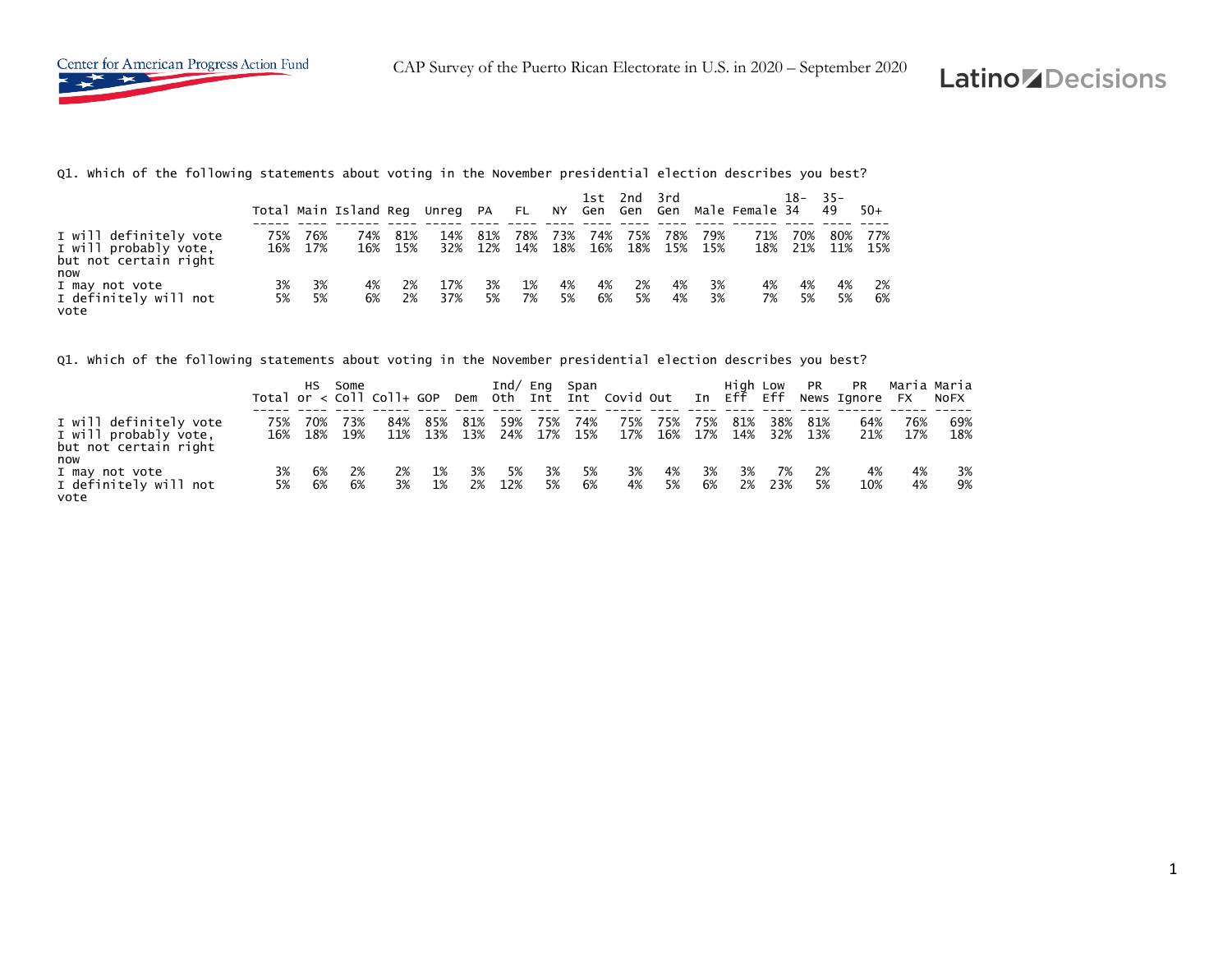Q2. Thinking about the 2020 election, what are the most important issues facing Puerto Ricans and [Latinos/Hispanics] that our politicians should address?

|                                             |     |     | Total Main Island Reg Unreg |     |                          | PA  | FL                       | ΝY  | 1st<br>Gen | 2nd<br>Gen | 3rd<br>Gen |     | Male Female 34 | 18- | $35 -$<br>49 | 50+                      |
|---------------------------------------------|-----|-----|-----------------------------|-----|--------------------------|-----|--------------------------|-----|------------|------------|------------|-----|----------------|-----|--------------|--------------------------|
| Responding to                               | 31% | 28% | 34%                         | 31% | 26%                      | 32% | 41%                      | 29% | 35%        | 29%        | 24%        | 33% | 29%            | 28% | 30%          | 35%                      |
| Coronavirus / COVID-19                      |     |     |                             |     |                          |     |                          |     |            |            |            |     |                |     |              |                          |
| Lowering the costs of                       | 17% | 18% | 17%                         | 17% | 20%                      | 28% | 18%                      | 10% | 16%        | 18%        | 18%        | 18% | 17%            | 14% | 18%          | 22%                      |
| health care                                 |     |     |                             |     |                          |     |                          |     |            |            |            |     |                |     |              |                          |
| Improving wages and                         | 16% | 19% | 12%                         | 16% | 17%                      | 17% | 16%                      | 20% | 12%        | 15%        | 28%        | 18% | 15%            | 15% | 22%          | 13%                      |
| incomes                                     |     |     |                             |     |                          |     |                          |     |            |            |            |     |                |     |              |                          |
| Unemployment / $Creating$                   | 19% | 18% | 22%                         | 20% | 17%                      | 25% | 19%                      | 18% | 21%        | 18%        | 17%        | 21% | 18%            | 19% | 21%          | 19%                      |
| more jobs                                   |     |     |                             |     |                          |     |                          |     |            |            |            |     |                |     |              |                          |
| Protecting immigrant                        | 16% | 16% | 16%                         | 17% | 9%                       | 19% | 14%                      | 12% | 16%        | 17%        | 14%        | 15% | 17%            | 20% | 15%          | 12%                      |
| rights                                      |     |     |                             |     |                          |     |                          |     |            |            |            |     |                |     |              |                          |
| Stopping discrimination                     | 21% | 20% | 23%                         | 21% | 28%                      | 21% | 16%                      | 17% | 23%        | 20%        | 20%        | 22% | 21%            | 23% | 21%          | 19%                      |
| against immigrants and                      |     |     |                             |     |                          |     |                          |     |            |            |            |     |                |     |              |                          |
| Latinos                                     |     |     |                             |     |                          |     |                          |     |            |            |            |     |                |     |              |                          |
| Criminal justice and                        | 11% | 14% | 6%                          | 11% | 8%                       | 11% | 11%                      | 11% | 7%         | 12%        | 17%        | 10% | 11%            | 15% | 7%           | 9%                       |
| police reform                               |     |     |                             |     |                          |     |                          |     |            |            |            |     |                |     |              |                          |
| Improving K-12 education                    | 4%  | 4%  | 4%                          | 4%  | 5%                       | 2%  | 3%                       | 5%  | 4%         | 4%         | 4%         | 3%  | 6%             | 4%  | 5%           | 3%                       |
| and schools                                 |     |     |                             |     |                          |     |                          |     |            |            |            |     |                |     |              |                          |
| Addressing the rising                       | 1%  | 1%  | 1%                          | 1%  |                          |     | $\overline{\phantom{0}}$ | 1%  | 1%         | 1%         | 1%         | 1%  | 1%             | 1%  | 1%           | $*%$                     |
| cost of college and                         |     |     |                             |     |                          |     |                          |     |            |            |            |     |                |     |              |                          |
| vocational schooling                        |     |     |                             |     |                          |     |                          |     |            |            |            |     |                |     |              |                          |
| Lowering taxes                              | 3%  | 4%  | 2%                          | 3%  | 5%                       | 4%  | 3%                       | 5%  | 2%         | 4%         | 3%         | 4%  | 3%             | 4%  | 3%           | 2%                       |
| Decrease government                         | 2%  | 2%  | 3%                          | 2%  | 2%                       | 1%  | 4%                       | 4%  | 2%         | 3%         | 1%         | 3%  | 2%             | 3%  | 1%           | 2%                       |
| spending                                    |     |     |                             |     |                          |     |                          |     |            |            |            |     |                |     |              |                          |
| Combating climate change                    | 2%  | 2%  | 2%                          | 2%  |                          | 2%  | 1%                       | 2%  | 2%         | 2%         | 1%         | 1%  | 2%             | 1%  | 2%           | 2%                       |
| and pollution                               |     |     |                             |     |                          |     |                          |     |            |            |            |     |                |     |              |                          |
| Creating more affordable                    | 5%  | 5%  | 4%                          | 4%  | 6%                       | 5%  | 5%                       | 5%  | 4%         | 6%         | 3%         | 4%  | 5%             | 4%  | 5%           | 6%                       |
| housing                                     | 2%  | 1%  | 2%                          | 2%  |                          |     | 1%                       | 3%  | 2%         | 2%         | 1%         | 1%  | 2%             | *%  | 3%           | 3%                       |
| Addressing mass<br>shootings and gun safety |     |     |                             |     |                          |     |                          |     |            |            |            |     |                |     |              |                          |
| policy                                      |     |     |                             |     |                          |     |                          |     |            |            |            |     |                |     |              |                          |
| Lowering the cost of                        | 3%  | 3%  | 3%                          | 2%  | 6%                       | 2%  | 2%                       | 4%  | 3%         | 3%         | 3%         | 2%  | 3%             | 4%  | 2%           | 1%                       |
| college                                     |     |     |                             |     |                          |     |                          |     |            |            |            |     |                |     |              |                          |
| Protecting women's                          | 1%  | 1%  | 1%                          | 1%  | 1%                       | 1%  | *%                       | 1%  | 1%         | 1%         | 2%         | 1%  | 2%             | 2%  | *%           | $\overline{\phantom{a}}$ |
| reproductive health                         |     |     |                             |     |                          |     |                          |     |            |            |            |     |                |     |              |                          |
| Limiting abortion                           | 1%  | 1%  | 1%                          | 1%  | $\overline{\phantom{0}}$ | 1%  | 1%                       | 1%  | 1%         | 1%         | 2%         | 2%  | $*%$           | 1%  | 1%           | $*%$                     |
| Stopping Biden and the                      | 4%  | 4%  | 4%                          | 4%  | 1%                       | 1%  | 4%                       | 3%  | 4%         | 4%         | 3%         | 4%  | 4%             | 3%  | 5%           | 4%                       |
| Democratic agenda                           |     |     |                             |     |                          |     |                          |     |            |            |            |     |                |     |              |                          |
| Stopping Trump and the                      | 9%  | 8%  | 11%                         | 9%  | 12%                      | 6%  | 9%                       | 10% | 11%        | 8%         | 8%         | 7%  | 11%            | 9%  | 6%           | 13%                      |
| Republican agenda                           |     |     |                             |     |                          |     |                          |     |            |            |            |     |                |     |              |                          |
| Border security to                          | 2%  | 2%  | 1%                          | 2%  | $\overline{\phantom{0}}$ | 1%  | 1%                       | 2%  | 1%         | 2%         | 2%         | 2%  | 1%             | 1%  | 1%           | 2%                       |
| control immigration                         |     |     |                             |     |                          |     |                          |     |            |            |            |     |                |     |              |                          |
| Combating terrorism                         | 2%  | 2%  | 2%                          | 2%  | 2%                       | 1%  | 1%                       | 3%  | 2%         | 2%         | 3%         | 1%  | 3%             | 2%  | 2%           | 3%                       |
| Reducing crime and gangs                    | 4%  | 3%  | 7%                          | 5%  | 2%                       | 3%  | 4%                       | 6%  | 6%         | 2%         | 4%         | 4%  | 5%             | 3%  | 5%           | 6%                       |
| Addressing the Puerto                       | 8%  | 8%  | 10%                         | 8%  | 11%                      | 3%  | 12%                      | 11% | 9%         | 7%         | 8%         | 7%  | 9%             | 9%  | 7%           | 10%                      |
| Rican status issue                          |     |     |                             |     |                          |     |                          |     |            |            |            |     |                |     |              |                          |
| Eliminating voter                           | 2%  | 3%  | 1%                          | 2%  |                          | 1%  | 1%                       | 1%  | 1%         | 2%         | 4%         | 2%  | 2%             | 1%  | 2%           | 3%                       |
| suppression                                 |     |     |                             |     |                          |     |                          |     |            |            |            |     |                |     |              |                          |
| Other                                       | 2%  | 2%  | 2%                          | 1%  | 4%                       | 2%  | 1%                       | 1%  | 2%         | 2%         | 1%         | 2%  | 2%             | 2%  | 2%           | 1%                       |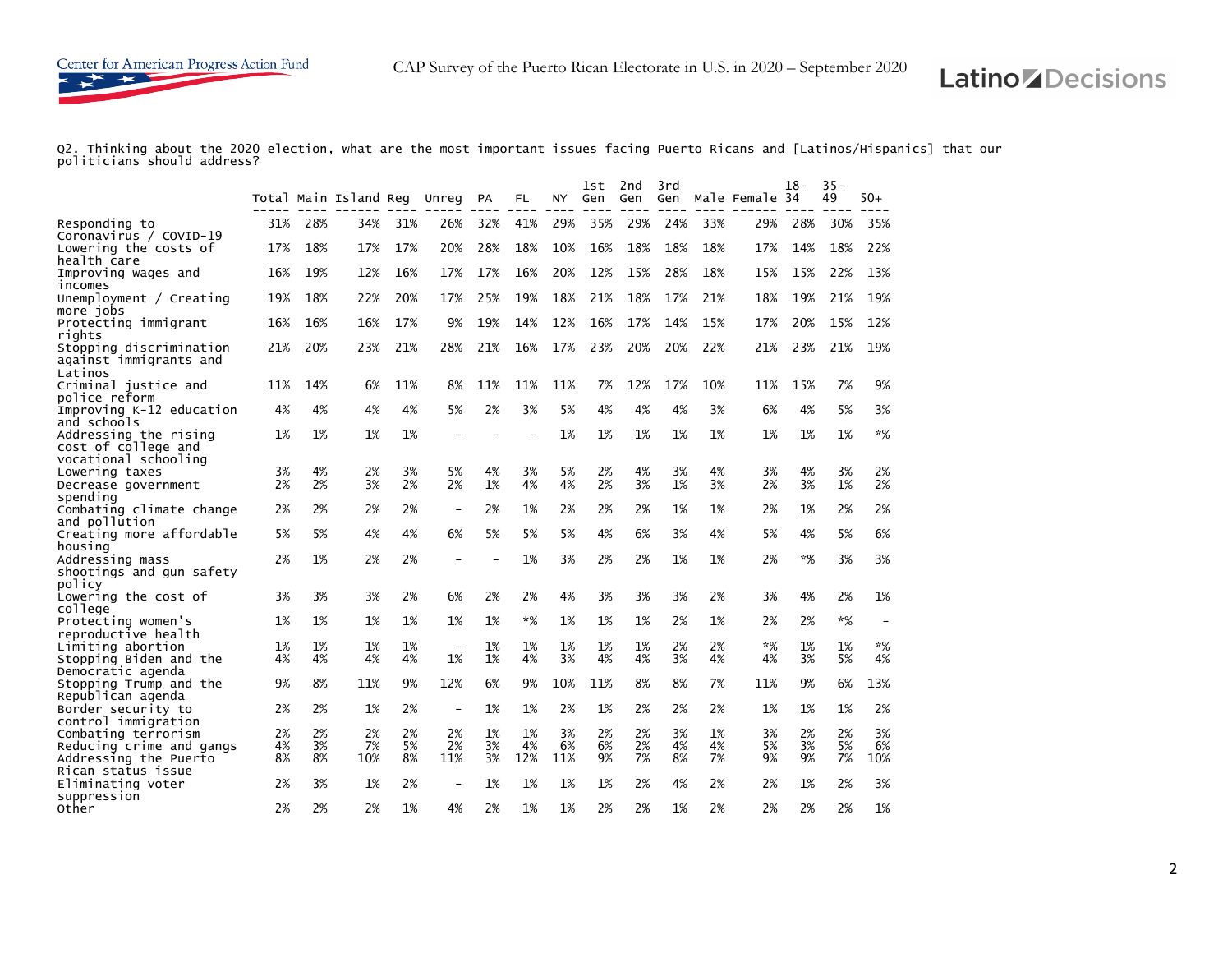Q2. Thinking about the 2020 election, what are the most important issues facing Puerto Ricans and [Latinos/Hispanics] that our

politicians should address?

|                                           |          | нs       | Some     | Total or $<$ Coll Coll+ GOP |                          | Dem                      | $Ind/$ Eng<br>oth | Int      | Span<br>Int              | Covid Out |          | In       | High Low<br>Eff | Eff      | <b>PR</b> | <b>PR</b><br>News Ignore | <b>FX</b> | Maria Maria<br>NOFX |
|-------------------------------------------|----------|----------|----------|-----------------------------|--------------------------|--------------------------|-------------------|----------|--------------------------|-----------|----------|----------|-----------------|----------|-----------|--------------------------|-----------|---------------------|
|                                           |          |          |          |                             |                          |                          |                   |          |                          |           |          |          |                 |          |           |                          |           |                     |
| Responding to<br>Coronavirus / COVID-19   | 31%      | 32%      | 28%      | 32%                         | 25%                      | 37%                      | 24%               | 26%      | 44%                      | 29%       | 32%      | 30%      | 33%             | 18%      | 30%       | 32%                      | 32%       | 26%                 |
| Lowering the costs of                     | 17%      | 17%      | 16%      | 19%                         | 13%                      | 18%                      | 19%               | 17%      | 18%                      | 18%       | 15%      | 19%      | 17%             | 18%      | 22%       | 15%                      | 18%       | 18%                 |
| health care                               |          |          |          |                             |                          |                          |                   |          |                          |           |          |          |                 |          |           |                          |           |                     |
| Improving wages and                       | 16%      | 14%      | 17%      | 19%                         | 21%                      | 16%                      | 15%               | 16%      | 17%                      | 16%       | 16%      | 17%      | 16%             | 21%      | 14%       | 15%                      | 15%       | 18%                 |
| incomes                                   |          |          |          |                             |                          |                          |                   |          |                          |           |          |          |                 |          |           |                          |           |                     |
| Unemployment / $Creating$                 | 19%      | 20%      | 20%      | 18%                         | 22%                      | 18%                      | 21%               | 19%      | 20%                      | 21%       | 17%      | 22%      | 20%             | 18%      | 21%       | 20%                      | 20%       | 19%                 |
| more jobs                                 |          |          |          |                             |                          |                          |                   |          |                          |           |          |          |                 |          |           |                          |           |                     |
| Protecting immigrant                      | 16%      | 17%      | 16%      | 15%                         | 10%                      | 19%                      | 15%               | 15%      | 19%                      | 19%       | 19%      | 13%      | 16%             | 16%      | 21%       | 15%                      | 17%       | 14%                 |
| rights                                    |          |          |          |                             |                          |                          |                   |          |                          |           |          |          |                 |          |           |                          |           |                     |
| Stopping discrimination                   | 21%      | 26%      | 19%      | 17%                         | 16%                      | 21%                      | 25%               | 21%      | 22%                      | 23%       | 26%      | 17%      | 21%             | 22%      | 20%       | 18%                      | 21%       | 21%                 |
| against immigrants and                    |          |          |          |                             |                          |                          |                   |          |                          |           |          |          |                 |          |           |                          |           |                     |
| Latinos                                   |          |          |          |                             |                          |                          |                   |          |                          |           |          |          |                 |          |           |                          |           |                     |
| Criminal justice and                      | 11%      | 10%      | 9%       | 13%                         | 6%                       | 10%                      | 14%               | 13%      | 5%                       | 11%       | 14%      | 8%       | 11%             | 6%       | 11%       | 8%                       | 11%       | 9%                  |
| police reform                             |          |          |          |                             |                          |                          |                   |          |                          |           |          |          |                 |          |           |                          |           |                     |
| Improving K-12 education                  | 4%       | 4%       | 3%       | 5%                          | 5%                       | 5%                       | 3%                | 4%       | 4%                       | 4%        | 3%       | 5%       | 4%              | 4%       | 3%        | 5%                       | 4%        | 5%                  |
| and schools                               |          |          |          |                             |                          |                          |                   |          |                          |           |          |          |                 |          |           |                          |           |                     |
| Addressing the rising                     | 1%       |          | 1%       | 2%                          | 2%                       | 1%                       | $*%$              | 1%       | 1%                       | 1%        | 1%       | 1%       | 1%              |          |           | 1%                       | 1%        | 1%                  |
| cost of college and                       |          |          |          |                             |                          |                          |                   |          |                          |           |          |          |                 |          |           |                          |           |                     |
| vocational schooling                      |          |          |          |                             |                          |                          |                   |          |                          |           |          |          |                 |          |           |                          |           |                     |
| Lowering taxes                            | 3%<br>2% | 4%<br>3% | 2%<br>1% | 3%<br>3%                    | 4%<br>3%                 | 2%<br>2%                 | 5%<br>3%          | 4%<br>2% | 2%<br>3%                 | 4%<br>2%  | 3%<br>2% | 4%<br>3% | 3%<br>3%        | 6%<br>1% | 3%<br>3%  | 5%<br>3%                 | 3%<br>3%  | 3%<br>2%            |
| Decrease government<br>spending           |          |          |          |                             |                          |                          |                   |          |                          |           |          |          |                 |          |           |                          |           |                     |
| Combating climate change                  | 2%       | 1%       | 2%       | 1%                          | $\overline{\phantom{a}}$ | 2%                       | 3%                | 2%       | 1%                       | 1%        | 2%       | 2%       | 2%              | 1%       | 1%        | 2%                       | 2%        | 1%                  |
| and pollution                             |          |          |          |                             |                          |                          |                   |          |                          |           |          |          |                 |          |           |                          |           |                     |
| Creating more affordable                  | 5%       | 4%       | 5%       | 4%                          | 4%                       | 4%                       | 6%                | 5%       | 5%                       | 4%        | 4%       | 5%       | 5%              | 4%       | 6%        | 1%                       | 5%        | 4%                  |
| housing                                   |          |          |          |                             |                          |                          |                   |          |                          |           |          |          |                 |          |           |                          |           |                     |
| Addressing mass                           | 2%       | 1%       | 3%       | 2%                          | 1%                       | 2%                       | 1%                | 2%       | 1%                       | 2%        | 1%       | 2%       | 2%              | 1%       | 2%        | 2%                       | 2%        | 2%                  |
| shootings and gun safety                  |          |          |          |                             |                          |                          |                   |          |                          |           |          |          |                 |          |           |                          |           |                     |
| policy                                    |          |          |          |                             |                          |                          |                   |          |                          |           |          |          |                 |          |           |                          |           |                     |
| Lowering the cost of                      | 3%       | 3%       | 4%       | 2%                          | 5%                       | 2%                       | 3%                | 3%       | 2%                       | 3%        | 3%       | 2%       | 3%              | 3%       | 2%        | 1%                       | 3%        | 2%                  |
| college                                   |          |          |          |                             |                          |                          |                   |          |                          |           |          |          |                 |          |           |                          |           |                     |
| Protecting women's                        | 1%       | 1%       | 1%       | 1%                          | 1%                       | 1%                       | 1%                | 2%       | $\overline{\phantom{0}}$ | 1%        | 1%       | 1%       | 1%              | 4%       | 1%        | 1%                       | 1%        | 2%                  |
| reproductive health                       |          |          |          |                             |                          |                          |                   |          |                          |           |          |          |                 |          |           |                          |           |                     |
| Limiting abortion                         | 1%       | 1%       | 1%       | 1%                          | 2%                       | 1%                       | 1%                | 1%       | 1%                       | 2%        | 2%       | $*%$     | 1%              | 1%       | 1%        | *%                       | 1%        | $*%$                |
| Stopping Biden and the                    | 4%       | 3%       | 5%       | 3%                          | 15%                      | $\overline{\phantom{a}}$ | 3%                | 5%       | 1%                       | 2%        | 1%       | 6%       | 4%              | 3%       | 3%        | 6%                       | 3%        | 5%                  |
| Democratic agenda                         |          |          |          |                             |                          |                          |                   |          |                          |           |          |          |                 |          |           |                          |           |                     |
| Stopping Trump and the                    | 9%       | 7%       | 11%      | 9%                          | 1%                       | 13%                      | 7%                | 11%      | 4%                       | 11%       | 10%      | 8%       | 9%              | 8%       | 9%        | 9%                       | 9%        | 11%                 |
| Republican agenda                         | 2%       | 1%       | 3%       | $*%$                        | 4%                       | 1%                       | 1%                | 2%       | 1%                       | 2%        | 1%       | 2%       | 1%              | 2%       | $*%$      | 2%                       | 1%        | 1%                  |
| Border security to<br>control immigration |          |          |          |                             |                          |                          |                   |          |                          |           |          |          |                 |          |           |                          |           |                     |
| Combating terrorism                       | 2%       | 2%       | 2%       | 3%                          | 4%                       | 1%                       | 2%                | 2%       | 2%                       | 2%        | 1%       | 3%       | 2%              | 2%       | 1%        | 1%                       | 2%        | 2%                  |
| Reducing crime and gangs                  | 4%       | 4%       | 5%       | 4%                          | 10%                      | 3%                       | 4%                | 4%       | 5%                       | 2%        | 3%       | 6%       | 4%              | 4%       | 4%        | 6%                       | 3%        | 7%                  |
| Addressing the Puerto                     | 8%       | 5%       | 9%       | 12%                         | 8%                       | 8%                       | 9%                | 10%      | 3%                       | 8%        | 10%      | 6%       | 8%              | 12%      | 9%        | 6%                       | 9%        | 8%                  |
| Rican status issue                        |          |          |          |                             |                          |                          |                   |          |                          |           |          |          |                 |          |           |                          |           |                     |
| Eliminating voter                         | 2%       | 1%       | 4%       | 1%                          | 2%                       | 2%                       | 2%                | 3%       | $*%$                     | 1%        | 2%       | 2%       | 2%              | 2%       | 3%        | 2%                       | 1%        | 3%                  |
| suppression                               |          |          |          |                             |                          |                          |                   |          |                          |           |          |          |                 |          |           |                          |           |                     |
| Other                                     | 2%       | 2%       | 2%       | 1%                          | 2%                       | 1%                       | 4%                | 2%       | 1%                       | 1%        | 2%       | 2%       | 1%              | 4%       | 1%        | 5%                       | 1%        | 3%                  |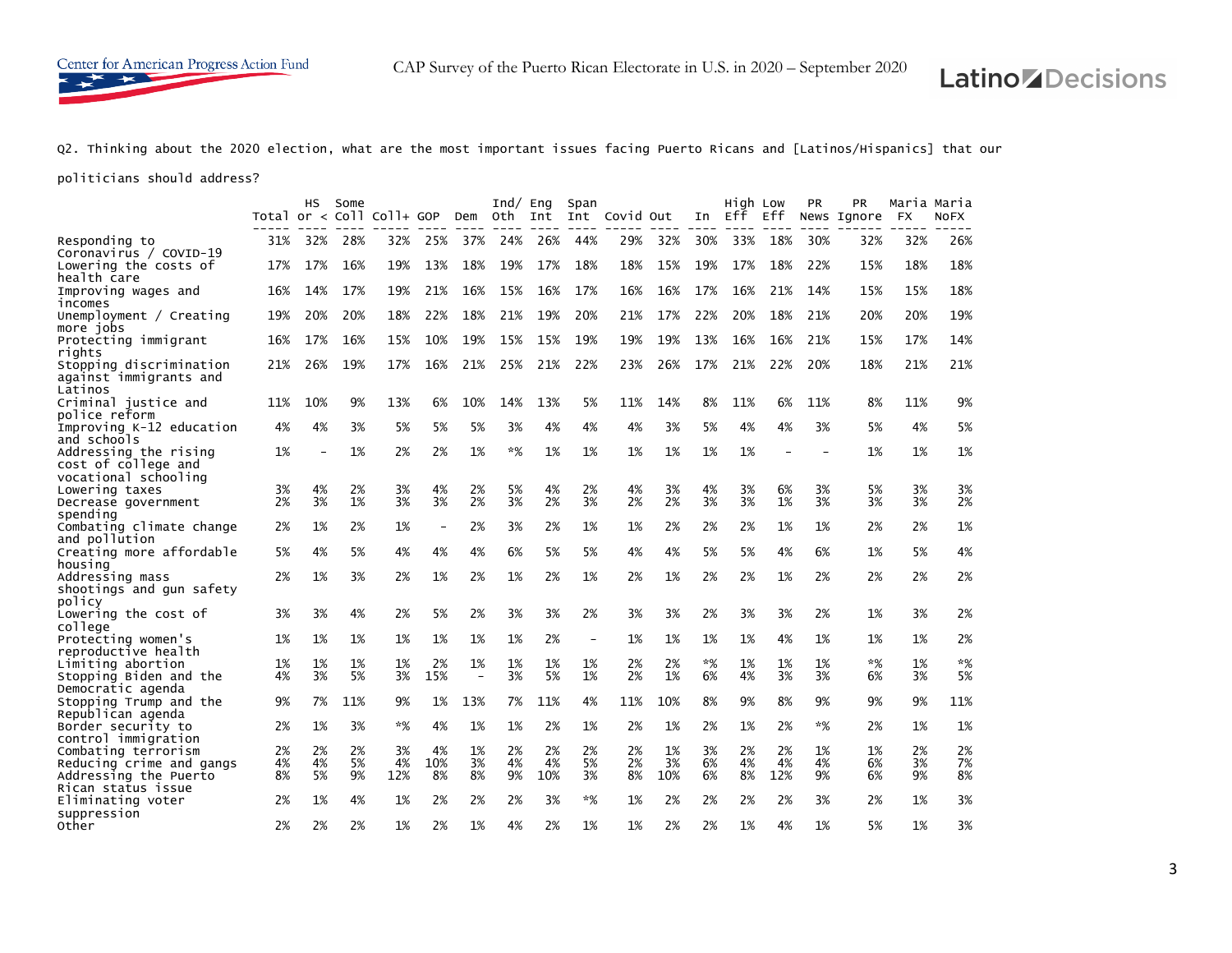Q3. Overall, do you think things in the United States are generally headed in the right direction, or do you feel things are off on the wrong track?

|                                |       |            | Total Main Island Reg Unreg PA FL NY Gen Gen Gen Male Female 34 49 |            |            |     |                                    | 1st | 2nd | 3rd |                |            | 18– | $35 -$             | $50+$ |
|--------------------------------|-------|------------|--------------------------------------------------------------------|------------|------------|-----|------------------------------------|-----|-----|-----|----------------|------------|-----|--------------------|-------|
| Wrong Track<br>Right Direction | ว ว % | 78%<br>22% | 77%<br>23%                                                         | 78%<br>22% | 73%<br>27% | 20% | 80% 77% 78% 77% 79% 76%<br>23% 22% | 23% | 21% |     | 73%<br>24% 27% | 81%<br>19% | 25% | 75% 73% 84%<br>27% | 16%   |

Q3. Overall, do you think things in the United States are generally headed in the right direction, or do you feel things are off on the wrong track?

|                 |     |     | Some |     |  | Ind/ Eng Span       |  |                                                         |  |  | High Low PR PR Maria Maria                                                         |             |     |
|-----------------|-----|-----|------|-----|--|---------------------|--|---------------------------------------------------------|--|--|------------------------------------------------------------------------------------|-------------|-----|
|                 |     |     |      |     |  |                     |  |                                                         |  |  | Total or < Coll Coll+ GOP Dem Oth Int Int Covid Out In Eff Eff News Ignore FX NoFX |             |     |
|                 |     |     |      |     |  |                     |  |                                                         |  |  |                                                                                    |             |     |
| Wrong Track     | 77% |     |      |     |  |                     |  | 76% 81% 75% 43% 89% 79% 80% 72% 80% 82% 73% 76% 86% 75% |  |  |                                                                                    | 76% 80% 75% |     |
| Right Direction | 23% | 24% | 19%  | 25% |  | 57% 11% 21% 20% 28% |  | 20% 18% 27% 24% 14% 25%                                 |  |  | 24%                                                                                | 20%         | 25% |

Q4. Overall, do you approve or disapprove of the way Donald Trump is handling the coronavirus pandemic? Is that strongly or somewhat approve/disapprove?

|                                                                                                                         |                                        |                                        | Total Main Island Reg Unreg PA         |                                        |                                        |                                       | <b>FL</b>                              | ΝY                              | 1st<br>Gen Gen                         | 2nd                                    | 3rd                             |                                            | Gen  Male Female 34                    | 18-                                    | $35 -$<br>49                           | $50+$                                  |
|-------------------------------------------------------------------------------------------------------------------------|----------------------------------------|----------------------------------------|----------------------------------------|----------------------------------------|----------------------------------------|---------------------------------------|----------------------------------------|---------------------------------|----------------------------------------|----------------------------------------|---------------------------------|--------------------------------------------|----------------------------------------|----------------------------------------|----------------------------------------|----------------------------------------|
| Strongly approve<br>Somewhat approve<br>Somewhat disapprove<br>Strongly disapprove<br>TOTAL APPROVE<br>TOTAL DISAPPROVE | 13%<br>19%<br>19%<br>49%<br>32%<br>68% | 13%<br>19%<br>22%<br>46%<br>32%<br>68% | 13%<br>18%<br>16%<br>52%<br>31%<br>69% | ւ3%<br>18%<br>19%<br>50%<br>32%<br>68% | 10%<br>24%<br>26%<br>40%<br>34%<br>66% | 8%<br>13%<br>17%<br>62%<br>21%<br>79% | 15%<br>15%<br>19%<br>52%<br>30%<br>70% | 18%<br>21%<br>49%<br>30%<br>70% | 13%<br>19%<br>16%<br>52%<br>31%<br>69% | 10%<br>20%<br>22%<br>48%<br>30%<br>70% | 19%<br>22%<br>42%<br>36%<br>64% | 16%<br>17% 21%<br>20%<br>42%<br>38%<br>62% | 10%<br>16%<br>19%<br>55%<br>26%<br>74% | 12%<br>21%<br>23%<br>44%<br>33%<br>67% | 15%<br>21%<br>22%<br>42%<br>36%<br>64% | 13%<br>14%<br>13%<br>60%<br>27%<br>73% |

Q4. Overall, do you approve or disapprove of the way Donald Trump is handling the coronavirus pandemic? Is that strongly or somewhat approve/disapprove?

|                     |     | нs  | Some |                                   |     |     | Ind/ | Eng | Span |                   |     |     | Hiah | Low | <b>PR</b> | <b>PR</b>   |     | Maria Maria |
|---------------------|-----|-----|------|-----------------------------------|-----|-----|------|-----|------|-------------------|-----|-----|------|-----|-----------|-------------|-----|-------------|
|                     |     |     |      | Total or $\langle$ Coll Coll+ GOP |     | Dem | oth  |     |      | Int Int Covid Out |     | In  | Eff  | Eff |           | News Ignore | FX. | <b>NOFX</b> |
|                     |     |     |      |                                   |     |     |      |     |      |                   |     |     |      |     |           |             |     |             |
| Strongly approve    |     | 14% |      | 14%                               | 47% | 5%  | 8%   | 12% | 15%  | 13%               | 10% | 16% | 15%  | 4%  | 15%       |             | 13% | 12%         |
| Somewhat approve    | 19% | 21% | 18%  | 17%                               | 30% | 14% | 21%  | 19% | 17%  | 18%               | 18% | 19% | 19%  | 17% | 21%       | 17%         | 20% | 15%         |
| Somewhat disapprove | 19% | 20% | 20%  | 19%                               | 13% | 17% | 27%  | 20% | 19%  | 19%               | 18% | 21% | 17%  | 33% | 16%       | 22%         | 19% | 22%         |
| Strongly disapprove | 49% | 45% | 51%  | 50%                               | 10% | 64% | 44%  | 48% | 49%  | 50%               | 53% | 44% | 49%  | 46% | 47%       | 49%         | 48% | 51%         |
| TOTAL APPROVE       | 32% | 35% | 29%  | 31%                               | 77% | 18% | 29%  | 32% | 32%  | 31%               | 29% | 35% | 34%  | 21% | 37%       | 29%         | 33% | 27%         |
| TOTAL DISAPPROVE    | 68% | 65% | 71%  | 69%                               | 23% | 82% | 71%  | 68% | 68%  | 69%               | 71% | 65% | 66%  | 79% | 63%       | 71%         | 67% | 73%         |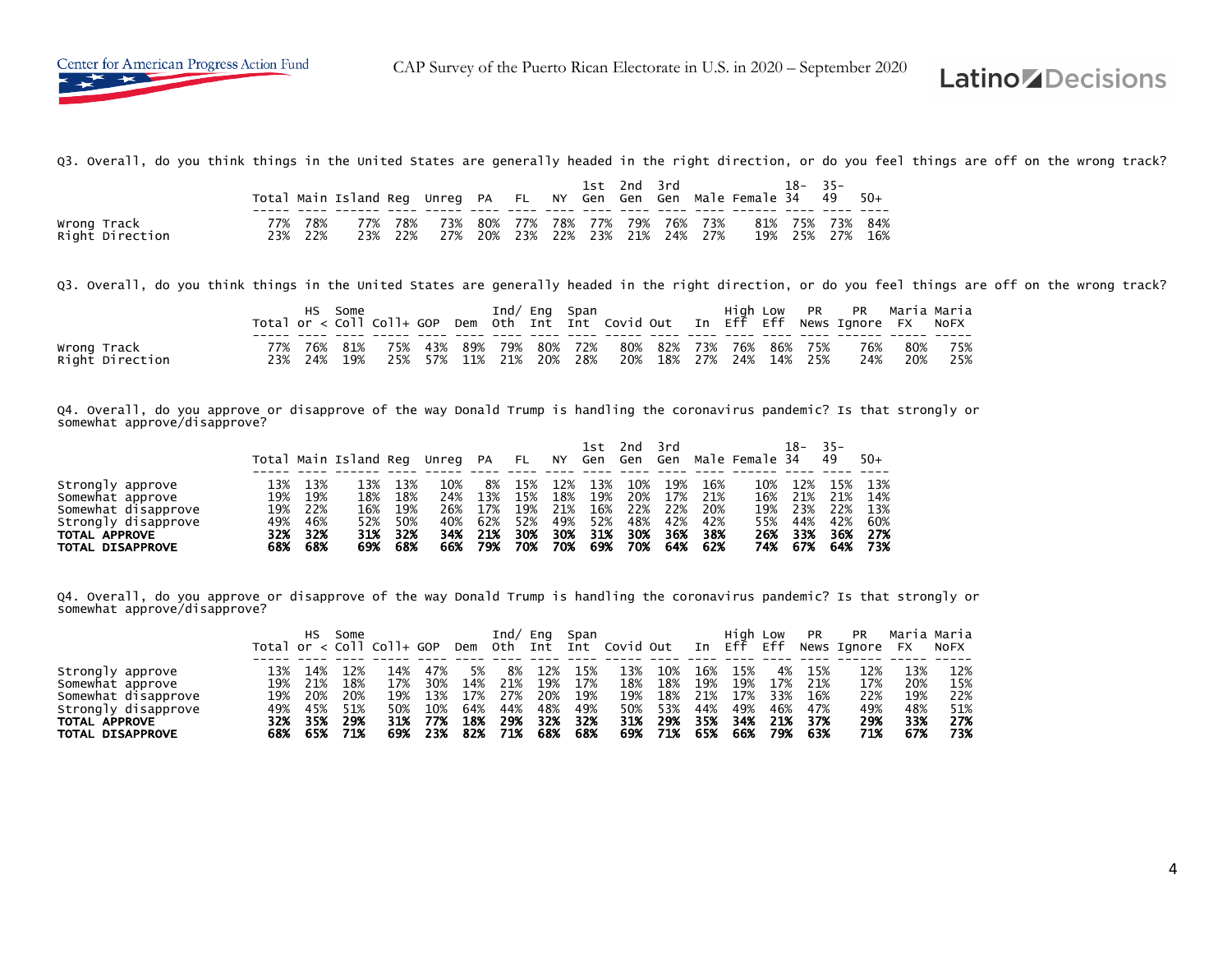Q5. Have you or a family member or friend here in the mainland become ill due to the coronavirus?

|            |     |            | Total Main Island Reg Unreg PA FL NY Gen Gen Gen Male Female 34 49 50+ |            |     |     |         | lst | 2nd 3rd |                                            |     | $18 - 35 -$ |                            |       |
|------------|-----|------------|------------------------------------------------------------------------|------------|-----|-----|---------|-----|---------|--------------------------------------------|-----|-------------|----------------------------|-------|
| Yes<br>NO. | 38% | 43%<br>57% | 30%<br>70%                                                             | 39%<br>61% | 72% | 65% | 73% 58% |     | 70% 56% | 28% 35% 27% 42% 30% 44% 41% 39%<br>59% 61% | 63% |             | 37% 46% 37% 28%<br>54% 63% | - 72% |

Q5. Have you or a family member or friend here in the mainland become ill due to the coronavirus?

|                  |  | Some    |                                                             |  | Ind/ Eng Span |  |                                                  |  |  | High Low PR PR Maria-Maria<br>Total or < Coll Coll+ GOP Dem Oth Int Int Covid Out In Eff Eff News Ignore FX NoFX |     |                |
|------------------|--|---------|-------------------------------------------------------------|--|---------------|--|--------------------------------------------------|--|--|------------------------------------------------------------------------------------------------------------------|-----|----------------|
| Yes<br><b>NO</b> |  | 66% 57% | 38% 34% 43% 36% 29% 43% 35% 40% 33% 81% 46% 30% 37% 44% 45% |  |               |  | 64% 71% 57% 65% 60% 67%  19% 54% 70% 63% 56% 55% |  |  | 31%<br>69%                                                                                                       | 56% | 44% 27%<br>73% |

Q6. Do you have any family or friends who have become ill due to the coronavirus on the island of Puerto Rico?

|           |     |                | Total Main Island Reg Unreg PA FL NY Gen Gen Gen Male Female 34 49 50+ |                    |  |                                 |  | 1st 2nd 3rd |  |                                                 | $18 - 35 -$ |                 |  |
|-----------|-----|----------------|------------------------------------------------------------------------|--------------------|--|---------------------------------|--|-------------|--|-------------------------------------------------|-------------|-----------------|--|
| Yes<br>No | 73% | 27% 31%<br>69% |                                                                        | 21% 29%<br>79% 71% |  | 84% 78% 75% 78% 78% 66% 76% 69% |  |             |  | 16% 22% 25% 22% 22% 34% 24% 31% 23% 39% 25% 15% |             | 77% 61% 75% 85% |  |

Q6. Do you have any family or friends who have become ill due to the coronavirus on the island of Puerto Rico?

|                  |     | Some    |  | Ind/ Eng Span |  |                                                 |  |  | High Low PR PR Maria-Maria<br>Total or < Coll Coll+ GOP Dem Oth Int Int Covid Out In Eff Eff News Ignore FX NoFX |         |            |
|------------------|-----|---------|--|---------------|--|-------------------------------------------------|--|--|------------------------------------------------------------------------------------------------------------------|---------|------------|
| Yes<br><b>NO</b> | 73% | 75% 72% |  |               |  | 69% 72% 72% 74% 71% 78% 42% 66% 79% 71% 80% 63% |  |  | 27% 25% 28% 31% 28% 28% 26% 29% 22% 58% 34% 21% 29% 20% 37% 11% 37%                                              | 89% 63% | 10%<br>90% |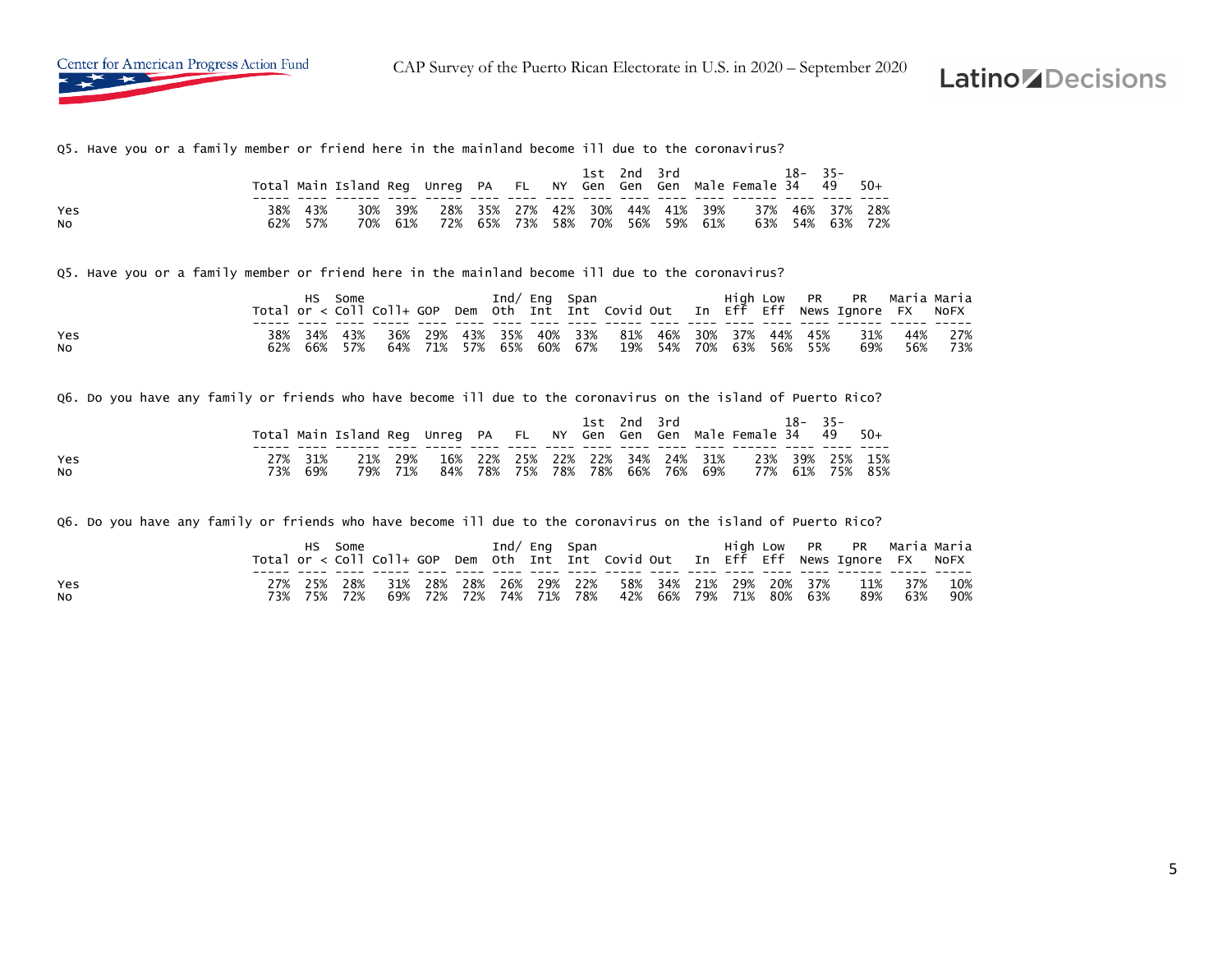

Q7. How much do you trust each of the following to provide accurate information and helpful advice related to the coronavirus outbreak: President Donald Trump

|                       |     |     | Total Main Island Reg |     | Unreg | <b>PA</b> | FL.  | NY. | 1st<br>Gen | 2nd<br>Gen | 3rd<br>Gen |      | Male Female | 18-<br>34 | $35 -$<br>49 | $50+$ |
|-----------------------|-----|-----|-----------------------|-----|-------|-----------|------|-----|------------|------------|------------|------|-------------|-----------|--------------|-------|
| 0 Do not trust at all | 46% | 43% | 50%                   | 46% | 46%   | 48%       | 48%  | 54% | 50%        | 45%        | 38%        | 37%  | 54%         | 42%       | 39%          | 57%   |
|                       | 4%  | 4%  | 5%                    | 4%  | 9%    | 3%        | 2%   | 8%  | 5%         | 4%         | 4%         | 5%   | 4%          | 5%        | 4%           | 4%    |
|                       | 4%  | 4%  | 4%                    | 4%  | 5%    | 5%        | 6%   | 2%  | 4%         | 5%         | 2%         | 4%   | 3%          | 4%        | 5%           | 3%    |
|                       | 7%  | 9%  | 4%                    | 7%  | 3%    | 6%        | 7%   | 5%  | 4%         | 8%         | 10%        | 7%   | 6%          | 9%        | 8%           | 3%    |
|                       | 5%  | 5%  | 4%                    | 4%  | 7%    | 3%        | 4%   | 1%  | 4%         | 5%         | 4%         | 5%   | 4%          | 7%        | 5%           | 1%    |
|                       | 11% | 11% | 10%                   | 11% | 9%    | 20%       | 10%  | 9%  | 11%        | 11%        | 10%        | 13%  | 8%          | 9%        | 12%          | 12%   |
| b                     | 4%  | 4%  | 4%                    | 4%  | 6%    | 2%        | 4%   | 4%  | 4%         | 4%         | 3%         | 5%   | 3%          | 6%        | 3%           | 2%    |
|                       | 4%  | 5%  | 2%                    | 4%  | 4%    | 2%        | 1%   | 4%  | 2%         | 5%         | 5%         | 5%   | 3%          | 5%        | 5%           | 2%    |
|                       | 4%  | 4%  | 4%                    | 4%  | 5%    | 4%        | 4%   | 3%  | 4%         | 5%         | 3%         | 5%   | 3%          | 5%        | 6%           | 2%    |
|                       | 4%  | 4%  | 3%                    | 4%  |       | 1%        | 2%   | 4%  | 3%         | 2%         | 8%         | 5%   | 3%          | 3%        | 5%           | 3%    |
| 10 Completely trust   | 9%  | 8%  | 8%                    | 9%  | 5%    | 4%        | 13%  | 6%  | 9%         | 7%         | 11%        | 9%   | 8%          | 7%        | 10%          | 10%   |
| Mean                  |     | 20  |                       |     |       |           | . ೧4 |     | .87        |            |            | 3.54 | 2.62        |           |              |       |

Q7. How much do you trust each of the following to provide accurate information and helpful advice related to the coronavirus outbreak: President Donald Trump

|                             |                             | HS                          | Some                        | Total or $\langle$ Coll Coll+ GOP |                             | Dem                         | Ind/<br>0th.                | Eng<br>Int                  | Span<br>Int                 | Covid Out                   |                             | In                          | Hiah<br>Eff                 | Low<br>Eff                  | <b>PR</b>                   | <b>PR</b><br>News Ignore    | Maria Maria<br>FX           | <b>NOFX</b>                 |
|-----------------------------|-----------------------------|-----------------------------|-----------------------------|-----------------------------------|-----------------------------|-----------------------------|-----------------------------|-----------------------------|-----------------------------|-----------------------------|-----------------------------|-----------------------------|-----------------------------|-----------------------------|-----------------------------|-----------------------------|-----------------------------|-----------------------------|
| 0 Do not trust at all       | 46%<br>4%<br>4%<br>7%<br>5% | 43%<br>4%<br>2%<br>7%<br>4% | 48%<br>5%<br>5%<br>8%<br>5% | 45%<br>3%<br>5%<br>5%<br>5%       | 13%<br>1%<br>3%<br>4%<br>4% | 59%<br>5%<br>4%<br>7%<br>3% | 42%<br>5%<br>5%<br>7%<br>7% | 46%<br>4%<br>4%<br>7%<br>5% | 44%<br>5%<br>4%<br>6%<br>3% | 46%<br>4%<br>3%<br>8%<br>6% | 50%<br>4%<br>4%<br>6%<br>6% | 42%<br>4%<br>4%<br>7%<br>4% | 45%<br>3%<br>4%<br>6%<br>5% | 48%<br>9%<br>4%<br>8%<br>4% | 46%<br>4%<br>4%<br>5%<br>2% | 46%<br>3%<br>3%<br>5%<br>4% | 46%<br>6%<br>4%<br>7%<br>5% | 50%<br>2%<br>4%<br>5%<br>4% |
| 6<br>8                      | 11%<br>4%<br>4%<br>4%       | 14%<br>5%<br>3%<br>5%       | 9%<br>3%<br>4%<br>3%        | 8%<br>4%<br>5%<br>4%              | 12%<br>6%<br>4%<br>10%      | 9%<br>4%<br>4%<br>2%        | 14%<br>4%<br>5%<br>4%       | 9%<br>4%<br>4%<br>5%        | 14%<br>5%<br>3%<br>3%       | 8%<br>5%<br>4%<br>4%        | 8%<br>5%<br>4%<br>5%        | 14%<br>3%<br>4%<br>4%       | 10%<br>4%<br>4%<br>4%       | 15%<br>3%<br>3%<br>4%       | 11%<br>4%<br>4%<br>6%       | 16%<br>5%<br>4%<br>1%       | 9%<br>3%<br>4%<br>4%        | 14%<br>4%<br>3%<br>3%       |
| 10 Completely trust<br>Mean | 4%<br>9%<br>3.07            | 4%<br>7%                    | 2%<br>8%                    | 4%<br>11%                         | 11%<br>33%<br>66            | 2%<br>2%<br>. 89            | 3%<br>6%<br>3.00            | 4%<br>7%<br>. . 99          | 3%<br>11%<br>-24            | 4%<br>7%<br>2.98            | 3%<br>7%<br>2.78 3.34 3.    | 4%<br>10%                   | 4%<br>10%                   | 1%<br>1%                    | 4%<br>11%<br>3.28           | 2%<br>11%<br>3.17           | 3%<br>9%<br>. 98            | 4%<br>8%<br>2.90            |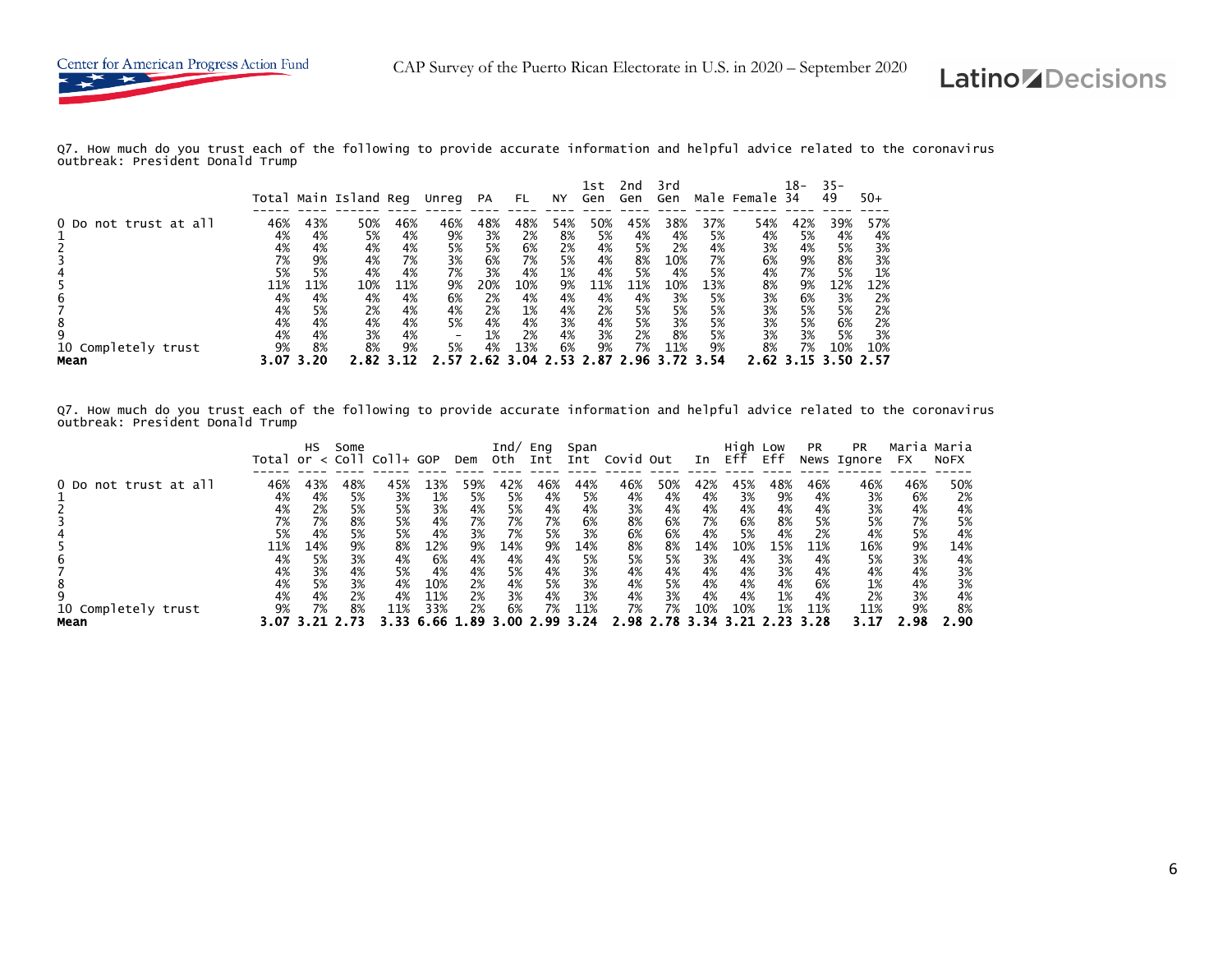

Q8. How much do you trust each of the following to provide accurate information and helpful advice related to the coronavirus outbreak: Former Vice President Joe Biden

|                             |     |             | Total Main Island Reg |             | Unreg | PA  | FL.        | NY.         | 1st<br>Gen  | 2nd<br>Gen  | 3rd<br>Gen |             | Male Female | 18-<br>34   | $35 -$<br>49 | $50+$       |
|-----------------------------|-----|-------------|-----------------------|-------------|-------|-----|------------|-------------|-------------|-------------|------------|-------------|-------------|-------------|--------------|-------------|
| 0 Do not trust at all       | 16% | 16%         | 17%                   | 16%         | 20%   | 14% | 15%        | 19%         | 17%         | 16%         | 15%        | 16%         | 17%         | 14%         | 18%          | 18%         |
|                             | 3%  | 3%          | 3%                    | 3%          | 4%    | 1%  | 3%         | 2%          | 3%          | 3%          | 2%         | 3%          | 3%          | 3%          | 4%           | 1%          |
|                             | 4%  | 4%          | 3%                    | 4%          | 4%    | 2%  | 3%         | 4%          | 3%          | 5%          | 3%         | 5%          | 3%          | 6%          | 3%           | 2%          |
|                             | 4%  | 5%          | 1%                    | 3%          | 7%    | 2%  | 3%         | 5%          | 2%          | 5%          | 6%         | 4%          | 3%          | 4%          | 4%           | 3%          |
|                             | 6%  | 7%          | 5%                    | 6%          | 6%    | 4%  | 6%         | 6%          | 4%          | 8%          | 5%         | 5%          | 7%          | 10%         | 4%           | 3%          |
| b                           | 15% | 12%         | 19%                   | 14%         | 24%   | 15% | 15%        | 12%         | 19%         | 12%         | 13%        | 15%         | 15%         | 14%         | 17%          | 16%         |
|                             | 8%  | 8%          | 7%                    | 7%          | 10%   | 10% | 7%         | 6%          | 7%          | 9%          | 7%         | 7%          | 8%          | 9%          | 8%           | 5%          |
|                             | 12% | 14%         | 9%                    | 13%         | 7%    | 15% | 12%        | 12%         | 9%          | 14%         | 15%        | 13%         | 12%         | 13%         | 11%          | 12%         |
| 8                           | 10% | 10%         | 9%                    | 10%         | 8%    | 7%  | 9%         | 8%          | 9%          | 9%          | 12%        | 10%         | 10%         | 9%          | 10%          | 9%          |
| 9                           | 7%  | 6%          | 8%                    | 7%          | 4%    | 5%  | 7%         | 6%          | 8%          | 5%          | 10%        | 7%          | 7%          | 7%          | 5%           | 9%          |
| 10 Completely trust<br>Mean | 16% | 14%<br>5.43 | 18%                   | 17%<br>- 62 | 6%    | 24% | 20%<br>-80 | 19%<br>5.46 | 18%<br>5.61 | 15%<br>5.30 | 13%        | 16%<br>5.52 | 16%<br>5.49 | 11%<br>5.31 | 17%          | 21%<br>- 84 |

Q8. How much do you trust each of the following to provide accurate information and helpful advice related to the coronavirus outbreak: Former Vice President Joe Biden

|                       |                                            | <b>HS</b>                           | Some                                 | Total or $\lt$ Coll Coll+ GOP         |                                     | Dem                                   | Ind/<br>0th                        | Eng<br>Int                           | Span<br>Int                         | Covid Out                            |                                      | In                                  | High Low<br>Eff                      | Eff                                | <b>PR</b>                            | <b>PR</b><br>News Ignore            | Maria<br>FX                          | Maria<br><b>NOFX</b>                |
|-----------------------|--------------------------------------------|-------------------------------------|--------------------------------------|---------------------------------------|-------------------------------------|---------------------------------------|------------------------------------|--------------------------------------|-------------------------------------|--------------------------------------|--------------------------------------|-------------------------------------|--------------------------------------|------------------------------------|--------------------------------------|-------------------------------------|--------------------------------------|-------------------------------------|
| 0 Do not trust at all | 16%<br>3%<br>4%<br>4%                      | $18\%$<br>2%<br>3%<br>3%<br>5%      | 18%<br>2%<br>4%<br>5%<br>7%          | 12%<br>4%<br>6%<br>2%<br>5%           | 43%<br>5%<br>3%<br>3%<br>5%         | 5%<br>2%<br>3%<br>3%<br>5%            | 21%<br>3%<br>6%<br>5%<br>8%        | 16%<br>3%<br>5%<br>4%<br>7%          | L7%<br>2%<br>1%<br>3%<br>3%         | 11%<br>2%<br>5%<br>5%<br>5%          | L1%<br>2%<br>4%<br>4%<br>7%          | 22%<br>3%<br>4%<br>3%<br>5%         | 15%<br>3%<br>4%<br>3%<br>6%          | 24%<br>3%<br>4%<br>7%<br>7%        | 10%<br>2%<br>4%<br>2%<br>4%          | 24%<br>2%<br>4%<br>5%<br>3%         | 16%<br>3%<br>4%<br>4%<br>7%          | 19%<br>2%<br>4%<br>3%<br>3%         |
| 10 Completely trust   | 6%<br>15%<br>8%<br>12%<br>10%<br>7%<br>16% | 18%<br>7%<br>10%<br>8%<br>6%<br>20% | 15%<br>8%<br>13%<br>10%<br>6%<br>11% | 12%<br>7%<br>14%<br>11%<br>10%<br>17% | 10%<br>3%<br>11%<br>2%<br>6%<br>10% | 13%<br>7%<br>15%<br>15%<br>10%<br>23% | 22%<br>11%<br>8%<br>5%<br>3%<br>7% | 13%<br>8%<br>13%<br>10%<br>7%<br>14% | 20%<br>7%<br>10%<br>8%<br>7%<br>22% | 16%<br>9%<br>12%<br>12%<br>8%<br>15% | 16%<br>9%<br>13%<br>11%<br>9%<br>15% | 15%<br>6%<br>11%<br>8%<br>6%<br>16% | 14%<br>7%<br>13%<br>10%<br>8%<br>18% | 24%<br>11%<br>8%<br>5%<br>1%<br>5% | 15%<br>7%<br>11%<br>9%<br>12%<br>24% | 19%<br>6%<br>11%<br>6%<br>3%<br>18% | 14%<br>8%<br>11%<br>11%<br>8%<br>15% | 18%<br>7%<br>14%<br>7%<br>6%<br>17% |
| Mean                  | 5.51                                       |                                     | 5.13                                 | 5.92                                  | 3.52                                | 6.85 4.39                             |                                    |                                      | . 84                                |                                      | 5.86 5.90                            | 5.13                                |                                      |                                    | 6.45                                 | 4.96                                |                                      | 5.45                                |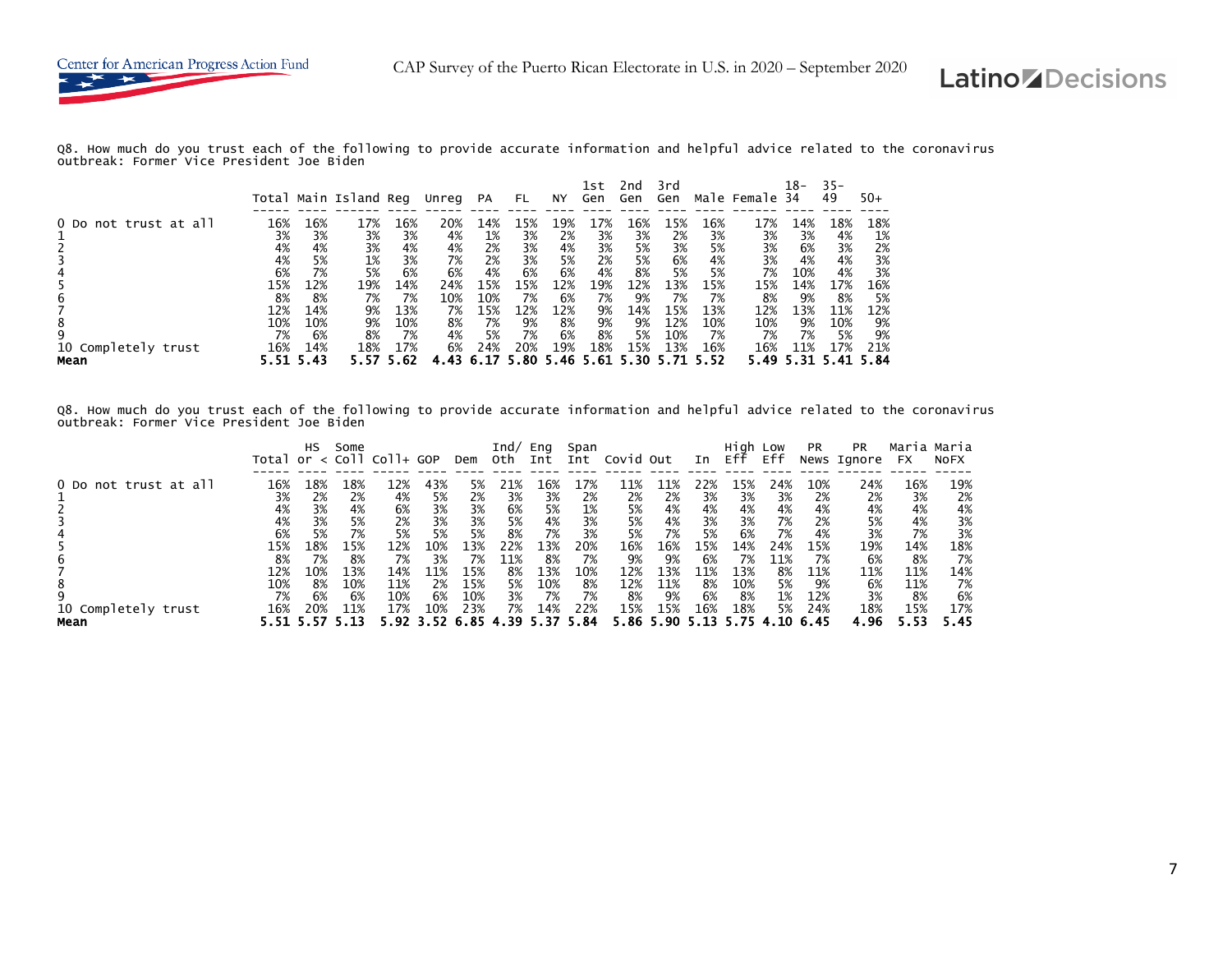Q9. How much do you trust each of the following to provide accurate information and helpful advice related to the coronavirus<br>outbreak: Dr. Fauci, Director of National Inst. of Allergy & Infectious Diseases

|                             |                        |           | Total Main Island Reg |                        | Unreg     | <b>PA</b>         | FL.       | NY         | lst<br>Gen        | 2nd<br>Gen        | 3rd<br>Gen        |                   | Male Female            | 18-<br>34 | $35 -$<br>49 | $50+$             |
|-----------------------------|------------------------|-----------|-----------------------|------------------------|-----------|-------------------|-----------|------------|-------------------|-------------------|-------------------|-------------------|------------------------|-----------|--------------|-------------------|
| 0 Do not trust at all       | 8%<br>2%               | 8%<br>2%  | 9%<br>2%              | 7%<br>2%               | 16%<br>1% | 9%<br>*%          | 7%<br>5%  | 9%<br>1%   | 9%<br>2%          | 6%<br>2%          | 10%<br>2%         | 8%<br>2%          | 8%<br>2%               | 8%<br>2%  | 7%<br>2%     | 9%<br>1%          |
|                             | 4%<br>4%               | 4%<br>5%  | 3%<br>2%              | 4%<br>4%               | 1%<br>3%  | 3%<br>1%          | 4%<br>3%  | 2%<br>3%   | 3%<br>2%          | 5%<br>5%          | 4%<br>5%          | 4%<br>4%          | 4%<br>4%               | 6%<br>5%  | 3%<br>3%     | 2%<br>3%          |
|                             | 5%<br>15%              | 5%<br>16% | 5%<br>14%             | 5%<br>15%              | 8%<br>12% | 2%<br>22%         | 3%<br>22% | 8%<br>13%  | 5%<br>14%         | 6%<br>16%         | 4%<br>15%         | 4%<br>13%         | 6%<br>16%              | 7%<br>15% | 6%<br>16%    | 2%<br>13%         |
|                             | 8%<br>12%              | 7%<br>13% | 8%                    | 7%<br>11%              | 8%<br>15% | 9%<br>10%         | 5%<br>7%  | 9%<br>11%  | 9%<br>9%          | 7%<br>12%         | 5%<br>16%         | 8%<br>12%         | 7%<br>11%              | 8%<br>12% | 8%<br>13%    | 6%<br>10%         |
| 8                           | 14%                    | 12%       | 9%<br>17%             | 14%                    | 19%       | 16%               | 10%       | 16%        | 17%               | 11%               | 14%               | 15%               | 13%                    | 15%       | 14%          | 13%               |
| 10 Completely trust<br>Mean | 8%<br>21%<br>6.40 6.28 | 9%<br>19% | 8%<br>23%             | 9%<br>22%<br>6.55 6.49 | 2%<br>13% | 5%<br>22%<br>6.46 | 7%<br>27% | 11%<br>17% | 8%<br>23%<br>6.58 | 9%<br>20%<br>6.36 | 8%<br>17%<br>6.10 | 9%<br>21%<br>6.50 | 8%<br>21%<br>6.31 5.91 | 7%<br>14% | 10%<br>18%   | 9%<br>33%<br>- 02 |

Q9. How much do you trust each of the following to provide accurate information and helpful advice related to the coronavirus<br>outbreak: Dr. Fauci, Director of National Inst. of Allergy & Infectious Diseases

|                                       | Total                                | НS                                   | Some                                                       | $or < col1 col1+ GOP$                 |                                     | Dem                                                                    | Ind/<br>0th.                         | Eng<br>Int                           | Span<br>Int                         | Covid Out                             |                                                                  | In                                   | High Low<br>Eff                      | Eff                                   | <b>PR</b>                                    | <b>PR</b><br>News Ignore                     | Maria<br><b>FX</b>                           | Maria<br><b>NOFX</b>                         |
|---------------------------------------|--------------------------------------|--------------------------------------|------------------------------------------------------------|---------------------------------------|-------------------------------------|------------------------------------------------------------------------|--------------------------------------|--------------------------------------|-------------------------------------|---------------------------------------|------------------------------------------------------------------|--------------------------------------|--------------------------------------|---------------------------------------|----------------------------------------------|----------------------------------------------|----------------------------------------------|----------------------------------------------|
| 0 Do not trust at all                 | 8%<br>2%<br>4%<br>4%<br>5%           | 9%<br>2%<br>4%<br>4%<br>5%           | 9%<br>1%<br>4%<br>4%<br>4%                                 | 4%<br>2%<br>3%<br>3%<br>7%            | 16%<br>5%<br>7%<br>4%<br>3%         | 3%<br>1%<br>3%<br>3%<br>5%                                             | 12%<br>1%<br>4%<br>4%<br>6%          | 8%<br>2%<br>4%<br>5%<br>6%           | 8%<br>1%<br>4%<br>1%<br>3%          | 5%<br>1%<br>4%<br>4%<br>5%            | 6%<br>2%<br>4%<br>4%<br>5%                                       | 9%<br>2%<br>4%<br>3%<br>5%           | 7%<br>2%<br>3%<br>4%<br>5%           | 15%<br>7%<br>3%<br>5%                 | 6%<br>$*%$<br>5%<br>3%<br>5%                 | 11%<br>1%<br>2%<br>3%<br>4%                  | 7%<br>2%<br>4%<br>4%<br>6%                   | 10%<br>2%<br>4%<br>3%<br>4%                  |
| b<br>8<br>10 Completely trust<br>Mean | 15%<br>8%<br>12%<br>14%<br>8%<br>21% | 16%<br>9%<br>10%<br>14%<br>6%<br>21% | 15%<br>7%<br>14%<br>15%<br>9%<br>17%<br>$6.40\,6.22\,6.30$ | 14%<br>7%<br>10%<br>13%<br>11%<br>25% | 14%<br>9%<br>10%<br>7%<br>7%<br>17% | 13%<br>8%<br>13%<br>15%<br>11%<br>25%<br>6.80 5.27 7.12 5.86 6.29 6.69 | 18%<br>7%<br>11%<br>16%<br>5%<br>16% | 14%<br>7%<br>13%<br>13%<br>9%<br>19% | 16%<br>9%<br>9%<br>17%<br>7%<br>25% | 13%<br>8%<br>14%<br>13%<br>11%<br>21% | 12%<br>9%<br>12%<br>15%<br>8%<br>22%<br>6.67 6.55 6.26 6.58 5.40 | 17%<br>6%<br>11%<br>13%<br>9%<br>20% | 14%<br>7%<br>11%<br>14%<br>9%<br>23% | 17%<br>10%<br>13%<br>14%<br>4%<br>10% | 13%<br>7%<br>8%<br>11%<br>13%<br>29%<br>6.99 | 20%<br>7%<br>20%<br>10%<br>6%<br>16%<br>5.98 | 14%<br>7%<br>10%<br>14%<br>9%<br>22%<br>6.45 | 17%<br>8%<br>13%<br>13%<br>8%<br>18%<br>6.19 |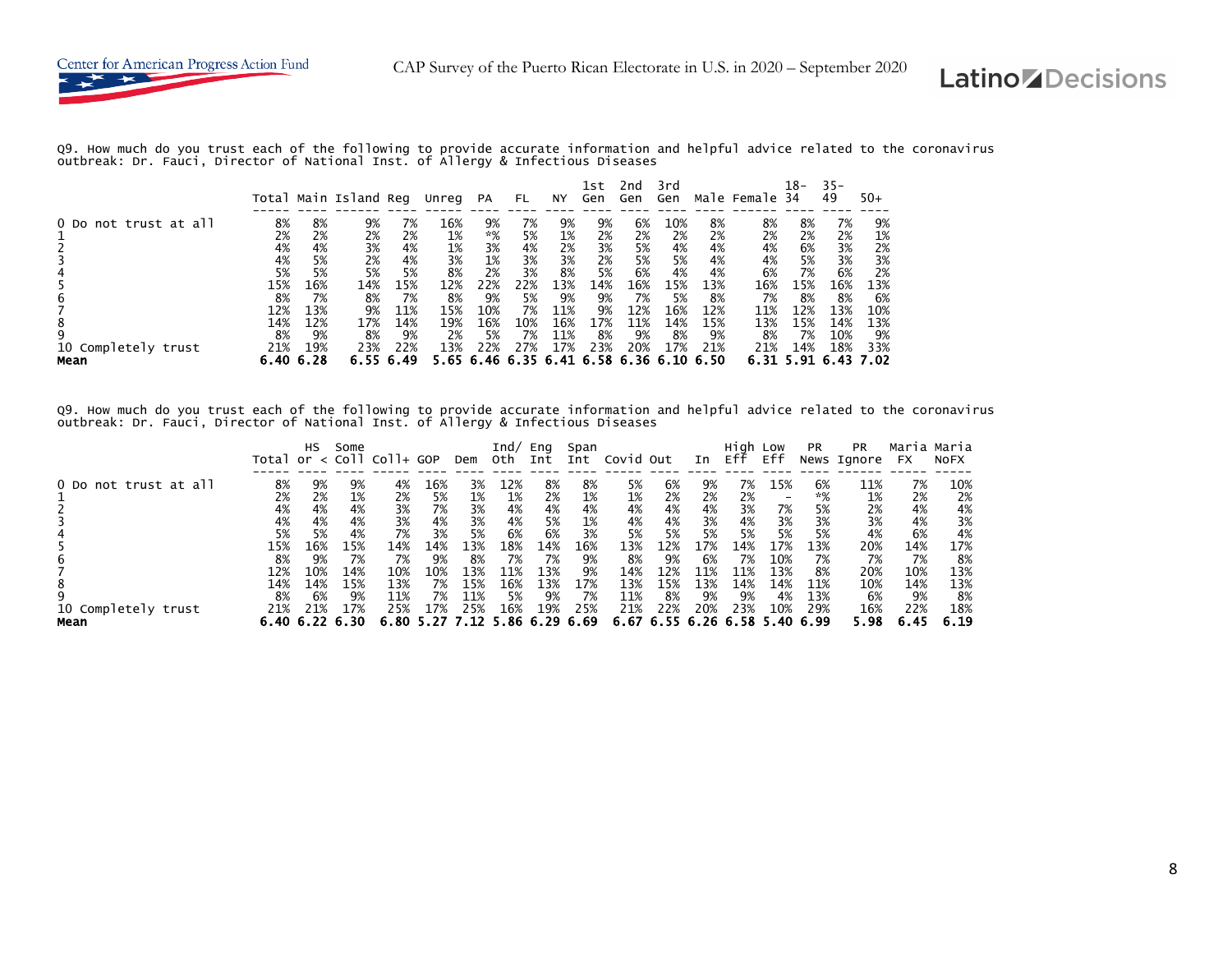

Q10. How much do you trust each of the following to provide accurate information and helpful advice related to the coronavirus outbreak: The Governor here in [STATE]

|                       |          |          | Total Main Island Reg |          | Unreg    | PA       | FL.      | NY.      | 1st<br>Gen | 2nd<br>Gen | 3rd<br>Gen |          | Male Female | 18-<br>-34 | $35 -$<br>49 | $50+$    |
|-----------------------|----------|----------|-----------------------|----------|----------|----------|----------|----------|------------|------------|------------|----------|-------------|------------|--------------|----------|
| 0 Do not trust at all | 15%      | L4%      | 15%                   | 14%      | 21%      | 14%      | 23%      | 7%       | 15%        | 14%        | L5%        | 11%      | 18%         | 11%        | 12%          | 21%      |
|                       | 3%       | 3%       | 3%                    | 3%       | 4%       | 1%       | 6%       | 2%       | 3%         | 3%         | 3%         | 4%       | 3%          | 4%         | 2%           | 3%       |
|                       | 4%<br>5% | 5%<br>6% | 3%<br>4%              | 4%<br>6% | 5%<br>2% | 1%<br>1% | 6%<br>5% | 1%<br>5% | 3%<br>4%   | 5%<br>8%   | 4%<br>3%   | 4%<br>5% | 4%<br>5%    | 5%<br>7%   | 4%<br>6%     | 3%<br>2% |
|                       | 5%       | 5%       | 5%                    | 5%       | 7%       | 2%       | 5%       | 1%       | 5%         | 6%         | 5%         | 4%       | 7%          | 8%         | 4%           | 3%       |
|                       | 16%      | 16%      | 18%                   | 16%      | 18%      | 24%      | 16%      | 16%      | 18%        | 17%        | 12%        | 16%      | 17%         | 16%        | 17%          | 16%      |
| b                     | 8%       | 9%       | 7%                    | 7%       | 13%      | 11%      | 8%       | 6%       | 7%         | 10%        | 6%         | 10%      | 6%          | 10%        | 8%           | 6%       |
|                       | 12%      | 13%      | 10%                   | 12%      | 6%       | 14%      | 7%       | 14%      | 10%        | 11%        | 16%        | 11%      | 12%         | 13%        | 12%          | 9%       |
| 8                     | 12%      | 11%      | 12%                   | 11%      | 14%      | 8%       | 6%       | 11%      | 13%        | 10%        | 13%        | 14%      | 10%         | 12%        | 11%          | 11%      |
| 9                     | 6%       | 7%       | 5%                    | 7%       | 1%       | 7%       | 2%       | 7%       | 5%         | 6%         | 8%         | 7%       | 5%          | 6%         | 5%           | 8%       |
| 10 Completely trust   | 14%      | 11%      | 17%                   | 15%      | 10%      | 17%      | 17%      | 20%      | 18%        | 10%        | 14%        | 16%      | 13%         | 8%         | 18%          | 19%      |
| Mean                  | 5.48     | 5.36     |                       |          |          | . 91     |          | 5.91     | . 65       | 19         |            | 5.83     |             |            |              |          |

Q10. How much do you trust each of the following to provide accurate information and helpful advice related to the coronavirus outbreak: The Governor here in [STATE]

|                                       |                                      | НS                                                | Some                                         | Total or $<$ Coll Coll+ GOP          |                                                   | Dem                                          | Ind/<br>oth                        | Eng<br>Int                                        | Span<br>Int                                 | Covid Out                                    |                                                        | In                                   | Hiah<br>Eff                          | Low<br>Eff                                 | <b>PR</b>                           | <b>PR</b><br>News Ignore                     | Maria Maria<br>FX                    | <b>NOFX</b>                                  |
|---------------------------------------|--------------------------------------|---------------------------------------------------|----------------------------------------------|--------------------------------------|---------------------------------------------------|----------------------------------------------|------------------------------------|---------------------------------------------------|---------------------------------------------|----------------------------------------------|--------------------------------------------------------|--------------------------------------|--------------------------------------|--------------------------------------------|-------------------------------------|----------------------------------------------|--------------------------------------|----------------------------------------------|
| 0 Do not trust at all                 | 15%<br>3%<br>4%<br>5%<br>5%          | 14%<br>3%<br>2%<br>3%<br>4%                       | 14%<br>3%<br>5%<br>7%<br>6%                  | 15%<br>4%<br>5%<br>5%<br>5%          | L7%<br>4%<br>4%<br>5%<br>5%                       | 9%<br>3%<br>3%<br>5%<br>5%                   | 22%<br>4%<br>5%<br>5%<br>6%        | 15%<br>3%<br>5%<br>6%<br>6%                       | 14%<br>3%<br>2%<br>4%<br>2%                 | 12%<br>4%<br>4%<br>6%<br>6%                  | 14%<br>4%<br>4%<br>4%<br>6%                            | L5%<br>3%<br>4%<br>6%<br>5%          | 13%<br>3%<br>4%<br>5%<br>5%          | 23%<br>6%<br>4%<br>6%<br>5%                | 15%<br>4%<br>5%<br>4%<br>3%         | 17%<br>1%<br>3%<br>3%<br>3%                  | 15%<br>3%<br>5%<br>6%<br>6%          | 13%<br>3%<br>3%<br>4%<br>4%                  |
| h<br>8<br>10 Completely trust<br>Mean | 16%<br>8%<br>12%<br>12%<br>6%<br>14% | 18%<br>8%<br>10%<br>13%<br>6%<br>18%<br>5.48 5.79 | 16%<br>9%<br>11%<br>10%<br>5%<br>12%<br>5.19 | 14%<br>7%<br>14%<br>12%<br>7%<br>12% | 10%<br>4%<br>12%<br>12%<br>9%<br>18%<br>5.46 5.62 | 16%<br>9%<br>12%<br>14%<br>7%<br>18%<br>6.07 | 21%<br>9%<br>10%<br>8%<br>4%<br>6% | 15%<br>8%<br>12%<br>12%<br>6%<br>11%<br>4.41 5.33 | 21%<br>7%<br>9%<br>10%<br>6%<br>22%<br>- 85 | 18%<br>8%<br>13%<br>11%<br>7%<br>12%<br>5.53 | 17%<br>9%<br>13%<br>10%<br>6%<br>13%<br>5.43 5.52 5.70 | 16%<br>7%<br>10%<br>13%<br>6%<br>15% | 15%<br>8%<br>12%<br>12%<br>7%<br>16% | 22%<br>6%<br>11%<br>9%<br>4%<br>4%<br>4.22 | 16%<br>9%<br>7%<br>12%<br>9%<br>16% | 21%<br>8%<br>13%<br>12%<br>6%<br>13%<br>5.52 | 15%<br>8%<br>12%<br>11%<br>6%<br>13% | 18%<br>7%<br>12%<br>11%<br>5%<br>18%<br>5.78 |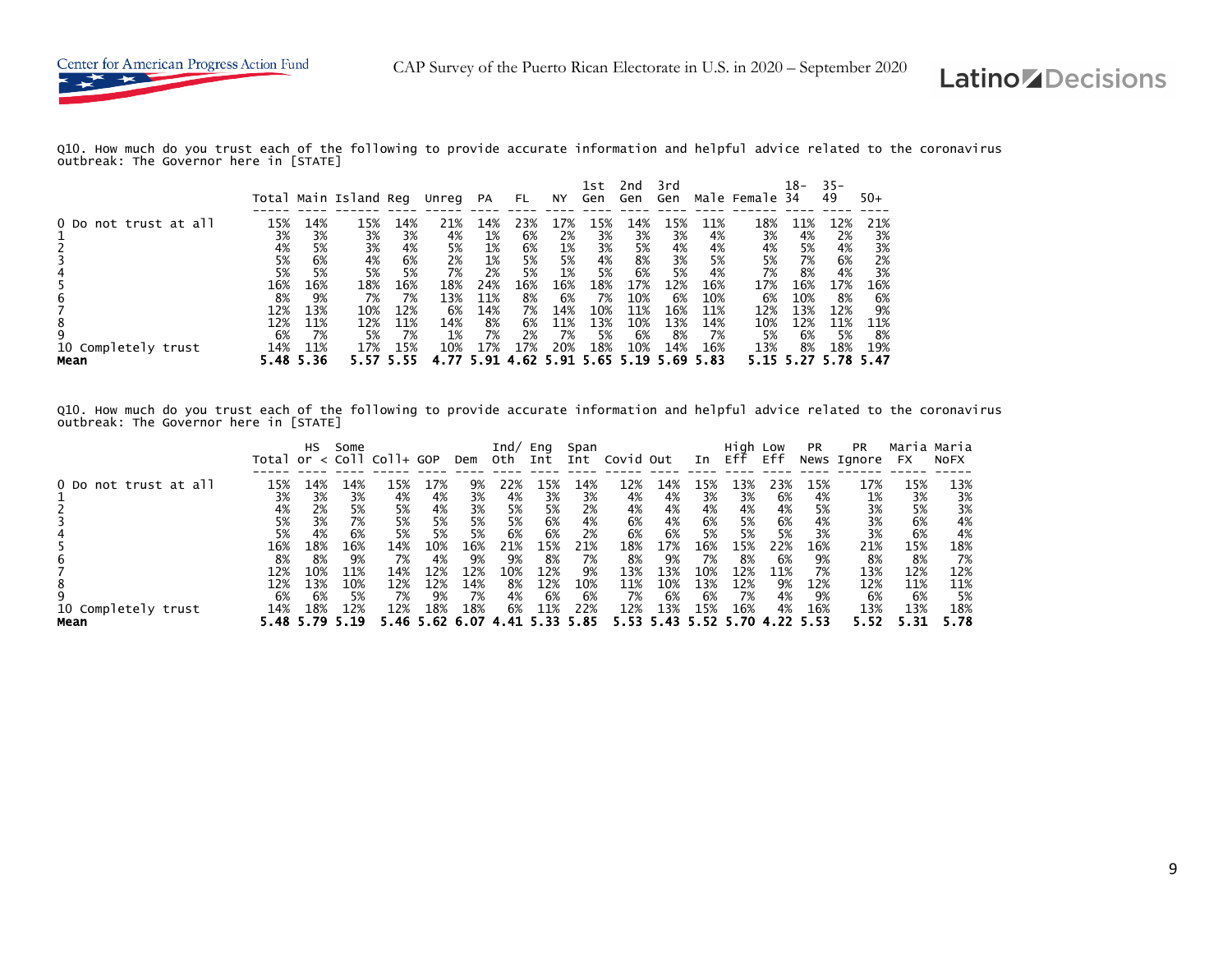

Q11. How much do you trust each of the following to provide accurate information and helpful advice related to the coronavirus outbreak: Democrats in Congress

|                             |             |             | Total Main Island Reg |             | Unreg      | <b>PA</b>   | FL. | ΝY  | 1st<br>Gen  | 2nd<br>Gen | 3rd<br>Gen       |             | Male Female 34 | 18-            | $35 -$<br>49 | $50+$ |
|-----------------------------|-------------|-------------|-----------------------|-------------|------------|-------------|-----|-----|-------------|------------|------------------|-------------|----------------|----------------|--------------|-------|
| 0 Do not trust at all       | 15%         | L5%         | 15%                   | 14%         | 22%        | 11%         | L7% | L8% | 15%         | 16%        | L5%              | 13%         | 17%            | 13%            | 14%          | 18%   |
|                             | 3%          | 2%          | 4%                    | 3%          | 4%         | 1%          | 2%  | 3%  | 4%          | 3%         | 2%               | 3%          | 3%             | 3%             | 3%           | 3%    |
|                             | 4%          | 4%          | 3%                    | 4%          | 1%         | 3%          | 3%  | 3%  | 3%          | 6%         | 2%               | 4%          | 4%             | 4%             | 4%           | 4%    |
|                             | 4%          | 4%          | 4%                    | 4%          | 6%         | 2%          | 2%  | 3%  | 3%          | 5%         | 3%               | 4%          | 4%             | 6%             | 4%           | 2%    |
|                             | 6%          | 7%          | 5%                    | 6%          | 3%         | 5%          | 5%  | 6%  | 4%          | 6%         | 9%               | 6%          | 5%             | 8%             | 5%           | 3%    |
|                             | 18%         | 17%         | 18%                   | 17%         | 18%        | 28%         | 19% | 15% | 18%         | 17%        | 16%              | 17%         | 18%            | 17%            | 18%          | 18%   |
|                             | 9%          | 9%          | 10%                   | 9%          | 13%        | 12%         | 9%  | 9%  | 10%         | 10%        | 8%               | 10%         | 9%             | 11%            | 10%          | 8%    |
| b                           | 11%         | 12%         | 10%                   | 11%         | 15%        | 11%         | 10% | 11% | 10%         | 11%        | 14%              | 12%         | 10%            | 10%            | 13%          | 10%   |
| 8                           | 10%         | 10%         | 9%                    | 9%          | 10%        | 6%          | 8%  | 10% | 9%          | 10%        | 10%              | 9%          | 10%            | 11%            | 9%           | 8%    |
| 9                           | 6%          | 5%          | 8%                    | 7%          | 2%         | 6%          | 6%  | 6%  | 8%          | 5%         | 5%               | 6%          | 6%             | 6%             | 5%           | 7%    |
| 10 Completely trust<br>Mean | 15%<br>5.44 | 14%<br>5.37 | 15%                   | 15%<br>5.52 | 7%<br>4.69 | 16%<br>5.79 | 18% | 16% | 15%<br>5.55 | 13%        | 16%<br>5.24 5.64 | 16%<br>5.63 | 13%            | 11%<br>5.32.5. | 16%          | 18%   |

Q11. How much do you trust each of the following to provide accurate information and helpful advice related to the coronavirus outbreak: Democrats in Congress

|                                       |                                      | НS                                                   | Some                                 | Total or $<$ Coll Coll+ GOP                  |                                               | Dem                                    | Ind/<br>oth                                     | Eng<br>Int                           | Span<br>Int                         | Covid Out                                     |                                                         | In                                 | Hiah<br>Eff                          | Low<br>Eff                                  | <b>PR</b>                                      | <b>PR</b><br>News Ignore                    | Maria Maria<br><b>FX</b>                      | <b>NOFX</b>                                 |
|---------------------------------------|--------------------------------------|------------------------------------------------------|--------------------------------------|----------------------------------------------|-----------------------------------------------|----------------------------------------|-------------------------------------------------|--------------------------------------|-------------------------------------|-----------------------------------------------|---------------------------------------------------------|------------------------------------|--------------------------------------|---------------------------------------------|------------------------------------------------|---------------------------------------------|-----------------------------------------------|---------------------------------------------|
| 0 Do not trust at all                 | 15%<br>3%<br>4%<br>4%<br>6%          | −6%<br>4%<br>2%<br>3%<br>5%                          | 16%<br>3%<br>4%<br>6%<br>7%          | 12%<br>2%<br>6%<br>2%<br>5%                  | 37%<br>9%<br>6%<br>4%<br>5%                   | 4%<br>2%<br>3%<br>3%<br>4%             | 21%<br>2%<br>5%<br>6%<br>8%                     | 16%<br>3%<br>4%<br>4%<br>7%          | 14%<br>4%<br>3%<br>3%<br>3%         | 11%<br>2%<br>4%<br>4%<br>6%                   | 10%<br>3%<br>4%<br>4%<br>6%                             | 21%<br>3%<br>4%<br>4%<br>5%        | 13%<br>3%<br>4%<br>4%<br>5%          | 25%<br>5%<br>5%<br>5%<br>8%                 | 8%<br>4%<br>2%<br>3%<br>6%                     | 22%<br>1%<br>4%<br>3%<br>3%                 | 14%<br>3%<br>4%<br>4%<br>6%                   | 18%<br>2%<br>2%<br>4%<br>5%                 |
| h<br>8<br>10 Completely trust<br>Mean | 18%<br>9%<br>11%<br>10%<br>6%<br>15% | 20%<br>9%<br>9%<br>8%<br>6%<br>17%<br>5.44 5.46 5.17 | 16%<br>11%<br>10%<br>9%<br>6%<br>12% | 16%<br>8%<br>15%<br>12%<br>7%<br>15%<br>5.80 | 1%<br>4%<br>7%<br>6%<br>3%<br>8%<br>3.35 6.81 | 15%<br>10%<br>14%<br>13%<br>10%<br>21% | 25%<br>11%<br>7%<br>6%<br>1%<br>7%<br>4.35 5.31 | 17%<br>9%<br>11%<br>10%<br>6%<br>13% | 20%<br>9%<br>11%<br>7%<br>7%<br>19% | 17%<br>11%<br>12%<br>12%<br>6%<br>13%<br>5.67 | 18%<br>11%<br>13%<br>12%<br>5%<br>14%<br>5.76 5.14 5.70 | 17%<br>8%<br>9%<br>7%<br>7%<br>15% | 17%<br>9%<br>12%<br>10%<br>7%<br>16% | 23%<br>10%<br>8%<br>6%<br>1%<br>6%<br>-4.01 | 14%<br>10%<br>10%<br>11%<br>10%<br>22%<br>6.42 | 24%<br>7%<br>11%<br>5%<br>6%<br>15%<br>5.02 | 16%<br>12%<br>11%<br>10%<br>6%<br>14%<br>5.46 | 21%<br>7%<br>10%<br>9%<br>6%<br>16%<br>5.42 |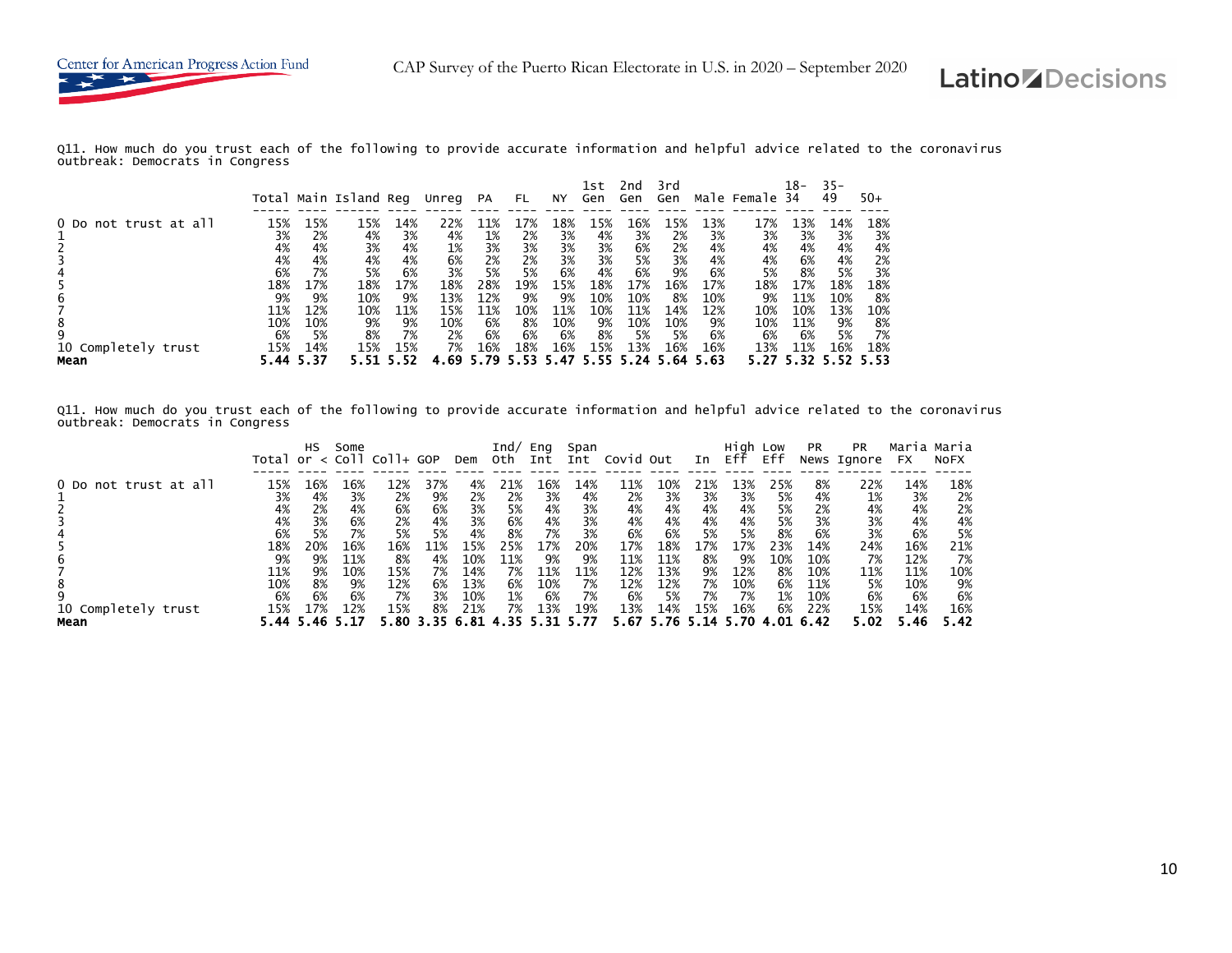

Q12. How much do you trust each of the following to provide accurate information and helpful advice related to the coronavirus outbreak: Republicans in Congress

|                       |     |      | Total Main Island Reg |     | Unreg | <b>PA</b> | FL. | ΝY  | 1st<br>Gen | 2nd<br>Gen | 3rd<br>Gen |      | Male Female 34 | 18- | $35 -$<br>49 | $50+$ |
|-----------------------|-----|------|-----------------------|-----|-------|-----------|-----|-----|------------|------------|------------|------|----------------|-----|--------------|-------|
| 0 Do not trust at all | 31% | 29%  | 34%                   | 31% | 37%   | 32%       | 39% | 39% | 35%        | 31%        | 25%        | 27%  | 35%            | 29% | 28%          | 37%   |
|                       | 4%  | 4%   | 4%                    | 4%  | 5%    | 3%        | 2%  | 5%  | 4%         | 4%         | 5%         | 3%   | 5%             | 4%  | 4%           | 4%    |
|                       | 6%  | 6%   | 6%                    | 6%  | 4%    | 8%        | 4%  | 6%  | 6%         | 5%         | 9%         | 6%   | 6%             | 7%  | 6%           | 5%    |
|                       | 7%  | 7%   | 6%                    | 6%  | 8%    | 6%        | 9%  | 7%  | 6%         | 7%         | 8%         | 6%   | 7%             | 7%  | 8%           | 5%    |
|                       | 7%  | 8%   | 5%                    | 7%  | 2%    | 9%        | 5%  | 5%  | 5%         | 9%         | 6%         | 6%   | 7%             | 9%  | 6%           | 5%    |
|                       | 17% | 17%  | 17%                   | 17% | 18%   | 25%       | 16% | 17% | 18%        | 18%        | 16%        | 19%  | 16%            | 15% | 18%          | 20%   |
| b                     | 6%  | 6%   | 8%                    | 6%  | 11%   | 5%        | 3%  | 5%  | 7%         | 6%         | 4%         | 7%   | 6%             | 8%  | 7%           | 5%    |
|                       | 7%  | 8%   | 5%                    | 7%  | 5%    | 5%        | 4%  | 4%  | 5%         | 8%         | 8%         | 9%   | 5%             | 7%  | 5%           | 7%    |
|                       | 6%  | 6%   | 7%                    | 6%  | 4%    | 3%        | 7%  | 5%  | 6%         | 7%         | 4%         | 7%   | 5%             | 5%  | 10%          | 4%    |
| 9                     | 3%  | 3%   | 2%                    | 3%  | 1%    | *%        | 3%  | 4%  | 2%         | 2%         | 6%         | 3%   | 2%             | 4%  | 3%           | 2%    |
| 10 Completely trust   | 6%  | 7%   | 5%                    | 6%  | 4%    | 3%        | 9%  | 5%  | 6%         | 5%         | 9%         | 7%   | 6%             | 5%  | 7%           | 6%    |
| Mean                  |     | 3.85 |                       |     |       |           |     |     |            |            |            | 4.09 |                |     |              | - 38  |

Q12. How much do you trust each of the following to provide accurate information and helpful advice related to the coronavirus outbreak: Republicans in Congress

|                             | Total | HS  | Some      | $or < col1 col1+ GOP$ |                 | Dem | Ind/<br>0th. | Eng<br>Int | Span<br>Int | Covid Out  |            | In  | High Low<br>Eff | Eff | <b>PR</b> | <b>PR</b><br>News Ignore | Maria<br><b>FX</b> | Maria<br><b>NOFX</b> |
|-----------------------------|-------|-----|-----------|-----------------------|-----------------|-----|--------------|------------|-------------|------------|------------|-----|-----------------|-----|-----------|--------------------------|--------------------|----------------------|
| 0 Do not trust at all       | 31%   | 32% | 30%       | 31%                   | 9%              | 39% | 31%          | 32%        | 31%         | 28%        | 34%        | 29% | 30%             | 39% | 31%       | 34%                      | 31%                | 35%                  |
|                             | 4%    | 4%  | 5%        | 3%                    | $\qquad \qquad$ | 6%  | 3%           | 5%         | 3%          | 4%         | 4%         | 4%  | 5%              | 1%  | 3%        | 5%                       | 5%                 | 3%                   |
|                             | 6%    | 4%  | 8%        | 6%                    | 6%              | 6%  | 6%           | 7%         | 4%          | 6%         | 6%         | 6%  | 6%              | 6%  | 4%        | 6%                       | 6%                 | 7%                   |
|                             | 7%    | 6%  | 7%        | 8%                    | 2%              | 8%  | 7%           | 8%         | 3%          | 7%         | 6%         | 7%  | 7%              | 7%  | 5%        | 3%                       | 7%                 | 7%                   |
|                             | 7%    | 6%  | 9%        | 5%                    | 2%              | 8%  | 8%           | 8%         | 4%          | 8%         | 8%         | 5%  | 7%              | 6%  | 6%        | 4%                       | 8%                 | 4%                   |
|                             | 17%   | 21% | 16%       | 15%                   | 15%             | 16% | 21%          | 15%        | 22%         | 17%        | 15%        | 19% | 16%             | 22% | 15%       | 23%                      | 16%                | 19%                  |
|                             | 6%    | 6%  | 7%        | 6%                    | 11%             | 4%  | 7%           | 6%         | 8%          | 7%         | 7%         | 6%  | 6%              | 8%  | 6%        | 6%                       | 6%                 | 6%                   |
|                             | 7%    | 5%  | 6%        | 10%                   | 10%             | 5%  | 7%           | 7%         | 6%          | 9%         | 5%         | 8%  | 7%              | 4%  | 8%        | 7%                       | 7%                 | 6%                   |
| 8                           | 6%    | 7%  | 5%        | 7%                    | 16%             | 3%  | 5%           | 6%         | 6%          | 6%         | 6%         | 6%  | 7%              | 3%  | 8%        | 4%                       | 6%                 | 5%                   |
|                             | 3%    | 3%  | 2%        | 4%                    | 9%              | 2%  | 1%           | 3%         | 3%          | 2%         | 3%         | 3%  | 3%              | *%  | 4%        | *%                       | 3%                 | 2%                   |
| 10 Completely trust<br>Mean | 6%    | 7%  | 5%<br>.49 | 7%                    | 21%             | 2%  | 5%           | 5%         | 10%<br>.09  | 6%<br>3.82 | 6%<br>3.54 | 6%  | 7%              | 4%  | 9%        | 8%                       | 7%                 | 5%<br>3.46           |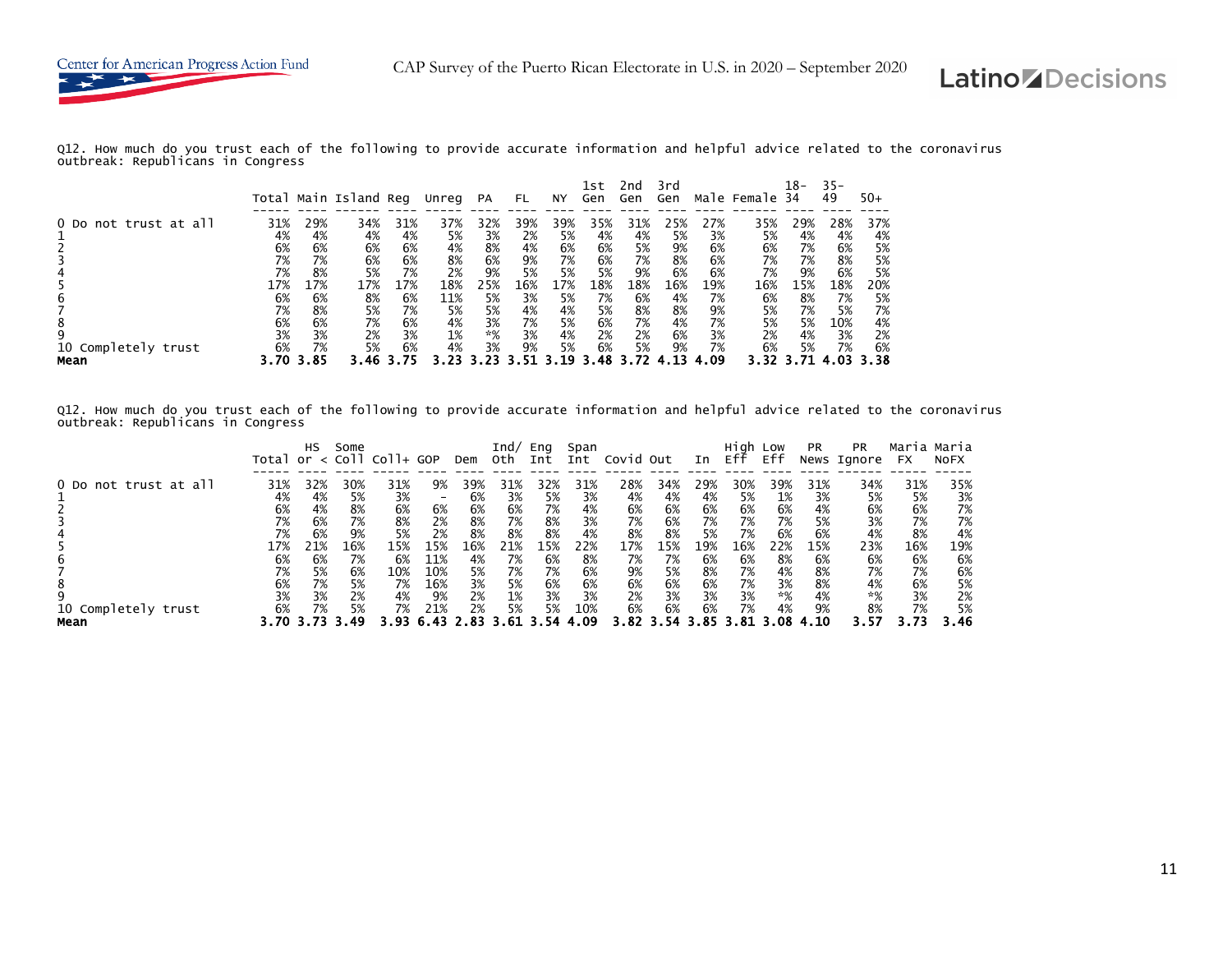Q13. How much do you trust each of the following to provide accurate information and helpful advice related to the coronavirus outbreak: Local elected leaders such as mayors, county government

|                       |      |      | Total Main Island Reg |      | Unreg | <b>PA</b> | FL. | NY  | lst<br>Gen | znd<br>Gen | 3rd<br>Gen |      | Male Female | 18-<br>34 | $35 -$<br>49 | $50+$ |
|-----------------------|------|------|-----------------------|------|-------|-----------|-----|-----|------------|------------|------------|------|-------------|-----------|--------------|-------|
| 0 Do not trust at all | 12%  | 12%  | 12%                   | 10%  | 22%   | 14%       | 11% | L6% | 12%        | 11%        | .2%        | 11%  | 12%         | 10%       | 10%          | 15%   |
|                       | 3%   | 2%   | 4%                    | 3%   | 2%    | *%        | 4%  | 2%  | 4%         | 2%         | 3%         | 3%   | 3%          | 2%        | 3%           | 3%    |
|                       | 5%   | 5%   | 4%                    | 5%   | 5%    | 2%        | 3%  | 5%  | 4%         | 6%         | 4%         | 4%   | 5%          | 4%        | 6%           | 4%    |
|                       | 5%   | 4%   | 5%                    | 5%   | 5%    | 3%        | 5%  | 7%  | 5%         | 6%         | 1%         | 4%   | 5%          | 5%        | 4%           | 5%    |
|                       | 8%   | 9%   | 6%                    | 7%   | 11%   | 2%        | 6%  | 7%  | 6%         | 7%         | 12%        | 7%   | 8%          | 12%       | 7%           | 3%    |
|                       | 20%  | 18%  | 24%                   | 20%  | 20%   | 25%       | 22% | 16% | 23%        | 18%        | 17%        | 20%  | 21%         | 19%       | 21%          | 21%   |
|                       | 11%  | 12%  | 10%                   | 11%  | 13%   | 14%       | 10% | 10% | 10%        | 13%        | 9%         | 10%  | 12%         | 11%       | 12%          | 10%   |
|                       | 12%  | 13%  | 10%                   | 12%  | 6%    | 14%       | 7%  | 10% | 10%        | 14%        | 10%        | 11%  | 12%         | 14%       | 10%          | 9%    |
|                       | 10%  | 11%  | 8%                    | 10%  | 11%   | 7%        | 11% | 14% | 9%         | 9%         | 15%        | 12%  | 8%          | 11%       | 10%          | 9%    |
|                       | 6%   | 6%   | 6%                    | 6%   | 2%    | 5%        | 7%  | 7%  | 6%         | 4%         | 9%         | 8%   | 4%          | 6%        | 7%           | 6%    |
| 10 Completely trust   | 10%  | 8%   | 11%                   | 10%  | 5%    | 14%       | 15% | 6%  | 12%        | 9%         | 7%         | 10%  | 9%          | 7%        | 9%           | 15%   |
| Mean                  | 5.38 | 5.34 |                       | . 49 | 4.33  |           |     | .04 | 5.43       |            |            | 5.61 |             |           |              | -43   |

Q13. How much do you trust each of the following to provide accurate information and helpful advice related to the coronavirus outbreak: Local elected leaders such as mayors, county government

|                       |                                             | <b>HS</b>                             | Some                                | Total or $\lt$ Coll Coll+ GOP         |                                    | Dem                                   | Ind/<br>oth                         | Eng<br>Int                           | Span<br>Int                         | Covid Out                            |                                      | In                                    | Hiah<br>Eff                           | Low<br>Eff                         | <b>PR</b>                           | <b>PR</b><br>News Ignore            | Maria Maria<br>FX                    | <b>NOFX</b>                           |
|-----------------------|---------------------------------------------|---------------------------------------|-------------------------------------|---------------------------------------|------------------------------------|---------------------------------------|-------------------------------------|--------------------------------------|-------------------------------------|--------------------------------------|--------------------------------------|---------------------------------------|---------------------------------------|------------------------------------|-------------------------------------|-------------------------------------|--------------------------------------|---------------------------------------|
| 0 Do not trust at all | 12%<br>3%<br>5%<br>5%                       | 15%<br>2%<br>5%<br>4%<br>6%           | 12%<br>3%<br>5%<br>4%<br>10%        | 6%<br>4%<br>3%<br>6%<br>7%            | 19%<br>5%<br>1%<br>6%<br>7%        | 6%<br>2%<br>5%<br>3%<br>7%            | 16%<br>3%<br>7%<br>7%<br>10%        | 11%<br>3%<br>6%<br>5%<br>10%         | 14%<br>2%<br>2%<br>4%<br>2%         | 8%<br>1%<br>5%<br>6%<br>9%           | 10%<br>3%<br>4%<br>5%<br>9%          | 13%<br>3%<br>5%<br>4%<br>6%           | 10%<br>3%<br>4%<br>5%<br>7%           | 22%<br>4%<br>10%<br>4%<br>8%       | 12%<br>4%<br>4%<br>5%<br>4%         | 14%<br>1%<br>6%<br>6%<br>7%         | 11%<br>3%<br>6%<br>6%<br>7%          | 12%<br>2%<br>4%<br>2%<br>9%           |
| 10 Completely trust   | 8%<br>20%<br>11%<br>12%<br>10%<br>6%<br>10% | 19%<br>11%<br>10%<br>10%<br>7%<br>13% | 23%<br>10%<br>13%<br>9%<br>5%<br>6% | 19%<br>13%<br>13%<br>12%<br>6%<br>10% | 17%<br>8%<br>9%<br>9%<br>8%<br>11% | 21%<br>12%<br>13%<br>13%<br>7%<br>12% | 21%<br>12%<br>11%<br>5%<br>4%<br>5% | 20%<br>12%<br>13%<br>10%<br>5%<br>7% | 22%<br>9%<br>9%<br>12%<br>8%<br>17% | 20%<br>10%<br>14%<br>11%<br>7%<br>9% | 18%<br>11%<br>13%<br>10%<br>6%<br>9% | 22%<br>10%<br>10%<br>10%<br>6%<br>11% | 20%<br>11%<br>12%<br>11%<br>7%<br>11% | 23%<br>8%<br>11%<br>5%<br>2%<br>3% | 18%<br>9%<br>13%<br>7%<br>9%<br>15% | 26%<br>11%<br>9%<br>6%<br>4%<br>11% | 19%<br>10%<br>13%<br>10%<br>5%<br>9% | 22%<br>11%<br>10%<br>10%<br>7%<br>12% |
| Mean                  |                                             | 5.38 5.43                             | - 10                                |                                       | 4.97                               | 6.00                                  |                                     |                                      | 5.91                                | 5.63                                 | 5.40 5.36 5.63 3.95                  |                                       |                                       |                                    | 5.63                                | 5.08                                | . 26                                 | 5.51                                  |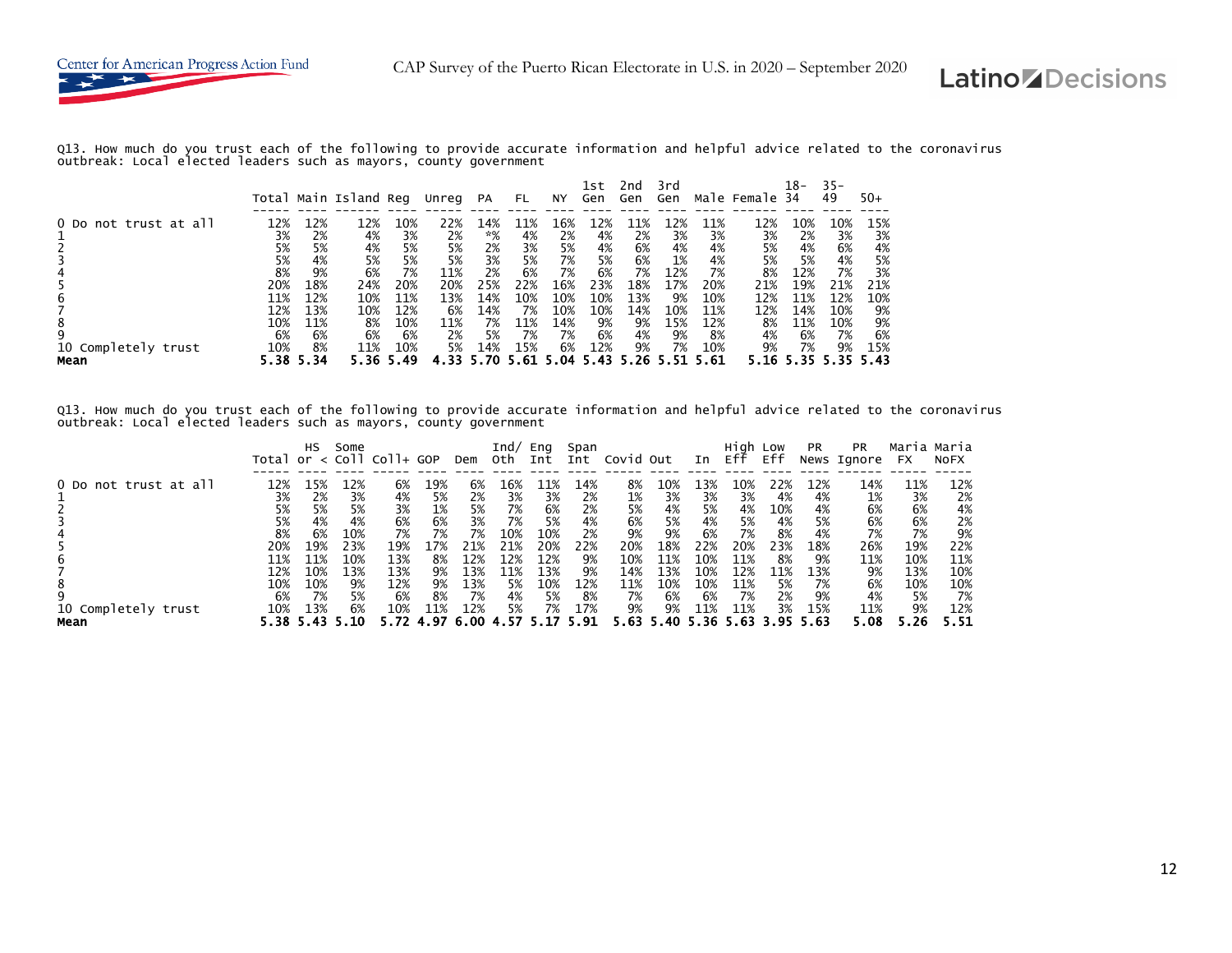

Q14. How much do you trust each of the following to provide accurate information and helpful advice related to the coronavirus outbreak: Your community's local hospitals, doctors, and nurses

|                       |          |          | Total Main Island Reg |          | Unreg    | <b>PA</b> | FL.      | NY       | lst<br>Gen | 2nd<br>Gen | 3rd<br>Gen |          | Male Female | 18-<br>-34 | $35 -$<br>49 | $50+$    |
|-----------------------|----------|----------|-----------------------|----------|----------|-----------|----------|----------|------------|------------|------------|----------|-------------|------------|--------------|----------|
| 0 Do not trust at all | 3%       | 3%       | 3%                    | 3%       | 6%       | 4%        | 4%       | 4%       | 3%         | 3%         | 4%         | 2%       | 4%          | 5%         | 2%           | 3%       |
|                       | 1%       | 1%       | *%                    | 1%       | 2%       |           | 2%       | 1%       | *%         | 1%         | 1%         | $*%$     | 1%          | 1%         | *%           | $*%$     |
|                       | 2%<br>3% | 3%<br>3% | 2%<br>2%              | 2%<br>3% | 3%<br>1% | 2%<br>1%  | 2%<br>2% | 4%<br>4% | 2%<br>2%   | 2%<br>4%   | 4%<br>2%   | 2%<br>4% | 2%<br>2%    | 4%<br>3%   | 1%<br>1%     | 1%<br>3% |
|                       | 4%       | 4%       | 3%                    | 3%       | 6%       | 2%        | 4%       | 5%       | 3%         | 4%         | 4%         | 4%       | 3%          | 4%         | 4%           | 2%       |
|                       | 11%      | 11%      | 12%                   | 11%      | 16%      | 15%       | 10%      | ! 2%     | 12%        | 11%        | 11%        | 10%      | 12%         | 11%        | 12%          | 10%      |
| b                     | 6%       | 7%       | 5%                    | 6%       | 6%       | 4%        | 8%       | 5%       | 5%         | 8%         | 6%         | 4%       | 8%          | 8%         | 6%           | 3%       |
|                       | 12%      | 14%      | 10%                   | 12%      | 8%       | 8%        | 10%      | 8%       | 9%         | 13%        | 16%        | 14%      | 10%         | 13%        | 12%          | 10%      |
| 8                     | 17%      | 18%      | 16%                   | 16%      | 23%      | 18%       | 7%       | 15%      | 16%        | 18%        | 18%        | 18%      | 16%         | 17%        | 21%          | 14%      |
| 9                     | 12%      | 12%      | 12%                   | 12%      | 13%      | 13%       | 14%      | 11%      | 12%        | 12%        | 12%        | 11%      | 13%         | 10%        | 11%          | 15%      |
| 10 Completely trust   | 29%      | 25%      | 35%                   | 31%      | 17%      | 34%       | 37%      | 31%      | 36%        | 25%        | 24%        | 31%      | 28%         | 23%        | 29%          | 39%      |
| Mean                  |          |          | - 68                  | .48      |          | . 64      |          |          | .68        |            |            | ' 57     |             | 6.86       |              | '. 95    |

Q14. How much do you trust each of the following to provide accurate information and helpful advice related to the coronavirus outbreak: Your community's local hospitals, doctors, and nurses

|                                  | Total             | НS                                  | Some              | $or < col1 col1+ GOP$ |                                | Dem                            | Ind/<br>0th      | Eng<br>Int                | Span<br>Int               | Covid Out                 |                                     | In                | High Low<br>Eff   | Eff                      | <b>PR</b>                 | <b>PR</b><br>News Ignore  | Maria<br><b>FX</b>       | Maria<br><b>NOFX</b>        |
|----------------------------------|-------------------|-------------------------------------|-------------------|-----------------------|--------------------------------|--------------------------------|------------------|---------------------------|---------------------------|---------------------------|-------------------------------------|-------------------|-------------------|--------------------------|---------------------------|---------------------------|--------------------------|-----------------------------|
| 0 Do not trust at all            | 3%                | 5%                                  | 3%                | 2%                    | 6%                             | 2%                             | 4%               | 3%                        | 3%                        | 1%                        | 3%                                  | 4%                | 3%                | 7%                       | 3%                        | 6%                        | 4%                       | 3%                          |
|                                  | 1%                | 1%                                  | 1%                | $*%$                  | 2%                             | $*%$                           | 1%               | 1%                        | 1%                        | 1%                        | 1%                                  | *%                | 1%                | $\overline{\phantom{a}}$ | 1%                        | $\overline{\phantom{0}}$  | 1%                       | *%                          |
|                                  | 2%                | 2%                                  | 2%                | 2%                    | 4%                             | 1%                             | 4%               | 3%                        | 1%                        | 2%                        | 2%                                  | 2%                | 2%                | 5%                       | *%                        | 2%                        | 3%                       | 2%                          |
|                                  | 3%                | 3%                                  | 3%                | 2%                    | 4%                             | 2%                             | 3%               | 3%                        | 2%                        | 2%                        | 2%                                  | 3%                | 2%                | 4%                       | 1%                        | 1%                        | 3%                       | 2%                          |
|                                  | 4%                | 4%                                  | 4%                | 2%                    | 5%                             | 3%                             | 4%               | 4%                        | 1%                        | 4%                        | 5%                                  | 2%                | 3%                | 5%                       | 4%                        | 1%                        | 4%                       | 2%                          |
|                                  | 11%               | <b>3%</b>                           | 11%               | 9%                    | 11%                            | 10%                            | 14%              | 11%                       | L1%                       | 11%                       | 10%                                 | 12%               | 9%                | 21%                      | 10%                       | 15%                       | 11%                      | 12%                         |
| b                                | 6%                | 4%                                  | 8%                | 7%                    | 6%                             | 5%                             | 7%               | 7%                        | 3%                        | 7%                        | 8%                                  | 4%                | 6%                | 8%                       | 5%                        | 7%                        | 6%                       | 7%                          |
|                                  | 12%               | 8%                                  | 13%               | 16%                   | 12%                            | 12%                            | 12%              | 12%                       | 11%                       | 10%                       | 12%                                 | 12%               | 12%               | 10%                      | 12%                       | 8%                        | 13%                      | 10%                         |
| 8<br>10 Completely trust<br>Mean | 17%<br>12%<br>29% | 14%<br>L1%<br>35%<br>7.41 7.34 7.35 | 19%<br>12%<br>26% | 18%<br>14%<br>27%     | 14%<br>10%<br>27%<br>7.64 6.87 | 17%<br>15%<br>33%<br>7.86 6.99 | 20%<br>8%<br>24% | 18%<br>13%<br>24%<br>7.19 | 16%<br>10%<br>42%<br>. 97 | 19%<br>12%<br>30%<br>7.57 | 19%<br>12%<br>27%<br>7.35 7.48 7.62 | 15%<br>12%<br>32% | 17%<br>12%<br>32% | 16%<br>9%<br>15%<br>6.27 | 13%<br>8%<br>43%<br>-7.93 | 19%<br>10%<br>31%<br>7.38 | 15%<br>13%<br>28%<br>.28 | 19%<br>10%<br>34%<br>' . 63 |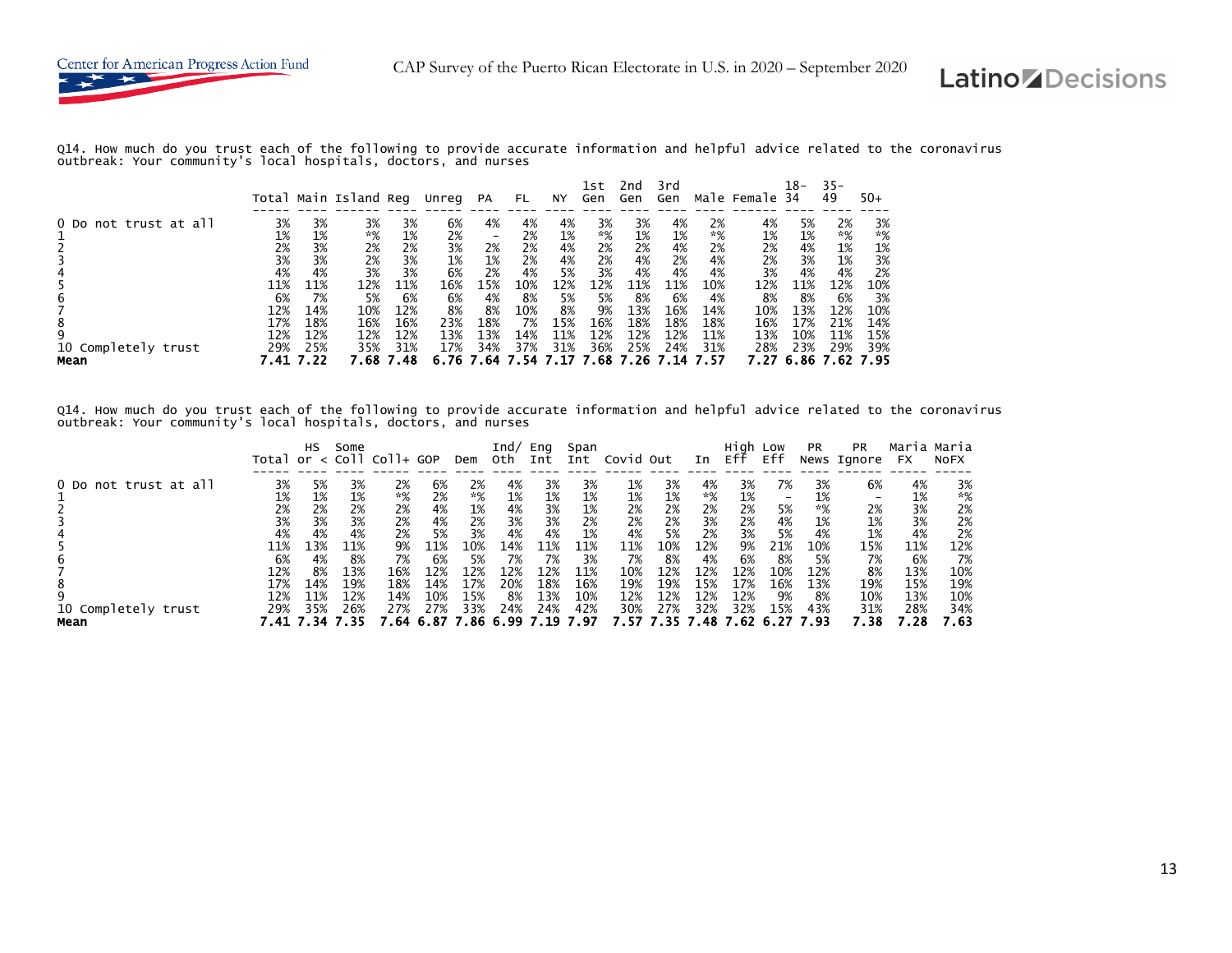

Q15. How much do you trust each of the following to provide accurate information and helpful advice related to the coronavirus outbreak: Your friends and family

|                       |      |      | Total Main Island Reg |      | Unreg | PA              | FL. | ΝY  | 1st<br>Gen | 2nd<br>Gen | 3rd<br>Gen |      | Male Female 34 | 18-  | $35 -$<br>49 | $50+$ |
|-----------------------|------|------|-----------------------|------|-------|-----------------|-----|-----|------------|------------|------------|------|----------------|------|--------------|-------|
| 0 Do not trust at all | 2%   | 3%   | 2%                    | 2%   | 3%    | 6%              | 2%  | 3%  | 2%         | 3%         | 2%         | 2%   | 2%             | 2%   | 1%           | 3%    |
|                       | 1%   | 1%   | 1%                    | 1%   | 1%    | $\qquad \qquad$ | 1%  | 1%  | $*%$       | 1%         |            |      | 1%             | 1%   | 1%           | 1%    |
|                       | 2%   | 2%   | 1%                    | 1%   | 3%    | 1%              | 1%  | 1%  | 1%         | 2%         | 1%         | 1%   | 2%             | 2%   | 1%           | 1%    |
|                       | 3%   | 4%   | 3%                    | 3%   | 4%    | 1%              | 4%  | 4%  | 3%         | 2%         | 6%         | 4%   | 3%             | 4%   | 2%           | 3%    |
|                       | 3%   | 3%   | 4%                    | 3%   | 7%    | 4%              | 3%  | 2%  | 3%         | 3%         | 3%         | 4%   | 3%             | 3%   | 2%           | 4%    |
|                       | 11%  | 11%  | 12%                   | 11%  | 13%   | 16%             | 10% | 14% | 12%        | 11%        | 11%        | 11%  | 12%            | 10%  | 14%          | 10%   |
| b                     | 6%   | 8%   | 4%                    | 6%   | 8%    | 7%              | 5%  | 8%  | 4%         | 9%         | 5%         | 6%   | 7%             | 8%   | 5%           | 4%    |
|                       | 11%  | 13%  | 8%                    | 11%  | 13%   | 11%             | 13% | 12% | 7%         | 13%        | 14%        | 11%  | 11%            | 13%  | 10%          | 9%    |
| 8                     | 14%  | 14%  | 14%                   | 14%  | 12%   | 16%             | 11% | 16% | 14%        | 12%        | 19%        | 14%  | 14%            | 15%  | 16%          | 12%   |
| 9                     | 13%  | 13%  | 14%                   | 13%  | 10%   | 12%             | 11% | 10% | 14%        | 13%        | 12%        | 15%  | 12%            | 13%  | 16%          | 11%   |
| 10 Completely trust   | 33%  | 29%  | 39%                   | 34%  | 25%   | 25%             | 39% | 29% | 39%        | 29%        | 27%        | 32%  | 34%            | 28%  | 32%          | 41%   |
| Mean                  | 50 - | 7.39 | 7.88                  | - 67 | 6.88  | 7.14            |     |     | . 88       | 40         |            | 7.63 | 7.56           | 7.36 |              | - 74  |

Q15. How much do you trust each of the following to provide accurate information and helpful advice related to the coronavirus outbreak: Your friends and family

|                               |                          | нs                      | Some                     | Total or $\lt$ Coll Coll+ GOP |                         | Dem                      | Ind/<br>0th              | Eng<br>Int               | Span<br>Int             | Covid Out                |                          | In                      | High Low<br>Eff          | Eff                                        | <b>PR</b>               | <b>PR</b><br>News Ignore | Maria Maria<br><b>FX</b> | <b>NOFX</b>              |
|-------------------------------|--------------------------|-------------------------|--------------------------|-------------------------------|-------------------------|--------------------------|--------------------------|--------------------------|-------------------------|--------------------------|--------------------------|-------------------------|--------------------------|--------------------------------------------|-------------------------|--------------------------|--------------------------|--------------------------|
| 0 Do not trust at all         | 2%<br>1%<br>2%<br>3%     | 3%<br>1%<br>1%<br>2%    | 2%<br>1%<br>1%<br>5%     | 1%<br>$*%$<br>3%<br>3%        | 2%<br>1%<br>2%<br>4%    | 2%<br>*%<br>1%<br>3%     | 2%<br>1%<br>1%<br>4%     | 2%<br>*%<br>2%<br>4%     | 3%<br>1%<br>1%<br>2%    | 2%<br>*%<br>2%<br>3%     | 2%<br>$*%$<br>2%<br>3%   | 2%<br>1%<br>1%<br>4%    | 2%<br>1%<br>1%<br>4%     | 3%<br>$\overline{\phantom{0}}$<br>3%<br>2% | 3%<br>1%<br>2%<br>2%    | 3%<br>$*%$<br>1%<br>1%   | 2%<br>1%<br>2%<br>4%     | 3%<br>*%<br>*%<br>3%     |
| 6                             | 3%<br>11%<br>6%          | 6%<br>10%<br>7%         | 1%<br>15%<br>4%          | 3%<br>9%<br>8%                | 3%<br>11%<br>6%         | 3%<br>11%<br>7%          | 3%<br>12%<br>5%          | 4%<br>12%<br>7%          | 2%<br>11%<br>4%         | 3%<br>12%<br>7%          | 3%<br>11%<br>6%          | 4%<br>12%<br>7%         | 3%<br>11%<br>6%          | 5%<br>14%<br>7%                            | 3%<br>10%<br>4%         | 2%<br>15%<br>7%          | 4%<br>11%<br>7%          | 2%<br>12%<br>6%          |
| 8<br>9<br>10 Completely trust | 11%<br>14%<br>13%<br>33% | 7%<br>13%<br>12%<br>37% | 14%<br>14%<br>12%<br>31% | 11%<br>15%<br>16%<br>30%      | 8%<br>11%<br>14%<br>39% | 11%<br>14%<br>12%<br>34% | 12%<br>16%<br>14%<br>29% | 12%<br>15%<br>12%<br>31% | 9%<br>12%<br>15%<br>38% | 11%<br>15%<br>13%<br>32% | 12%<br>16%<br>13%<br>33% | 9%<br>13%<br>14%<br>33% | 10%<br>15%<br>13%<br>34% | 17%<br>12%<br>12%<br>26%                   | 9%<br>13%<br>15%<br>37% | 11%<br>10%<br>11%<br>39% | 10%<br>14%<br>14%<br>32% | 13%<br>14%<br>10%<br>35% |
| Mean                          | 7.60                     | 7.62                    | 7.56                     | 7.64 7.                       |                         | 7.65 7.43 7.50           |                          |                          | . 83                    | 7.57                     |                          |                         | '.66 7.54 7.67           | -7.20                                      | 7.70                    | 7.75                     | - 57                     | 7.62                     |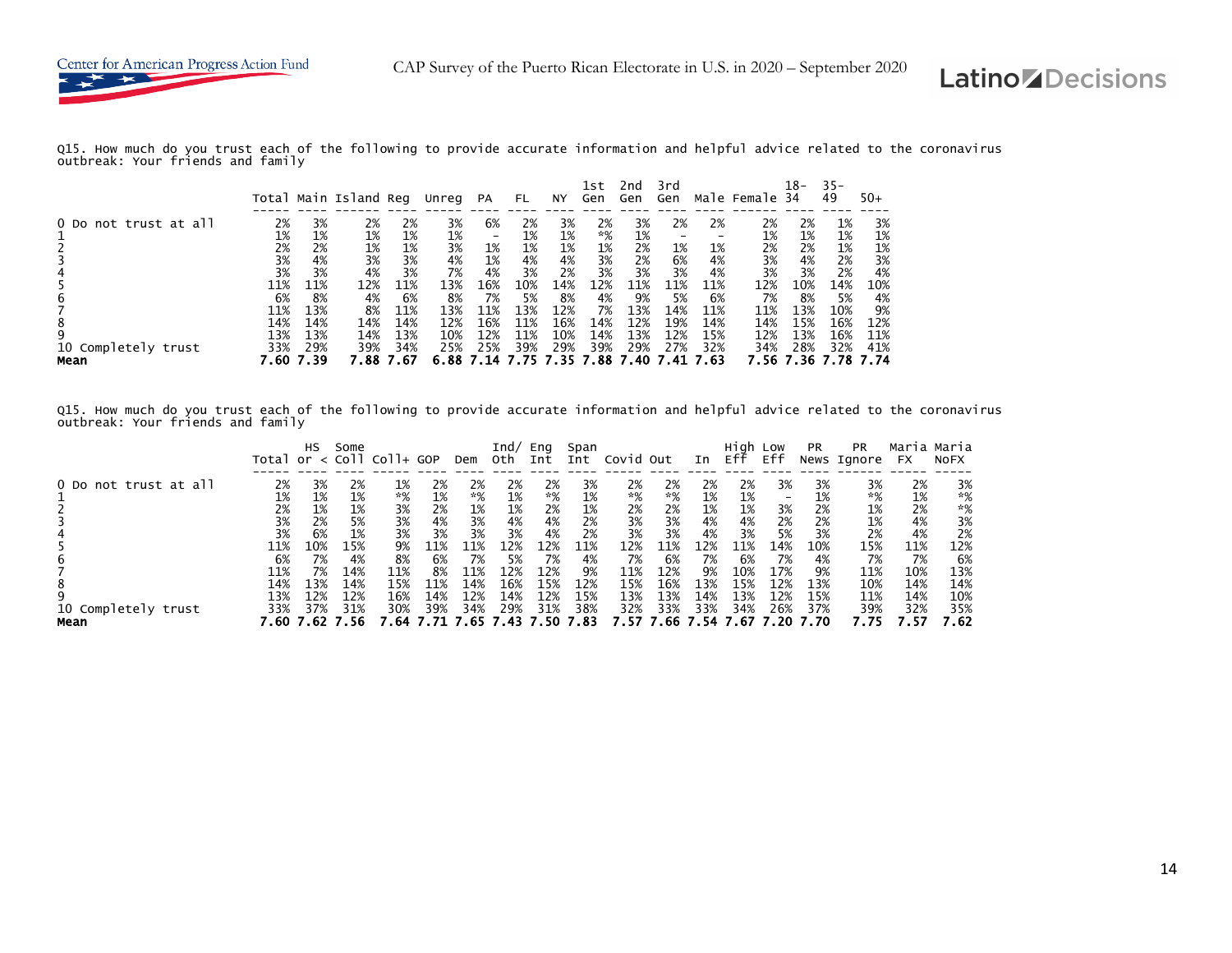

Q16. How much do you trust each of the following to provide accurate information and helpful advice related to the coronavirus outbreak: English language news journalists

|                       |          |          | Total Main Island Reg |          | Unreg     | <b>PA</b> | FL.      | NY.      | 1st<br>Gen | 2nd<br>Gen | 3rd<br>Gen |          | Male Female | 18-<br>-34 | $35 -$<br>49 | $50+$    |
|-----------------------|----------|----------|-----------------------|----------|-----------|-----------|----------|----------|------------|------------|------------|----------|-------------|------------|--------------|----------|
| 0 Do not trust at all | 10%      | 10%      | 10%                   | 10%      | 12%       | 14%       | 10%      | L1%      | 10%        | 11%        | 8%         | 9%       | 11%         | 7%         | 10%          | 14%      |
|                       | 2%       | 3%       | 2%                    | 2%       | 2%        | 2%        | 3%       | 3%       | 2%         | 2%         | 4%         | 1%       | 3%          | 3%         | 3%           | 1%       |
|                       | 5%<br>6% | 5%<br>6% | 5%<br>6%              | 5%<br>5% | 4%<br>10% | 1%<br>3%  | 4%<br>7% | 3%<br>2% | 4%<br>6%   | 5%<br>7%   | 4%<br>4%   | 4%<br>7% | 5%<br>5%    | 5%<br>7%   | 4%<br>5%     | 5%<br>5% |
|                       | 5%       | 7%       | 3%                    | 5%       | 9%        | 4%        | 6%       | 5%       | 3%         | 8%         | 6%         | 4%       | 7%          | 6%         | 8%           | 3%       |
|                       | 20%      | 20%      | 21%                   | 20%      | 20%       | 31%       | 17%      | 23%      | 21%        | 22%        | 16%        | 23%      | 18%         | 20%        | 24%          | 17%      |
| b                     | 11%      | 12%      | 10%                   | 11%      | 13%       | 10%       | 9%       | 10%      | 9%         | 11%        | 14%        | 9%       | 13%         | 13%        | 9%           | 10%      |
|                       | 16%      | 15%      | 17%                   | 16%      | 13%       | 11%       | 19%      | 7% ا     | 17%        | 14%        | 17%        | 18%      | 14%         | 20%        | 12%          | 15%      |
| 8                     | 9%       | 8%       | 11%                   | 10%      | 8%        | 11%       | 11%      | 6%       | 11%        | 8%         | 10%        | 10%      | 9%          | 8%         | 8%           | 12%      |
| 9                     | 6%       | 6%       | 6%                    | 6%       | 2%        | 3%        | 3%       | 8%       | 6%         | 5%         | 9%         | 6%       | 6%          | 5%         | 8%           | 6%       |
| 10 Completely trust   | 9%       | 8%       | 11%                   | 10%      | 7%        | 10%       | 11%      | 10%      | 11%        | 8%         | 9%         | 9%       | 10%         | 7%         | 10%          | 13%      |
| Mean                  |          | 5.39     |                       | 5.57     |           | 5.33      |          | 58.      | 5.68       |            |            | 5.63     | 5.40        | 5.46       | 5.46         | - 61     |

Q16. How much do you trust each of the following to provide accurate information and helpful advice related to the coronavirus outbreak: English language news journalists

|                                       |                                             | НS                                           | Some                                         | Total or $\lt$ Coll Coll+ GOP               |                                    | Dem                                           | Ind/<br>oth                                 | Eng<br>Int                                 | Span<br>Int                          | Covid Out                                    |                                            | In                                            | Hiah<br>Eff                                   | Low<br>Eff                                 | <b>PR</b>                                      | <b>PR</b><br>News Ignore                    | Maria Maria<br><b>FX</b>                     | <b>NOFX</b>                                  |
|---------------------------------------|---------------------------------------------|----------------------------------------------|----------------------------------------------|---------------------------------------------|------------------------------------|-----------------------------------------------|---------------------------------------------|--------------------------------------------|--------------------------------------|----------------------------------------------|--------------------------------------------|-----------------------------------------------|-----------------------------------------------|--------------------------------------------|------------------------------------------------|---------------------------------------------|----------------------------------------------|----------------------------------------------|
| 0 Do not trust at all                 | 10%<br>2%<br>5%<br>6%<br>5%                 | ⊥2%<br>2%<br>4%<br>6%<br>7%                  | 10%<br>2%<br>7%<br>6%<br>3%                  | 7%<br>4%<br>3%<br>5%<br>6%                  | 19%<br>4%<br>4%<br>13%<br>3%       | 5%<br>1%<br>4%<br>2%<br>6%                    | 13%<br>3%<br>5%<br>8%<br>6%                 | 9%<br>3%<br>6%<br>6%<br>6%                 | 14%<br>*%<br>1%<br>5%<br>4%          | 5%<br>1%<br>5%<br>6%<br>7%                   | 5%<br>3%<br>5%<br>6%<br>6%                 | 15%<br>2%<br>4%<br>6%<br>5%                   | 9%<br>2%<br>4%<br>5%<br>4%                    | 13%<br>4%<br>6%<br>8%<br>11%               | 6%<br>*%<br>6%<br>3%<br>4%                     | 19%<br>3%<br>5%<br>6%<br>4%                 | 7%<br>3%<br>5%<br>6%<br>6%                   | 16%<br>2%<br>4%<br>5%<br>5%                  |
| b<br>8<br>10 Completely trust<br>Mean | 20%<br>11%<br>16%<br>9%<br>6%<br>9%<br>5.51 | 21%<br>10%<br>L5%<br>7%<br>5%<br>11%<br>5.39 | 21%<br>14%<br>16%<br>10%<br>4%<br>8%<br>. 36 | 18%<br>9%<br>17%<br>13%<br>9%<br>9%<br>5.89 | 1%<br>8%<br>16%<br>5%<br>7%<br>11% | 21%<br>13%<br>19%<br>11%<br>7%<br>10%<br>6.08 | 25%<br>10%<br>11%<br>8%<br>4%<br>7%<br>. 94 | 19%<br>13%<br>16%<br>9%<br>6%<br>8%<br>.42 | 23%<br>7%<br>17%<br>10%<br>7%<br>13% | 22%<br>10%<br>16%<br>12%<br>7%<br>9%<br>5.91 | 22%<br>12%<br>17%<br>8%<br>8%<br>9%<br>.73 | 19%<br>10%<br>14%<br>11%<br>4%<br>10%<br>5.29 | 20%<br>12%<br>16%<br>10%<br>6%<br>10%<br>5.65 | 22%<br>6%<br>14%<br>3%<br>4%<br>7%<br>4.69 | 17%<br>12%<br>14%<br>11%<br>10%<br>18%<br>6.47 | 17%<br>12%<br>17%<br>9%<br>3%<br>6%<br>4.80 | 20%<br>11%<br>16%<br>9%<br>7%<br>10%<br>5.70 | 23%<br>11%<br>15%<br>10%<br>3%<br>7%<br>5.07 |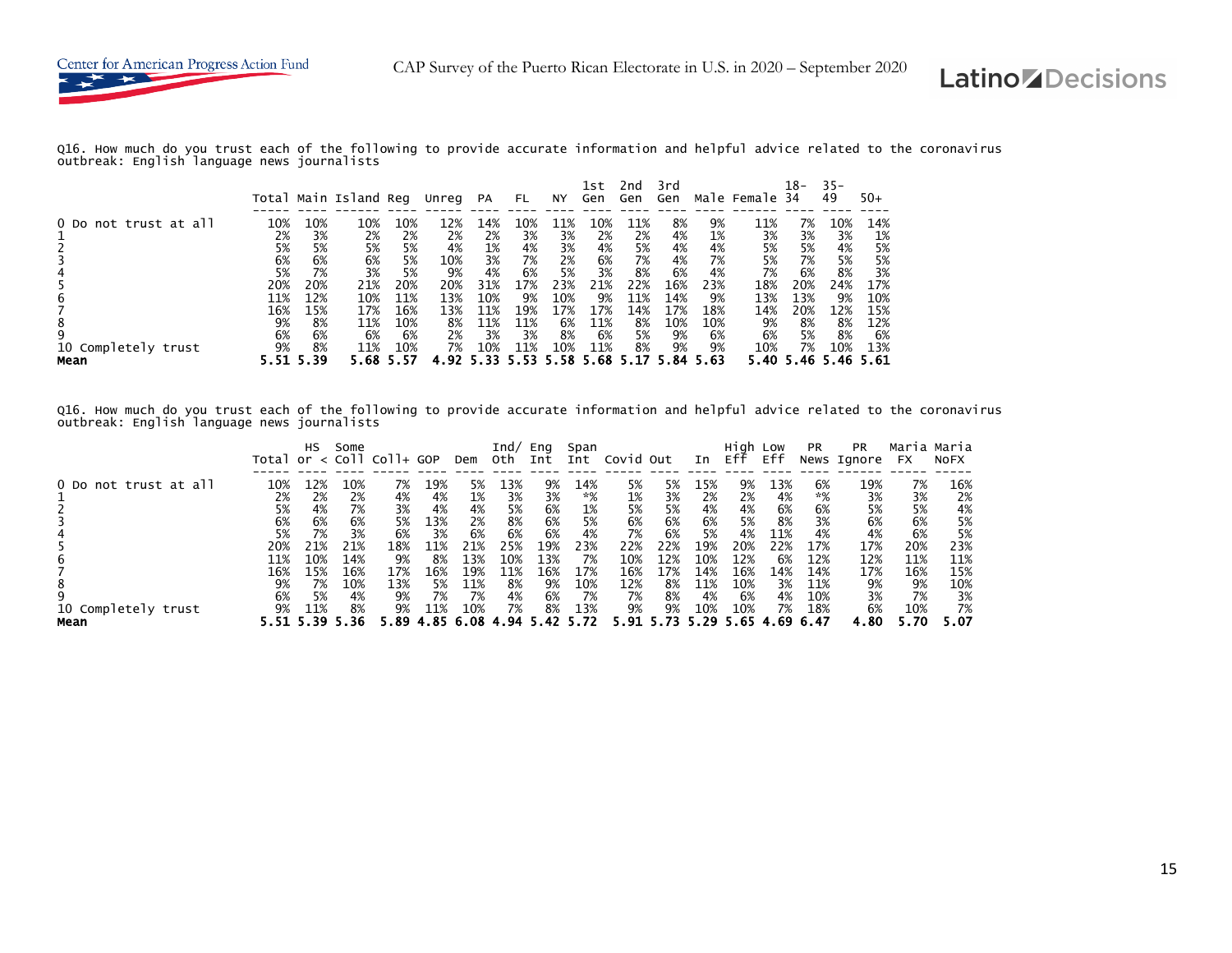

Q17. How much do you trust each of the following to provide accurate information and helpful advice related to the coronavirus outbreak: Black Lives Matter movement

|                             |             |             | Total Main Island Reg |            | Unreg     | <b>PA</b> | FL.       | NY.         | 1st<br>Gen | 2nd<br>Gen  | 3rd<br>Gen |             | Male Female | 18-<br>-34 | $35 -$<br>49 | $50+$      |
|-----------------------------|-------------|-------------|-----------------------|------------|-----------|-----------|-----------|-------------|------------|-------------|------------|-------------|-------------|------------|--------------|------------|
| 0 Do not trust at all       | 17%         | 16%         | 18%                   | 17%        | 20%       | 19%       | 15%       | -7%         | 18%        | 16%         | 16%        | 19%         | 15%         | 13%        | 20%          | 19%        |
|                             | 2%<br>3%    | 2%<br>4%    | 2%<br>3%              | 2%<br>3%   | 4%<br>3%  | 2%<br>3%  | 1%<br>4%  | 1%<br>3%    | 2%<br>3%   | 2%<br>4%    | 2%<br>2%   | 2%<br>4%    | 2%<br>3%    | 2%<br>2%   | 2%<br>4%     | 1%<br>3%   |
|                             | 5%          | 5%          | 4%                    | 4%         | 7%        | 4%        | 4%        | 3%          | 4%         | 7%          | 2%         | 4%          | 5%          | 5%         | 4%           | 5%         |
|                             | 5%<br>15%   | 5%<br>14%   | 4%<br>16%             | 5%<br>15%  | 3%<br>16% | 3%<br>25% | 5%<br>17% | 4%<br>'.1%  | 4%<br>17%  | 5%<br>15%   | 5%<br>11%  | 4%<br>13%   | 5%<br>16%   | 4%<br>13%  | 6%<br>14%    | 5%<br>18%  |
| b                           | 7%          | 6%          | 9%                    | 7%         | 15%       | 7%<br>9%  | 7%        | 9%          | 9%         | 6%          | 7%         | 9%          | 6%          | 7%         | 8%           | 8%         |
| 8                           | 10%<br>9%   | 11%<br>9%   | 9%<br>9%              | 10%<br>10% | 8%<br>5%  | 11%       | 7%<br>9%  | 11%<br>13%  | 9%<br>9%   | 8%<br>9%    | 15%<br>10% | 12%<br>11%  | 8%<br>8%    | 13%<br>10% | 10%<br>8%    | 6%<br>9%   |
| 9                           | 7%          | 7%          | 6%                    | 7%         | 2%        | 5%<br>13% | 7%<br>24% | 8%          | 6%<br>19%  | 7%          | 10%        | 8%          | 6%<br>25%   | 8%<br>23%  | 7%           | 6%         |
| 10 Completely trust<br>Mean | 20%<br>5.68 | 21%<br>5.77 | 19%                   | 21%        | 18%       |           | .86       | 21%<br>5.94 | 5.55       | 22%<br>5.69 | 19%        | 15%<br>5.47 | 5.88        | 6.13       | 17%          | 20%<br>-48 |

Q17. How much do you trust each of the following to provide accurate information and helpful advice related to the coronavirus outbreak: Black Lives Matter movement

|                             |                                     | <b>HS</b>                                             | Some                                | Total or $\lt$ Coll Coll+ GOP                |                                   | Dem                                                    | Ind/<br>oth                        | Eng<br>Int                           | Span<br>Int                                     | Covid Out                                    |                                                        | In                                  | Hiah<br>Eff                          | Low<br>Eff                                 | <b>PR</b>                                    | <b>PR</b><br>News Ignore                    | Maria Maria<br><b>FX</b>                    | <b>NOFX</b>                                |
|-----------------------------|-------------------------------------|-------------------------------------------------------|-------------------------------------|----------------------------------------------|-----------------------------------|--------------------------------------------------------|------------------------------------|--------------------------------------|-------------------------------------------------|----------------------------------------------|--------------------------------------------------------|-------------------------------------|--------------------------------------|--------------------------------------------|----------------------------------------------|---------------------------------------------|---------------------------------------------|--------------------------------------------|
| 0 Do not trust at all       | 17%<br>2%<br>3%<br>5%<br>5%         | 15%<br>1%<br>2%<br>4%<br>5%                           | 18%<br>3%<br>4%<br>6%<br>5%         | 17%<br>1%<br>4%<br>3%<br>4%                  | 38%<br>2%<br>6%<br>7%<br>2%       | 6%<br>2%<br>2%<br>4%<br>6%                             | 23%<br>2%<br>3%<br>6%<br>4%        | 17%<br>2%<br>3%<br>5%<br>5%          | ⊥7%<br>1%<br>4%<br>3%<br>3%                     | 14%<br>1%<br>3%<br>5%<br>4%                  | L2%<br>1%<br>2%<br>5%<br>5%                            | 22%<br>2%<br>4%<br>5%<br>5%         | 17%<br>2%<br>3%<br>4%<br>5%          | 19%<br>4%<br>6%<br>8%<br>4%                | 11%<br>*%<br>4%<br>4%<br>3%                  | 24%<br>2%<br>4%<br>4%<br>5%                 | 15%<br>1%<br>3%<br>5%<br>4%                 | 19%<br>3%<br>3%<br>4%<br>5%                |
| 10 Completely trust<br>Mean | 15%<br>7%<br>10%<br>9%<br>7%<br>20% | 17%<br>7%<br>10%<br>9%<br>7%<br>23%<br>5.68 5.92 5.29 | 14%<br>9%<br>11%<br>9%<br>4%<br>17% | 14%<br>7%<br>8%<br>10%<br>10%<br>21%<br>5.88 | 9%<br>6%<br>8%<br>5%<br>5%<br>12% | 16%<br>7%<br>12%<br>11%<br>8%<br>25%<br>3.84 6.65 5.11 | 16%<br>8%<br>7%<br>9%<br>6%<br>17% | 12%<br>7%<br>10%<br>10%<br>7%<br>21% | 21%<br>8%<br>9%<br>8%<br>7%<br>18%<br>5.74 5.54 | 14%<br>7%<br>11%<br>11%<br>7%<br>23%<br>6.07 | 14%<br>7%<br>10%<br>13%<br>9%<br>24%<br>6.34 5.05 5.83 | 16%<br>8%<br>10%<br>6%<br>5%<br>17% | 14%<br>7%<br>10%<br>10%<br>7%<br>21% | 19%<br>9%<br>7%<br>8%<br>3%<br>14%<br>4.85 | 10%<br>8%<br>9%<br>10%<br>10%<br>30%<br>6.66 | 17%<br>7%<br>10%<br>7%<br>4%<br>16%<br>4.93 | 15%<br>8%<br>10%<br>9%<br>7%<br>23%<br>5.90 | 15%<br>9%<br>9%<br>9%<br>6%<br>18%<br>5.36 |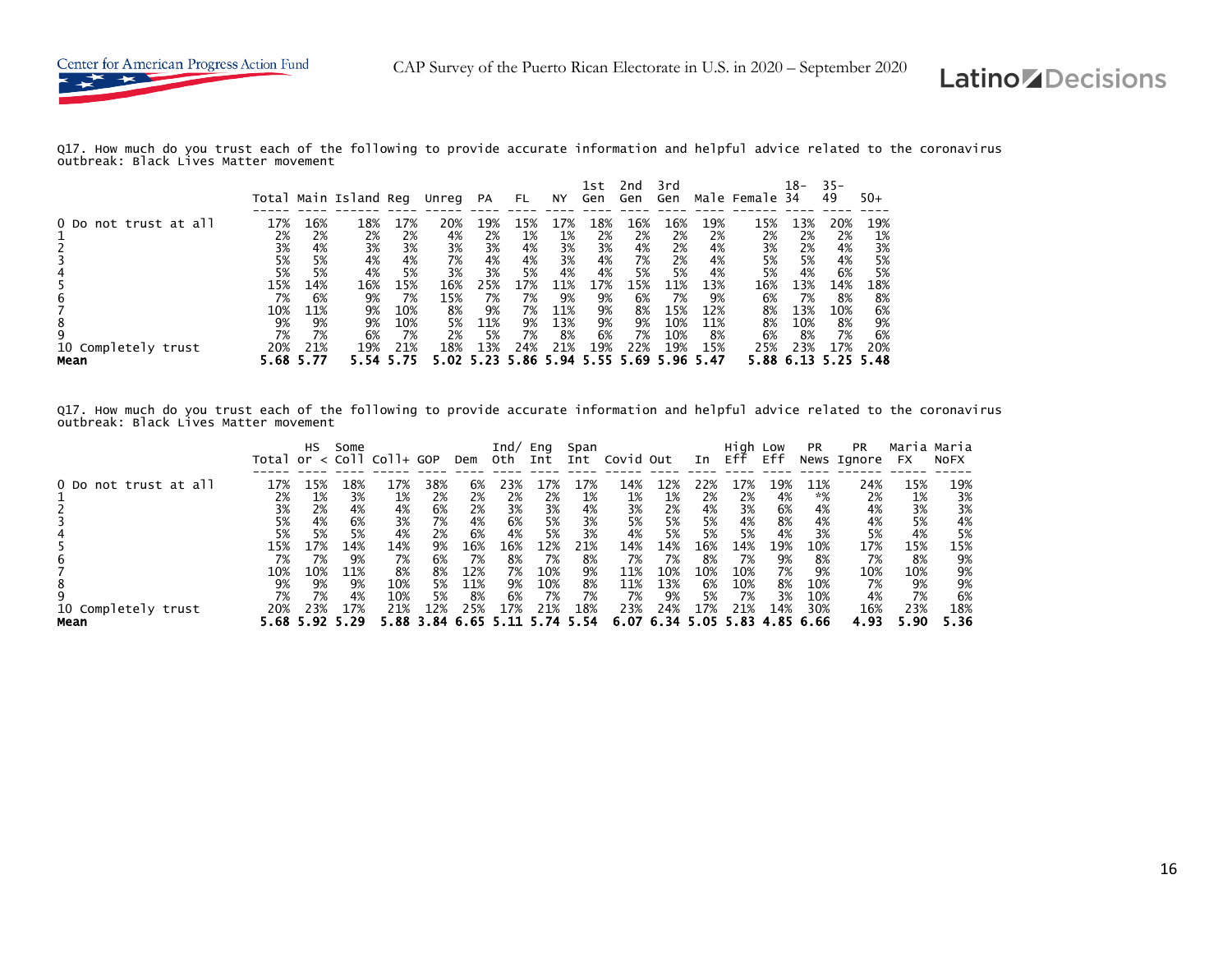

Q18. How much do you trust each of the following to provide accurate information and helpful advice related to the coronavirus outbreak: Spanish language news journalists

|                       |      |      | Total Main Island Reg |      | Unreg | <b>PA</b> | FL.  | NY.  | 1st<br>Gen | 2nd<br>Gen | 3rd<br>Gen |      | Male Female | 18-<br>-34 | $35 -$<br>49 | $50+$ |
|-----------------------|------|------|-----------------------|------|-------|-----------|------|------|------------|------------|------------|------|-------------|------------|--------------|-------|
| 0 Do not trust at all | 8%   | 7%   | 8%                    | 7%   | 14%   | 10%       | 9%   | 10%  | 8%         | 6%         | 9%         | 8%   | 8%          | 6%         | 6%           | 11%   |
|                       | 3%   | 3%   | 3%                    | 3%   |       | 1%        | 3%   | 4%   | 3%         | 3%         | 2%         | 3%   | 3%          | 2%         | 4%           | 2%    |
|                       | 4%   | 4%   | 5%                    | 4%   | 6%    | 2%        | 3%   | 3%   | 5%         | 5%         | 2%         | 3%   | 6%          | 3%         | 5%           | 5%    |
|                       | 5%   | 5%   | 4%                    | 5%   | 4%    | 3%        | 5%   | 3%   | 4%         | 6%         | 4%         | 4%   | 5%          | 5%         | 3%           | 5%    |
|                       | 5%   | 6%   | 5%                    | 5%   | 4%    | 4%        | 7%   | 4%   | 5%         | 5%         | 9%         | 5%   | 6%          | 7%         | 5%           | 4%    |
|                       | 21%  | 23%  | 19%                   | 20%  | 26%   | 29%       | 18%  | 22%  | 18%        | 22%        | 24%        | 21%  | 20%         | 18%        | 24%          | 21%   |
| b                     | 10%  | 10%  | 9%                    | 9%   | 12%   | 9%        | 5%   | 12%  | 9%         | 10%        | 9%         | 10%  | 9%          | 13%        | 10%          | 4%    |
|                       | 15%  | 15%  | 16%                   | 16%  | 14%   | 15%       | 21%  | 10%  | 16%        | 16%        | 11%        | 17%  | 14%         | 15%        | 16%          | 15%   |
| 8                     | 11%  | 12%  | 10%                   | 12%  | 6%    | 7%        | 8%   | 9%   | 11%        | 11%        | 13%        | 11%  | 12%         | 14%        | 9%           | 10%   |
| 9                     | 7%   | 6%   | 8%                    | 7%   | 2%    | 5%        | 4%   | 9%   | 8%         | 6%         | 7%         | 8%   | 5%          | 7%         | 6%           | 7%    |
| 10 Completely trust   | 12%  | 10%  | 14%                   | 12%  | 12%   | 14%       | 15%  | 15%  | 14%        | 10%        | 11%        | 10%  | 13%         | 9%         | 12%          | 15%   |
| Mean                  | 5.83 | 5.74 |                       | 5.89 |       |           | . 80 | 5.88 | 5.96       | 5.74       |            | 5.89 |             | 5.90       |              | - 74  |

Q18. How much do you trust each of the following to provide accurate information and helpful advice related to the coronavirus outbreak: Spanish language news journalists

|                       | Total or | HS        | Some | < Coll Coll+ GOP |     | Dem                           | Ind/<br>Oth | Eng<br>Int | Span<br>Int | Covid Out |                          | In  | High Low<br>Eff | Eff | <b>PR</b> | <b>PR</b><br>News Ignore | Maria Maria<br>FX | <b>NOFX</b> |
|-----------------------|----------|-----------|------|------------------|-----|-------------------------------|-------------|------------|-------------|-----------|--------------------------|-----|-----------------|-----|-----------|--------------------------|-------------------|-------------|
|                       |          |           |      |                  |     |                               |             |            |             |           |                          |     |                 |     |           |                          |                   |             |
| 0 Do not trust at all | 8%       | 10%       | 7%   | 6%               | 14% | 4%                            | 11%         | 7%         | 10%         | 5%        | 5%                       | 11% | 7%              | 13% | 6%        | 14%                      | 7%                | 11%         |
|                       | 3%       | 3%        | 3%   | 2%               | 6%  | 2%                            | 2%          | 3%         | 2%          | 2%        | 2%                       | 3%  | 3%              | 4%  | 1%        | 2%                       | 3%                | 2%          |
|                       | 4%       | 4%        | 5%   | 3%               | 7%  | 2%                            | 6%          | 5%         | 3%          | 2%        | 4%                       | 5%  | 4%              | 4%  | 1%        | 8%                       | 4%                | 6%          |
|                       | 5%       | 4%        | 6%   | 3%               | 5%  | 4%                            | 6%          | 5%         | 5%          | 5%        | 3%                       | 6%  | 4%              | 6%  | 3%        | 6%                       | 4%                | 6%          |
|                       | 5%       | 5%        | 6%   | 4%               | 3%  | 5%                            | 8%          | 6%         | 4%          | 5%        | 7%                       | 4%  | 5%              | 7%  | 5%        | 6%                       | 6%                | 4%          |
|                       | 21%      | 21%       | 20%  | 22%              | 18% | 20%                           | 24%         | 23%        | 17%         | 22%       | 21%                      | 21% | 20%             | 24% | 17%       | 24%                      | 20%               | 23%         |
| 6                     | 10%      | 10%       | 10%  | 9%               | 9%  | 10%                           | 10%         | 10%        | 9%          | 10%       | 9%                       | 10% | 10%             | 10% | 7%        | 15%                      | 9%                | 12%         |
|                       | 15%      | 13%       | 16%  | 18%              | 12% | 19%                           | 11%         | 15%        | 17%         | 15%       | 16%                      | 15% | 16%             | 14% | 13%       | 12%                      | 17%               | 11%         |
| 8                     | 11%      | 9%        | 12%  | 13%              | 10% | 12%                           | 10%         | 12%        | 9%          | 15%       | 13%                      | 10% | 13%             | 4%  | 13%       | 6%                       | 11%               | 10%         |
|                       | 7%       | 7%        | 5%   | 9%               | 6%  | 8%                            | 5%          | 6%         | 9%          | 7%        | 8%                       | 6%  | 7%              | 6%  | 11%       | 1%                       | 7%                | 5%          |
| 10 Completely trust   | 12%      | 15%       | 9%   | 11%              | 10% | 14%                           | 9%          | 10%        | 17%         | 12%       | 13%                      | 10% | 12%             | 9%  | 23%       | 6%                       | 13%               | 10%         |
| Mean                  |          | 5.83 5.77 | 5.62 |                  |     | 6.20 5.08 6.42 5.28 5.72 6.10 |             |            |             |           | 6.18 6.20 5.48 5.97 5.01 |     |                 |     | 6.86      | 4.74                     | 6.02              | 5.40        |

Q19. Please indicate whether any of the circumstances apply to you or someone in your household because of the ongoing coronavirus outbreak: Continues to go to work outside of the house

|           |     |                | Total Main Island Req Unreq PA FL NY Gen Gen Gen Male Female 34 49 50+ |                    |                                 |                                 |  | 1st 2nd 3rd |  | $18 - 35 -$ |                                    |  |
|-----------|-----|----------------|------------------------------------------------------------------------|--------------------|---------------------------------|---------------------------------|--|-------------|--|-------------|------------------------------------|--|
| Yes<br>NO | 54% | 46% 51%<br>49% |                                                                        | 38% 46%<br>62% 54% | 42% 35% 42% 44% 38% 50% 55% 48% | 58% 65% 58% 56% 62% 50% 45% 52% |  |             |  |             | 44% 57% 53% 25%<br>56% 43% 47% 75% |  |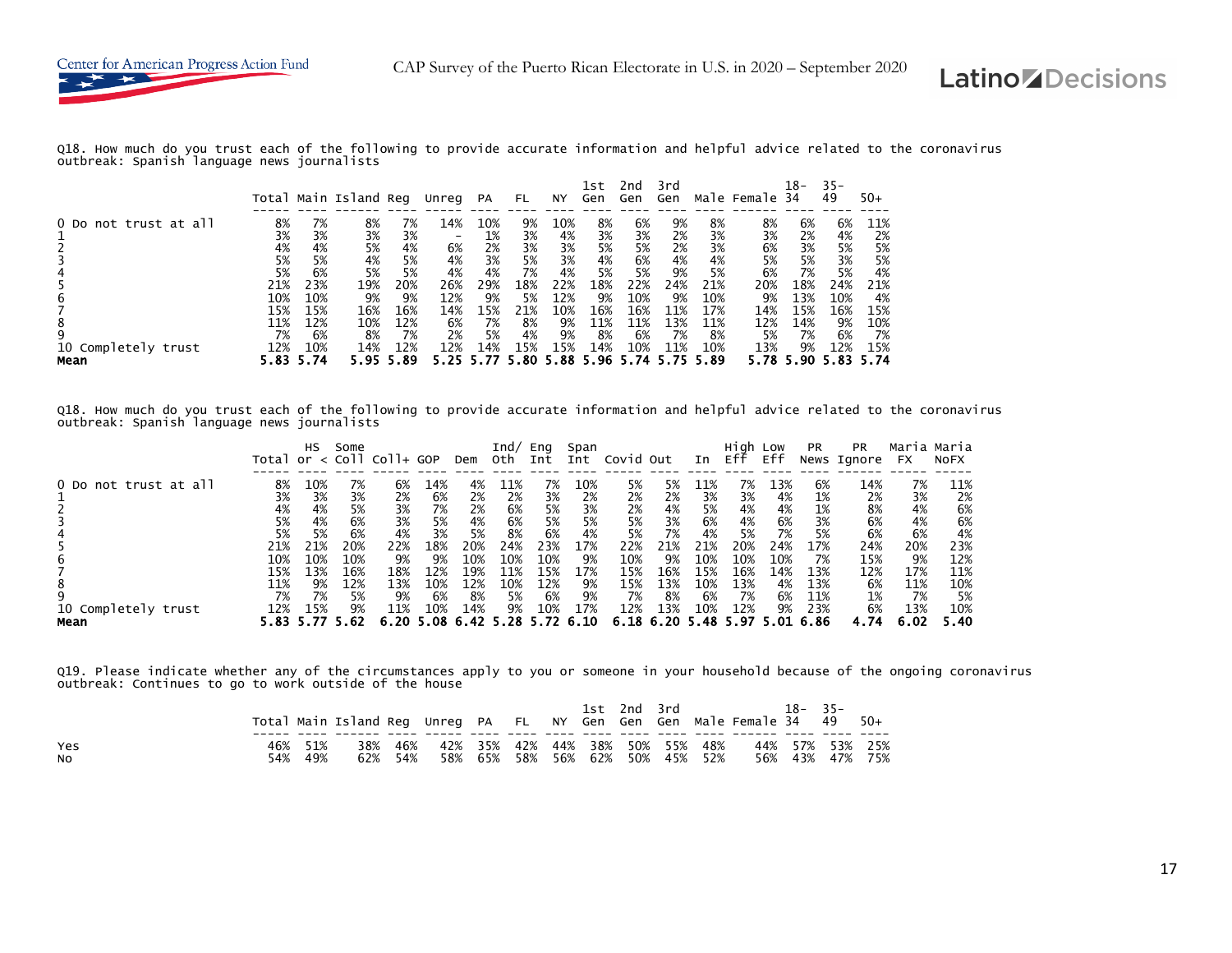



Q19. Please indicate whether any of the circumstances apply to you or someone in your household because of the ongoing coronavirus outbreak: Continues to go to work outside of the house

|           |            | HS. | Some           |         |  | Ind/ Eng Span |                                                                                            |  |  | High Low PR PR Maria Maria<br>Total or < Coll Coll+ GOP Dem Oth Int Int Covid Out In Eff Eff News Ignore FX NoFX |                    |
|-----------|------------|-----|----------------|---------|--|---------------|--------------------------------------------------------------------------------------------|--|--|------------------------------------------------------------------------------------------------------------------|--------------------|
| Yes<br>No | 46%<br>54% | 55% | 45% 51%<br>49% | 59% 50% |  |               | 41% 50% 41% 51% 50% 36% 53% 51% 41% 46% 45% 42%<br>59% 49% 50% 64% 47% 49% 59% 54% 55% 58% |  |  | 40%<br>60%                                                                                                       | 49% 39%<br>51% 61% |

Q20. Please indicate whether any of the circumstances apply to you or someone in your household because of the ongoing coronavirus outbreak: Lost their job at some point

|           |                |                    |  |  | 1st 2nd 3rd |                                                                    | Total Main Island Reg Unreg PA FL NY Gen Gen Gen Male Female 34 49 50+ | $18 - 35 -$     |                 |
|-----------|----------------|--------------------|--|--|-------------|--------------------------------------------------------------------|------------------------------------------------------------------------|-----------------|-----------------|
| Yes<br>NO | 38%<br>67% 62% | 25% 33%<br>75% 67% |  |  |             | 34% 19% 32% 33% 26% 39% 37% 31%<br>66% 81% 68% 67% 74% 61% 63% 69% |                                                                        | 64% 56% 72% 77% | 36% 44% 28% 23% |

Q20. Please indicate whether any of the circumstances apply to you or someone in your household because of the ongoing coronavirus outbreak: Lost their job at some point

|           |     | HS. | Some |                                                         |  | Ind/ Eng Span |  |  |  | High Low PR PR Maria Maria                                                         |         |     |
|-----------|-----|-----|------|---------------------------------------------------------|--|---------------|--|--|--|------------------------------------------------------------------------------------|---------|-----|
|           |     |     |      |                                                         |  |               |  |  |  | Total or < Coll Coll+ GOP Dem Oth Int Int Covid Out In Eff Eff News Ignore FX NoFX |         |     |
|           |     |     |      |                                                         |  |               |  |  |  |                                                                                    |         |     |
| Yes       |     |     |      |                                                         |  |               |  |  |  | 33% 31% 39% 28% 32% 29% 40% 38% 21% 43% 41% 26% 32% 40% 38% 25% 39% 24%            |         |     |
| <b>NO</b> | 67% |     |      | 69% 61% 72% 68% 71% 60% 62% 79% 57% 59% 74% 68% 60% 62% |  |               |  |  |  |                                                                                    | 75% 61% | 76% |

Q21. Please indicate whether any of the circumstances apply to you or someone in your household because of the ongoing coronavirus outbreak: Had work hours cut, or pay cut, but kept their job

|                  |     |             | Total Main Island Req Unreq PA FL NY Gen Gen Gen Male Female 34 49 50+ |                |         |                                                            |  | 1st 2nd 3rd |  | $18-$ | $35 -$ |                                    |
|------------------|-----|-------------|------------------------------------------------------------------------|----------------|---------|------------------------------------------------------------|--|-------------|--|-------|--------|------------------------------------|
| Yes<br><b>NO</b> | 58% | 46%<br>-54% | 36%                                                                    | 43%<br>64% 57% | 66% 72% | 34% 28% 36% 42% 36% 43% 54% 40%<br>64% 58% 64% 57% 46% 60% |  |             |  |       |        | 44% 53% 46% 25%<br>56% 47% 54% 75% |

Q21. Please indicate whether any of the circumstances apply to you or someone in your household because of the ongoing coronavirus outbreak: Had work hours cut, or pay cut, but kept their job

|           |     |         | Some |     |  |  | Ind/ Eng Span           |                                             |  |  | High Low PR PR Maria-Maria                                                         |     |         |
|-----------|-----|---------|------|-----|--|--|-------------------------|---------------------------------------------|--|--|------------------------------------------------------------------------------------|-----|---------|
|           |     |         |      |     |  |  |                         |                                             |  |  | Total or < Coll Coll+ GOP Dem oth Int Int Covid Out In Eff Eff News Ignore FX NOFX |     |         |
|           |     |         |      |     |  |  |                         |                                             |  |  |                                                                                    |     |         |
| Yes       |     | 39%     | 49%  | 38% |  |  |                         | 46% 38% 47% 47% 30% 51% 50% 34% 42% 44% 44% |  |  | 34%                                                                                |     | 46% 34% |
| <b>NO</b> | 58% | 61% 51% |      |     |  |  | 62% 54% 62% 53% 53% 70% | 49% 50% 66% 58% 56% 56%                     |  |  | 66%                                                                                | 54% | - 66%   |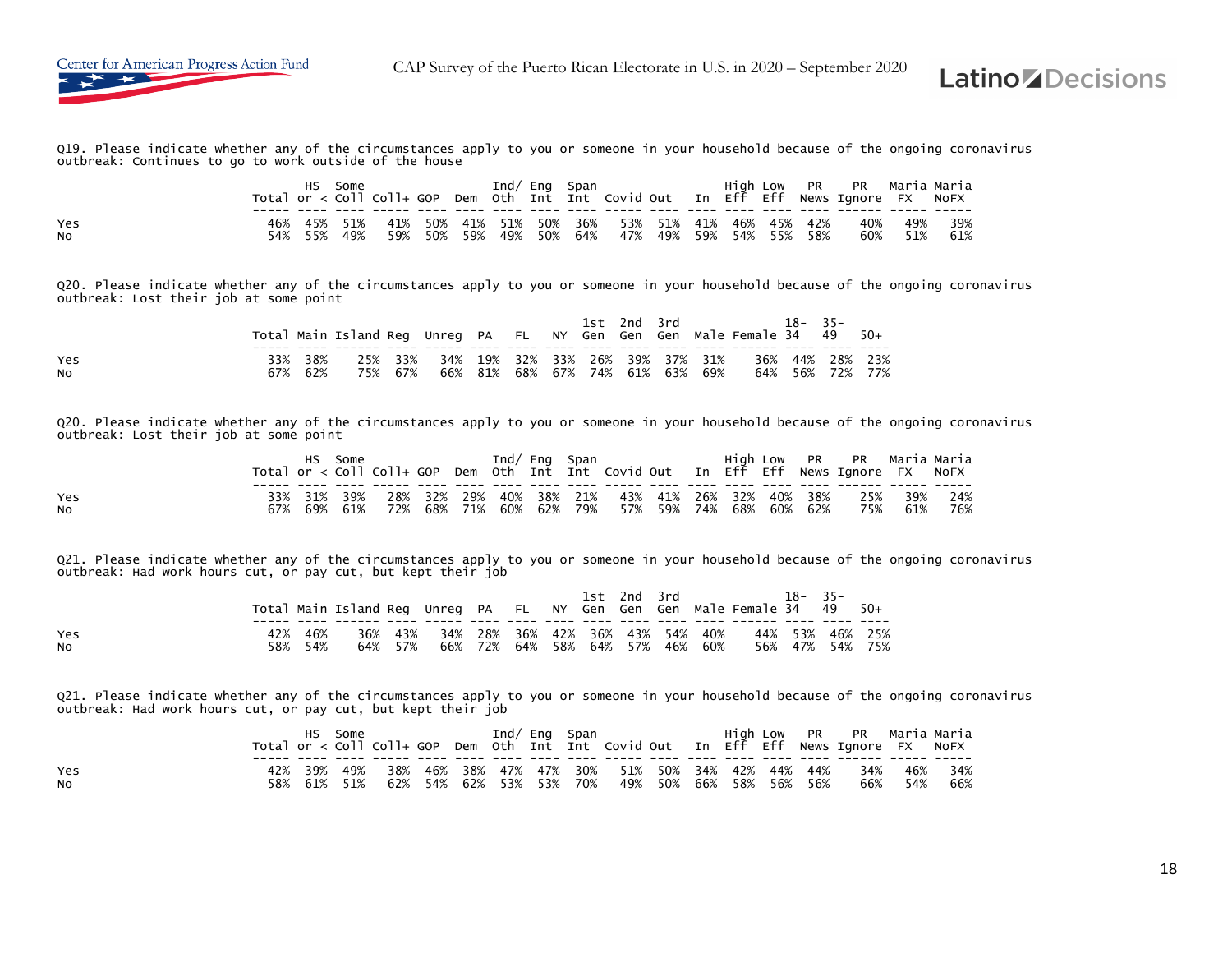

Q22. Please indicate whether any of the circumstances apply to you or someone in your household because of the ongoing coronavirus outbreak: The business I own has been shut down or has seen a drop in revenue

|                       |                    | Total Main Island Req Unreq PA FL NY Gen Gen Gen Male Female 34 49 50+ |                                         |  |  | 1st 2nd 3rd |  |                                                         | 18-35- |                 |  |
|-----------------------|--------------------|------------------------------------------------------------------------|-----------------------------------------|--|--|-------------|--|---------------------------------------------------------|--------|-----------------|--|
| Yes<br>N <sub>O</sub> | 21% 21%<br>79% 79% |                                                                        | 80% 79% 83% 87% 82% 78% 80% 79% 78% 73% |  |  |             |  | 20% 21% 17% 13% 18% 22% 20% 21% 22% 27% 15% 24% 23% 14% |        | 85% 76% 77% 86% |  |

Q22. Please indicate whether any of the circumstances apply to you or someone in your household because of the ongoing coronavirus outbreak: The business I own has been shut down or has seen a drop in revenue

|           |     |     | Some |     |     |                 | Ind/ Eng Span |                                                 |         |     |         | High Low PR PR Maria-Maria<br>Total or < Coll Coll+ GOP Dem Oth Int Int Covid Out In Eff Eff News Ignore FX NoFX |     |     |
|-----------|-----|-----|------|-----|-----|-----------------|---------------|-------------------------------------------------|---------|-----|---------|------------------------------------------------------------------------------------------------------------------|-----|-----|
|           |     |     |      |     |     |                 |               |                                                 |         |     |         |                                                                                                                  |     |     |
| Yes       |     | 20% | 21%  |     |     |                 |               | 22% 29% 17% 22% 22% 18% 25% 24% 18% 21% 18% 25% |         |     |         | 15%                                                                                                              | 25% | 15% |
| <b>NO</b> | 79% | 80% | 79%  | 78% | 71% | 83% 78% 78% 82% |               | 75%                                             | 76% 82% | 79% | 82% 75% | 85%                                                                                                              | 75% | 85% |

Q23. Please indicate whether any of the circumstances apply to you or someone in your household because of the ongoing coronavirus<br>outbreak: Had difficulty buying or finding necessities such as food, household supplies, or

|           |         |                                                                        |         |                                         |  |  | 1st 2nd 3rd |                                 | 18–35– |                 |  |
|-----------|---------|------------------------------------------------------------------------|---------|-----------------------------------------|--|--|-------------|---------------------------------|--------|-----------------|--|
|           |         | Total Main Island Reg Unreg PA FL NY Gen Gen Gen Male Female 34 49 50+ |         |                                         |  |  |             |                                 |        |                 |  |
|           |         |                                                                        |         |                                         |  |  |             |                                 |        |                 |  |
| Yes       | 44%     |                                                                        |         | 40% 41% 51% 26% 40% 42% 40% 42% 48% 38% |  |  |             |                                 |        | 46% 46% 43% 36% |  |
| <b>NO</b> | 58% 56% |                                                                        | 60% 59% |                                         |  |  |             | 49% 74% 60% 58% 60% 58% 52% 62% |        | 54% 54% 57% 64% |  |

Q23. Please indicate whether any of the circumstances apply to you or someone in your household because of the ongoing coronavirus outbreak: Had difficulty buying or finding necessities such as food, household supplies, or medicine

|           | HS. | Some |  | Ind/ Eng Span |  |                                                             |  |  | High Low PR PR Maria Maria<br>Total or < Coll Coll+ GOP Dem Oth Int Int Covid Out In Eff Eff News Ignore FX NoFX |         |             |
|-----------|-----|------|--|---------------|--|-------------------------------------------------------------|--|--|------------------------------------------------------------------------------------------------------------------|---------|-------------|
|           |     |      |  |               |  |                                                             |  |  |                                                                                                                  |         |             |
| Yes       |     |      |  |               |  | 42% 43% 45% 38% 43% 41% 43% 45% 36% 49% 48% 36% 42% 44% 40% |  |  |                                                                                                                  |         | 40% 48% 32% |
| <b>NO</b> |     |      |  |               |  | 58% 57% 55% 62% 57% 59% 57% 55% 64% 51% 52% 64% 58% 56% 60% |  |  |                                                                                                                  | 60% 52% | 68%         |

Q24. Please indicate whether any of the circumstances apply to you or someone in your household because of the ongoing coronavirus outbreak: Lost your employer-provided health insurance or other benefits

|                  |            |            | Total Main Island Req Unreq PA FL NY Gen Gen Gen Male Female 34 49 50+ |         |                                    |                             |  | 1st 2nd 3rd |     | $18 - 35 -$ |                                    |  |
|------------------|------------|------------|------------------------------------------------------------------------|---------|------------------------------------|-----------------------------|--|-------------|-----|-------------|------------------------------------|--|
| Yes<br><b>NO</b> | 18%<br>82% | 21%<br>79% | 15%                                                                    | 85% 82% | 18% 17% 8% 18% 17% 15% 21% 19% 21% | 83% 92% 82% 83% 85% 79% 81% |  |             | 79% |             | 16% 26% 16% 10%<br>84% 74% 84% 90% |  |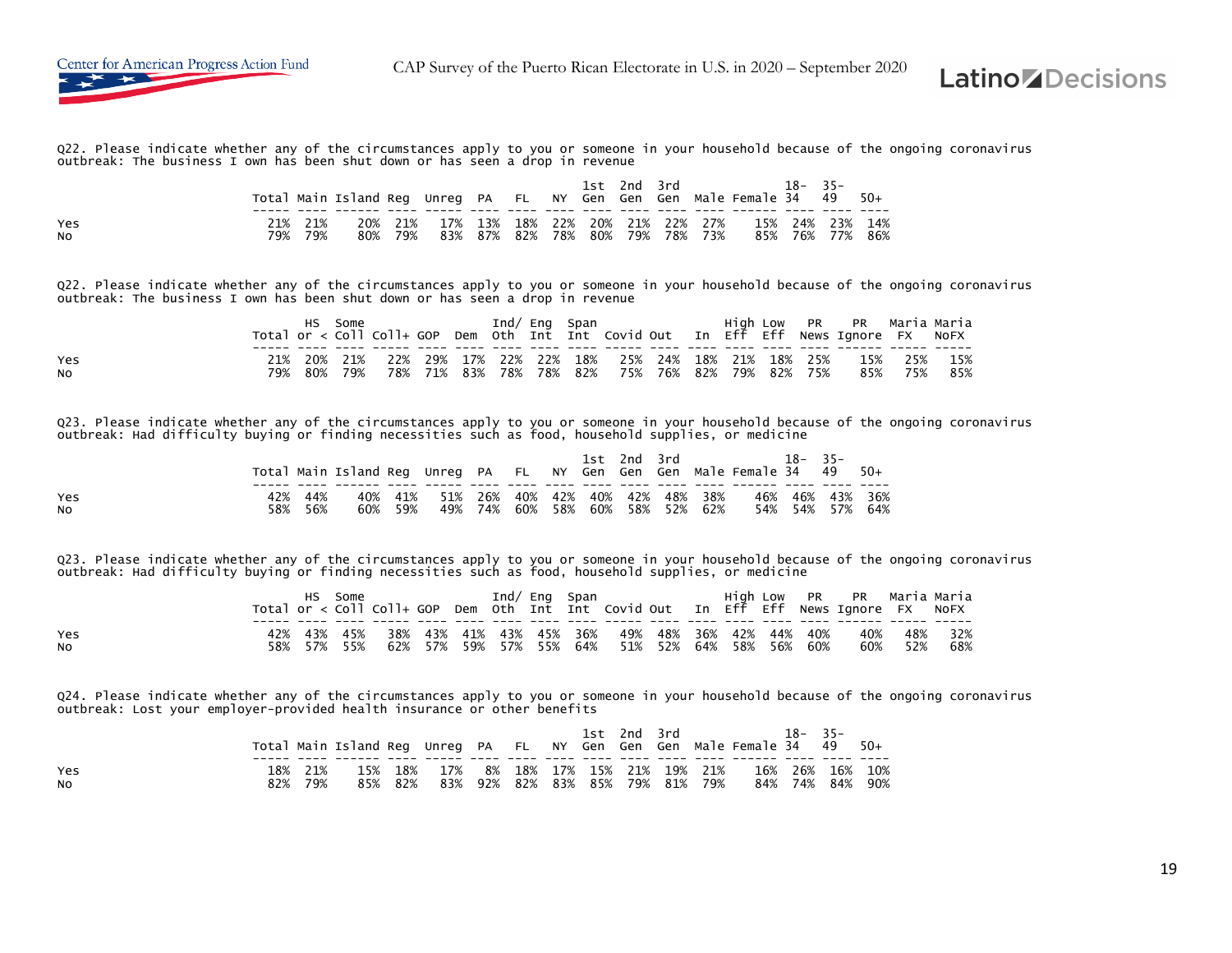

Q24. Please indicate whether any of the circumstances apply to you or someone in your household because of the ongoing coronavirus outbreak: Lost your employer-provided health insurance or other benefits

|           |               | нs         | Some       |            |            | Ind/ Ena           |       | Span    |                                                    |  | High Low | <b>PR</b> | PR – Maria Maria<br>Total or < Coll Coll+ GOP Dem Oth Int Int Covid Out In Eff Eff News Ignore FX |            | NOFX      |
|-----------|---------------|------------|------------|------------|------------|--------------------|-------|---------|----------------------------------------------------|--|----------|-----------|---------------------------------------------------------------------------------------------------|------------|-----------|
| Yes<br>No | $18\%$<br>82% | 19%<br>81% | 15%<br>85% | 21%<br>79% | 26%<br>74% | 16% 17%<br>84% 83% | - 20% | 80% 86% | 14% 25% 25% 11% 18% 17% 22%<br>75% 75% 89% 82% 83% |  |          | 78%       | 14%<br>86%                                                                                        | 23%<br>77% | 9%<br>91% |

Q25. Please indicate whether any of the circumstances apply to you or someone in your household because of the ongoing coronavirus outbreak: Lost access to childcare

|           |     |            | Total Main Island Reg Unreg PA FL NY Gen Gen Gen Male Female 34 49 50+ |             |            |  |  | 1st 2nd 3rd         |                                       | $18 - 35 -$                |           |
|-----------|-----|------------|------------------------------------------------------------------------|-------------|------------|--|--|---------------------|---------------------------------------|----------------------------|-----------|
| Yes<br>No | 80% | 23%<br>77% | 16%<br>84%                                                             | -20%<br>80% | 18%<br>82% |  |  | 91% 83% 83% 84% 78% | 9% 17% 17% 16% 22% 26% 19%<br>74% 81% | 21% 28% 20%<br>79% 72% 80% | 9%<br>91% |

Q25. Please indicate whether any of the circumstances apply to you or someone in your household because of the ongoing coronavirus outbreak: Lost access to childcare

|     |             | Some |                                                             |  |  | Ind/ Eng Span       |                         |  |  | High Low PR PR Maria-Maria                                                         |        |     |
|-----|-------------|------|-------------------------------------------------------------|--|--|---------------------|-------------------------|--|--|------------------------------------------------------------------------------------|--------|-----|
|     |             |      |                                                             |  |  |                     |                         |  |  | Total or < Coll Coll+ GOP Dem Oth Int Int Covid Out In Eff Eff News Ignore FX NoFX |        |     |
|     |             |      |                                                             |  |  |                     |                         |  |  |                                                                                    |        |     |
| Yes |             |      | 20% 17% 21% 22% 25% 17% 22% 22% 14% 26% 25% 15% 19% 27% 29% |  |  |                     |                         |  |  |                                                                                    | 9% 26% | 10% |
| NO. | 80% 83% 79% |      | 78%                                                         |  |  | 75% 83% 78% 78% 86% | 74% 75% 85% 81% 73% 71% |  |  | 91%                                                                                | 74%    | 90% |

Q26. Please indicate whether any of the circumstances apply to you or someone in your household because of the ongoing coronavirus outbreak: Had trouble making rent or mortgage payment

|                  |                    | Total Main Island Req Unreq PA FL NY Gen Gen Gen Male Female 34 49 50+ |                                         |  |  | 1st 2nd 3rd |  |                                                         | $18 - 35 -$ |                 |
|------------------|--------------------|------------------------------------------------------------------------|-----------------------------------------|--|--|-------------|--|---------------------------------------------------------|-------------|-----------------|
| Yes<br><b>NO</b> | 35% 41%<br>65% 59% |                                                                        | 73% 64% 69% 79% 71% 66% 73% 60% 55% 63% |  |  |             |  | 27% 36% 31% 21% 29% 34% 27% 40% 45% 37% 33% 44% 37% 21% |             | 67% 56% 63% 79% |

Q26. Please indicate whether any of the circumstances apply to you or someone in your household because of the ongoing coronavirus outbreak: Had trouble making rent or mortgage payment

|           |     | нs      | Some    |  |                 |  | Ind/ Eng Span |                                                 |  |  | High Low PR PR Maria Maria<br>Total or < Coll Coll+ GOP Dem Oth Int Int Covid Out In Eff Eff News Ignore FX NoFX |             |     |
|-----------|-----|---------|---------|--|-----------------|--|---------------|-------------------------------------------------|--|--|------------------------------------------------------------------------------------------------------------------|-------------|-----|
| Yes       |     |         | 34% 41% |  |                 |  |               | 31% 42% 30% 40% 40% 24% 44% 42% 28% 34% 42% 42% |  |  |                                                                                                                  | 22% 42% 24% |     |
| <b>NO</b> | 65% | 66% 59% |         |  | 69% 58% 70% 60% |  |               | 60% 76% 56% 58% 72% 66% 58% 58%                 |  |  | 78%                                                                                                              | 58%         | 76% |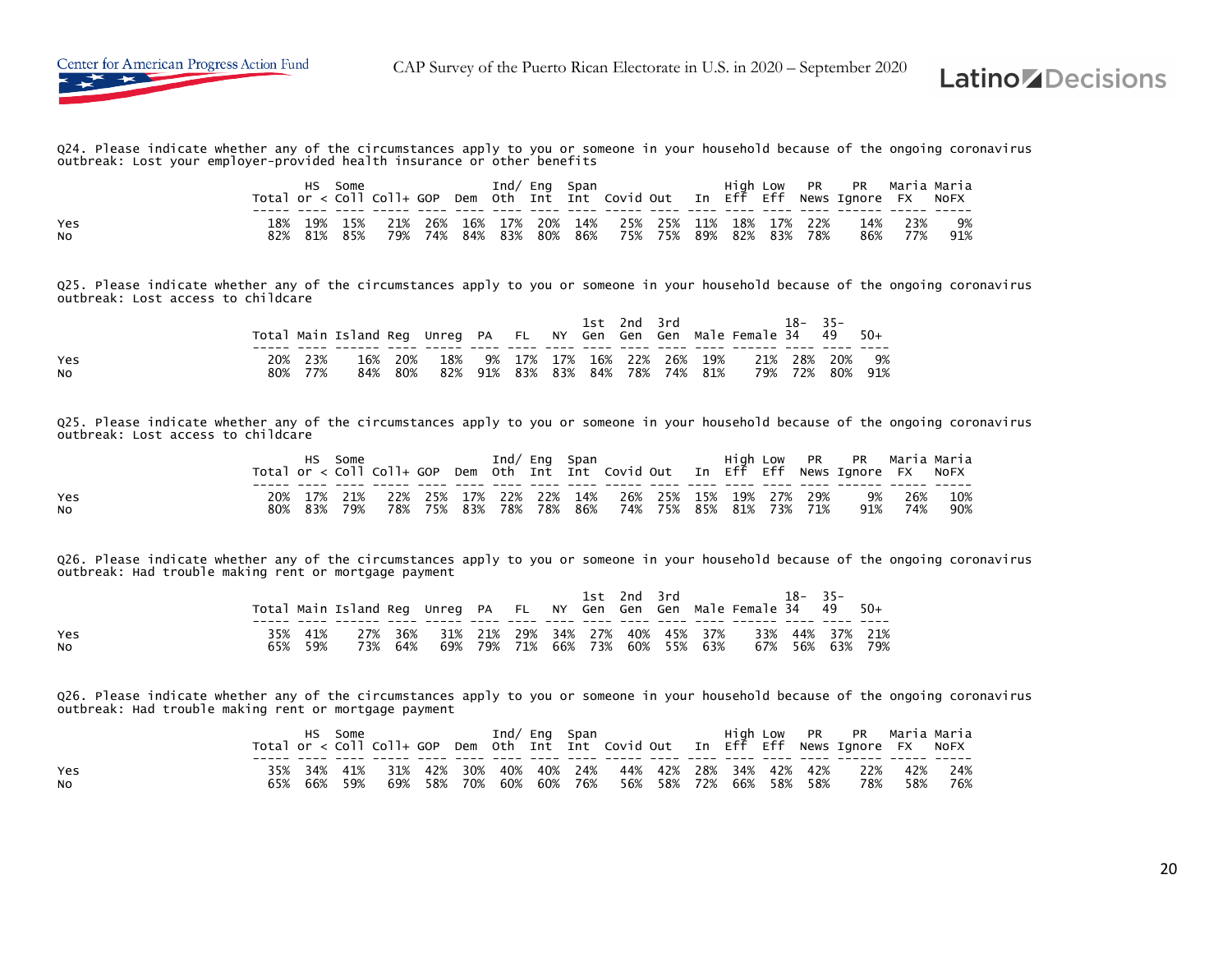

Q27. Please indicate whether any of the circumstances apply to you or someone in your household because of the ongoing coronavirus outbreak: Have lost a significant amount of retirement or savings

|                       |            |              | Total Main Island Req Unreq PA FL NY Gen Gen Gen Male Female 34 49 50+ |                |  |                                                                    |  | 1st 2nd 3rd |  |                 | $18 - 35 -$ |                 |  |
|-----------------------|------------|--------------|------------------------------------------------------------------------|----------------|--|--------------------------------------------------------------------|--|-------------|--|-----------------|-------------|-----------------|--|
| Yes<br>N <sub>O</sub> | 33%<br>67% | - 36%<br>64% | 72%                                                                    | 28% 33%<br>67% |  | 29% 22% 29% 36% 28% 37% 36% 35%<br>71% 78% 71% 64% 72% 63% 64% 65% |  |             |  | 31% 37% 31% 28% |             | 69% 63% 69% 72% |  |

Q27. Please indicate whether any of the circumstances apply to you or someone in your household because of the ongoing coronavirus outbreak: Have lost a significant amount of retirement or savings

|           |     | Some    |  |                 | Ind/ Eng Span |                                                     |  |  | High Low PR PR Maria-Maria<br>Total or < Coll Coll+ GOP Dem Oth Int Int Covid Out In Eff Eff News Ignore FX NoFX |     |     |
|-----------|-----|---------|--|-----------------|---------------|-----------------------------------------------------|--|--|------------------------------------------------------------------------------------------------------------------|-----|-----|
| Yes       | 30% |         |  |                 |               | 36% 33% 33% 33% 32% 34% 29% 43% 38% 28% 33% 34% 35% |  |  | 26%                                                                                                              | 40% | 21% |
| <b>NO</b> |     | 70% 64% |  | 67% 67% 67% 68% |               | 66% 71% 57% 62% 72% 67% 66% 65%                     |  |  | 74%                                                                                                              | 60% | 79% |

Q28. Please indicate whether any of the circumstances apply to you or someone in your household because of the ongoing coronavirus outbreak: Had trouble applying for unemployment benefits

|           |     |     |                                                                        |         |                                         |  |  | 1st 2nd 3rd             |         | $18 - 35 -$ |                 |
|-----------|-----|-----|------------------------------------------------------------------------|---------|-----------------------------------------|--|--|-------------------------|---------|-------------|-----------------|
|           |     |     | Total Main Island Req Unreq PA FL NY Gen Gen Gen Male Female 34 49 50+ |         |                                         |  |  |                         |         |             |                 |
|           |     |     |                                                                        |         |                                         |  |  |                         |         |             |                 |
| Yes       |     | 30% |                                                                        |         | 24% 28% 21% 15% 30% 26% 23% 31% 30% 25% |  |  |                         |         |             | 29% 36% 25% 18% |
| <b>NO</b> | 73% | 70% |                                                                        | 76% 72% |                                         |  |  | 79% 85% 70% 74% 77% 69% | 70% 75% |             | 71% 64% 75% 82% |

Q28. Please indicate whether any of the circumstances apply to you or someone in your household because of the ongoing coronavirus outbreak: Had trouble applying for unemployment benefits

|           |  | Some |  |  | Ind/ Eng Span |                                                             |  |  | High Low PR PR Maria Maria<br>Total or < Coll Coll+ GOP Dem Oth Int Int Covid Out In Eff Eff News Ignore FX NoFX |     |       |
|-----------|--|------|--|--|---------------|-------------------------------------------------------------|--|--|------------------------------------------------------------------------------------------------------------------|-----|-------|
| Yes       |  |      |  |  |               |                                                             |  |  | 27% 27% 28% 28% 32% 25% 28% 31% 18% 35% 35% 20% 27% 31% 35% 18% 33%                                              |     | 18%   |
| <b>NO</b> |  |      |  |  |               | 73% 73% 72% 72% 68% 75% 72% 69% 82% 65% 65% 80% 73% 69% 65% |  |  | 82%                                                                                                              | 67% | - 82% |

Q29. Please indicate whether any of the circumstances apply to you or someone in your household because of the ongoing coronavirus outbreak: Had trouble applying for the new small business/self-employed federal loan program

|            |     |             | Total Main Island Reg Unreg PA FL NY Gen Gen Gen Male Female 34 49 50+ |                |     |  |  | 1st 2nd 3rd |                                                               | $18 - 35 -$ |                                   |  |
|------------|-----|-------------|------------------------------------------------------------------------|----------------|-----|--|--|-------------|---------------------------------------------------------------|-------------|-----------------------------------|--|
| Yes<br>NO. | 81% | -22%<br>78% | 15%                                                                    | 19%<br>85% 81% | 85% |  |  |             | 15% 5% 19% 15% 15% 20% 27% 22%<br>95% 81% 85% 85% 80% 73% 78% |             | 17% 28% 17% 9%<br>83% 72% 83% 91% |  |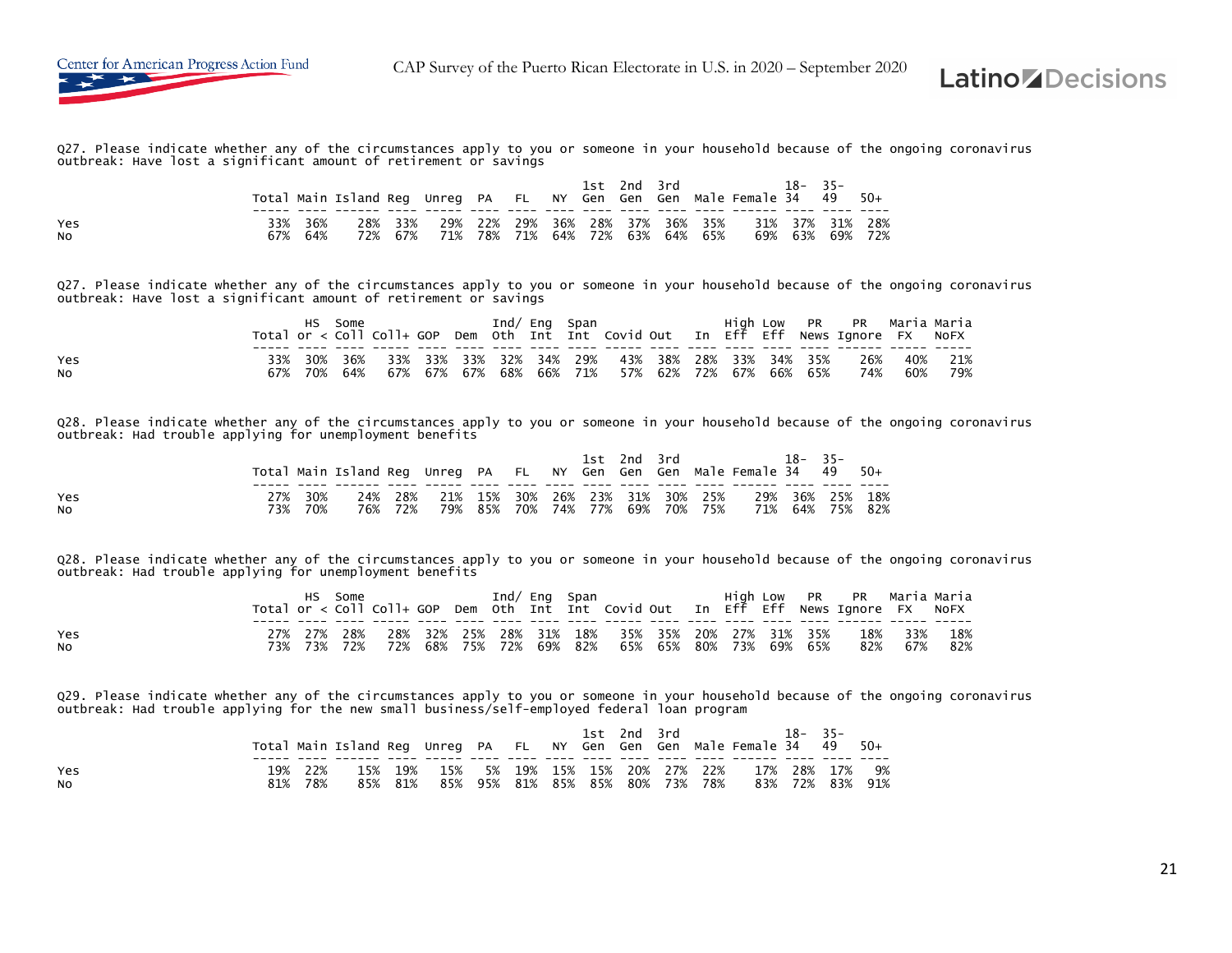



Q29. Please indicate whether any of the circumstances apply to you or someone in your household because of the ongoing coronavirus<br>outbreak: Had trouble applying for the new small business/self-employed federal loan progra

|           |            | нs         | Some       |            |     |     | Ind/ Ena               |     | Span       |                                            |  | High Low | <b>PR</b> | PR – Maria Maria<br>Total or < Coll Coll+ GOP Dem Oth Int Int Covid Out In Eff Eff News Ignore FX |            | NOFX      |
|-----------|------------|------------|------------|------------|-----|-----|------------------------|-----|------------|--------------------------------------------|--|----------|-----------|---------------------------------------------------------------------------------------------------|------------|-----------|
| Yes<br>No | 19%<br>81% | 19%<br>81% | 18%<br>82% | 21%<br>79% | 72% | 85% | 28% 15% 20% 22%<br>80% | 78% | 12%<br>88% | 26% 25% 14% 19% 20% 29%<br>74% 75% 86% 81% |  |          | 80% 71%   | 5%<br>95%                                                                                         | 25%<br>75% | 9%<br>91% |

Q30. While working, do you ever feel at risk of being exposed to coronavirus, or is your work environment very safe and secure and does not pose a risk of getting the virus?

|                                                                                          |  | Total Main Island Reg Unreg PA FL NY Gen Gen Gen Male Female 34 49 50+ |  |  |  |  | 1st 2nd 3rd 18-35- |  |  |
|------------------------------------------------------------------------------------------|--|------------------------------------------------------------------------|--|--|--|--|--------------------|--|--|
| Yes, I sometimes feel at 68% 69% 68% 70% 56% 35% 68% 74% 68% 68% 70% 69%<br>risk         |  |                                                                        |  |  |  |  | 68% 71% 65% 68%    |  |  |
| No. my work is very safe 32% 31% 32% 30% 44% 65% 32% 26% 32% 32% 30% 31% 32% 29% 35% 32% |  |                                                                        |  |  |  |  |                    |  |  |

Q30. While working, do you ever feel at risk of being exposed to coronavirus, or is your work environment very safe and secure and does not pose a risk of getting the virus?

| Yes, I sometimes feel at 68% 59% 72% 76% 70% 68% 68% 71% 60% 75% 72% 63% 67% 74% 83% 54% 75% 54%<br>risk |  |  |  |  |  |  |  |  |  |
|----------------------------------------------------------------------------------------------------------|--|--|--|--|--|--|--|--|--|
| No, my work is very safe 32% 41% 28% 24% 30% 32% 32% 29% 40% 25% 28% 37% 33% 26% 17% 46% 25% 46%         |  |  |  |  |  |  |  |  |  |

Q31. In the last 12 months have you: Attended Church

|                        |         |         |                                 |  | 1st 2nd 3rd |  | Total Main Island Reg Unreg PA FL NY Gen Gen Gen Male Female 34 49 50+ | $18 - 35 -$     |  |
|------------------------|---------|---------|---------------------------------|--|-------------|--|------------------------------------------------------------------------|-----------------|--|
|                        |         |         |                                 |  |             |  |                                                                        |                 |  |
| Yes in person          | 24% 25% | 23% 24% | 21% 20% 29% 18% 23% 25% 26% 25% |  |             |  |                                                                        | 23% 26% 23% 22% |  |
| Yes online             | 25% 27% | 23% 25% | 25% 22% 22% 23% 24% 29% 23% 25% |  |             |  |                                                                        | 26% 26% 29% 21% |  |
| No, have not done this | 55% 53% | 58% 54% | 60% 61% 57% 61% 57% 52% 55% 53% |  |             |  |                                                                        | 57% 52% 51% 61% |  |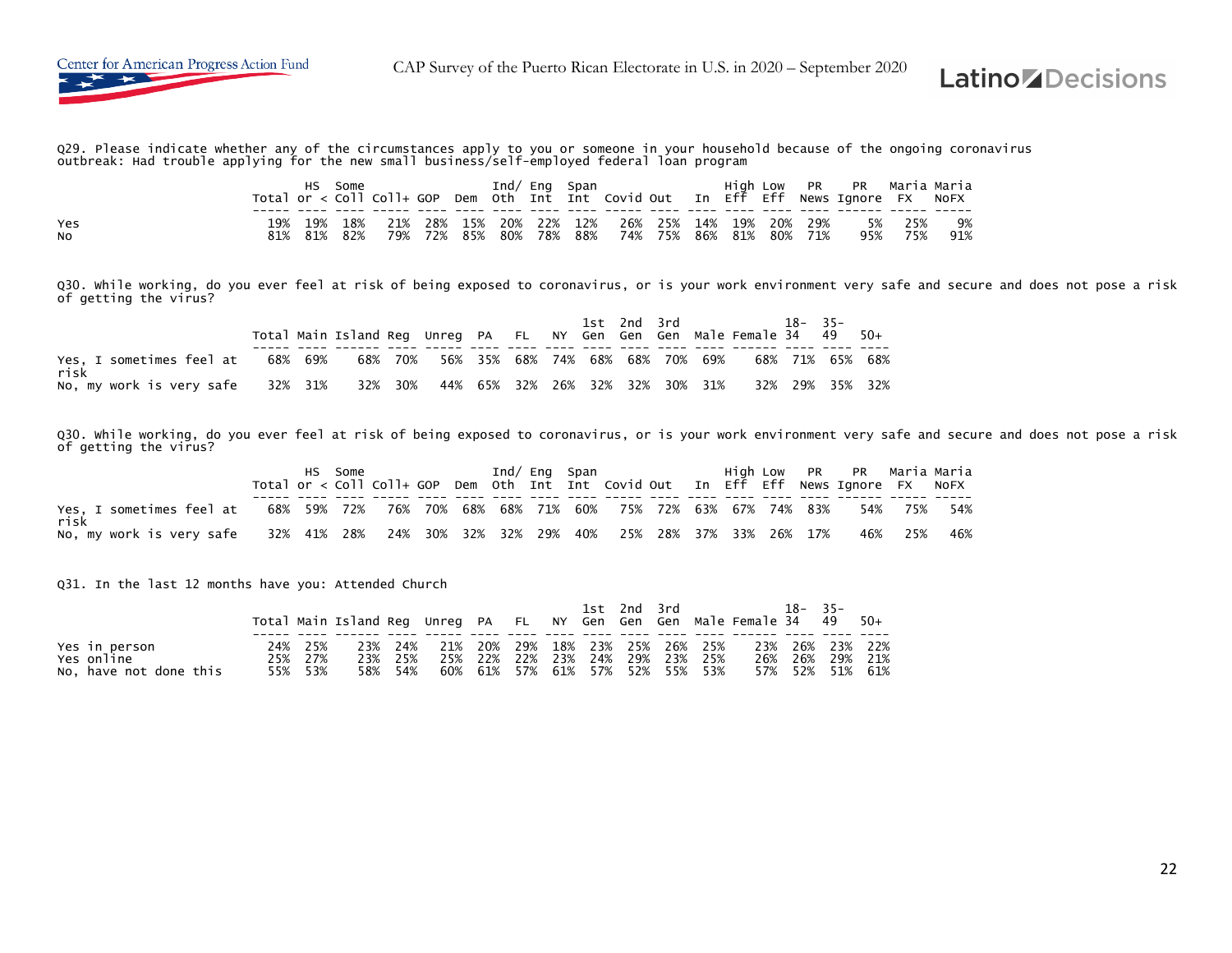

#### Q31. In the last 12 months have you: Attended Church

|                                                       |     |                            | HS Some |     |  | Ind/ Eng Span |  |                                                                                                                                                   |  |  | High Low PR PR Maria-Maria<br>Total or < Coll Coll+ GOP Dem Oth Int Int Covid Out In Eff Eff News Ignore FX NoFX |                           |                   |
|-------------------------------------------------------|-----|----------------------------|---------|-----|--|---------------|--|---------------------------------------------------------------------------------------------------------------------------------------------------|--|--|------------------------------------------------------------------------------------------------------------------|---------------------------|-------------------|
| Yes in person<br>Yes online<br>No, have not done this | 25% | 24% 22% 23%<br>55% 59% 53% | 20% 30% | 52% |  |               |  | 26% 34% 19% 27% 24% 23% 26% 26% 22% 24% 22% 31%<br>27% 32% 23% 26% 27% 22% 31% 28% 23% 26% 21% 27%<br>40% 60% 54% 54% 56% 49% 49% 60% 53% 63% 46% |  |  | 21%                                                                                                              | 15% 25%<br>28%<br>67% 52% | 19%<br>21%<br>62% |

#### Q32. In the last 12 months have you: Participated in an activity at a school

|                        |         |         |         |     |  | 1st 2nd 3rd |                                 | Total Main Island Req Unreq PA FL NY Gen Gen Gen Male Female 34 49 50+ | $18 - 35 -$ |      |
|------------------------|---------|---------|---------|-----|--|-------------|---------------------------------|------------------------------------------------------------------------|-------------|------|
| Yes in person          | 14% 17% | 11% 14% |         |     |  |             | 12% 11% 14% 10% 11% 16% 18% 15% |                                                                        | 14% 19% 17% | - 5% |
| Yes online             | 23% 28% | 16% 24% | 17% 12% | 18% |  |             | 20% 16% 28% 28% 20%             |                                                                        | 26% 35% 25% | 6%   |
| No, have not done this | 67% 60% | 75% 66% |         |     |  |             | 74% 83% 71% 74% 76% 60% 59% 68% |                                                                        | 66% 51% 63% | 90%  |

#### Q32. In the last 12 months have you: Participated in an activity at a school

|                             | HS. | Some        |                                                             |  |  | Ind/ Eng Span |                                                 |  |  | High Low PR PR Maria-Maria<br>Total or < Coll Coll+ GOP Dem Oth Int Int Covid Out In Eff Eff News Ignore FX NoFX |         |     |
|-----------------------------|-----|-------------|-------------------------------------------------------------|--|--|---------------|-------------------------------------------------|--|--|------------------------------------------------------------------------------------------------------------------|---------|-----|
|                             |     |             |                                                             |  |  |               |                                                 |  |  |                                                                                                                  |         |     |
| Yes in person<br>Yes online |     | 14% 12% 14% |                                                             |  |  |               | 18% 21% 12% 13% 16% 10% 18% 15% 13% 15% 12% 17% |  |  |                                                                                                                  | 6% 16%  | 10% |
|                             |     |             | 23% 18% 25% 27% 26% 24% 20% 26% 17% 29% 29% 17% 25% 15% 27% |  |  |               |                                                 |  |  |                                                                                                                  | 14% 27% | 13% |
| No, have not done this      |     | 67% 72% 66% |                                                             |  |  |               | 60% 55% 68% 70% 63% 75% 58% 59% 74% 65% 75% 60% |  |  |                                                                                                                  | 83% 61% | 79% |

Q33. In the last 12 months have you: Participated in team or club sport

|                        |     |         | Total Main Island Reg Unreg PA FL NY Gen Gen Gen Male Female 34 49 50+ |         |     |    |             |     |    | 1st 2nd 3rd |                 | 18-     | $35-$      |                 |
|------------------------|-----|---------|------------------------------------------------------------------------|---------|-----|----|-------------|-----|----|-------------|-----------------|---------|------------|-----------------|
|                        |     |         |                                                                        |         |     |    |             |     |    |             |                 |         |            |                 |
| Yes in person          | 15% | 19%     | 10%                                                                    | 16%     | 6%  |    | 2% 16% 13%  |     |    | 10% 18% 20% | 19%             | 11% 24% | 14%        | 4%              |
| Yes online             |     | 10% 12% | 8%                                                                     | 10%     | 10% | 1% | 8%          | 10% | 8% | 11%         | 14% 11%         |         | 9% 15% 11% | 3%              |
| No, have not done this |     | 76% 71% |                                                                        | 83% 76% | 84% |    | 96% 78% 78% |     |    |             | 84% 72% 68% 71% |         |            | 81% 63% 77% 93% |

Q33. In the last 12 months have you: Participated in team or club sport

|                        |     |             | Some |     |     |    |  | Ind/ Eng Span           |                            |     |        |                 | High Low PR PR Maria Maria                                                         |     |     |
|------------------------|-----|-------------|------|-----|-----|----|--|-------------------------|----------------------------|-----|--------|-----------------|------------------------------------------------------------------------------------|-----|-----|
|                        |     |             |      |     |     |    |  |                         |                            |     |        |                 | Total or < Coll Coll+ GOP Dem Oth Int Int Covid Out In Eff Eff News Ignore FX NoFX |     |     |
|                        |     |             |      |     |     |    |  |                         |                            |     |        |                 |                                                                                    |     |     |
| Yes in person          |     | 15% 13%     | 15%  | 17% |     |    |  |                         | 20% 13% 15% 17% 9% 19% 20% |     |        | 10% 16% 11% 21% | 6%                                                                                 | 18% | 9%  |
| Yes online             | 10% | 8%          | - 7% | 16% | 13% | 9% |  | 10% 12% 5%              | 13%                        | 12% | 8% 10% | 9% 13%          | 4%                                                                                 | 12% | 8%  |
| No, have not done this |     | 76% 79% 79% |      |     |     |    |  | 69% 67% 79% 77% 72% 87% | 70% 69% 83% 76% 80% 69%    |     |        |                 | 90%                                                                                | 72% | 84% |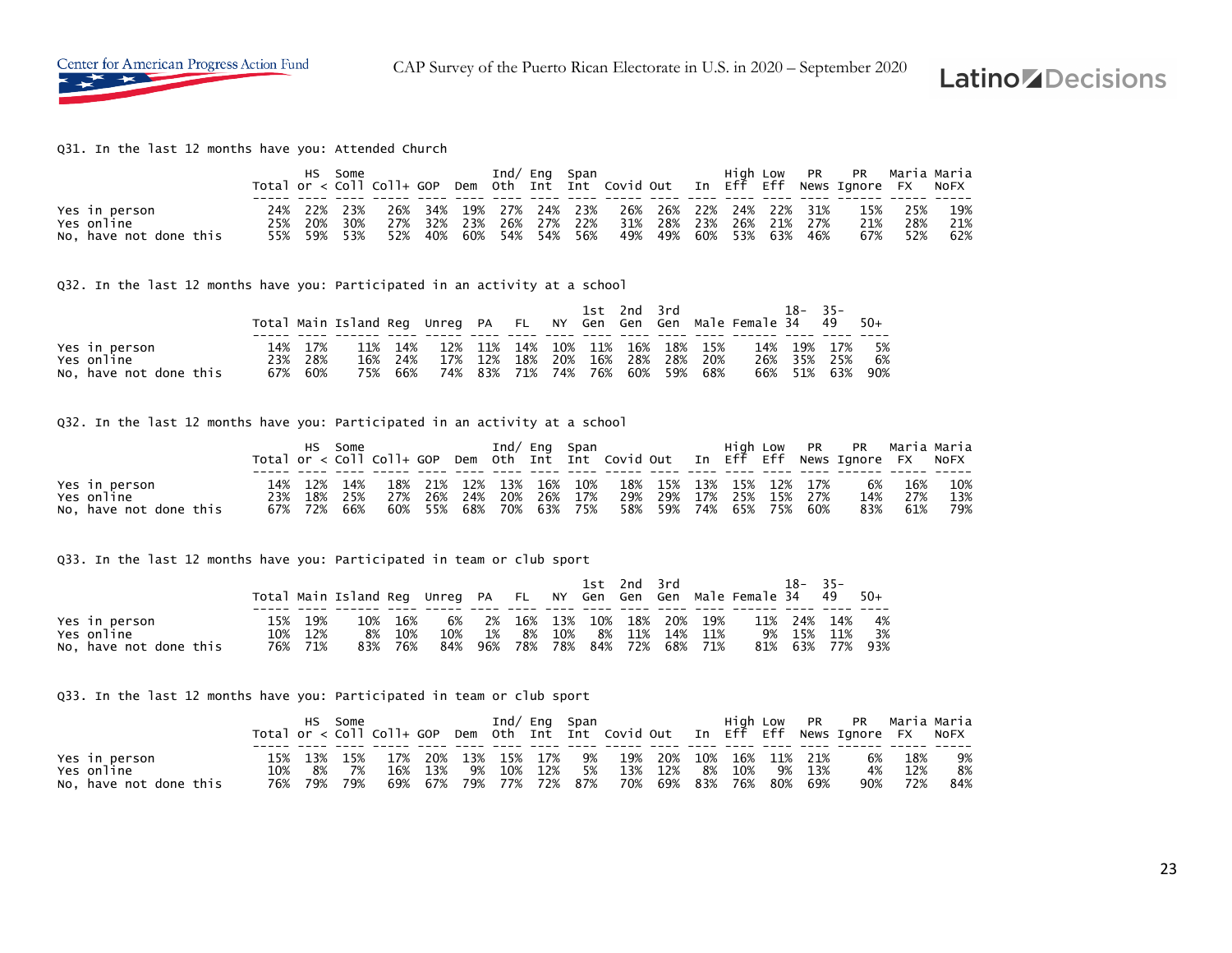

Q34. In the last 12 months have you: Participated in a community event through your job, but after hours or on weekends

|                        |     |         | Total Main Island Reg Unreg PA FL NY Gen Gen Gen Male Female 34 49 |         |     |     |                        |     |         | 1st 2nd 3rd |             |     | 18-         | $-35-$ | - 50+ |
|------------------------|-----|---------|--------------------------------------------------------------------|---------|-----|-----|------------------------|-----|---------|-------------|-------------|-----|-------------|--------|-------|
|                        |     |         |                                                                    |         |     |     |                        |     |         |             |             |     |             |        |       |
| Yes in person          | 16% | 19%     |                                                                    | 12% 17% | 7%  |     | 3% 14% 15% 11% 18% 20% |     |         |             | 18%         |     | 13% 23% 19% |        | 4%    |
| Yes online             | 15% | 19%     | 10%                                                                | 16%     | 11% | 3%  | 14%                    | 16% | 10%     | - 20%       | 18% 15%     | 15% | 24%         | 14%    | 4%    |
| No, have not done this |     | 72% 66% | 80%                                                                | 71%     | 84% | 94% | $76\%$                 |     | 74% 81% |             | 66% 66% 70% |     | 74% 57% 72% |        | 92%   |

Q34. In the last 12 months have you: Participated in a community event through your job, but after hours or on weekends

|                        |     | HS. | Some        |     |     |     |     | Ind/ Eng Span |    |                                                            |     |                 |  | High Low PR PR Maria Maria<br>Total or < Coll Coll+ GOP Dem Oth Int Int Covid Out In Eff Eff News Ignore FX NoFX |        |     |
|------------------------|-----|-----|-------------|-----|-----|-----|-----|---------------|----|------------------------------------------------------------|-----|-----------------|--|------------------------------------------------------------------------------------------------------------------|--------|-----|
| Yes in person          |     |     |             |     |     |     |     |               |    | 16% 12% 14% 22% 22% 14% 15% 19% 8% 21% 22% 10% 16% 13% 25% |     |                 |  |                                                                                                                  | 5% 20% | 9%  |
| Yes online             | 15% |     | 9% 15%      | 23% | 25% | 15% | 11% | 18%           | 8% | 22%                                                        | 20% | 11% 16% 11% 20% |  | 5%                                                                                                               | 18%    | 9%  |
| No, have not done this |     |     | 72% 79% 74% | 60% |     |     |     |               |    | 58% 74% 77% 67% 85% 62% 62% 82% 71% 78% 61%                |     |                 |  | 91%                                                                                                              | 65%    | 83% |

Q35. In the last 12 months have you: Participated in an activity with a business association

|                                      |                    |                    |                              |  |  | 1st 2nd 3rd |                                                                   | Total Main Island Req Unreq PA FL NY Gen Gen Gen Male Female 34 49 50+ | $18 - 35 -$                       |  |
|--------------------------------------|--------------------|--------------------|------------------------------|--|--|-------------|-------------------------------------------------------------------|------------------------------------------------------------------------|-----------------------------------|--|
| Yes in person                        | 13% 15%            | 9% 13%             | 7% 4% 15% 14% 9% 13% 20% 16% |  |  |             |                                                                   |                                                                        | 10% 21% 11% 4%                    |  |
| Yes online<br>No, have not done this | 18% 23%<br>73% 66% | 11% 18%<br>81% 71% |                              |  |  |             | 14% 3% 16% 18% 11% 22% 26% 18%<br>83% 94% 74% 74% 82% 68% 60% 69% |                                                                        | 17% 26% 19% 6%<br>76% 58% 73% 91% |  |

Q35. In the last 12 months have you: Participated in an activity with a business association

|                             |  | HS Some                    |     |  | Ind/ Eng Span |  |                                                                                       |  |  |         | High Low PR PR Maria-Maria<br>Total or < Coll Coll+ GOP Dem Oth Int Int Covid Out In Eff Eff News Ignore FX NoFX |              |           |
|-----------------------------|--|----------------------------|-----|--|---------------|--|---------------------------------------------------------------------------------------|--|--|---------|------------------------------------------------------------------------------------------------------------------|--------------|-----------|
| Yes in person<br>Yes online |  | 13% 10% 10%<br>18% 13% 15% | 19% |  |               |  | , 15% 12% 13% 16% 5% 16% 17% 8% 12% 15% 20%<br>27% 21% 16% 19% 21% 9% 24% 22% 14% 18% |  |  | 14% 21% | 5%<br>9%                                                                                                         | 16%<br>- 20% | 7%<br>12% |
| No, have not done this      |  | 73% 78% 77%                |     |  |               |  | 59% 66% 75% 72% 67% 87% 64% 65% 80% 72% 74% 62%                                       |  |  |         | 89%                                                                                                              | 68%          | 83%       |

Q36. In the last 12 months have you: Participated in an activity with a labor union

|                        |         |    |         |    |    |          |     |    | 1st 2nd 3rd |                                 | Total Main Island Req Unreq PA FL NY Gen Gen Gen Male Female 34 49 50+ | 18–         | $-35-$ |       |
|------------------------|---------|----|---------|----|----|----------|-----|----|-------------|---------------------------------|------------------------------------------------------------------------|-------------|--------|-------|
| Yes in person          | 9% 11%  | 6% | 10%     | 5% |    | 2% 7% 8% |     | 6% |             | 9% 18% 12%                      |                                                                        | 6% 15%      |        | 9% 2% |
| Yes online             | 11% 13% |    | 9% 12%  | 7% | 1% | 9%       | 14% |    |             | 9% 12% 14% 12%                  |                                                                        | 10% 16% 12% |        | 4%    |
| No, have not done this | 81% 77% |    | 86% 80% |    |    |          |     |    |             | 89% 97% 84% 80% 87% 81% 70% 78% |                                                                        | 85% 72% 80% |        | 94%   |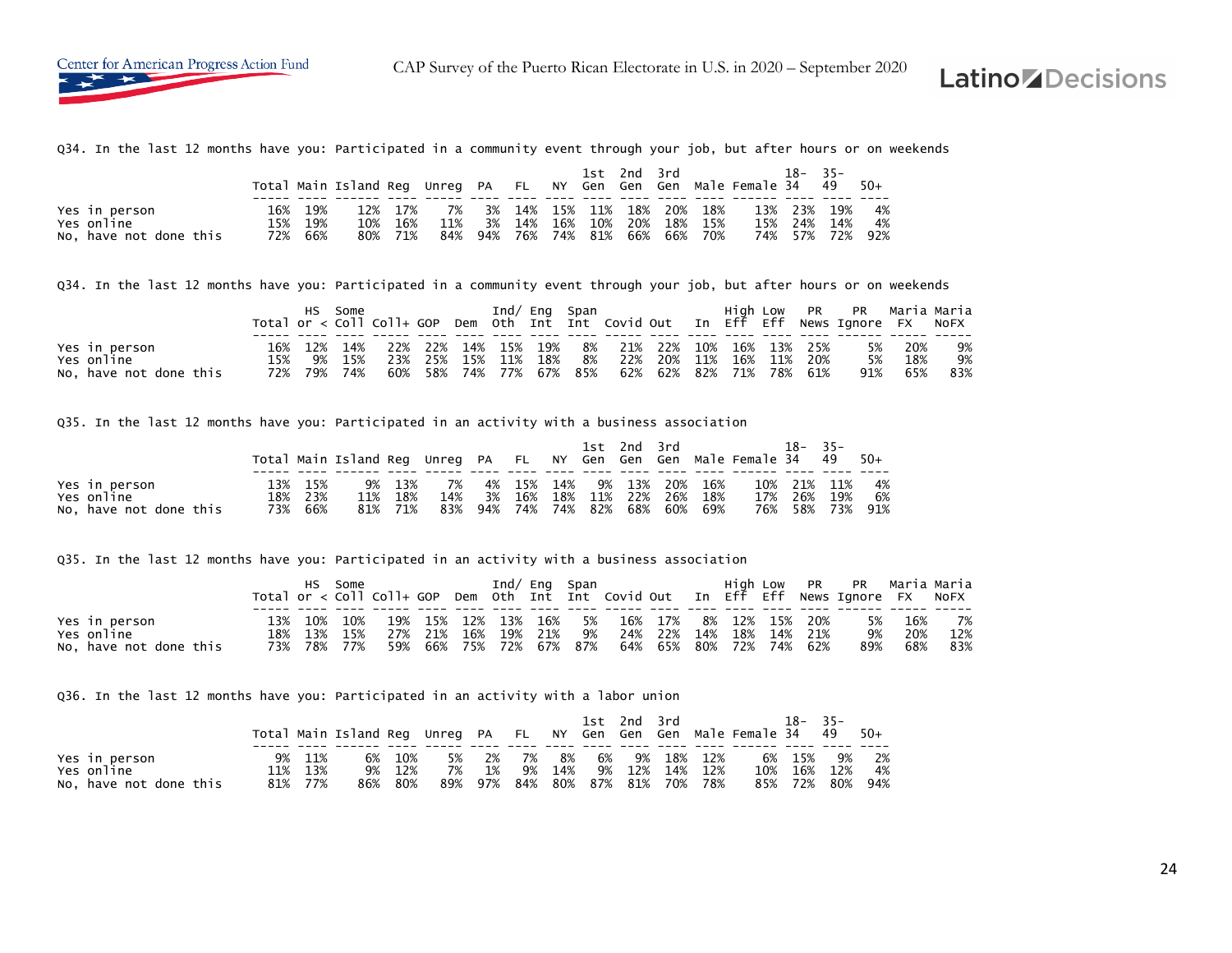

CAP Survey of the Puerto Rican Electorate in U.S. in 2020 – September 2020

### **Latino** *Z* Decisions

Q36. In the last 12 months have you: Participated in an activity with a labor union

|                        |     |             | Some |     |     |               |      |         | Ind/ Eng Span |         |     |       |       |        | High Low PR PR Maria Maria<br>Total or < Coll Coll+ GOP Dem Oth Int Int Covid Out In Eff Eff News Ignore FX NoFX |     |     |
|------------------------|-----|-------------|------|-----|-----|---------------|------|---------|---------------|---------|-----|-------|-------|--------|------------------------------------------------------------------------------------------------------------------|-----|-----|
|                        |     |             |      |     |     |               |      |         |               |         |     |       |       |        |                                                                                                                  |     |     |
| Yes in person          | 9%  | 8%          | 7%   | 13% |     | 16% 8% 7% 11% |      |         | 5%            | 13% 13% |     | 5% 9% |       | 8% 19% | 2%                                                                                                               | 12% | 4%  |
| Yes online             | 11% | 9%          | - 9% | 17% |     | 14% 12%       | - 9% | 14%     | - 5%          | 16% 16% | 7%  | 12%   | 7%    | 16%    | 2%                                                                                                               | 14% | 5%  |
| No, have not done this |     | 81% 84% 85% |      | 73% | 71% | - 82%         |      | 85% 78% | 91%           | 74% 73% | 89% | - 80% | - 86% | 69%    | 96%                                                                                                              | 76% | 91% |

Q37. In the last 12 months have you: Attended a meeting to discuss issues facing your neighborhood

|                        |     |         |                                                                        |         |     |    |     |  | 1st 2nd 3rd |                             | $18 - 35 -$ |     |     |
|------------------------|-----|---------|------------------------------------------------------------------------|---------|-----|----|-----|--|-------------|-----------------------------|-------------|-----|-----|
|                        |     |         | Total Main Island Reg Unreg PA FL NY Gen Gen Gen Male Female 34 49 50+ |         |     |    |     |  |             |                             |             |     |     |
|                        |     |         |                                                                        |         |     |    |     |  |             |                             |             |     |     |
| Yes in person          | 12% | 14%     |                                                                        | 11% 13% | 5%  |    |     |  |             | 3% 11% 11% 10% 13% 16% 15%  | 9% 16% 17%  |     | 3%  |
| Yes online             |     | 17% 22% | 12%                                                                    | 18%     | 11% | 6% | 16% |  |             | 16% 12% 21% 24% 17%         | 18% 25%     | 18% | 7%  |
| No, have not done this |     | 72% 67% | 80%                                                                    | 71%     | 84% |    |     |  |             | 92% 75% 75% 81% 68% 63% 69% | 75% 61% 70% |     | 90% |

Q37. In the last 12 months have you: Attended a meeting to discuss issues facing your neighborhood

|                        |  | HS Some     |                                                             |  |  | Ind/ Eng Span                                  |  |  | High Low PR PR Maria Maria<br>Total or < Coll Coll+ GOP Dem Oth Int Int Covid Out In Eff Eff News Ignore FX NOFX |         |     |
|------------------------|--|-------------|-------------------------------------------------------------|--|--|------------------------------------------------|--|--|------------------------------------------------------------------------------------------------------------------|---------|-----|
| Yes in person          |  | 12% 10% 10% |                                                             |  |  | 18% 19% 12% 9% 14% 8% 17% 16% 9% 13% 8% 22%    |  |  |                                                                                                                  | 3% 15%  | 5%  |
| Yes online             |  | 17% 12% 18% |                                                             |  |  | 24% 26% 16% 15% 21% 9% 23% 23% 12% 18% 13% 22% |  |  |                                                                                                                  | 6% 21%  | 10% |
| No, have not done this |  |             | 72% 78% 75% 62% 59% 74% 77% 68% 84% 62% 64% 80% 71% 80% 60% |  |  |                                                |  |  |                                                                                                                  | 91% 66% | 86% |

Q38. In the last 12 months have you: Discussed politics with family and friends?

|                                                       |     |                           |            |                       |  |                                                                                                       |  | 1st 2nd 3rd |  | Total Main Island Req Unreq PA FL NY Gen Gen Gen Male Female 34 49 50+ | 18- | $-35-$ |                                                       |
|-------------------------------------------------------|-----|---------------------------|------------|-----------------------|--|-------------------------------------------------------------------------------------------------------|--|-------------|--|------------------------------------------------------------------------|-----|--------|-------------------------------------------------------|
| Yes in person<br>Yes online<br>No, have not done this | 44% | 48%<br>29% 34%<br>40% 34% | 40%<br>21% | 44%<br>30%<br>49% 39% |  | 40% 25% 48% 40% 39% 48% 48% 44%<br>15% 10% 28% 26% 22% 33% 36% 27%<br>52% 72% 39% 46% 50% 36% 30% 41% |  |             |  |                                                                        |     |        | 44% 51% 42% 36%<br>30% 34% 30% 21%<br>40% 31% 39% 53% |

Q38. In the last 12 months have you: Discussed politics with family and friends?

|                        |     |             | Some |  |  | Ind/ Eng Span |                                                 |  |  | High Low PR PR Maria Maria                                                         |     |         |
|------------------------|-----|-------------|------|--|--|---------------|-------------------------------------------------|--|--|------------------------------------------------------------------------------------|-----|---------|
|                        |     |             |      |  |  |               |                                                 |  |  | Total or < Coll Coll+ GOP Dem Oth Int Int Covid Out In Eff Eff News Ignore FX NoFX |     |         |
|                        |     |             |      |  |  |               |                                                 |  |  |                                                                                    |     |         |
| Yes in person          |     | 44% 37% 48% |      |  |  |               | 48% 54% 40% 45% 49% 30% 50% 45% 42% 45% 39% 43% |  |  | 33%                                                                                |     | 48% 35% |
| Yes online             | 29% | 18% 31%     |      |  |  |               | 41% 29% 29% 28% 34% 15% 36% 33% 25% 31% 19% 34% |  |  | 12%                                                                                | 33% | 21%     |
| No, have not done this |     | 40% 52% 37% |      |  |  |               | 28% 29% 43% 42% 33% 60% 30% 35% 46% 38% 52% 37% |  |  | 61%                                                                                | 34% | 55%     |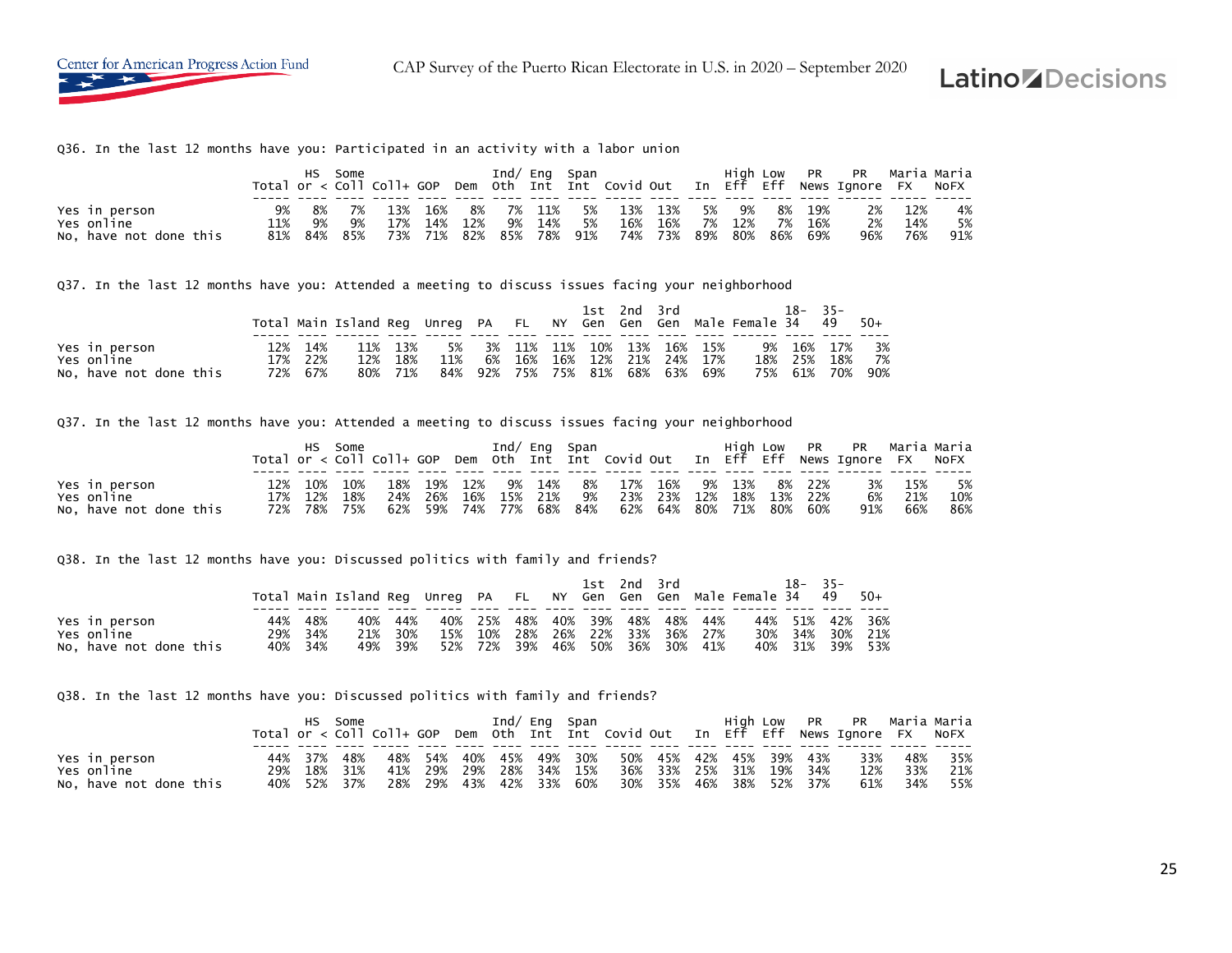Q39. In the last 12 months have you: Discussed the politics of Puerto Rico with family or friends?

|                             |                    |     |                |            |         |                     |  | 1st 2nd 3rd |                                                | Total Main Island Req Unreq PA FL NY Gen Gen Gen Male Female 34 49 50+ | 18–                    | $35 -$  |       |
|-----------------------------|--------------------|-----|----------------|------------|---------|---------------------|--|-------------|------------------------------------------------|------------------------------------------------------------------------|------------------------|---------|-------|
| Yes in person<br>Yes online | 30% 31%<br>27% 29% | 23% | 30% 32%<br>27% | 18%<br>19% |         | 10% 25% 22%         |  |             | 12% 36% 32% 29% 33% 28% 32%<br>23% 30% 27% 25% | 28%                                                                    | 29% 35% 28% 27%<br>31% | 29%     | 19%   |
| No, have not done this      | 51% 48%            | 53% | 49%            |            | 65% 81% | 49% 52% 54% 47% 50% |  |             | 51%                                            | 51%                                                                    |                        | 42% 53% | - 59% |

Q39. In the last 12 months have you: Discussed the politics of Puerto Rico with family or friends?

|                        | HS -        | Some |                                                             |  | Ind/ Eng Span |                                                 |  |  | High Low PR PR Maria Maria<br>Total or < Coll Coll+ GOP Dem Oth Int Int Covid Out In Eff Eff News Ignore FX NoFX |          |     |
|------------------------|-------------|------|-------------------------------------------------------------|--|---------------|-------------------------------------------------|--|--|------------------------------------------------------------------------------------------------------------------|----------|-----|
| Yes in person          |             |      | 30% 23% 35% 35% 33% 29% 32% 35% 19% 37% 33% 28% 31% 27% 41% |  |               |                                                 |  |  | 10%                                                                                                              | 38%      | 16% |
| Yes online             | 27% 16% 28% |      |                                                             |  |               | 39% 29% 27% 25% 29% 20% 35% 33% 20% 28% 18% 36% |  |  | 5%                                                                                                               | 32%      | 14% |
| No, have not done this | 51% 64% 46% |      |                                                             |  |               | 39% 46% 51% 53% 45% 64% 38% 43% 59% 49% 61% 36% |  |  |                                                                                                                  | 87%  39% | 73% |

Q40. In the last 12 months have you: Worked for a candidate, political party, or some campaign organization?

|                        |    |         |                                                                        |         |     |    |      |           | 1st 2nd 3rd |            |                             | 18–    | - 35 –          |    |
|------------------------|----|---------|------------------------------------------------------------------------|---------|-----|----|------|-----------|-------------|------------|-----------------------------|--------|-----------------|----|
|                        |    |         | Total Main Island Req Unreq PA FL NY Gen Gen Gen Male Female 34 49 50+ |         |     |    |      |           |             |            |                             |        |                 |    |
|                        |    |         |                                                                        |         |     |    |      |           |             |            |                             |        |                 |    |
| Yes in person          | 8% | 10%     | 4%                                                                     | - 8%    | 4%  | 3% | - 8% | $\sim$ 8% |             | 4% 10% 11% | 9%                          | 6% 12% | 9%              | 1% |
| Yes online             |    | 10% 12% | 7%                                                                     | 10%     | 10% | 2% | 6%   |           |             |            | 9% 7% 10% 16% 12%           | 8% 17% | - 8%            | 2% |
| No, have not done this |    | 83% 79% |                                                                        | 89% 83% | 87% |    |      |           |             |            | 96% 87% 85% 89% 81% 74% 80% |        | 86% 72% 85% 97% |    |

Q40. In the last 12 months have you: Worked for a candidate, political party, or some campaign organization?

|                        |     |    | Some    |     |     |     |        |         | Ind/ Eng Span |     |         |    |         | High Low PR |     | PR   Maria Maria<br>Total or < Coll Coll+ GOP Dem Oth Int Int Covid Out In Eff Eff News Ignore FX NoFX |     |     |
|------------------------|-----|----|---------|-----|-----|-----|--------|---------|---------------|-----|---------|----|---------|-------------|-----|--------------------------------------------------------------------------------------------------------|-----|-----|
| Yes in person          | 8%  | 7% | 7%      | 9%  | 10% | 7%  | . 7% ک | 9%      | 4%            | 11% | 11%     | 4% | 7%      | 9%          | 13% | 3%                                                                                                     | 11% | 3%  |
| Yes online             | 10% | 7% | 9%      | 14% | 16% | 9%  |        | 7% 12%  | 5%            | 14% | 13%     | 6% | 10%     | 7%          | 15% | 2%                                                                                                     | 12% | 6%  |
| No, have not done this | 83% |    | 86% 85% | 77% | 76% | 83% |        | 87% 80% | 92%           |     | 76% 77% |    | 90% 83% | 86%         | 74% | 95%                                                                                                    | 78% | 91% |

Q41. In the last 12 months have you: Contributed money to a campaign or organization?

|                        |    |         |     |         |     |    |                                 |  | 1st 2nd 3rd     |                     | Total Main Island Req Unreq PA FL NY Gen Gen Gen Male Female 34 49 50+ | $18 - 35 -$ |                 |      |
|------------------------|----|---------|-----|---------|-----|----|---------------------------------|--|-----------------|---------------------|------------------------------------------------------------------------|-------------|-----------------|------|
| Yes in person          | 8% | 10%     | 5%  | - 8%    | 4%  | 2% |                                 |  | 9% 9% 5% 9% 11% | 9%                  |                                                                        |             | 6% 12% 7% 3%    |      |
| Yes online             |    | 18% 21% | 14% | 19%     | 11% | 5% | 15%                             |  |                 | 16% 13% 21% 22% 17% |                                                                        |             | 19% 27% 18%     | - 6% |
| No, have not done this |    | 75% 70% |     | 82% 74% |     |    | 84% 93% 76% 78% 82% 71% 69% 75% |  |                 |                     |                                                                        |             | 76% 63% 76% 91% |      |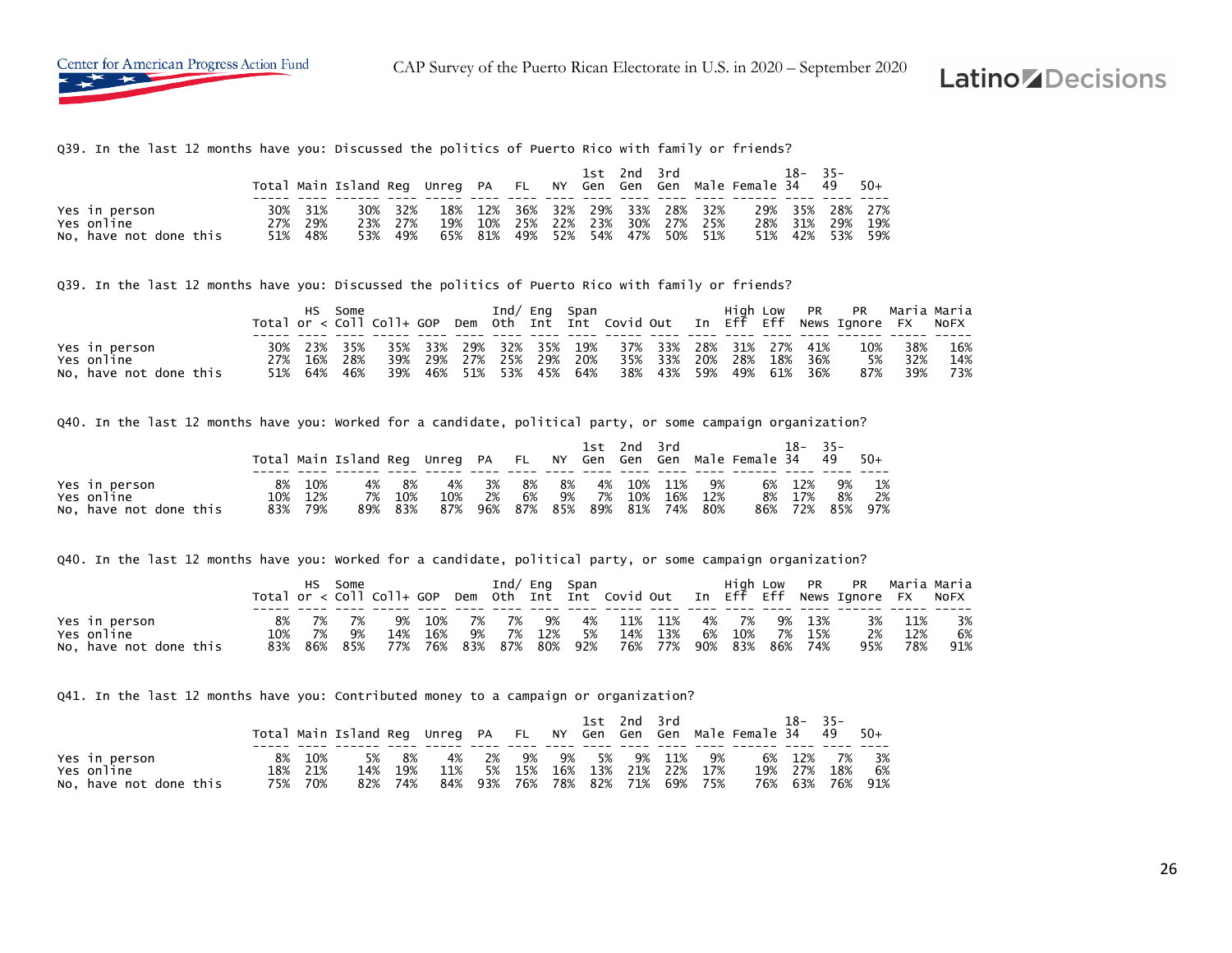

Q41. In the last 12 months have you: Contributed money to a campaign or organization?

|                        |     |             | Some |     |     |                     | Ind/ Eng Span |                         |                         |       |         | High Low PR PR Maria Maria<br>Total or $\lt$ Coll Coll+ GOP Dem Oth Int Int Covid Out In Eff Eff News Ignore FX NoFX |      |     |
|------------------------|-----|-------------|------|-----|-----|---------------------|---------------|-------------------------|-------------------------|-------|---------|----------------------------------------------------------------------------------------------------------------------|------|-----|
|                        |     |             |      |     |     |                     |               |                         |                         |       |         |                                                                                                                      |      |     |
| Yes in person          | 8%  | 8%          | 6%   |     |     | 11% 12% 6%          | 8% 8% 7%      |                         | 10% 11%                 | 5% 8% | 6% 14%  | 2%                                                                                                                   | 10%  | 4%  |
| Yes online             | 18% | 12%         | 19%  | 24% | 21% | 18%                 |               | 15% 21% 10% 25% 25% 11% |                         | 19%   | 13% 23% | 6%                                                                                                                   | -22% | 10% |
| No, have not done this |     | 75% 80% 76% |      | 67% |     | 68% 75% 79% 72% 84% |               |                         | 66% 65% 85% 74% 82% 65% |       |         | 91%                                                                                                                  | 68%  | 87% |

Q42. In the last 12 months have you: Worn a campaign button, or put up a sign in your yard, or a sticker on your car?

|                        |     |     |                                                                    |     |     |    |            |              |     | $1st$ 2nd 3rd |            |         |     | $18 -$  | $35 -$ |       |
|------------------------|-----|-----|--------------------------------------------------------------------|-----|-----|----|------------|--------------|-----|---------------|------------|---------|-----|---------|--------|-------|
|                        |     |     | Total Main Island Reg Unreg PA FL NY Gen Gen Gen Male Female 34 49 |     |     |    |            |              |     |               |            |         |     |         |        | - 50+ |
|                        |     |     |                                                                    |     |     |    |            |              |     |               |            |         |     |         |        |       |
| Yes in person          | 14% | 18% | 9%                                                                 | 15% | 5%  |    | 7% 15% 12% |              |     |               | 8% 18% 17% | 16%     | 12% | 19%     | - 15%  | 6%    |
| Yes online             | 9%  | 12% | 6%                                                                 | 10% | 4%  | 2% | 4%         | 9%           | 6%  | 10%           |            | 15% 10% |     | 8% 16%  | 7%     | 2%    |
| No, have not done this | 78% | 72% | 86%                                                                | 77% | 91% |    | 92% 81%    | $\sim$ 81% . | 86% | 74%           |            | 69% 75% |     | 81% 66% | 80%    | 92%   |

Q42. In the last 12 months have you: Worn a campaign button, or put up a sign in your yard, or a sticker on your car?

|                             |          | HS Some |                                                             |  |  | Ind/ Eng Span |                                            |  |  | High Low PR PR Maria-Maria<br>Total or < Coll Coll+ GOP Dem Oth Int Int Covid Out In Eff Eff News Ignore FX NOFX |          |     |
|-----------------------------|----------|---------|-------------------------------------------------------------|--|--|---------------|--------------------------------------------|--|--|------------------------------------------------------------------------------------------------------------------|----------|-----|
|                             |          |         |                                                             |  |  |               |                                            |  |  |                                                                                                                  |          |     |
| Yes in person<br>Yes online |          |         | 14% 12% 15% 15% 21% 13% 11% 16% 8% 17% 17% 11% 14% 13% 18%  |  |  |               |                                            |  |  |                                                                                                                  | 7% 17%   | 8%  |
|                             | 9% 6% 7% |         |                                                             |  |  |               | 16% 15% 8% 8% 12% 2% 12% 13% 5% 10% 3% 15% |  |  | 1%                                                                                                               | 12%      | 5%  |
| No, have not done this      |          |         | 78% 82% 79% 72% 66% 79% 83% 73% 90% 73% 71% 85% 77% 85% 70% |  |  |               |                                            |  |  |                                                                                                                  | 92%  72% | 88% |

Q43. In the last 12 months have you: Contacted a local representative about an issue important to you?

|                                      |     |                | Total Main Island Reg Unreg PA FL NY Gen Gen Gen Male Female 34 49 |            |           |           |                        |      | 1st 2nd 3rd |     |                |            | 18-        | $-35-$     | $50+$      |
|--------------------------------------|-----|----------------|--------------------------------------------------------------------|------------|-----------|-----------|------------------------|------|-------------|-----|----------------|------------|------------|------------|------------|
| Yes in person                        | 9%  | 11%            | 7%                                                                 | 10%        | 2%        |           | 4% 12%                 | - 8% |             |     | 6% 10% 14% 12% |            | 7% 14%     | 7%         | 5%         |
| Yes online<br>No, have not done this | 76% | 16% 21%<br>69% | 10%<br>85%                                                         | 17%<br>74% | 9%<br>89% | 2%<br>94% | 11%<br>78% 77% 85% 70% | 18%  | 9% 21%      | 21% | 15%<br>66% 75% | 17%<br>77% | 20%<br>68% | 18%<br>76% | 10%<br>86% |

Q43. In the last 12 months have you: Contacted a local representative about an issue important to you?

|                        |     |         | Some |     |                     |         | Ind/ Eng Span |                         |  |        |         | High Low PR PR Maria-Maria                                                         |     |     |
|------------------------|-----|---------|------|-----|---------------------|---------|---------------|-------------------------|--|--------|---------|------------------------------------------------------------------------------------|-----|-----|
|                        |     |         |      |     |                     |         |               |                         |  |        |         | Total or < Coll Coll+ GOP Dem Oth Int Int Covid Out In Eff Eff News Ignore FX NoFX |     |     |
|                        |     |         |      |     |                     |         |               |                         |  |        |         |                                                                                    |     |     |
| Yes in person          | 9%  | -8%     | 6%   | 14% | , 18% 8% 7% 10%     |         |               | 8% 12% 13%              |  | 5% 10% | 7% 20%  | 3%                                                                                 | 12% | 4%  |
| Yes online             | 16% | 10%     | 17%  | 24% | 20% 17%             | 13% 20% |               | 6% 22% 21% 12% 17%      |  |        | 13% 18% | 8%                                                                                 | 20% | 9%  |
| No. have not done this | 76% | 82% 78% |      | 65% | 66% 76% 81% 71% 87% |         |               | 69% 68% 84% 75% 81% 67% |  |        |         | 90%                                                                                | 70% | 86% |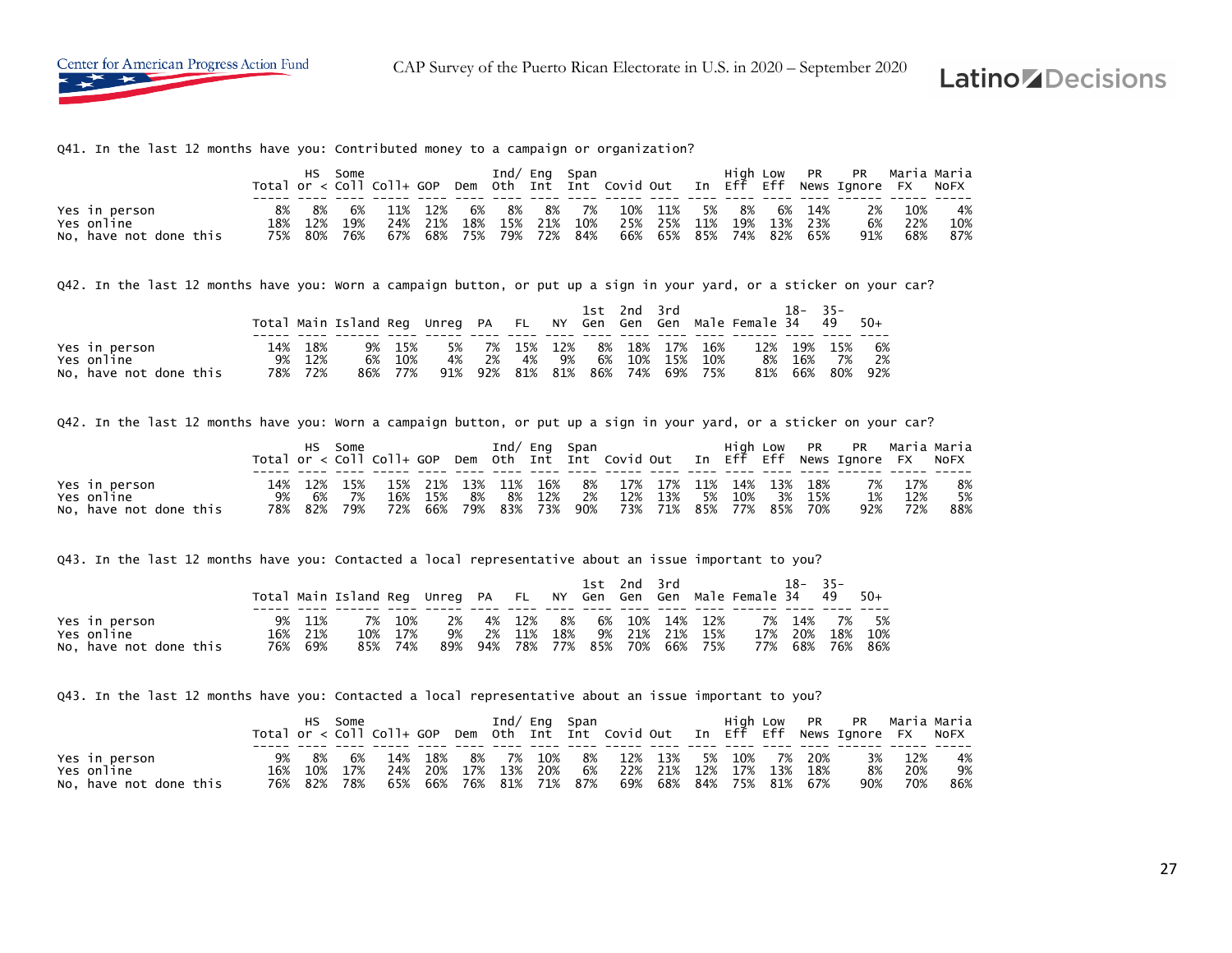Q44. In the last 12 months have you: Attended a protest march, demonstration, or rally?

|                             |     |                |          |            |          |    |                    |      |    | 1st 2nd 3rd                       |     |                | Total Main Island Reg Unreg PA FL NY Gen Gen Gen Male Female 34 49 | 18– | $35 -$                 | - 50+    |
|-----------------------------|-----|----------------|----------|------------|----------|----|--------------------|------|----|-----------------------------------|-----|----------------|--------------------------------------------------------------------|-----|------------------------|----------|
| Yes in person<br>Yes online | 11% | 14% 17%<br>14% | 9%<br>6% | 14%<br>11% | 7%<br>8% | 2% | 5% 10% 17%<br>- 8% | - 8% | 6% | 8% 16% 20%<br>$\cdot$ 14% $\cdot$ |     | 14%<br>14% 11% | 10%                                                                |     | 13% 23% 10%<br>16% 10% | 5%<br>4% |
| No, have not done this      |     | 77% 71%        |          | 87% 77%    | 86%      |    |                    |      |    | 94% 82% 77% 87% 72%               | 68% | 76%            |                                                                    |     | 79% 63% 82%            | 91%      |

Q44. In the last 12 months have you: Attended a protest march, demonstration, or rally?

|                        |     |             | Some |                        | Ind/ Eng Span |    |                                                             |                |  |    |     | High Low PR PR Maria Maria                                                         |         |     |
|------------------------|-----|-------------|------|------------------------|---------------|----|-------------------------------------------------------------|----------------|--|----|-----|------------------------------------------------------------------------------------|---------|-----|
|                        |     |             |      |                        |               |    |                                                             |                |  |    |     | Total or < Coll Coll+ GOP Dem Oth Int Int Covid Out In Eff Eff News Ignore FX NoFX |         |     |
|                        |     |             |      |                        |               |    |                                                             |                |  |    |     |                                                                                    |         |     |
| Yes in person          |     | 14% 13% 13% |      | 16% 13% 15% 12% 16% 8% |               |    | 18% 20% 7% 14% 10% 14%                                      |                |  |    |     |                                                                                    | 5% 17%  | 7%  |
| Yes online             | 11% | 8%          | 9%   | 15% 13%                | 9% 11% 13%    | 4% |                                                             | 14% 16% 5% 11% |  | 9% | 18% | 2%                                                                                 | 14%     | 5%  |
| No, have not done this |     |             |      |                        |               |    | 77% 80% 79% 71% 76% 77% 79% 73% 89% 70% 67% 88% 77% 81% 70% |                |  |    |     |                                                                                    | 94% 71% | 88% |

Q45. In the last 12 months have you: Attended a rally or meeting for a candidate or issue, either online or in-person

|                        |         | Total Main Island Reg Unreg PA FL NY Gen Gen Gen Male Female 34 49 50+ |         |     |     |        |        | 1st 2nd 3rd |                     |     | 18-     | $-35-$  |      |
|------------------------|---------|------------------------------------------------------------------------|---------|-----|-----|--------|--------|-------------|---------------------|-----|---------|---------|------|
|                        |         |                                                                        |         |     |     |        |        |             |                     |     |         |         |      |
| Yes in person          | 15%     | 5%                                                                     | - 12%   | 9%  |     | 3% 12% | 10%    |             | 5% 14% 18% 12%      | 11% | 19%     | 11%     | - 2% |
| Yes online             | 13% 16% |                                                                        | 9% 13%  | 6%  | 3%  |        | 9% 13% | 9% 16%      | 16% 16%             |     | 10% 21% | 10%     | 5%   |
| No, have not done this | 78% 71% |                                                                        | 87% 77% | 86% | 93% | 80%    |        |             | 79% 87% 72% 69% 75% | 81% |         | 64% 82% | 93%  |

Q45. In the last 12 months have you: Attended a rally or meeting for a candidate or issue, either online or in-person

|                                      |            | HS -           | Some |            |            |                 |                        | Ind/ Eng Span |      |     |                                |        |     |     | High Low PR PR Maria-Maria<br>Total or < Coll Coll+ GOP Dem Oth Int Int Covid Out In Eff Eff News Ignore FX NOFX |            |           |
|--------------------------------------|------------|----------------|------|------------|------------|-----------------|------------------------|---------------|------|-----|--------------------------------|--------|-----|-----|------------------------------------------------------------------------------------------------------------------|------------|-----------|
| Yes in person                        | 11%        | 9%             | 11%  | 14%        |            | 13% 11% 11% 13% |                        |               | - 6% | 15% | 16%                            | 7% 12% | 9%  | 18% | 5%                                                                                                               | 14%        | 6%        |
| Yes online<br>No, have not done this | 13%<br>78% | 11%<br>82% 79% | 11%  | 17%<br>71% | 17%<br>74% | 12%             | 11%<br>79% 79% 73% 90% | 16%           | - 5% | 18% | 18%<br>70% 69% 86% 77% 82% 67% | 7% 13% | 10% | 18% | 2%<br>93%                                                                                                        | 16%<br>73% | 8%<br>86% |

Q46. In the last 12 months have you: Signed a petition regarding an issue important to you?

|                        |         |         |                                     |  |  | 1st 2nd 3rd |                                | Total Main Island Req Unreq PA FL NY Gen Gen Gen Male Female 34 49 50+ | 18-35- |                 |       |
|------------------------|---------|---------|-------------------------------------|--|--|-------------|--------------------------------|------------------------------------------------------------------------|--------|-----------------|-------|
| Yes in person          | 12% 15% |         | 7% 13% 2% 3% 13% 13% 6% 14% 18% 13% |  |  |             |                                |                                                                        |        | 10% 17% 10% 6%  |       |
| Yes online             | 28% 34% | 19% 28% |                                     |  |  |             | 27% 6% 26% 25% 19% 33% 36% 24% |                                                                        |        | 32% 40% 24%     | - 16% |
| No, have not done this | 63% 54% | 75% 62% | 71% 90% 63% 65% 76% 56% 48% 64%     |  |  |             |                                |                                                                        |        | 61% 47% 68% 79% |       |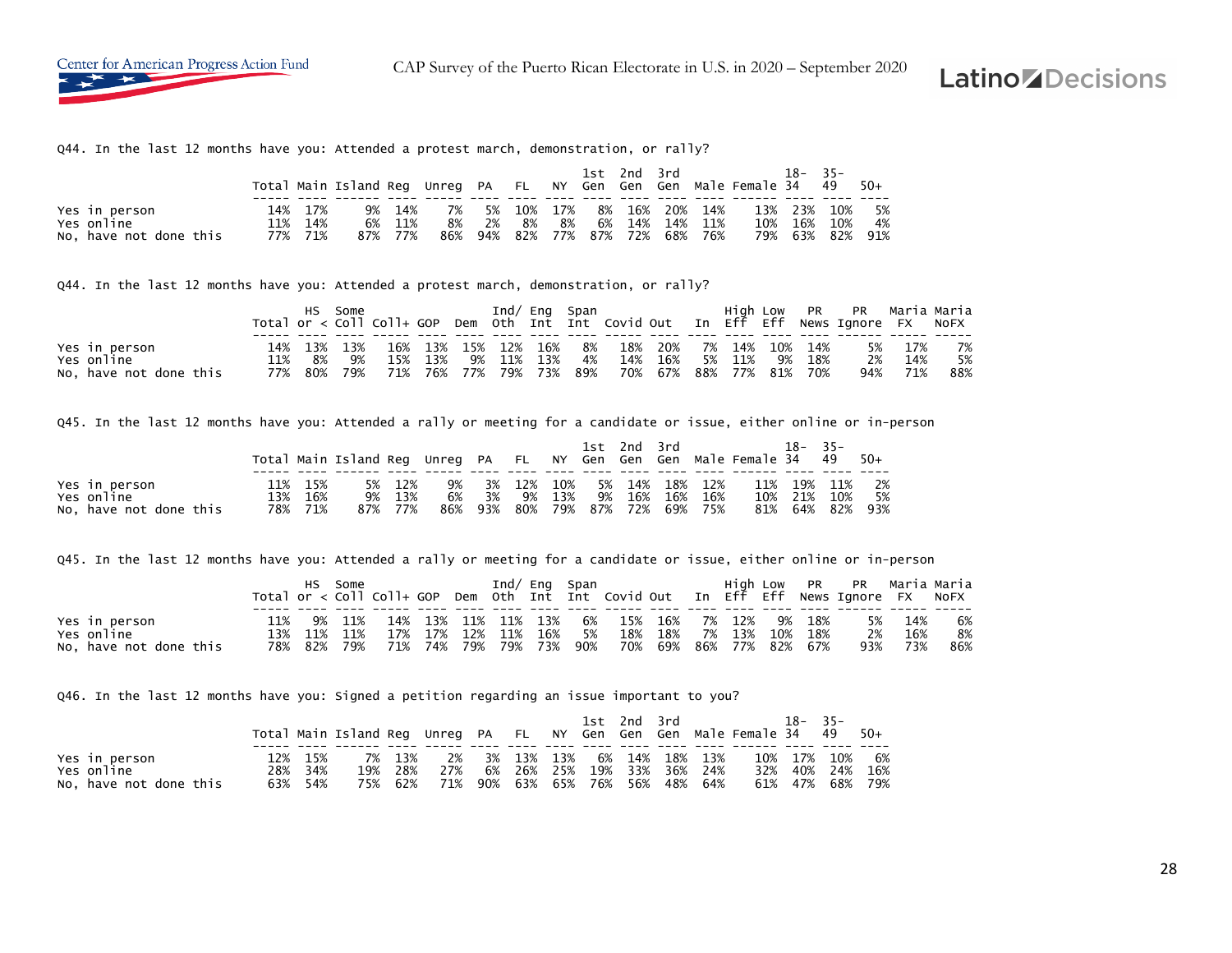

Q46. In the last 12 months have you: Signed a petition regarding an issue important to you?

|                        |             | Some |     |                     |             | Ind/ Eng Span |                                               |                         |  |  | High Low PR PR Maria Maria<br>Total or < Coll Coll+ GOP Dem Oth Int Int Covid Out In Eff Eff News Ignore FX NoFX |        |     |
|------------------------|-------------|------|-----|---------------------|-------------|---------------|-----------------------------------------------|-------------------------|--|--|------------------------------------------------------------------------------------------------------------------|--------|-----|
|                        |             |      |     |                     |             |               |                                               |                         |  |  |                                                                                                                  |        |     |
| Yes in person          | 12% 11% 12% |      |     |                     |             |               | 13% 17% 10% 10% 14% 5% 14% 17% 7% 12% 10% 20% |                         |  |  |                                                                                                                  | 4% 15% | 7%  |
| Yes online             | 28% 21%     | 30%  |     | 34% 25% 28%         | 29% 34% 12% |               |                                               | 36% 33% 23% 28% 29% 24% |  |  | 16%                                                                                                              | 33%    | 19% |
| No, have not done this | 63% 70% 61% |      | 56% | 61% 64% 62% 54% 84% |             |               | 53% 53% 72% 63% 62% 59%                       |                         |  |  | 83%                                                                                                              | 55%    | 76% |

Q47. In the last 12 months have you: Discussed a candidate or political issue on social media like Facebook or Twitter?

|                        |         | Total Main Island Reg Unreg PA FL NY Gen Gen Gen Male Female 34 49 |         |     |  |  | 1st 2nd 3rd |                                 | $18 - 35 -$ |             | - 50+           |
|------------------------|---------|--------------------------------------------------------------------|---------|-----|--|--|-------------|---------------------------------|-------------|-------------|-----------------|
|                        |         |                                                                    |         |     |  |  |             |                                 |             |             |                 |
| Yes in person          | 13%     |                                                                    | 10% 13% | 3%  |  |  |             | 4% 14% 10% 10% 11% 18% 13%      |             | 10% 17% 11% | 5%              |
| Yes online             | 30% 37% |                                                                    | 21% 31% |     |  |  |             | 19% 11% 22% 32% 20% 37% 37% 29% |             | 31% 40% 31% | 16%             |
| No, have not done this | 62% 53% | 73%                                                                | 60%     | 79% |  |  |             | 85% 66% 61% 74% 55% 50% 61%     |             |             | 62% 48% 61% 80% |

Q47. In the last 12 months have you: Discussed a candidate or political issue on social media like Facebook or Twitter?

|                        | HS. | Some        |                                                             |  | Ind/ Eng Span |  |                                                 |  |  | High Low PR PR Maria Maria<br>Total or < Coll Coll+ GOP Dem Oth Int Int Covid Out In Eff Eff News Ignore FX NOFX |         |     |
|------------------------|-----|-------------|-------------------------------------------------------------|--|---------------|--|-------------------------------------------------|--|--|------------------------------------------------------------------------------------------------------------------|---------|-----|
|                        |     |             |                                                             |  |               |  |                                                 |  |  |                                                                                                                  |         |     |
| Yes in person          |     | 12% 9% 12%  |                                                             |  |               |  | 16% 17% 10% 12% 14% 6% 17% 15% 9% 12% 12% 18%   |  |  |                                                                                                                  | 6% 15%  | 6%  |
| Yes online             |     | 30% 22% 33% |                                                             |  |               |  | 38% 37% 28% 30% 37% 14% 34% 36% 25% 31% 25% 29% |  |  |                                                                                                                  | 19% 33% | 22% |
| No, have not done this |     |             | 62% 71% 60% 51% 50% 65% 62% 54% 81% 54% 53% 70% 61% 67% 58% |  |               |  |                                                 |  |  | 78%                                                                                                              | 56%     | 75% |

Q48. In the last 12 months have you: Joined an online group related to a political issue or campaign?

|                             |    |                | Total Main Island Reg Unreg PA FL NY Gen Gen Gen Male Female 34 49 |             |           |          |           |           |     | 1st 2nd 3rd |                     |                             | 18-               | $-35-$ | -50+        |
|-----------------------------|----|----------------|--------------------------------------------------------------------|-------------|-----------|----------|-----------|-----------|-----|-------------|---------------------|-----------------------------|-------------------|--------|-------------|
| Yes in person<br>Yes online | 8% | 10%<br>18% 22% | 5%<br>13%                                                          | - 8%<br>19% | 3%<br>12% | 3%<br>5% | 9%<br>14% | 8%<br>16% | 13% | 20%         | 5% 10% 11%<br>- 26% | 10%<br>18%                  | 6% 12%<br>19% 27% | 17%    | 8% 2%<br>8% |
| No, have not done this      |    | 75% 69%        | 83%                                                                | 74%         | 85%       |          |           |           |     |             |                     | 92% 77% 77% 83% 71% 63% 73% | 76% 63% 76%       |        | 89%         |

Q48. In the last 12 months have you: Joined an online group related to a political issue or campaign?

|                        |     |         | Some |     |                         |            | Ind/ Eng Span |                         |                         |  |               | High Low PR PR Maria Maria                                                         |     |     |
|------------------------|-----|---------|------|-----|-------------------------|------------|---------------|-------------------------|-------------------------|--|---------------|------------------------------------------------------------------------------------|-----|-----|
|                        |     |         |      |     |                         |            |               |                         |                         |  |               | Total or < Coll Coll+ GOP Dem Oth Int Int Covid Out In Eff Eff News Ignore FX NoFX |     |     |
|                        |     |         |      |     |                         |            |               |                         |                         |  |               |                                                                                    |     |     |
| Yes in person          | 8%  | 6%.     | 7%   | 12% |                         |            |               | 10% 8% 6% 9% 5% 10% 12% |                         |  | 4% 8% 10% 15% | 2%                                                                                 | 11% | 4%  |
| Yes online             | 18% | 14% 20% |      | 23% | 30% 15%                 | 47% 23% 7% |               |                         | 26% 24% 13%             |  | 19% 12% 23%   | 7%                                                                                 | 21% | 11% |
| No, have not done this | 75% | 80% 75% |      |     | 67% 62% 77% 78% 69% 88% |            |               |                         | 66% 66% 83% 74% 79% 65% |  |               | 91%                                                                                | 69% | 85% |

**Latino** *Z* Decisions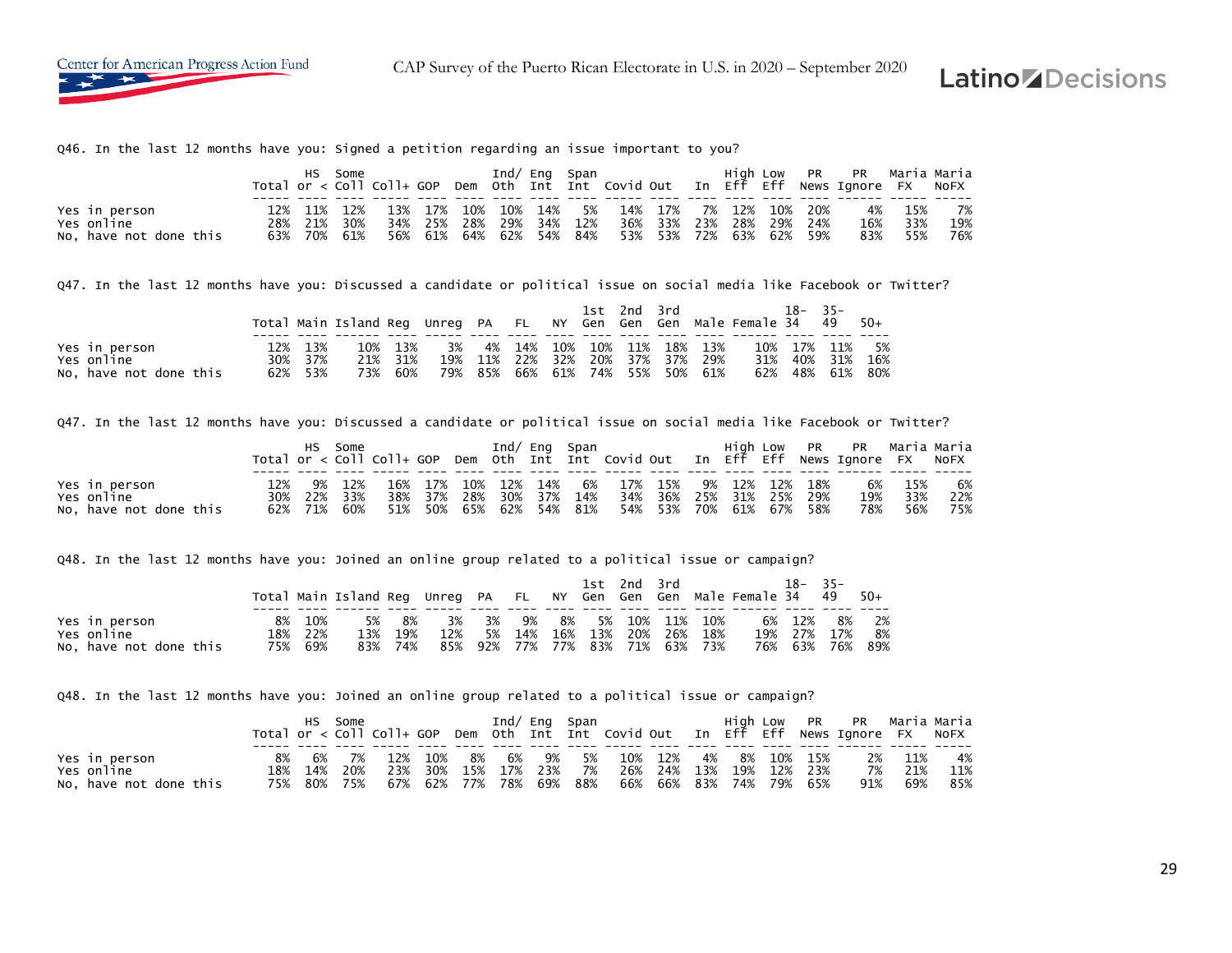

Q49. This year there has been a lot of talk about voting by mail. With the coronavirus pandemic, some states are expanding access to mail-in ballots. Have you ever used absentee ballots or vote-by-mail to cast your vote?

|                                   |         | Total Main Island Req Unreq PA FL NY Gen Gen Gen Male Female 34 49 50+ |     |                                         |                                 |  |  |  | 1st 2nd 3rd 18- 35- |  |                 |
|-----------------------------------|---------|------------------------------------------------------------------------|-----|-----------------------------------------|---------------------------------|--|--|--|---------------------|--|-----------------|
| Yes, I have voted by<br>mail      | 41% 42% |                                                                        |     | 39% 44% 12% 35% 48% 25% 39% 41% 43% 43% |                                 |  |  |  |                     |  | 39% 46% 37% 37% |
| No, I have never voted<br>by mail | 59% 58% | 61%                                                                    | 56% |                                         | 88% 65% 52% 75% 61% 59% 57% 57% |  |  |  |                     |  | 61% 54% 63% 63% |

Q49. This year there has been a lot of talk about voting by mail. With the coronavirus pandemic, some states are expanding access<br>to mail-in ballots. Have you ever used absentee ballots or vote-by-mail to cast your vote?

| Yes, I have voted by<br>mail      |  |  |  |  |  |  |  | 41% 38% 39% 47% 38% 46% 34% 42% 37% 49% 49% 33% 43% 29% 49% 29% 45% 34% |  |
|-----------------------------------|--|--|--|--|--|--|--|-------------------------------------------------------------------------|--|
| No, I have never voted<br>by mail |  |  |  |  |  |  |  | 59% 62% 61% 53% 62% 54% 66% 58% 63% 51% 51% 67% 57% 71% 51% 71% 55% 66% |  |

Q50. Do you know if your county has a ballot drop-off location or are you required to submit your absentee ballot by mail?

|                                             |     |     | Total Main Island Reg Unreg PA FL NY Gen Gen Gen Male Female 34 |     |     |    |             |     |     | 1st 2nd 3rd |         |     |     | $18 - 35 -$ | 49  | $50+$   |
|---------------------------------------------|-----|-----|-----------------------------------------------------------------|-----|-----|----|-------------|-----|-----|-------------|---------|-----|-----|-------------|-----|---------|
| Yes, there are drop-off<br>locations        | 46% | 50% | 41%                                                             | 50% | 11% |    | 44% 57% 33% |     |     | 40% 49% 53% |         | 50% | 43% | 55%         |     | 42% 39% |
| No, there are not any<br>drop off locations | 9%  | 10% | 8%                                                              | 9%  | 10% | 5% | 8%          | 10% | 8%  | 9%          | 12%     | 8%  | 10% | 11%         | 10% | 6%      |
| Don't know                                  | 45% | 40% | 51%                                                             | 41% | 79% |    | 50% 35%     | 57% | 52% |             | 42% 35% | 42% | 47% | 34%         | 48% | 55%     |

Q50. Do you know if your county has a ballot drop-off location or are you required to submit your absentee ballot by mail?

|                                             |    |     | HS Some     |     |     |                         |             |    | Ind/ Eng Span |                         |      |        |             | High Low PR PR Maria Maria<br>Total or < Coll Coll+ GOP Dem Oth Int Int Covid Out In Eff Eff News Ignore FX |     | NOFX |
|---------------------------------------------|----|-----|-------------|-----|-----|-------------------------|-------------|----|---------------|-------------------------|------|--------|-------------|-------------------------------------------------------------------------------------------------------------|-----|------|
| Yes, there are drop-off<br>locations        |    |     | 46% 43% 45% |     |     | 52% 45% 53% 36% 47% 44% |             |    |               | 56% 54% 39% 50% 25% 58% |      |        |             | 33%                                                                                                         | 52% | 37%  |
| No, there are not any<br>drop off locations | 9% | 8%  | 10%         | 9%  | 12% | 8%                      | 9% 10%      | 8% |               | 10% 10%                 | - 8% | 9% 13% | - 7%        | 8%                                                                                                          | 9%  | 9%   |
| Don't know                                  |    | 49% | 45%         | 38% |     | 42% 39%                 | 55% 44% 47% |    |               | 35% 36% 53%             |      |        | 42% 61% 35% | 59%                                                                                                         | 40% | 55%  |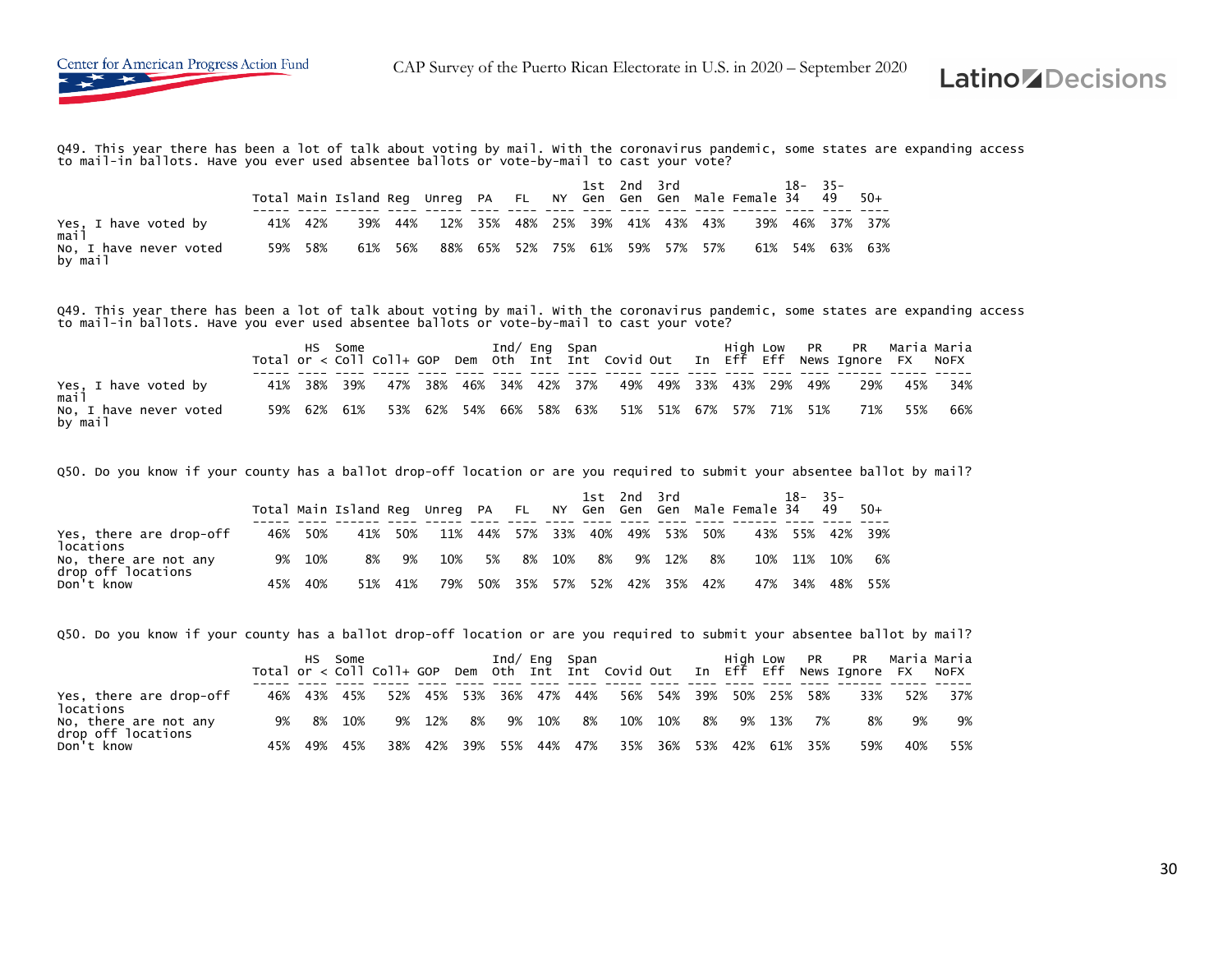

Q51. If election officials in your state sent a ballot in the mail to your house, how much confidence would you have that your<br>ballot would be delivered and counted in the election?

|                                                                                                                              |     |                                                            | Total Main Island Reg Unreg PA FL NY Gen Gen Gen Male Female 34 49 |                                                        |           |                |                               |     |         |     | 1st 2nd 3rd |                                                                                                                                                    | 18-                                                 | $-35-$                                             | -50+                               |
|------------------------------------------------------------------------------------------------------------------------------|-----|------------------------------------------------------------|--------------------------------------------------------------------|--------------------------------------------------------|-----------|----------------|-------------------------------|-----|---------|-----|-------------|----------------------------------------------------------------------------------------------------------------------------------------------------|-----------------------------------------------------|----------------------------------------------------|------------------------------------|
| Very confident<br>Somewhat confident<br>Not that confident<br>Not at all confident<br>TOTAL CONFIDENT<br>TOTAL NOT CONFIDENT | 33% | 35%<br>33% 32%<br>18% 18%<br>16% 15%<br>66% 68%<br>34% 32% | 30%<br>17%                                                         | 36%<br>34% 33%<br>18% 17%<br>14%<br>65% 69%<br>35% 31% | 5%<br>40% | 42%<br>35% 20% | 36%<br>34% 23% 13%<br>63% 69% | 19% | 31% 31% | 33% |             | 40% 41%<br>33% 29% 34% 32% 33% 32%<br>26% 14% 17% 21% 18% 20% 13% 13%<br>18% 15% 14% 14%<br>60% 64% 66% 73% 73%<br>60% 37% 31% 40% 36% 34% 27% 27% | 27% 33%<br>22% 16%<br>18% 11%<br>60% 73%<br>40% 27% | 36%<br>34% 40% 30% 27%<br>16%<br>18%<br>66%<br>34% | 31%<br>21%<br>21%<br>-58%<br>- 42% |

Q51. If election officials in your state sent a ballot in the mail to your house, how much confidence would you have that your<br>ballot would be delivered and counted in the election?

|                      |     | HS -    | Some  |     |     |     |       |     | Ind/ Eng Span |     |         |     | High Low    |     |       | PR PR Maria-Maria                                                                  |     |     |
|----------------------|-----|---------|-------|-----|-----|-----|-------|-----|---------------|-----|---------|-----|-------------|-----|-------|------------------------------------------------------------------------------------|-----|-----|
|                      |     |         |       |     |     |     |       |     |               |     |         |     |             |     |       | Total or < Coll Coll+ GOP Dem Oth Int Int Covid Out In Eff Eff News Ignore FX NoFX |     |     |
|                      |     |         |       |     |     |     |       |     |               |     |         |     |             |     |       |                                                                                    |     |     |
| Very confident       | 33% | 30%     | 33%   | 39% | 30% | 40% | 24%   | 33% | 35%           | 37% | 39%     | 28% | 37%         | 14% | 45%   | 27%                                                                                | 33% | 34% |
| Somewhat confident   |     | 33% 30% | 37%   | 32% | 23% | 36% | 33%   | 35% | 27%           |     | 36% 36% |     | 30% 33% 31% |     | 26%   | 27%                                                                                | 35% | 28% |
| Not that confident   |     | 18% 21% | - 15% | 17% | 20% | 14% | 22%   | 17% | 19%           | 15% | 15%     | 20% | 17%         | 22% | 13%   | 21%                                                                                | 19% | 18% |
| Not at all confident |     | 16% 19% | - 15% | 13% | 27% | 9%  | 21%   | 15% | 19%           | 12% | 9%      | 22% | 13%         | 33% | - 16% | 25%                                                                                | 13% | 20% |
| TOTAL CONFIDENT      |     | 66% 60% | 70%   | 71% | 53% | 76% | - 57% | 68% | - 63%         | 73% | 75%     | 58% | 70%         | 45% | - 71% | 54%                                                                                | 68% | 62% |
| TOTAL NOT CONFIDENT  |     | 34% 40% | 30%   | 29% | 47% | 24% | - 43% |     | 32% 37%       |     | 27% 25% |     | 42% 30% 55% |     | - 29% | 46%                                                                                | 32% | 38% |

Q52. In some states they are not automatically sending you a ballot, but you have to request that they send you a mail ballot, if you prefer to vote by<br>mail. Has your state provided you with enough instructions so that you

|                                                          |         | Total Main Island Reg Unreg PA FL NY Gen Gen Gen Male Female 34 49 |         |     |                         | 1st 2nd 3rd |  |                             | $18 - 35 -$     | - 50+ |
|----------------------------------------------------------|---------|--------------------------------------------------------------------|---------|-----|-------------------------|-------------|--|-----------------------------|-----------------|-------|
| Yes, I know how to<br>request a mail ballot              | 59% 61% |                                                                    | 56% 62% | 22% |                         |             |  | 60% 68% 50% 55% 58% 66% 62% | 56% 63% 57% 54% |       |
| No, I am not familiar<br>with the process in my<br>state | 41% 39% | 44%                                                                | 38%     | 78% | 40% 32% 50% 45% 42% 34% |             |  | 38%                         | 44% 37% 43%     | 46%   |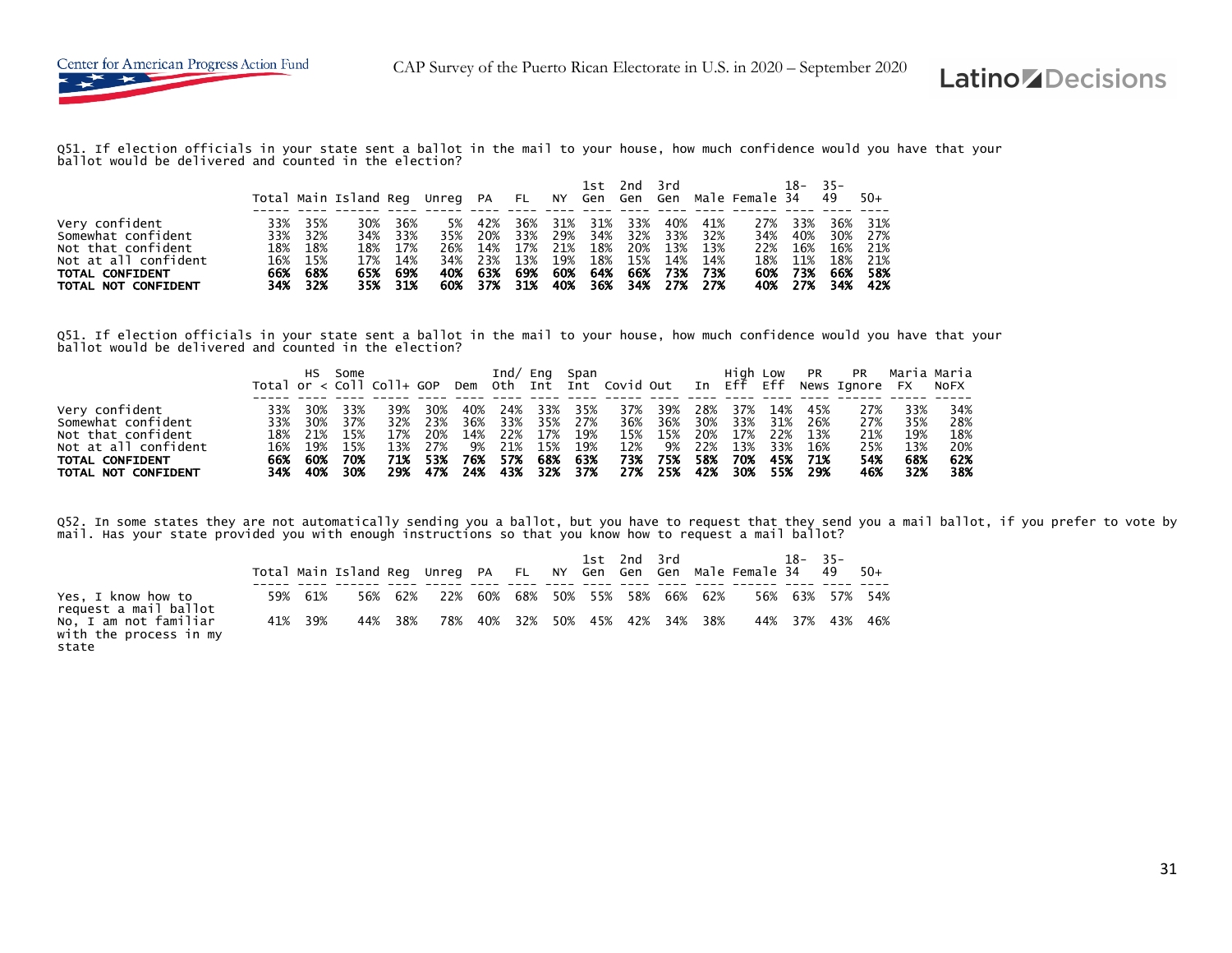Q52. In some states they are not automatically sending you a ballot, but you have to request that they send you a mail ballot, if you prefer to vote by mail. Has your state provided you with enough instructions so that you know how to request a mail ballot?

| Yes, I know how to<br>request a mail ballot              | 59% 53% 58% |  |  |  | 66% 57% 64% 51% 61% 51% 64% 65% 52% 62% 38% 64% |  |  |     | 48% 62% | - 54% |
|----------------------------------------------------------|-------------|--|--|--|-------------------------------------------------|--|--|-----|---------|-------|
| No, I am not familiar<br>with the process in my<br>state | 41% 47% 42% |  |  |  | 34% 43% 36% 49% 39% 49% 36% 35% 48% 38% 62% 36% |  |  | 52% | 38%     | 46%   |

Q53. If your state ends up having both mail-in voting and in-person voting options in November, which would you be the most comfortable using to vote in the presidential election?

|                                                                                     |  | Total Main Island Reg Unreg PA FL NY Gen Gen Gen Male Female 34 49 50+ |  |  |  | 1st 2nd 3rd | $18 - 35 -$ |  |                 |
|-------------------------------------------------------------------------------------|--|------------------------------------------------------------------------|--|--|--|-------------|-------------|--|-----------------|
| I will prefer to vote by 53% 53% 53% 54% 41% 58% 55% 40% 54% 51% 55% 50%<br>mail    |  |                                                                        |  |  |  |             |             |  | 56% 57% 48% 53% |
| I will prefer to vote in- 47% 47% 47% 46% 59% 42% 45% 60% 46% 49% 45% 50%<br>person |  |                                                                        |  |  |  |             |             |  | 44% 43% 52% 47% |

Q53. If your state ends up having both mail-in voting and in-person voting options in November, which would you be the most comfortable using to vote in the presidential election?

| I will prefer to vote by<br>mail                                                                |  |  |  |  |  |  |  | 53% 51% 58% 50% 42% 58% 51% 54% 50% 58% 62% 45% 54% 47% 52% 52% 56% |             | 49% |
|-------------------------------------------------------------------------------------------------|--|--|--|--|--|--|--|---------------------------------------------------------------------|-------------|-----|
| I will prefer to vote in- 47% 49% 42% 50% 58% 42% 49% 46% 50% 42% 38% 55% 46% 53% 48%<br>person |  |  |  |  |  |  |  |                                                                     | 48% 44% 51% |     |

Q54. How concerned or not are you that you might be exposed to coronavirus/COVID-19 if you vote in-person during the November election.

|                      |     |         | Total Main Island Reg Unreg PA FL NY Gen Gen Gen Male Female 34 |         |     |         |                                 |     |         | 1st 2nd 3rd |     |         |     | 18-     | $-35-$<br>49 | $50+$ |
|----------------------|-----|---------|-----------------------------------------------------------------|---------|-----|---------|---------------------------------|-----|---------|-------------|-----|---------|-----|---------|--------------|-------|
|                      |     |         |                                                                 |         |     |         |                                 |     |         |             |     |         |     |         |              |       |
| Very concerned       | 42% | 41%     | 42%                                                             | 43%     | 33% | 45%     | 46%                             | 36% | 42%     | 39%         | 46% | 41%     | 43% | 38%     | 45%          | 44%   |
| Somewhat concerned   | 32% | 33%     | 30%                                                             | 32%     | 32% | 28%     | 30%                             | 33% | 30%     | 34%         |     | 31% 31% | 33% | 41%     | 27%          | 24%   |
| Not too concerned    |     | 14% 14% |                                                                 | 13% 13% |     | 17% 12% | 12%                             |     | 19% 13% | 15%         |     | 13% 13% |     | 14% 13% | 16%          | 14%   |
| Not at all concerned |     | 12% 11% | 15%                                                             | 12%     | 18% | 15%     | 11%                             | 12% | 14%     | 12%         | 10% | 16%     | 9%  | 8%      | 12%          | 18%   |
| TOTAL CONCERNED      | 74% | - 74%   | 72%                                                             | 75%     |     | 64% 73% | 77%                             |     | 69% 73% | - 73%       | 77% | 71%     | 76% | 79%     | 72%          | 68%   |
| TOTAL NOT CONCERNED  |     | 26% 26% | 28%                                                             | 25%     |     |         | 36% 27% 23% 31% 27% 27% 23% 29% |     |         |             |     |         |     | 24% 21% | 28%          | - 32% |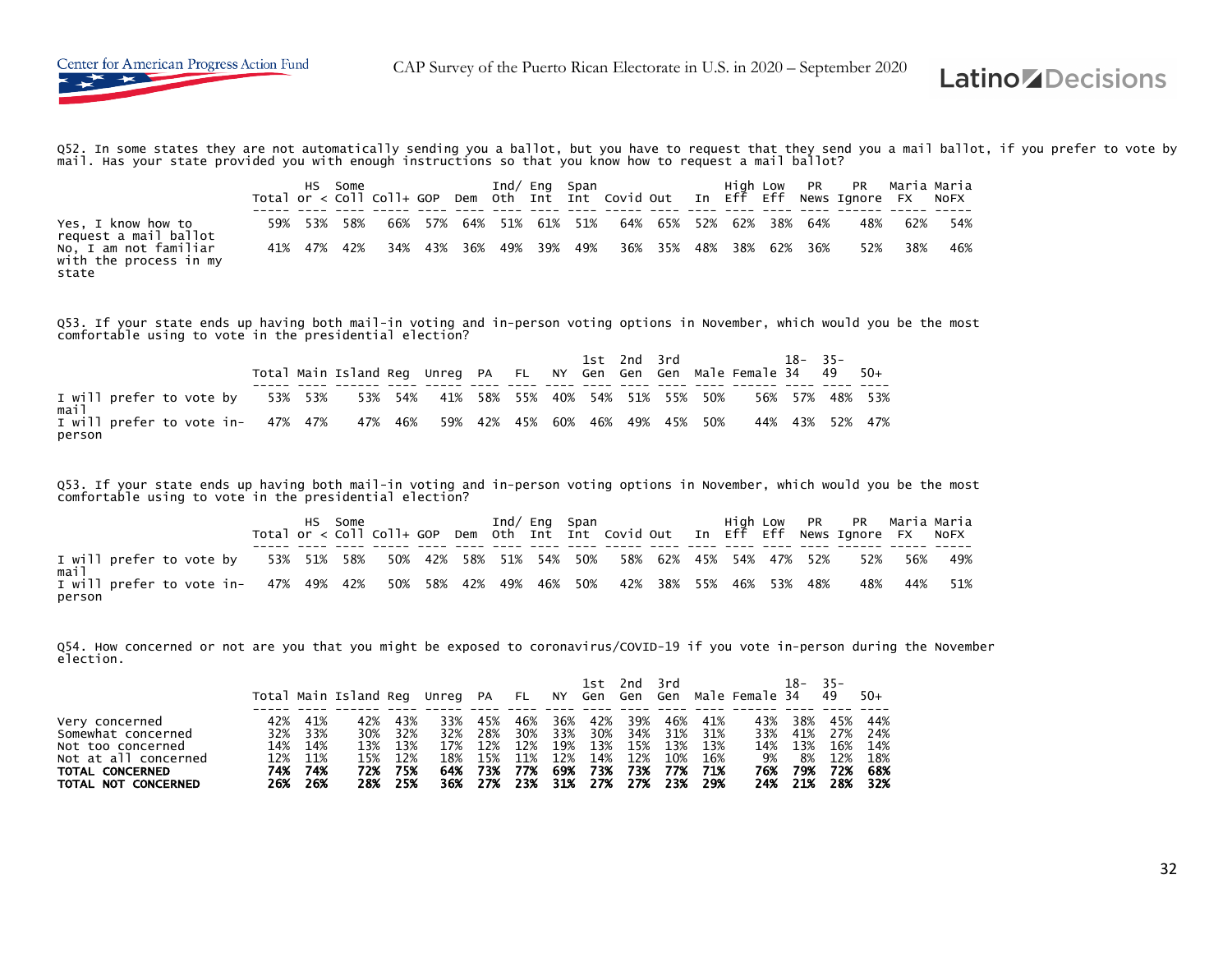Q54. How concerned or not are you that you might be exposed to coronavirus/COVID-19 if you vote in-person during the November election.

|                      |     | HS. | Some | Total or $\langle$ Coll Coll+ GOP |     |     | Ind/ | Ena | Span |     |     |     | Hiah Low |     | PR  | PR<br>Dem Oth Int Int Covid Out In Eff Eff News Ignore FX NoFX | Maria Maria |     |
|----------------------|-----|-----|------|-----------------------------------|-----|-----|------|-----|------|-----|-----|-----|----------|-----|-----|----------------------------------------------------------------|-------------|-----|
|                      |     |     |      |                                   |     |     |      |     |      |     |     |     |          |     |     |                                                                |             |     |
| Very concerned       | 42% | 42% | 40%  | 44%                               | 38% | 48% | 33%  | 40% | 47%  | 43% | 47% | 37% | 43%      | 33% | 59% | 36%                                                            | 43%         | 38% |
| Somewhat concerned   | 32% | 30% | 35%  | 30%                               | 26% | 33% | 33%  | 34% | 27%  | 37% | 38% | 26% | 32%      | 32% | 26% | 24%                                                            | 33%         | 31% |
| Not too concerned    | 14% | 14% | 13%  | 15%                               | 13% | 11% | 18%  | 16% | 8%   | 12% | 9%  | 18% | 13%      | 17% | 7%  | 18%                                                            | 15%         | 13% |
| Not at all concerned | 12% | 14% | 12%  | 11%                               | 23% | 7%  | 16%  | 10% | 18%  | 7%  | 6%  | 19% | 12%      | 17% | 8%  | 22%                                                            | 10%         | 18% |
| TOTAL CONCERNED      | 74% | 72% | 76%  | 74%                               | 64% | 82% | 66%  | 74% | 74%  | 81% | 85% | 63% | 75%      | 66% | 85% | 60%                                                            | 76%         | 69% |
| TOTAL NOT CONCERNED  | 26% | 28% | 24%  | 26%                               | 36% | 18% | 34%  | 26% | 26%  | 19% | 15% | 37% | 25%      | 34% | 15% | 40%                                                            | 24%         | 31% |

Q55. How often do you follow news related to what is happening in Puerto Rico?

|                      |     |         |     |         |     |                                 |         |     | 1st 2nd 3rd |  |                     | Total Main Island Reg Unreg PA FL NY Gen Gen Gen Male Female 34 49 | 18-     | $-35-$ | 50+             |
|----------------------|-----|---------|-----|---------|-----|---------------------------------|---------|-----|-------------|--|---------------------|--------------------------------------------------------------------|---------|--------|-----------------|
| Every day            | 26% | 23%     | 32% | 27%     |     | 14% 27% 29% 25% 31% 22% 23% 29% |         |     |             |  |                     |                                                                    | 23% 24% |        | 24% 32%         |
| Several times a week |     | 35% 35% | 34% | - 35%   |     | 36% 21%                         | 38%     | 34% | 34%         |  | 37% 33% 34%         |                                                                    | 35% 38% | 35%    | 30%             |
| A few times a month  |     | 22% 24% | 18% | 21%     | 28% | 30%                             | 16% 21% |     |             |  | 18% 23% 26% 21%     |                                                                    | 22% 25% |        | 21% 18%         |
| Hardly ever/Never    |     | 18% 18% |     | 16% 17% |     | 21% 22%                         | 17%     |     |             |  | 20% 17% 17% 18% 16% |                                                                    |         |        | 19% 14% 21% 20% |

Q55. How often do you follow news related to what is happening in Puerto Rico?

|                      |  |             | HS Some the control of the state of the state of the state of the state of the state of the state o |  |  |                                               |  |  |        | Total or < Coll Coll+ GOP Dem Oth Int Int Covid Out In Eff Eff News Ignore FX NoFX |         |     |
|----------------------|--|-------------|-----------------------------------------------------------------------------------------------------|--|--|-----------------------------------------------|--|--|--------|------------------------------------------------------------------------------------|---------|-----|
| Every day            |  |             | 26% 24% 24% 31% 30% 27% 23% 24% 32% 30% 31% 22% 28% 18%-100%                                        |  |  |                                               |  |  |        |                                                                                    | $-31\%$ | 17% |
| Several times a week |  | 35% 29% 36% |                                                                                                     |  |  | 41% 32% 37% 33% 37% 30% 37% 42% 28% 36% 28% - |  |  |        |                                                                                    | $-40%$  | 23% |
| A few times a month  |  | 22% 24% 23% |                                                                                                     |  |  | 17% 20% 22% 22% 23% 17% 20% 19% 24% 20% 30% - |  |  |        |                                                                                    | $-18%$  | 29% |
| Hardly ever/Never    |  | 18% 23% 17% |                                                                                                     |  |  | 12% 19% 15% 22% 17% 20% 13% 8% 26% 16% 24%    |  |  | $\sim$ | 100% 11%                                                                           |         | 31% |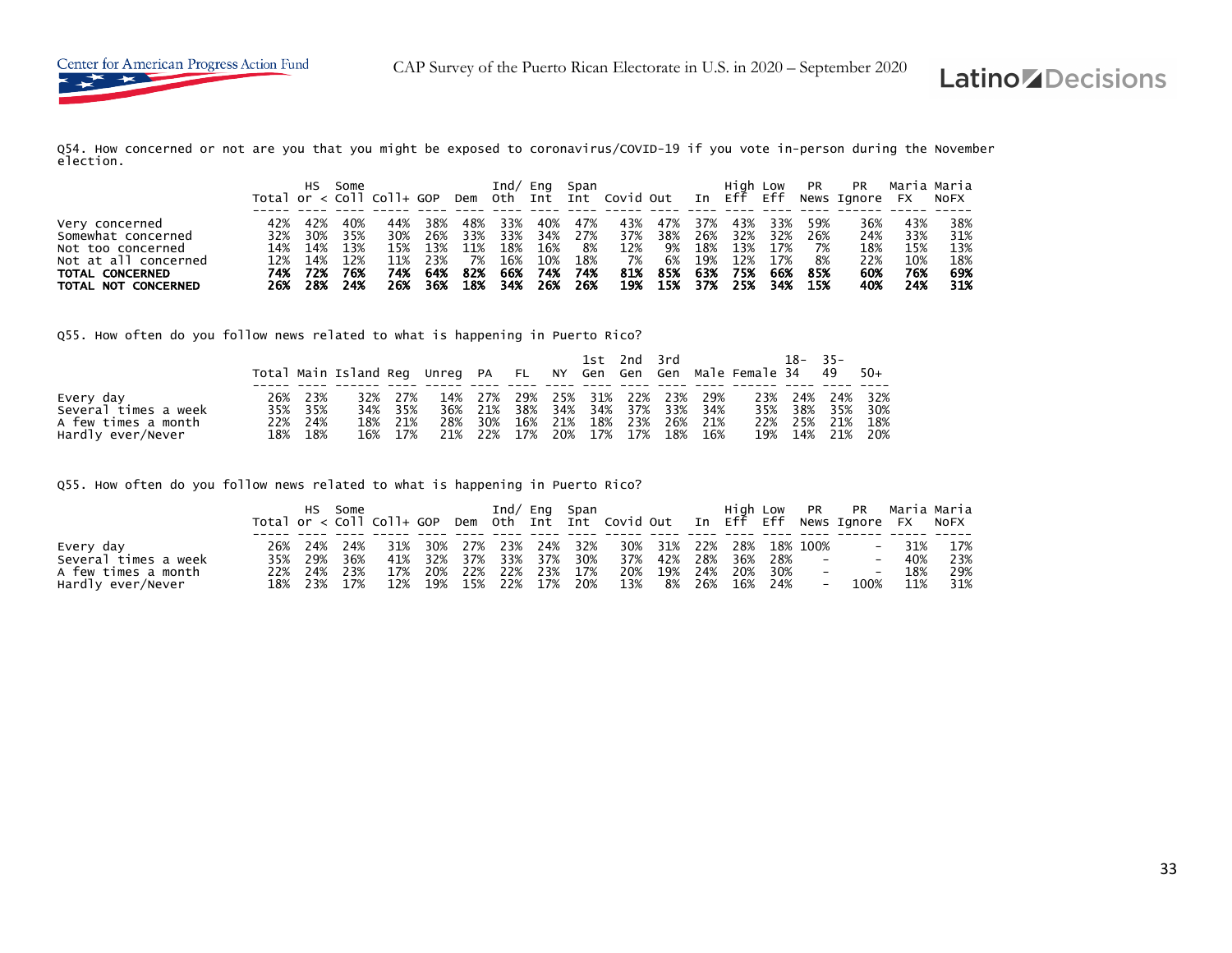Q56. So far in 2020, has anyone from the Democratic or Republican Party, or a non-partisan civic group contacted you by email,<br>text, phone, or in-person and encouraged you to become registered, or to vote in the election t

|                                                                     |     |     | Total Main Island Reg Unreg PA |     |     |     | FL. | NY  | 1st.<br>Gen Gen | 2nd | 3rd<br>Gen |     | Male Female 34 | 18– | - 35-<br>49 | $50+$ |
|---------------------------------------------------------------------|-----|-----|--------------------------------|-----|-----|-----|-----|-----|-----------------|-----|------------|-----|----------------|-----|-------------|-------|
| Yes, contacted by<br>someone from the                               | 30% | 31% | 30%                            | 32% | 9%  | 36% | 38% | 27% | 29%             | 32% | 30%        | 30% | 30%            | 31% | 25%         | -33%  |
| Democratic side<br>Yes, contacted by<br>someone from the            | 23% | 26% | 19%                            | 24% | 15% | 21% | 28% | 17% | 19%             | 27% | 23%        | 24% | 22%            | 26% | 26%         | 17%   |
| Republican side<br>Yes, contacted by a non-<br>partisan civic group | 7%  | 8%  | 5%                             | 7%  | 4%  | 7%  | 6%  | 6%  | 5%              | 9%  | 5%         | 7%  | 6%             | 7%  | 6%          |       |
| No, I have not been<br>contacted by any group                       | 54% | 51% | 58%                            | 51% | 79% | 56% | 45% | 59% | 59%             | 49% | 54%        | 53% | 56%            | 49% | 57%         | 58%   |

Q56. So far in 2020, has anyone from the Democratic or Republican Party, or a non-partisan civic group contacted you by email,<br>text, phone, or in-person and encouraged you to become registered, or to vote in the election t

|                                                                       |     | HS.  | Some | Total or $<$ Coll Coll+ GOP |     |     | Ind/ $Eng$ | Dem Oth Int | Span | Int Covid Out |     |     | High Low<br>In Eff Eff |     | PR  | <b>PR</b><br>News Ignore FX |     | Maria Maria<br><b>NOFX</b> |
|-----------------------------------------------------------------------|-----|------|------|-----------------------------|-----|-----|------------|-------------|------|---------------|-----|-----|------------------------|-----|-----|-----------------------------|-----|----------------------------|
| Yes, contacted by<br>someone from the                                 | 30% | 23%  | 32%  | 36%                         | 17% | 37% | 26%        | 32%         | 25%  | 37%           | 36% | 24% | 32%                    | 16% | 37% | 22%                         | 33% | 25%                        |
| Democratic side<br>Yes, contacted by<br>someone from the              | 23% | -20% | 26%  | 23%                         | 40% | 16% | 25%        | 25%         | 17%  | 27%           | 25% | 21% | 25%                    | 11% | 20% | 17%                         | 26% | 17%                        |
| Republican side<br>Yes, contacted by a non-                           | 7%  | 4%   | 9%   | 6%                          | 3%  | 6%  | 10%        | 7%          | 5%   | 9%            | 6%  | 7%  | 7%                     | 5%  | 7%  | 5%                          | 8%  | 5%                         |
| partisan civic group<br>No, I have not been<br>contacted by any group | 54% | 60%  | 50%  | 50%                         | 49% | 53% | 58%        | 51%         | 63%  | 44%           | 46% | 62% | 51%                    | 74% | 46% | 68%                         | 47% | 66%                        |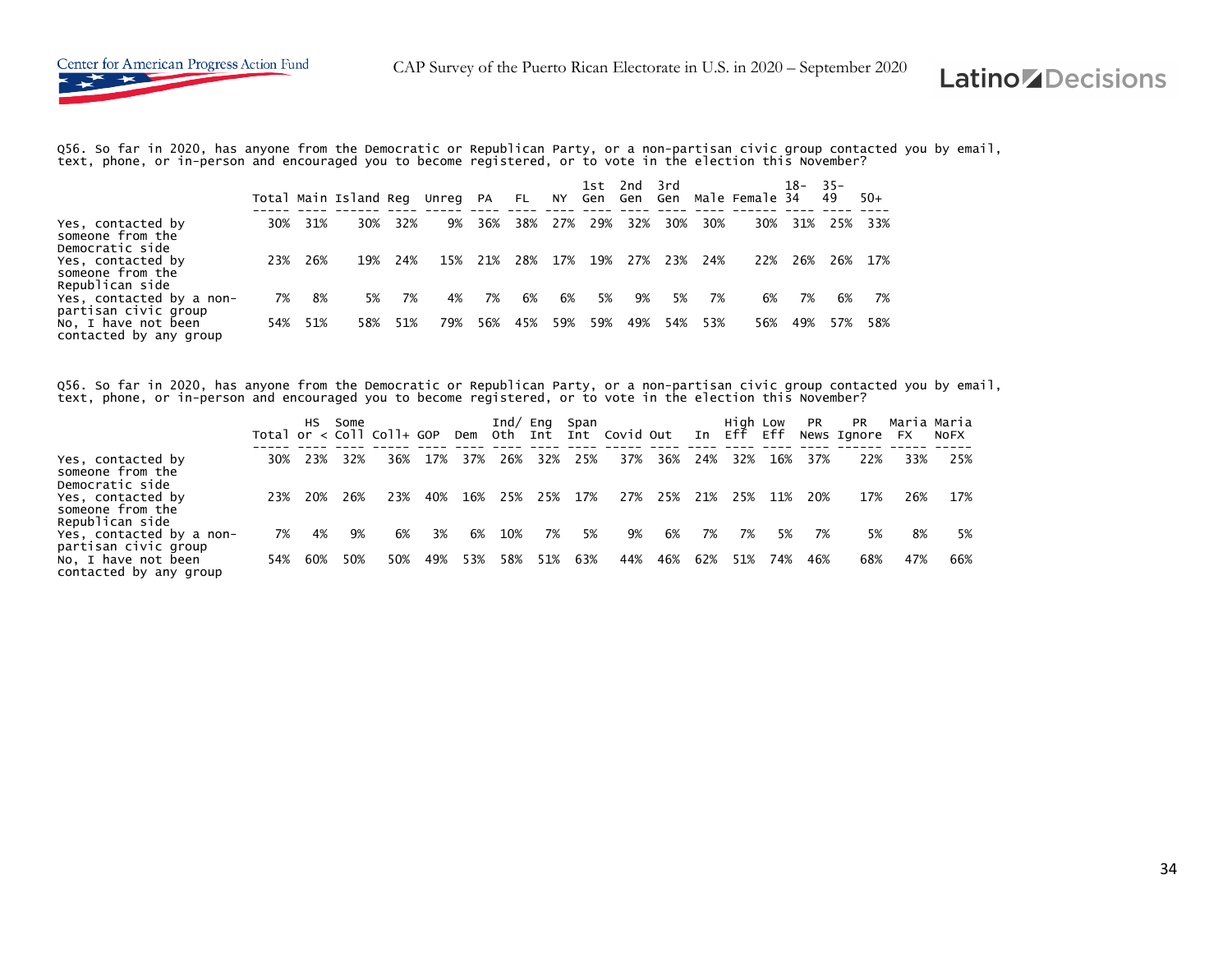Q57. Even though Puerto Ricans are full U.S. citizens, sometimes they say they feel like an outsider in the United States. How much do you feel like an outsider in the U.S.?

|                                             |            |            | Total Main Island Reg Unreg PA |            |            |            | <b>FL</b>  |            | 1st.<br>NY Gen Gen | 2nd        | - 3 rd<br>Gen |            | Male Female 34 | 18-        | $-35-$<br>49 | $50+$      |
|---------------------------------------------|------------|------------|--------------------------------|------------|------------|------------|------------|------------|--------------------|------------|---------------|------------|----------------|------------|--------------|------------|
| Very much like an<br>outsider               | 17%        | 17%        | 17%                            | 17%        | 12%        | 8%         | 25%        | 18%        | 16%                | 15%        | 21%           | 17%        | 17%            | 18%        | 18%          | 14%        |
| Somewhat like an<br>outsider                | 32%        | 35%        | 28%                            | 32%        | 36%        | 29%        | 28%        | 33%        | 29%                | 36%        | 33%           | 31%        | 33%            | 40%        | 31%          | 23%        |
| Not really like an<br>outsider              | 22%        | 23%        | 22%                            | 22%        | 28%        | 26%        | 18%        | 12%        | 22%                | 24%        | 20%           | 24%        | 21%            | 24%        | 24%          | 19%        |
| Not at all like an<br>outsider              | 29%        | 25%        | 33%                            | 29%        | 24%        | 37%        | 29%        | 37%        | 33%                | 25%        | 26%           | 28%        | 29%            | 18%        | 27%          | 43%        |
| <b>TOTAL OUTSIDER</b><br>TOTAL NOT OUTSIDER | 49%<br>51% | 52%<br>48% | 45%<br>55%                     | 49%<br>51% | 48%<br>52% | 37%<br>63% | 53%<br>47% | 51%<br>49% | 45%<br>55%         | 51%<br>49% | 54%<br>46%    | 48%<br>52% | 50%<br>50%     | 57%<br>43% | 49%<br>51%   | 38%<br>62% |

Q57. Even though Puerto Ricans are full U.S. citizens, sometimes they say they feel like an outsider in the United States. How much do you feel like an outsider in the U.S.?

|                                             |     | HS.        | Some       | Total or $\langle$ Coll Coll+ GOP |            |            |            |            | Ind/ Eng Span | Dem Oth Int Int Covid Out |          | In               | High Low<br>Eff | Eff        | <b>PR</b>  | <b>PR</b><br>News Ignore | <b>FX</b>  | Maria Maria<br><b>NOFX</b> |
|---------------------------------------------|-----|------------|------------|-----------------------------------|------------|------------|------------|------------|---------------|---------------------------|----------|------------------|-----------------|------------|------------|--------------------------|------------|----------------------------|
| Very much like an<br>outsider               | 17% | 13%        | 18%        | 20%                               | 17%        | 17%        | 17%        | 19%        | 13%           | 20%                       | 34%      | $-$              | 17%             | 18%        | 30%        | 7%                       | 21%        | 11%                        |
| Somewhat like an<br>outsider                | 32% | 34%        | 29%        | 34%                               | 22%        | 36%        | 31%        | 33%        | 30%           | 38%                       | 66%      |                  | $-33%$          | 28%        | 28%        | 17%                      | 35%        | 25%                        |
| Not really like an<br>outsider              | 22% | 22%        | 24%        | 20%                               | 21%        | 22%        | 24%        | 22%        | 24%           | 22%                       | $-$      | 44%              | 22%             | 23%        | 17%        | 23%                      | 21%        | 22%                        |
| Not at all like an<br>outsider              | 29% | 31%        | 29%        | 25%                               | 40%        | 25%        | 28%        | 26%        | 34%           | 20%                       | $-$      | 56%              | 28%             | 32%        | 25%        | 54%                      | 22%        | 42%                        |
| <b>TOTAL OUTSIDER</b><br>TOTAL NOT OUTSIDER | 49% | 47%<br>53% | 47%<br>53% | 54%<br>46%                        | 40%<br>60% | 53%<br>47% | 48%<br>52% | 52%<br>48% | 42%<br>58%    | 42%                       | 58% 100% | $\sim$<br>- 100% | 50%<br>50%      | 45%<br>55% | 58%<br>42% | 24%<br>76%               | 56%<br>44% | 36%<br>64%                 |

Q58. Generally speaking, do you think of yourself as a Republican, a Democrat, an independent, or something else?

|             |     |     | Total Main Island Reg Unreg PA FL NY Gen Gen Gen Male Female 34 |     |     |     |     |     | 1st | 2nd | 3rd |     |     | $18-$ | $35 -$<br>49 | $50+$ |
|-------------|-----|-----|-----------------------------------------------------------------|-----|-----|-----|-----|-----|-----|-----|-----|-----|-----|-------|--------------|-------|
| Republican  | 17% | 16% | 19%                                                             | 18% | 10% | 10% | 20% | 15% | 19% | 14% | 22% | 20% | 14% | 15%   | 22%          | 16%   |
| Democrat    | 51% | 51% | 52%                                                             | 53% | 35% | 60% | 46% | 59% | 53% | 53% | 46% | 51% | 52% | 47%   | 52%          | 56%   |
| Independent | 25% | 27% | 22%                                                             | 24% | 36% | 22% | 26% | 21% | 22% | 28% | 25% | 25% | 25% | 28%   | 21%          | 24%   |
| Other party | 6%  | 6%  | 7%                                                              | 5%  | 20% | 8%  | 8%  | 5%  | 6%  | 6%  | 7%  | 4%  | 8%  | 9%    | 5%           | 4%    |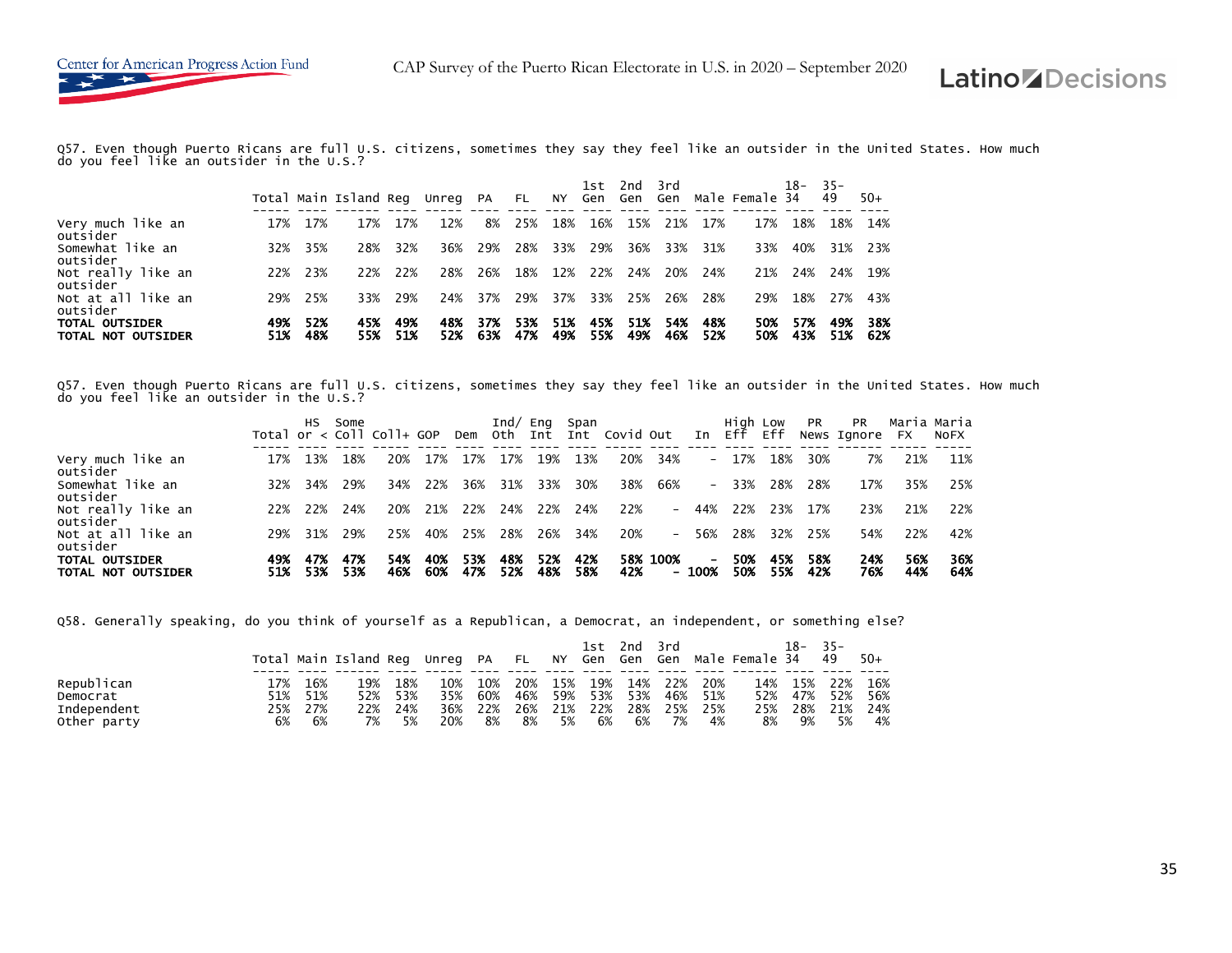Q58. Generally speaking, do you think of yourself as a Republican, a Democrat, an independent, or something else?

|             |     | нs  | Some | Total or $<$ Coll Coll+ GOP |                          | Dem                      | Ind/<br>0th              | Ena<br>Int | Span<br>Int | Covid Out |     | In  | High Low<br>Eff | Eff | PR  | <b>PR</b><br>News Ianore | <b>FX</b> | Maria Maria<br>NOFX |
|-------------|-----|-----|------|-----------------------------|--------------------------|--------------------------|--------------------------|------------|-------------|-----------|-----|-----|-----------------|-----|-----|--------------------------|-----------|---------------------|
|             |     |     |      |                             |                          |                          |                          |            |             |           |     |     |                 |     |     |                          |           |                     |
| Republican  | ۔7% | 16% | 18%  |                             | 19% 100%                 | $-$                      | $\overline{\phantom{a}}$ | 17%        | 17%         | 14%       | 14% | 21% | 18%             | 11% | 20% | 18%                      | 16%       | 18%                 |
| Democrat    | 51% | 52% | 48%  | 56%                         | $\overline{\phantom{0}}$ | 100%                     | $\overline{\phantom{a}}$ | 50%        | 54%         | 56%       | 55% | 48% | 53%             | 40% | 53% | 43%                      | 52%       | 51%                 |
| Independent | 25% | 26% | 27%  | 21%                         | $\overline{\phantom{0}}$ | $\overline{\phantom{a}}$ | 80%                      | 26%        | 21%         | 24%       | 25% | 24% | 23%             | 34% | 25% | 30%                      | 26%       | 23%                 |
| Other party | 6%  | 7%  | 7%   | 5%                          | $\overline{\phantom{a}}$ | $\overline{\phantom{a}}$ | 20%                      | 6%         | 8%          | 6%        | 5%  | 7%  | 5%              | 15% | 3%  | 9%                       | 7%        | 7%                  |

Q59. Do you consider yourself to be a strong [DEMOCRAT/REPUBLICAN] or not so strong?

|                        |         | Total Main Island Reg Unreg PA FL NY Gen Gen Gen Male Female 34 49 50+ |         |  |  |  | 1st 2nd 3rd |                                 | $18 - 35 -$ |                 |
|------------------------|---------|------------------------------------------------------------------------|---------|--|--|--|-------------|---------------------------------|-------------|-----------------|
|                        |         |                                                                        |         |  |  |  |             |                                 |             |                 |
| Strong partisan        | 63% 63% | 62%                                                                    | 64%     |  |  |  |             | 48% 57% 68% 65% 63% 63% 62% 66% |             | 60% 62% 62% 65% |
| Not so strong partisan | 37% 37% |                                                                        | 38% 36% |  |  |  |             | 52% 43% 32% 35% 37% 37% 38% 34% |             | 40% 38% 38% 35% |

Q59. Do you consider yourself to be a strong [DEMOCRAT/REPUBLICAN] or not so strong?

|                                           |     | нs          | Some    |                    |         |                          | Ind/ Eng Span        |                         |                         |  | High Low PR | PR   Maria Maria<br>Total or < Coll Coll+ GOP Dem Oth Int Int Covid Out In Eff Eff News Ignore FX NoFX |                |            |
|-------------------------------------------|-----|-------------|---------|--------------------|---------|--------------------------|----------------------|-------------------------|-------------------------|--|-------------|--------------------------------------------------------------------------------------------------------|----------------|------------|
| Strong partisan<br>Not so strong partisan | 63% | 37% 40% 39% | 60% 61% | 68%<br>32% 34% 38% | 66% 62% | $\overline{\phantom{0}}$ | 64% 61%<br>- 36% 39% | 62% 65% 61% 66% 40% 74% | 38% 35% 39% 34% 60% 26% |  |             | 47%                                                                                                    | 53% 66%<br>34% | 59%<br>41% |

Q60. If you had to pick, do you think of yourself as closer to the Republican or Democratic Party?

|                     |            |            | Total Main Island Reg Unreg PA FL NY Gen |            |            |            |            |            | 1st        | 2nd<br>Gen Gen | 3rd        |            | Male Female 34 | $18-$      | $35 -$<br>49 | $50+$      |
|---------------------|------------|------------|------------------------------------------|------------|------------|------------|------------|------------|------------|----------------|------------|------------|----------------|------------|--------------|------------|
| Republican          | 15%        | 16%        | 2%،                                      | 16%        | 8%         | 6%         | 12%        | 20%        | 12%        | 16%            | 17%        | 19%        | 11%            | 17%        | 18%          | 6%         |
| Democrat<br>Neither | 31%<br>55% | 33%<br>51% | 27%<br>61%                               | 32%<br>53% | 26%<br>66% | 35%<br>59% | 25%<br>64% | 29%<br>51% | 27%<br>61% | 32%<br>51%     | 33%<br>50% | 32%<br>48% | 29%<br>60%     | 33%<br>50% | 25%<br>56%   | 30%<br>63% |

Q60. If you had to pick, do you think of yourself as closer to the Republican or Democratic Party?

|            | <code>Total</code> or $<$ <code>Coll</code> Coll+ <code>GOP</code> |     | Some |     |                          | Dem                      | Ind/<br>0th | Ena<br>Int | Span<br>Int | Covid Out |     | In  | Hiah<br>Eff | LOW<br>Eff | PR  | <b>PR</b><br>News Ignore | Maria Maria<br>FX | NOFX |
|------------|--------------------------------------------------------------------|-----|------|-----|--------------------------|--------------------------|-------------|------------|-------------|-----------|-----|-----|-------------|------------|-----|--------------------------|-------------------|------|
|            |                                                                    |     |      |     |                          |                          |             |            |             |           |     |     |             |            |     |                          |                   |      |
| Republican | 15%                                                                | 16% | 18%  | 6%  | $-$                      | $\overline{\phantom{a}}$ | 15%         | 16%        | 9%          | 16%       | 11% | 17% | 16%         | 9%         | 15% | 14%                      | 14%               | 14%  |
| Democrat   | 31%                                                                | 30% | 29%  | 33% | $\overline{\phantom{0}}$ | $\overline{\phantom{0}}$ | 31%         | 29%        | 34%         | 40%       | 32% | 29% | 35%         | 16%        | 37% | 16%                      | 30%               | 26%  |
| Neither    | 55%                                                                | 54% | 52%  | 61% | $\overline{\phantom{0}}$ | $\overline{\phantom{a}}$ | 55%         | 54%        | 57%         | 43%       | 57% | 53% | 49%         | 75%        | 48% | 70%                      | 55%               | 59%  |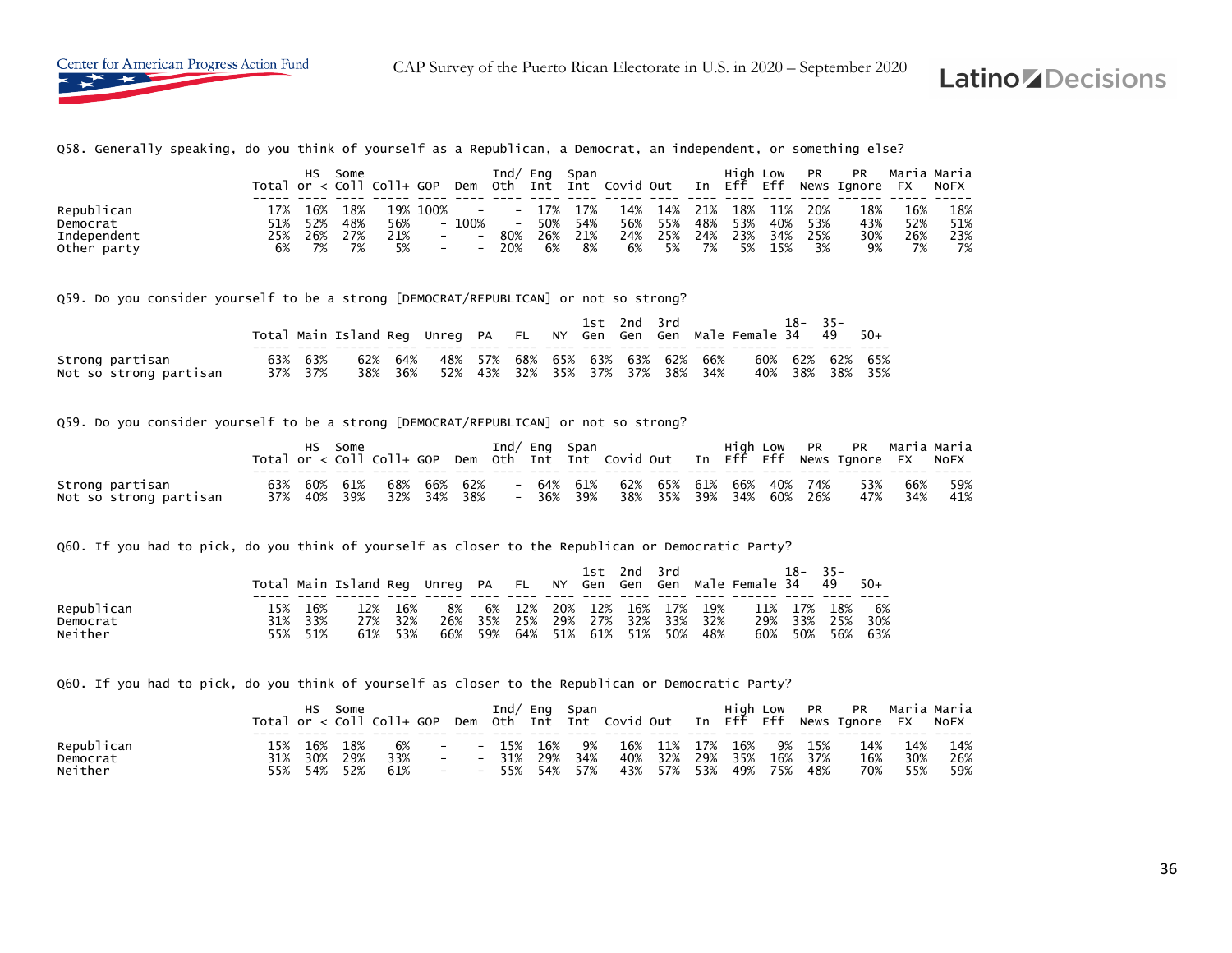Q61. Earlier you mentioned that you were born in Puerto Rico. When you lived in Puerto Rico, how often did you vote in elections there?

|                                                                 |            |                        | Total Main Island Reg |            | Unreg PA   |            | $F = F1$   |            | 1st -      | 2nd 3rd           |                                 |                | NY Gen Gen Gen Male Female 34 | $18 - 35 -$ | 49         | $50+$      |
|-----------------------------------------------------------------|------------|------------------------|-----------------------|------------|------------|------------|------------|------------|------------|-------------------|---------------------------------|----------------|-------------------------------|-------------|------------|------------|
| I always voted<br>I voted in major                              | 38%<br>17% | $-$                    | 38%<br>17%            | 39%<br>18% | 28%<br>9%  | 37%<br>14% | 39%<br>17% | 50%<br>3%  | 38%<br>17% | $-$<br>$\sim$ $-$ | $\overline{\phantom{0}}$        | 38%<br>$-17\%$ | 38%<br>16%                    | 32%<br>20%  | 43%<br>13% | 38%<br>17% |
| elections<br>I hardly ever voted                                | 8%         |                        | 8%                    | 8%         | 11%        | 10%        | 7%         | 3%         | 8%         |                   | <b>Contract Contract</b>        | 8%             | 8%                            | 10%         | 14%        | 4%         |
| I never voted<br>I was not registered to<br>vote in Puerto Rico | 13%<br>24% | $\qquad \qquad -$<br>- | 13%<br>24%            | 13%<br>23% | 14%<br>38% | 13%<br>27% | 8%<br>29%  | 22%<br>23% | 13%<br>24% | $ \,$<br>$\sim$   | $-$<br>$\overline{\phantom{0}}$ | 15%<br>21%     | 11%<br>27%                    | 9%<br>28%   | 12%<br>19% | 16%<br>25% |

Q61. Earlier you mentioned that you were born in Puerto Rico. When you lived in Puerto Rico, how often did you vote in elections there?

|                         |     | HS.     | Some        | Total or $\lt$ Coll Coll+ GOP |     |     | Ind/ $Enq$ |     | Span | Dem Oth Int Int Covid Out |     |     | Hiah Low<br>In Eff Eff |     | <b>PR</b> | <b>PR</b><br>News Ignore FX | Maria Maria | NOFX |
|-------------------------|-----|---------|-------------|-------------------------------|-----|-----|------------|-----|------|---------------------------|-----|-----|------------------------|-----|-----------|-----------------------------|-------------|------|
|                         |     |         |             |                               |     |     |            |     |      |                           |     |     |                        |     |           |                             |             |      |
| I always voted          | 38% | 33%     | 36%         | 48%                           | 45% | 42% | 24%        | 35% | 41%  | 39%                       | 40% | 35% | 40%                    | 19% | 53%       | 9%                          | 41%         | 32%  |
| I voted in major        |     |         | 17% 16% 16% | 18%                           | 21% | 14% | 18%        | 17% | 17%  | 18%                       | 21% |     | 13% 17%                | 14% | 16%       | 14%                         | 17%         | 13%  |
| elections               |     |         |             |                               |     |     |            |     |      |                           |     |     |                        |     |           |                             |             |      |
| I hardly ever voted     | 8%  | 11%     |             | 6%                            | 3%  | 7%  | 14%        | 9%  | 8%   | 7%                        | 11% | 6%  | 7%                     | 17% | 6%        | 8%                          | 9%          | 6%   |
| I never voted           | 13% | 15%     | 14%         | 8%                            | 20% | 12% | 10%        | 13% | 13%  | 15%                       | 9%  | 16% | 13%                    | 12% | 10%       | 24%                         | 12%         | 15%  |
| I was not registered to |     | 24% 26% | 26%         | 20%                           | 11% | 24% | 33%        | 27% | 22%  | 21%                       | 18% | 29% | 22%                    | 38% | 16%       | 46%                         | 21%         | 35%  |
| vote in Puerto Rico     |     |         |             |                               |     |     |            |     |      |                           |     |     |                        |     |           |                             |             |      |

Q62. Based on your experience, which of the following sentences do you agree with most?

|                                                                                        |     |   | Total Main Island Reg Unreg PA |     |     |     | <b>FL</b> | NY  | 1st.<br>Gen | 2nd<br>Gen               | 3rd<br>Gen               |     | Male Female 34 | 18– | $-35-$<br>49 | $50+$ |
|----------------------------------------------------------------------------------------|-----|---|--------------------------------|-----|-----|-----|-----------|-----|-------------|--------------------------|--------------------------|-----|----------------|-----|--------------|-------|
| Compared to Puerto Rico,<br>registering and voting<br>is easier in the U.S.            | 40% | - | 40%                            | 41% | 24% | 34% | 56%       | 46% | 40%         | $\overline{\phantom{a}}$ | $\overline{\phantom{0}}$ | 47% | 32%            | 49% | 39%          | 34%   |
| Compared to Puerto Rico,<br>registering and voting<br>is more difficult in the<br>U.S. | 13% | - | 13%                            | 13% | 15% | 19% | 5%        |     | $-13%$      | $\overline{\phantom{a}}$ | $\overline{\phantom{0}}$ | 16% | 10%            | 20% | 18%          | 7%    |
| Registering and voting<br>in Puerto Rico and the<br>US are about the same              | 47% | - | 47%                            | 46% | 61% | 47% | 39%       | 54% | 47%         | $\overline{\phantom{a}}$ | $-$                      | 37% | 58%            | 31% | 43%          | 60%   |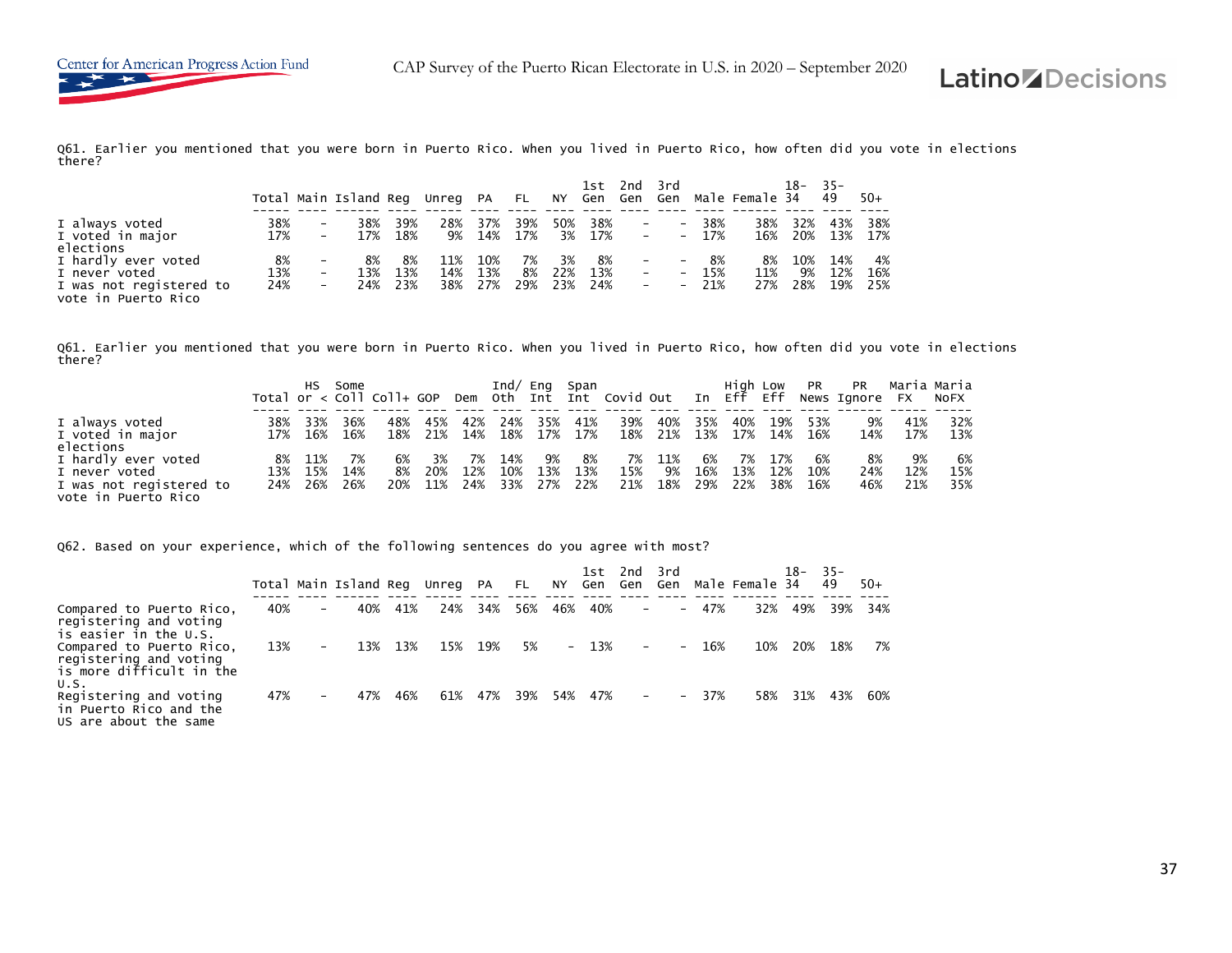

Q62. Based on your experience, which of the following sentences do you agree with most?

|                                                                                   |     | HS. | Some | Total or $\lt$ Coll Coll+ GOP |     |     | Ind/ | Eng | Span | Dem Oth Int Int Covid Out |     |     | Hiah Low<br>In Eff | Eff | <b>PR</b> | <b>PR</b><br>News Ignore | Maria Maria<br>- FX | NOFX |  |
|-----------------------------------------------------------------------------------|-----|-----|------|-------------------------------|-----|-----|------|-----|------|---------------------------|-----|-----|--------------------|-----|-----------|--------------------------|---------------------|------|--|
| Compared to Puerto Rico,<br>registering and voting<br>is easier in the U.S.       | 40% | 39% | 32%  | 49%                           | 49% | 39% | 33%  | 43% | 36%  | 42%                       | 46% | 33% | 42%                | 17% | 50%       | 22%                      | 39%                 | 44%  |  |
| Compared to Puerto Rico,<br>registering and voting<br>is more difficult in the    | 13% | 20% | 14%  | 4%                            | 18% | 11% | 14%  | 13% | 14%  | 17%                       | 14% | 13% | 13%                | 20% | 14%       | 12%                      | 13%                 | 6%   |  |
| U.S.<br>Registering and voting<br>in Puerto Rico and the<br>US are about the same | 47% | 41% | 54%  | 47%                           | 34% | 50% | 53%  | 44% | 50%  | 41%                       | 40% | 54% | 45%                | 64% | 37%       | 67%                      | 47%                 | 49%  |  |

Q63. Please tell me if this is a place you get news and information: Local radio shows

|                          |         |                                         |         |  |  |  | 1st 2nd 3rd |                                 | Total Main Island Req Unreq PA FL NY Gen Gen Gen Male Female 34 49 50+ | $18 - 35 -$     |  |
|--------------------------|---------|-----------------------------------------|---------|--|--|--|-------------|---------------------------------|------------------------------------------------------------------------|-----------------|--|
| Yes, I get a lot of news | 26% 27% | 25% 27% 13% 22% 29% 32% 25% 26% 28% 28% |         |  |  |  |             |                                 |                                                                        | 23% 26% 27% 25% |  |
| Yes, I get some news     | 32% 34% |                                         | 29% 33% |  |  |  |             | 31% 26% 36% 31% 30% 34% 36% 33% |                                                                        | 32% 39% 31% 25% |  |
| No, do not really use    | 42% 39% |                                         | 46% 40% |  |  |  |             | 56% 52% 35% 37% 46% 40% 36% 39% |                                                                        | 45% 35% 42% 50% |  |

Q63. Please tell me if this is a place you get news and information: Local radio shows

|                          |  | HS Some |  |  |  | Ind/ Eng Span                                               |  |  | High Low PR PR Maria-Maria                                                         |         |             |
|--------------------------|--|---------|--|--|--|-------------------------------------------------------------|--|--|------------------------------------------------------------------------------------|---------|-------------|
|                          |  |         |  |  |  |                                                             |  |  | Total or < Coll Coll+ GOP Dem Oth Int Int Covid Out In Eff Eff News Ignore FX NoFX |         |             |
|                          |  |         |  |  |  |                                                             |  |  |                                                                                    |         |             |
| Yes, I get a lot of news |  |         |  |  |  | 26% 27% 22% 30% 32% 27% 20% 24% 29% 25% 27% 24% 28% 15% 40% |  |  |                                                                                    |         | 13% 28% 21% |
| Yes, I get some news     |  |         |  |  |  | 32% 30% 31% 37% 41% 30% 33% 35% 27% 36% 35% 30% 33% 32% 27% |  |  |                                                                                    | 26% 35% | 27%         |
| No, do not really use    |  |         |  |  |  | 42% 44% 47% 33% 27% 43% 48% 41% 44% 39% 38% 46% 40% 53% 33% |  |  |                                                                                    |         | 61% 37% 51% |

Q64. Please tell me if this is a place you get news and information: Social networks, like Facebook, Twitter, Instagram or Snapchat

|                          |         |         |                                         |                                 |  |  | 1st 2nd 3rd | Total Main Island Req Unreq PA FL NY Gen Gen Gen Male Female 34 49 50+ | $18 - 35 -$ |                 |
|--------------------------|---------|---------|-----------------------------------------|---------------------------------|--|--|-------------|------------------------------------------------------------------------|-------------|-----------------|
| Yes, I get a lot of news | 39% 42% |         | 34% 39% 41% 28% 41% 40% 34% 41% 45% 32% |                                 |  |  |             |                                                                        |             | 45% 50% 37% 26% |
| Yes, I get some news     | 33% 36% | 30% 32% | 38% 29% 27% 35% 29% 36% 35% 36%         |                                 |  |  |             |                                                                        |             | 30% 33% 34% 32% |
| No, do not really use    | 28% 22% | 36% 29% |                                         | 20% 43% 32% 25% 37% 23% 20% 31% |  |  |             |                                                                        |             | 25% 17% 29% 42% |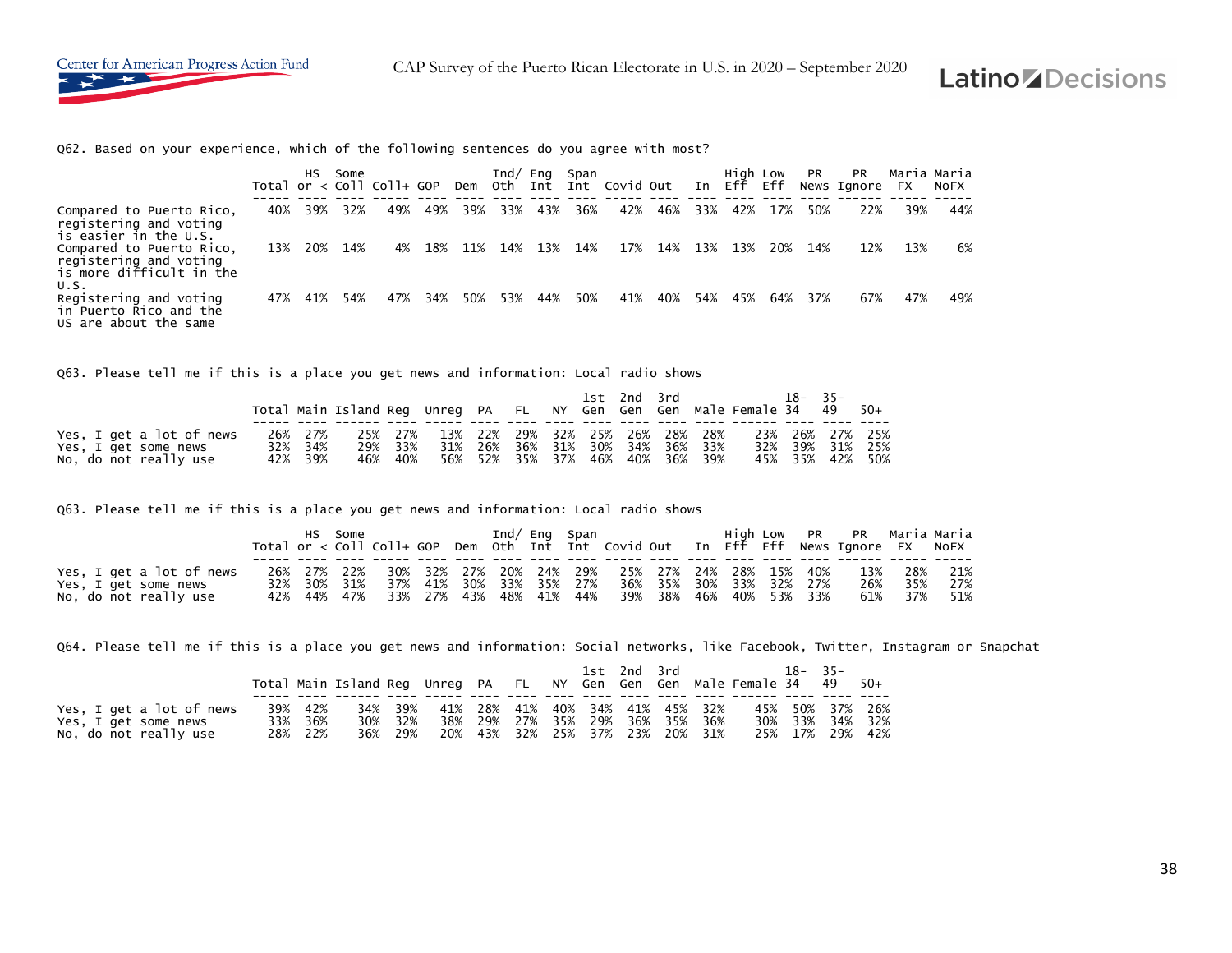

Q64. Please tell me if this is a place you get news and information: Social networks, like Facebook, Twitter, Instagram or Snapchat

|                          |                                                             |  | HS Some the control of the state of the state of the state of the state of the state of the state of the state |  |  | Ind/ Eng Span |  |  | High Low PR PR Maria Maria<br>Total or < Coll Coll+ GOP Dem Oth Int Int Covid Out In Eff Eff News Ignore FX NoFX |     |             |
|--------------------------|-------------------------------------------------------------|--|----------------------------------------------------------------------------------------------------------------|--|--|---------------|--|--|------------------------------------------------------------------------------------------------------------------|-----|-------------|
|                          |                                                             |  |                                                                                                                |  |  |               |  |  |                                                                                                                  |     |             |
| Yes, I get a lot of news | 39% 37% 39% 42% 39% 40% 38% 42% 33% 42% 44% 34% 40% 33% 52% |  |                                                                                                                |  |  |               |  |  | 25%                                                                                                              |     | 43% 32%     |
| Yes, I get some news     |                                                             |  | 33% 27% 37% 35% 33% 32% 34% 36% 25% 35% 33% 33% 30% 20% 28%                                                    |  |  |               |  |  | 36%                                                                                                              | 35% | 29%         |
| No, do not really use    |                                                             |  | 28% 36% 23% 23% 28% 28% 28% 23% 42% 24% 22% 34% 27% 37% 20%                                                    |  |  |               |  |  |                                                                                                                  |     | 39% 22% 39% |

Q65. Please tell me if this is a place you get news and information: Local and national television news shows

|                          |         |                                                                    |         |     |                                 |                             |  | 1st 2nd 3rd |             | $18 - 35 -$ |                 |
|--------------------------|---------|--------------------------------------------------------------------|---------|-----|---------------------------------|-----------------------------|--|-------------|-------------|-------------|-----------------|
|                          |         | Total Main Island Reg Unreg PA FL NY Gen Gen Gen Male Female 34 49 |         |     |                                 |                             |  |             |             |             | -50+            |
|                          |         |                                                                    |         |     |                                 |                             |  |             |             |             |                 |
| Yes, I get a lot of news | 51% 49% |                                                                    | 53% 53% | 34% |                                 | 50% 48% 51% 53% 50% 48% 52% |  |             |             |             | 50% 44% 54% 58% |
| Yes, I get some news     | 34% 33% |                                                                    | 36% 33% |     | 39% 27% 41% 31% 35% 31% 37% 32% |                             |  |             |             | 35% 37%     | 31% 32%         |
| No, do not really use    | 15% 18% | 12%                                                                | 14%     |     | 27% 23%                         | 11% 18% 12%                 |  |             | 19% 14% 16% | 15% 19%     | 15% 11%         |

Q65. Please tell me if this is a place you get news and information: Local and national television news shows

|                          |  | HS Some |                                                             |  | Ind/ Eng Span |  |  |  |  | High Low PR PR Maria Maria                                                         |         |     |
|--------------------------|--|---------|-------------------------------------------------------------|--|---------------|--|--|--|--|------------------------------------------------------------------------------------|---------|-----|
|                          |  |         |                                                             |  |               |  |  |  |  | Total or < Coll Coll+ GOP Dem Oth Int Int Covid Out In Eff Eff News Ignore FX NoFX |         |     |
|                          |  |         |                                                             |  |               |  |  |  |  |                                                                                    |         |     |
| Yes, I get a lot of news |  |         |                                                             |  |               |  |  |  |  | 51% 47% 51% 56% 47% 57% 44% 49% 57% 51% 49% 53% 53% 40% 66% 28% 51%                |         | 49% |
| Yes, I get some news     |  |         | 34% 33% 38% 29% 39% 31% 36% 36% 27% 34% 38% 30% 34% 34% 27% |  |               |  |  |  |  |                                                                                    | 42% 37% | 30% |
| No, do not really use    |  |         | 15% 20% 11% 14% 14% 13% 20% 15% 16% 14% 13% 17% 13% 26% 7%  |  |               |  |  |  |  | 30% 12%                                                                            |         | 22% |

Q66. Please tell me if this is a place you get news and information: Online news websites

|                                                                           |                               |                               |                             |  |  | 1st 2nd 3rd |                                                                           | Total Main Island Reg Unreg PA FL NY Gen Gen Gen Male Female 34 49 50+ | 18-35-  |                                           |     |
|---------------------------------------------------------------------------|-------------------------------|-------------------------------|-----------------------------|--|--|-------------|---------------------------------------------------------------------------|------------------------------------------------------------------------|---------|-------------------------------------------|-----|
| Yes, I get a lot of news<br>Yes, I get some news<br>No, do not really use | 41% 43%<br>33% 37%<br>26% 20% | 40% 43%<br>27% 32%<br>33% 25% | 25% 26% 43% 38% 39% 41% 47% |  |  |             | 44%<br>40% 23% 33% 38% 27% 37% 37% 32%<br>35% 50% 24% 23% 34% 22% 16% 24% |                                                                        | 33% 35% | 39% 45% 43% 35%<br>30%<br>28% 20% 27% 33% | 32% |

Q66. Please tell me if this is a place you get news and information: Online news websites

|                          |  | HS Some |  | Ind/ Eng Span |  |                                                             |  |  | High Low PR PR Maria-Maria                                                         |         |     |
|--------------------------|--|---------|--|---------------|--|-------------------------------------------------------------|--|--|------------------------------------------------------------------------------------|---------|-----|
|                          |  |         |  |               |  |                                                             |  |  | Total or < Coll Coll+ GOP Dem Oth Int Int Covid Out In Eff Eff News Ignore FX NoFX |         |     |
|                          |  |         |  |               |  |                                                             |  |  |                                                                                    |         |     |
| Yes, I get a lot of news |  |         |  |               |  |                                                             |  |  | 41% 32% 45%  50% 51% 39% 40% 44% 36%  46% 46% 37% 43% 31% 57%  22%  47%  32%       |         |     |
| Yes, I get some news     |  |         |  |               |  | 33% 30% 37% 31% 29% 33% 35% 37% 21% 32% 32% 33% 32% 34% 21% |  |  |                                                                                    | 41% 32% | 34% |
| No, do not really use    |  |         |  |               |  | 26% 38% 18% 20% 20% 28% 25% 19% 42% 22% 22% 30% 24% 35% 23% |  |  | 37% 21% 35%                                                                        |         |     |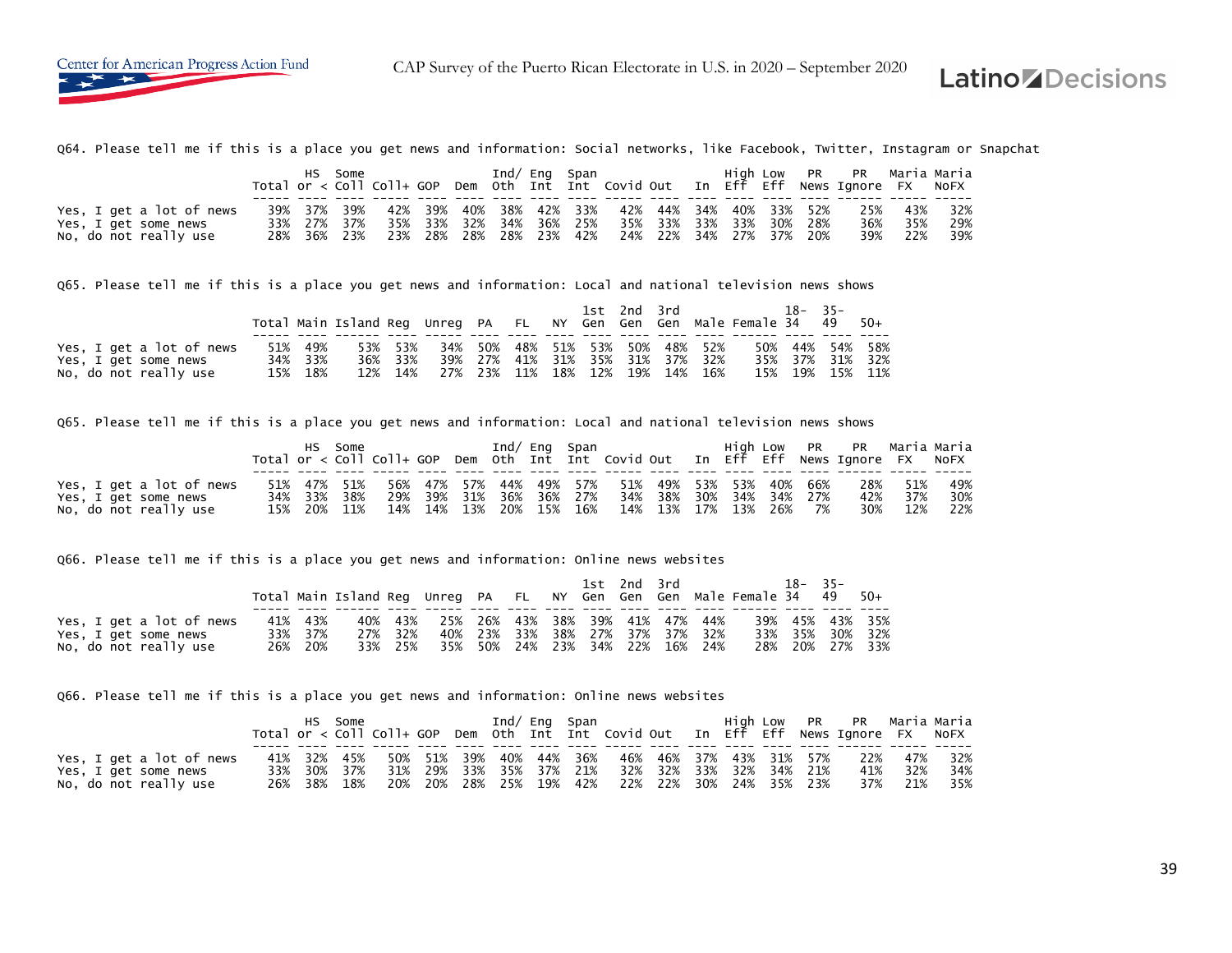Q67. When it comes to making change in your community, how much would you say your vote matters? Would you say that…

|                                                                          |            |                       | Total Main Island Reg Unreg PA FL |                  |                   |                  |                  |                   |                  | 1st 2nd 3rd       |         |                           | NY Gen Gen Gen Male Female 34 | 18-                  | $-35-$<br>49      | $50+$            |
|--------------------------------------------------------------------------|------------|-----------------------|-----------------------------------|------------------|-------------------|------------------|------------------|-------------------|------------------|-------------------|---------|---------------------------|-------------------------------|----------------------|-------------------|------------------|
| My vote matters a lot<br>My vote matters some<br>My vote does not matter | 60%<br>25% | 56%<br>27%<br>10% 11% | 65%<br>22%<br>8%                  | 63%<br>24%<br>9% | 27%<br>34%<br>17% | 69%<br>20%<br>5% | 67%<br>23%<br>4% | 57%<br>25%<br>11% | 66%<br>22%<br>8% | 56%<br>27%<br>11% | 55%     | 62%<br>28% 25%<br>10% 11% | 58%<br>25%                    | 53%<br>31%<br>8% 11% | 62%<br>23%<br>10% | 67%<br>19%<br>8% |
| very much<br>My vote does not matter<br>at all                           | 5%         | 6%                    | 5%                                | 4%               | 22%               | 6%               | 6%               | 7%                | 5%               | 5%                | 7%      | 2%                        | 9%                            | 5%                   | 4%                | 6%               |
| <b>TOTAL MATTERS</b><br>TOTAL NOT MATTERS                                | 85%<br>15% | 83%<br>- 17%          | 87%<br>13%                        | -87%<br>13%      | 62%               | 89%<br>38% 11%   | 90%<br>10%       | 82%<br>18%        | 87%              | 83%<br>13% 17%    | 17% 13% | 83% 87%                   | 83%<br>17%                    | 84%<br>16%           | 85%<br>15%        | 86%<br>-14%      |

Q67. When it comes to making change in your community, how much would you say your vote matters? Would you say that…

|                                                                                       |                   | HS.              | Some              | Total or $\lt$ Coll Coll+ GOP |                  |                   |                   |                   | $Ind/$ Eng Span  | Dem Oth Int Int Covid Out In Eff Eff |                  |                   | Hiah Low          |                  | <b>PR</b>            | <b>PR</b><br>News Ignore FX | Maria Maria      | NOFX              |
|---------------------------------------------------------------------------------------|-------------------|------------------|-------------------|-------------------------------|------------------|-------------------|-------------------|-------------------|------------------|--------------------------------------|------------------|-------------------|-------------------|------------------|----------------------|-----------------------------|------------------|-------------------|
| My vote matters a lot<br>My vote matters some<br>My vote does not matter<br>very much | 60%<br>25%<br>10% | 62%<br>22%<br>9% | 53%<br>29%<br>12% | 66%<br>23%<br>8%              | 66%<br>24%<br>8% | 67%<br>21%<br>10% | 44%<br>32%<br>11% | 54%<br>29%<br>12% | 75%<br>16%<br>4% | 61%<br>23%<br>12%                    | 60%<br>26%<br>9% | 60%<br>24%<br>10% | 71%<br>29%<br>$-$ | 64%              | - 73%<br>- 16%<br>5% | 56%<br>23%<br>13%           | 61%<br>27%<br>7% | 56%<br>22%<br>14% |
| My vote does not matter<br>at all                                                     | 5%                | 6%               | 5%                | 4%                            | 2%               | 2%                | 13%               | 6%                | 5%               | 4%                                   | 5%               | 6%                |                   | $-36%$           | 5%                   | 8%                          | 5%               | -8%               |
| <b>TOTAL MATTERS</b><br>TOTAL NOT MATTERS                                             | 85%<br>15%        | 85%<br>15%       | -83%<br>17%       | 88%<br>12%                    | 90%<br>10%       | 88%<br>12%        | 77%<br>23%        | 83%<br>17%        | 91%<br>9%        | 84%<br>16%                           | 86%<br>14%       | 16%               | 84% 100%          | $\sim$<br>- 100% | 90%<br>10%           | 79%<br>21%                  | 87%<br>13%       | 78%<br>22%        |

Q68. Thinking about the politics on the island of Puerto Rico, are political leaders there doing and good job or a poor job generally?

|                                                                                                                          |            |                                                          | Total Main Island Reg Unreg PA FL NY Gen Gen Gen Male Female 34 49 |                                                      |           |                                                         |                      |     |                                   |       | 1st 2nd 3rd |                                                                                                        |     | $18-$                     | $-35-$                                                          | -50+                         |
|--------------------------------------------------------------------------------------------------------------------------|------------|----------------------------------------------------------|--------------------------------------------------------------------|------------------------------------------------------|-----------|---------------------------------------------------------|----------------------|-----|-----------------------------------|-------|-------------|--------------------------------------------------------------------------------------------------------|-----|---------------------------|-----------------------------------------------------------------|------------------------------|
| Very good job<br>Somewhat good job<br>Not very good job<br>Not a good job at all<br>TOTAL GOOD JOB<br>TOTAL NOT GOOD JOB | 13%<br>54% | 13%<br>34% 39%<br>31% 31%<br>23% 17%<br>46% 52%<br>- 48% | 12%<br>26%<br>37%                                                  | 13%<br>34%<br>31% 31%<br>31% 23%<br>- 47%<br>63% 53% | 7%<br>62% | 32% 33%<br>38% 36% 33%<br>24% 22%<br>38% 42% 39%<br>58% | 9% 13%<br>26%<br>28% | 14% | 12%<br>21% 30% 20%<br>40% 38% 47% | - 11% |             | 18% 15%<br>25% 26% 36% 43% 32%<br>39% 32% 33% 27% 29%<br>12% 24%<br>62% 47%<br>61% 60% 62% 53% 38% 53% | 10% | 16%<br>22% 12%<br>45% 60% | 12%<br>35% 43% 32%<br>33% 28% 31% 35%<br>25%<br>55% 40% 56% 69% | -8%<br>22%<br>34%<br>44% 31% |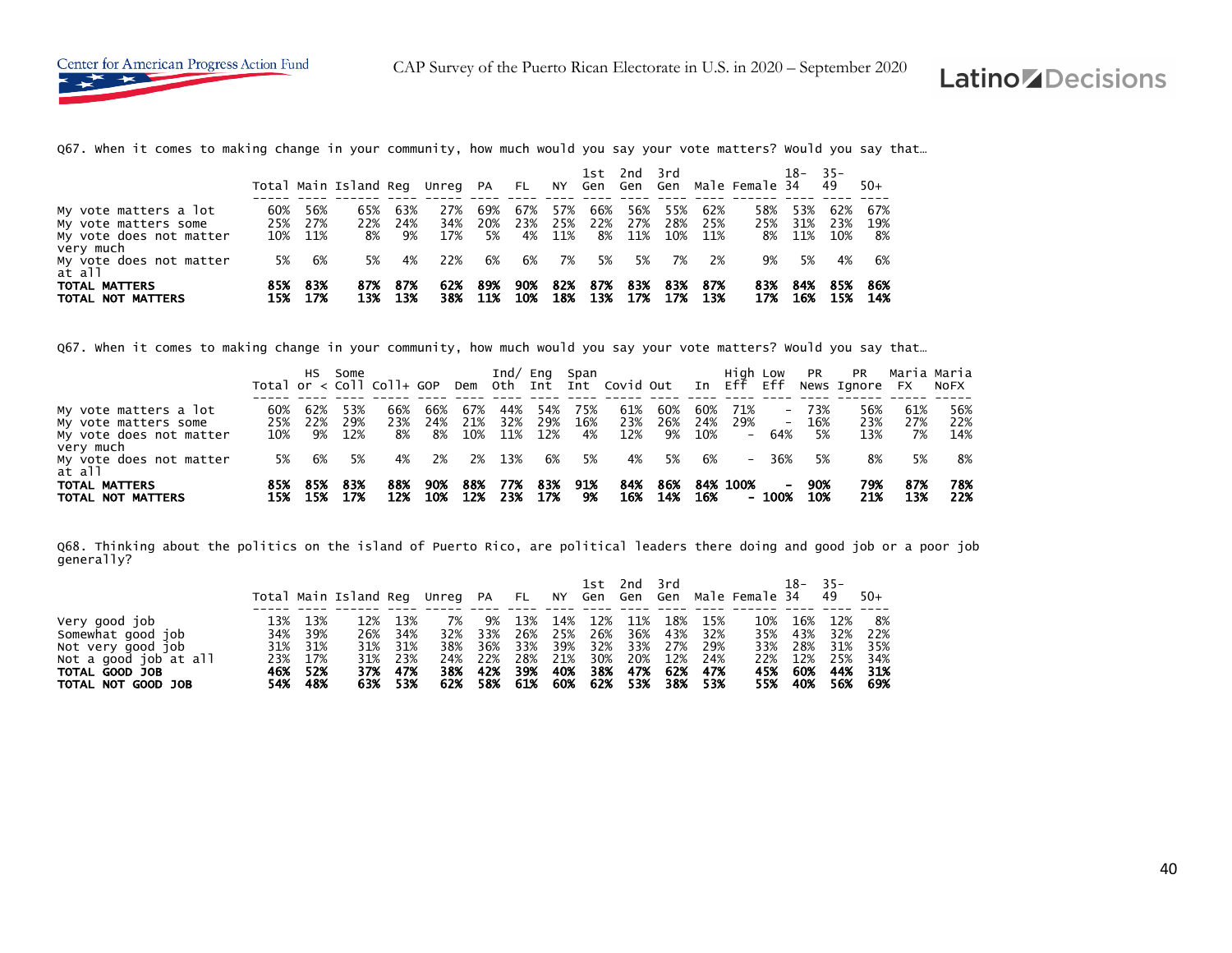Q68. Thinking about the politics on the island of Puerto Rico, are political leaders there doing and good job or a poor job generally?

|                                      |     | HS.            | Some       |            |            |            | Ind $/$    |            | Eng Span     |            |            |     | Hiah Low       |            | <b>PR</b>   | <b>PR</b><br>Total or < Coll Coll+ GOP Dem Oth Int Int Covid Out In Eff Eff News Ignore FX NoFX | Maria Maria |            |
|--------------------------------------|-----|----------------|------------|------------|------------|------------|------------|------------|--------------|------------|------------|-----|----------------|------------|-------------|-------------------------------------------------------------------------------------------------|-------------|------------|
| Very good job                        | 13% | 15%            |            |            | 21%        | 12%        | 8%         | 12%        | 13%          | 13%        | 17%        | 8%  | 14%            | 2%         | 26%         | 5%                                                                                              | 15%         | 9%         |
| Somewhat good job                    | 34% | 36%            | 34%        | 30%        | 34%        | 33%        | 34%        | 36%        | - 27%        | 38%        | 39%        | 28% | 34%            | 29%        | 26%         | 30%                                                                                             | 31%         | 36%        |
| Not very good job                    | 31% | 30%            | 34%        | 30%        | 25%        | 32%        | 34%        | 31%        | 33%          | 27%        | 26%        | 36% | 29%            | 41%        | 24%         | 32%                                                                                             | 29%         | 36%        |
| Not a good job at all                | 23% | 20%            | 25%        | 23%        | 20%        | 23%        | 24%        | 21%        | - 28%        | 21%        | 18%        | 27% | 22%            | 28%        | 24%         | 32%                                                                                             | 26%         | 19%        |
| TOTAL GOOD JOB<br>TOTAL NOT GOOD JOB | 54% | 46% 51%<br>49% | 41%<br>59% | 47%<br>53% | 55%<br>45% | 45%<br>55% | 42%<br>58% | 49%<br>51% | 40%<br>- 60% | 51%<br>49% | 56%<br>44% | 36% | 49%<br>64% 51% | 31%<br>69% | -52%<br>48% | 36%<br>64%                                                                                      | 45%<br>55%  | 45%<br>55% |

Q69. Overall, do you think things on the island of Puerto Rico are generally headed in the right direction, or do you feel things are off on the wrong track?

|                                |     |            | Total Main Island Reg Unreg PA FL NY Gen Gen Gen Male Female 34 |                  |     |                                            | 1st | 2nd 3rd |                     |     | $18 -$ | $35 -$<br>49                   | $50+$ |
|--------------------------------|-----|------------|-----------------------------------------------------------------|------------------|-----|--------------------------------------------|-----|---------|---------------------|-----|--------|--------------------------------|-------|
| Wrong Track<br>Right Direction | 29% | 68%<br>32% | 24%                                                             | 76% 71%<br>- 29% | 28% | 72% 74% 76% 72% 76% 71% 61% 71%<br>26% 24% |     |         | 28% 24% 29% 39% 29% | 29% |        | 71% 64% 69% 83%<br>36% 31% 17% |       |

Q69. Overall, do you think things on the island of Puerto Rico are generally headed in the right direction, or do you feel things are off on the wrong track?

|                                |     |            | Some       |     |         |     |     | Ind/ Eng Span                  |                        |     |  |                            | High Low PR PR Maria-Maria<br>Total or < Coll Coll+ GOP Dem Oth Int Int Covid Out In Eff Eff News Ignore FX NoFX |            |            |
|--------------------------------|-----|------------|------------|-----|---------|-----|-----|--------------------------------|------------------------|-----|--|----------------------------|------------------------------------------------------------------------------------------------------------------|------------|------------|
| Wrong Track<br>Right Direction | 29% | 69%<br>31% | 76%<br>24% | 68% | 32% 37% | 27% | 27% | 63% 73% 73% 68% 78%<br>32% 22% | 69% 72% 71% 70%<br>31% | 28% |  | 76% 66%<br>29% 30% 24% 34% | 82%<br>18%                                                                                                       | 73%<br>27% | 70%<br>30% |

Q70. Thinking about Hurricane Maria, were you or a family member, or a close friend negatively affected by the hurricane; like<br>damaged property, lost job, lost electricity, or even a death?

|                                                             |     |                    | Total Main Island Reg Unreg PA FL |                |     |             |     |         |     | 1st 2nd 3rd |                                            | NY Gen Gen Gen Male-Female-34 49 | $18 - 35 -$ |     | $50+$                      |
|-------------------------------------------------------------|-----|--------------------|-----------------------------------|----------------|-----|-------------|-----|---------|-----|-------------|--------------------------------------------|----------------------------------|-------------|-----|----------------------------|
| Yes, I was affected<br>Yes, a family member was<br>affected |     | 19% 17%<br>45% 43% | 20%                               | 19%<br>50% 45% |     | 17% 12% 27% |     | 24% 22% | 16% |             | 18% 19%<br>45% 34% 47% 40% 49% 50% 27% 40% |                                  | 19% 19%     |     | 19% 19%<br>50% 49% 43% 42% |
| Yes, my close friends<br>were affected                      |     | 24% 22%            | 27%                               | 24%            |     |             |     |         |     |             | 19% 21% 27% 23% 27% 25% 14% 24%            |                                  |             |     | 24% 20% 27% 25%            |
| No, none of these                                           | 32% | 36%                | 26%                               | 31%            | 42% | 47%         | 26% | 33% 26% | 30% |             | 48% 35%                                    | 29%                              | 31%         | 30% | 35%                        |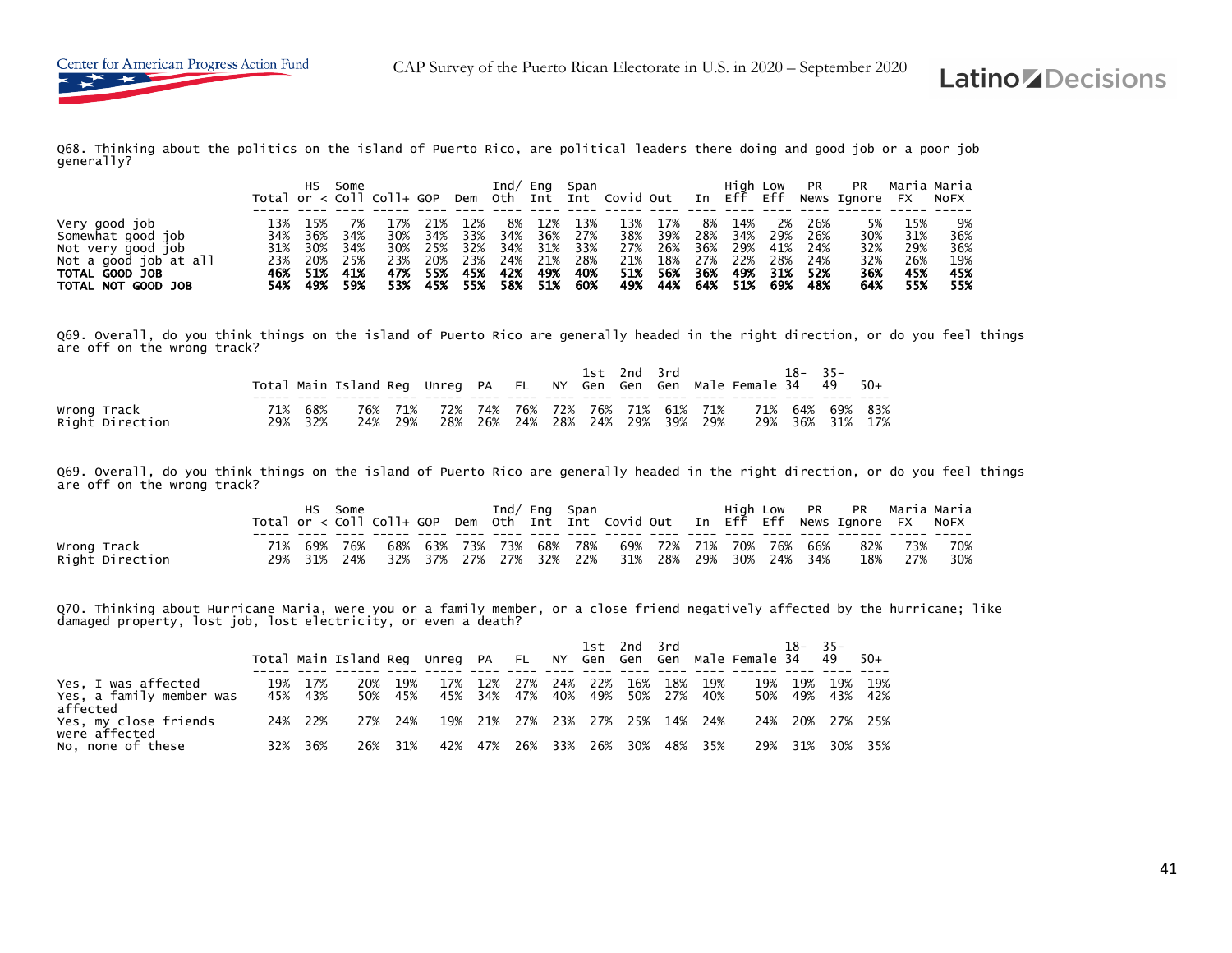

Q70. Thinking about Hurricane Maria, were you or a family member, or a close friend negatively affected by the hurricane; like damaged property, lost job, lost electricity, or even a death?

|                          |  | HS Some     |     |     |                         |             |     | Ind/ Eng Span |                         |         |       |       | High Low PR PR Maria Maria<br>Total or < Coll Coll+ GOP Dem Oth Int Int Covid Out In Eff Eff News Ignore FX NoFX |     |      |
|--------------------------|--|-------------|-----|-----|-------------------------|-------------|-----|---------------|-------------------------|---------|-------|-------|------------------------------------------------------------------------------------------------------------------|-----|------|
|                          |  |             |     |     |                         |             |     |               |                         |         |       |       |                                                                                                                  |     |      |
| Yes, I was affected      |  | 19% 18% 18% | 22% | 28% | 17%                     | 16% 16%     | 26% |               | 24% 24% 14%             | 20%     | . 11% | - 34% | 7%                                                                                                               | 32% |      |
| Yes, a family member was |  | 45% 38% 53% |     |     | 44% 30% 46% 52% 47% 39% |             |     |               | 50% 49% 41% 46% 41% 43% |         |       |       | 31%                                                                                                              | 77% |      |
| affected                 |  |             |     |     |                         |             |     |               |                         |         |       |       |                                                                                                                  |     |      |
| Yes, my close friends    |  | 24% 18% 29% |     |     | 25% 22% 24% 24% 23% 25% |             |     |               | 27% 25% 22% 25% 19% 23% |         |       |       | 19%                                                                                                              | 24% |      |
| were affected            |  |             |     |     |                         |             |     |               |                         |         |       |       |                                                                                                                  |     |      |
| No, none of these        |  | 32% 39% 27% | 30% | 33% | 32%                     | 31% 33% 29% |     |               | 22% 23%                 | 40% 29% | 46%   | 21%   | 57%                                                                                                              | $-$ | 100% |

Q71. Thinking about Hurricane Maria again, did you or a family member, or a close friend leave the island and come to the mainland because of the hurricane?

|                                                                                  |     |                               | Total Main Island Reg Unreg PA FL NY Gen Gen Gen Male Female 34 49 |                               |     |               |                                               |         | 1st 2nd 3rd |                                    | $18 - 35 -$                           |            | - 50+           |
|----------------------------------------------------------------------------------|-----|-------------------------------|--------------------------------------------------------------------|-------------------------------|-----|---------------|-----------------------------------------------|---------|-------------|------------------------------------|---------------------------------------|------------|-----------------|
| Yes, I did<br>Yes, a family member did<br>Yes, my close friends<br>were affected |     | 11% 11%<br>32% 32%<br>17% 17% |                                                                    | 12% 12%<br>32% 33%<br>16% 17% | 5%  | 6%<br>27% 19% | 13%<br>31%<br>18% 18% 20% 20% 18% 18% 14% 19% | 10% 12% |             | 10% 13% 13%<br>30% 32% 38% 20% 29% | 10% 14%<br>35% 39%<br>16% 19% 20% 13% | 15%<br>31% | 6%<br>23%       |
| NO                                                                               | 49% | 49%                           | 49%                                                                | 48%                           | 56% |               | 60% 46% 53%                                   |         | 48% 46% 57% | 50%                                |                                       |            | 48% 40% 46% 63% |

Q71. Thinking about Hurricane Maria again, did you or a family member, or a close friend leave the island and come to the mainland because of the hurricane?

|                                                                                  |                    | HS -              | Some |              |     |     |        |                            | Ind/ Eng Span                                          |                          |        |                   | High Low PR PR Maria-Maria<br>Total or < Coll Coll+ GOP Dem Oth Int Int Covid Out In Eff Eff News Ignore FX NoFX |                   |                |
|----------------------------------------------------------------------------------|--------------------|-------------------|------|--------------|-----|-----|--------|----------------------------|--------------------------------------------------------|--------------------------|--------|-------------------|------------------------------------------------------------------------------------------------------------------|-------------------|----------------|
| Yes, I did<br>Yes, a family member did<br>Yes, my close friends<br>were affected | 11%<br>32% 30% 36% | 7%<br>17% 17% 19% | 10%  | - 19%<br>30% | 20% | 10% | 9% 11% | 12%<br>24% 35% 32% 33% 29% | 17%<br>15% 17% 17% 17% 16% 21% 22% 21% 14% 18% 13% 19% | - 14%<br>44% 38% 26% 33% | 8% 13% | 4% 27%<br>28% 37% | 4%<br>19%<br>11%                                                                                                 | 19%<br>50%<br>20% | 1%<br>5%<br>5% |
| NO.                                                                              |                    | 49% 51%           | 48%  |              |     |     |        | 47% 47% 50% 49% 49% 49%    |                                                        | 32% 39% 58% 47% 59% 33%  |        |                   | 70%                                                                                                              | 28%               | 90%            |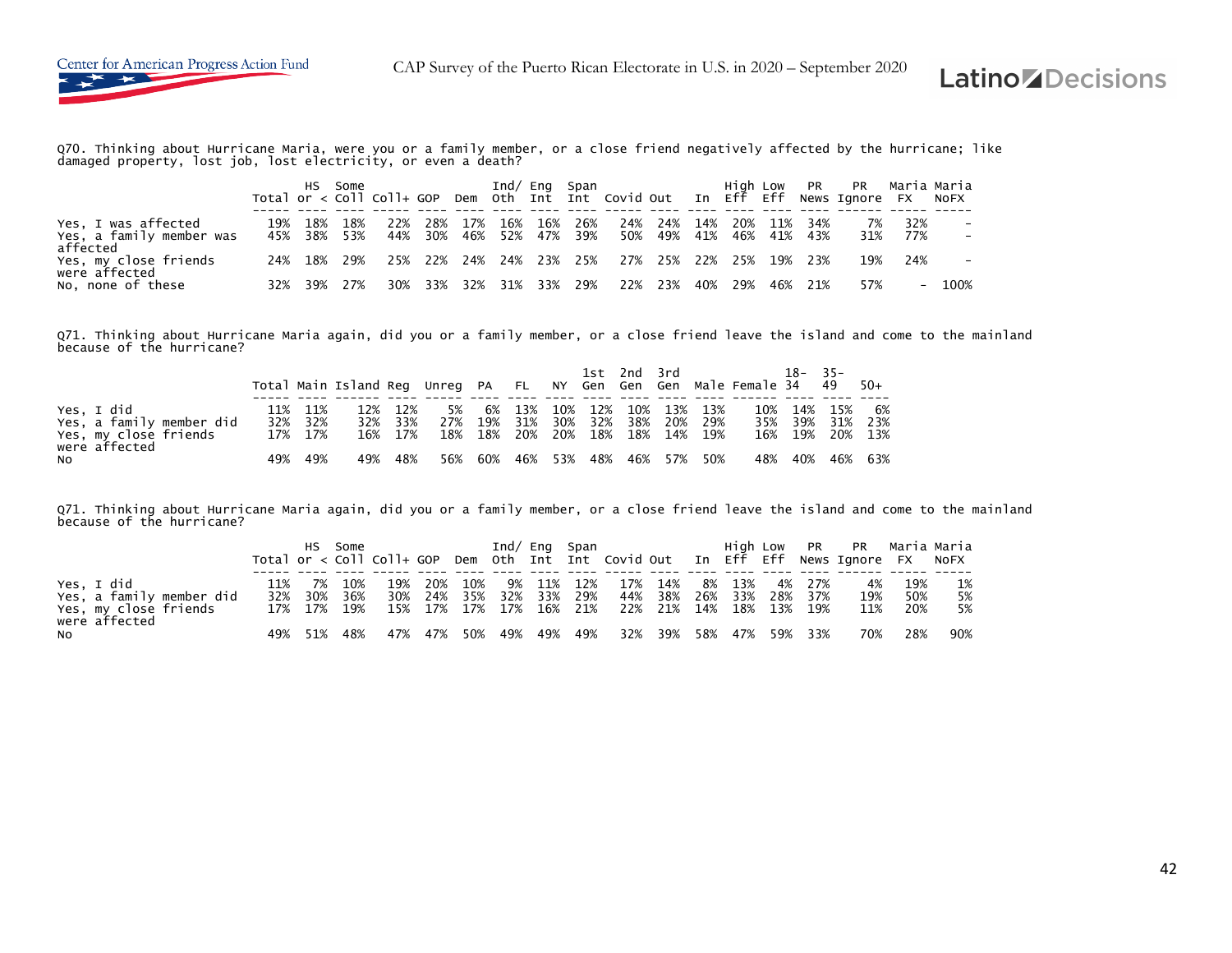Q72. Since Hurricane Maria, how well do you think the United States Federal Government has performed to help Puerto Rico get back on its feet?

|                 |     |         | Total Main Island Reg Unreg PA FL NY Gen Gen Gen Male Female 34 49 |         |    |         |     |     |         |     | 1st 2nd 3rd |                                 | 18–     | $-35-$          | $-50+$  |
|-----------------|-----|---------|--------------------------------------------------------------------|---------|----|---------|-----|-----|---------|-----|-------------|---------------------------------|---------|-----------------|---------|
|                 |     |         |                                                                    |         |    |         |     |     |         |     |             |                                 |         |                 |         |
| Very well       | 13% | 14%     | 13%                                                                | 14%     | 9% | 9%      | 15% | 15% | 12%     | 10% |             | 22% 14%                         | 12% 12% | 14%             | - 13%   |
| Somewhat well   | 30% | 28%     | 32%                                                                | 30%     |    | 24% 22% | 26% |     | 32% 32% |     |             | 30% 23% 32%                     |         | 27% 36% 27% 23% |         |
| Not that well   |     | 31% 31% | 29%                                                                | 30%     |    | 38% 35% |     |     |         |     |             | 33% 32% 30% 33% 28% 29%         | 32% 30% |                 | 34% 28% |
| Not at all well |     | 27% 27% |                                                                    | 26% 27% |    | 29% 35% |     |     |         |     |             | 26% 21% 26% 28% 27% 25%         | 28% 22% |                 | 25% 35% |
| TOTAL WELL      | 43% | - 41%   | 45%                                                                | - 44%   |    | 33% 31% | 41% |     | 47% 45% | 40% |             | 46% 46%                         | 40% 49% | 41%             | 37%     |
| TOTAL NOT WELL  | 57% | - 59%   |                                                                    | 55% 56% |    |         |     |     |         |     |             | 67% 69% 59% 53% 55% 60% 54% 54% |         | 60% 51% 59% 63% |         |

Q72. Since Hurricane Maria, how well do you think the United States Federal Government has performed to help Puerto Rico get back on its feet?

|                            |     | HS -    | Some        |     |         |                         |       |       |         |     |                         |     |     |     |                 |                                                                                    |     |     |
|----------------------------|-----|---------|-------------|-----|---------|-------------------------|-------|-------|---------|-----|-------------------------|-----|-----|-----|-----------------|------------------------------------------------------------------------------------|-----|-----|
|                            |     |         |             |     |         |                         |       |       |         |     |                         |     |     |     |                 | Total or < Coll Coll+ GOP Dem Oth Int Int Covid Out In Eff Eff News Ignore FX NoFX |     |     |
|                            |     |         |             |     |         |                         |       |       |         |     |                         |     |     |     |                 |                                                                                    |     |     |
| Very well<br>Somewhat well |     |         |             | 17% | 24%     | 11%                     | 10%   | 13%   | 15%     | 13% | 13%                     | 13% | 15% | 4%  | 25%             | 11%                                                                                | 13% | 13% |
|                            |     |         | 30% 30% 29% | 29% | 32%     | 32%                     | 25%   |       | 30% 28% | 30% | 29%                     |     |     |     | 30% 30% 27% 27% | 25%                                                                                | 31% | 25% |
| Not that well              |     | 31% 32% | 30%         | 29% | 31%     | 29%                     | 32%   | 30%   | 31%     | 32% | 29%                     | 32% | 30% |     | 36% 24%         | 31%                                                                                | 30% | 30% |
| Not at all well            |     |         | 27% 26% 29% | 25% | 13%     | 28%                     | 33%   |       | 27% 26% |     | 24% 29%                 | 25% | 26% | 33% | 25%             | 33%                                                                                | 25% | 32% |
| TOTAL WELL                 |     | 43% 42% | 41%         |     | 46% 56% | 43%                     | - 35% | - 43% | - 43%   |     | 44% 42%                 | 43% | 45% | 31% | - 51%           | 36%                                                                                | 45% | 39% |
| TOTAL NOT WELL             | 57% | 58%     | 59%         |     |         | 54% 44% 57% 65% 57% 57% |       |       |         |     | 56% 58% 57% 55% 69% 49% |     |     |     |                 | 64%                                                                                | 55% | 61% |

Q73. Since Hurricane Maria, how well do you think the Government in Puerto Rico has performed to help Puerto Rico get back on its feet?

|                                                                                                |                                                                | Total Main Island Reg Unreg PA FL NY Gen Gen Gen Male Female 34 |                                            |                         |                                        |                                 |                   | 1st                            | 2nd         | ⊶ 3rd                                                                |                                           |    | 18–                                             | $-35-$<br>- 49           | -50+                                                        |
|------------------------------------------------------------------------------------------------|----------------------------------------------------------------|-----------------------------------------------------------------|--------------------------------------------|-------------------------|----------------------------------------|---------------------------------|-------------------|--------------------------------|-------------|----------------------------------------------------------------------|-------------------------------------------|----|-------------------------------------------------|--------------------------|-------------------------------------------------------------|
| Very well<br>Somewhat well<br>Not that well<br>Not at all well<br>TOTAL WELL<br>TOTAL NOT WELL | 12% 13%<br>31% 34%<br>33% 32%<br>25% 21%<br>42% 47%<br>58% 53% | 9%<br>26%<br>30%<br>35%<br>65%                                  | 12%<br>30%<br>34% 33%<br>25%<br>42%<br>58% | 7%<br>37%<br>26%<br>57% | 4%<br>28%<br>31% 33%<br>35%<br>43% 32% | 13%<br>24%<br>34%<br>28%<br>38% | 13%<br>38%<br>44% | 9%<br>$\frac{1}{2}$ 34%<br>36% | -11%<br>36% | 18%<br>24% 32%<br>18% 30% 21% 21% 25%<br>68% 62% 56% 64% 57% 45% 57% | 14%<br>31% 27% 32% 37% 30%<br>43% 55% 43% | 9% | 15%<br>32% 41%<br>34% 29%<br>25% 16%<br>41% 56% | 11%<br>28%<br>36%<br>39% | - 7%<br>- 20%<br>36%<br>25% 37%<br>- 27%<br>59% 44% 61% 73% |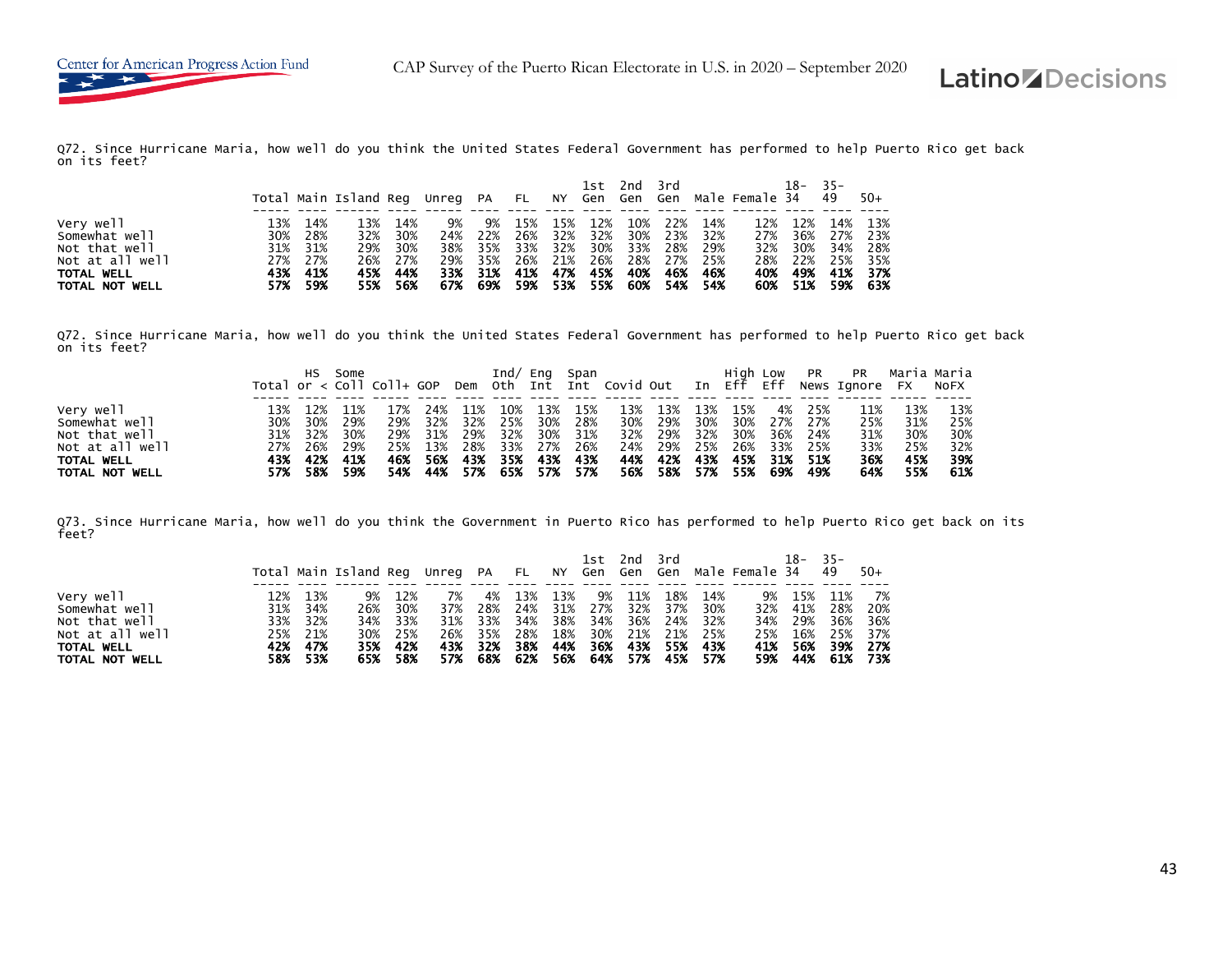Q73. Since Hurricane Maria, how well do you think the Government in Puerto Rico has performed to help Puerto Rico get back on its feet?

|                   | HS -    | Some        |     |       |             |       |     | Ind/ Eng Span |     |                         |     |         |     |       | High Low PR PR Maria Maria<br>Total or < Coll Coll+ GOP Dem Oth Int Int Covid Out In Eff Eff News Ignore FX NoFX |     |     |
|-------------------|---------|-------------|-----|-------|-------------|-------|-----|---------------|-----|-------------------------|-----|---------|-----|-------|------------------------------------------------------------------------------------------------------------------|-----|-----|
|                   |         |             |     |       |             |       |     |               |     |                         |     |         |     |       |                                                                                                                  |     |     |
| Very well         | 11%     | 9%          | 15% | 18%   | 12%         | 8%    | 12% | 10%           | 14% | 15%                     | 8%  | 12%     | 7%  | - 25% | 4%                                                                                                               | 13% | 9%  |
| Somewhat well     | 31% 31% | 30%         | 30% | 31%   | 31%         | 30%   |     | 34% 21%       | 33% | 34%                     |     | 28% 32% | 23% | 23%   | 23%                                                                                                              | 31% | 27% |
| Not that well     |         | 33% 32% 37% | 30% | 31%   | 34%         | 33%   | 33% | 32%           |     | 32% 31%                 | 35% | 32%     | 37% | 26%   | 41%                                                                                                              | 33% | 32% |
| Not at all well   | 25% 25% | 24%         | 25% | 20%   | 24%         | 30%   | 20% | 36%           | 21% | 20%                     |     | 29% 23% | 33% | 26%   | 31%                                                                                                              | 22% | 32% |
| <b>TOTAL WELL</b> | 42% 43% | 39%         | 45% | - 49% | 43%         | - 37% | 47% | 31%           | 48% | 49%                     | 35% | 44%     | 30% | - 48% | 27%                                                                                                              | 45% | 37% |
| TOTAL NOT WELL    | 58% 57% | 61%         |     |       | 55% 51% 57% |       |     | 63% 53% 69%   |     | 52% 51% 65% 56% 70% 52% |     |         |     |       | 73%                                                                                                              | 55% | 63% |

Q74. How much do you agree or disagree with the following statement: The federal government did not do enough to help the people of Puerto Rico during Hurricane Maria, delaying FEMA relief for months. And in recent months, it has been too slow to help with the coronavirus pandemic on the island. The<br>federal government and political leaders often forget about our commun

|                       |     |      | Total Main Island Reg Unreg PA |     |     |     |     |     | 1st. | 2nd | 3rd |      | FL NY Gen Gen Gen Male Female 34 | 18- | $35 -$<br>49 | $50+$ |
|-----------------------|-----|------|--------------------------------|-----|-----|-----|-----|-----|------|-----|-----|------|----------------------------------|-----|--------------|-------|
|                       |     |      |                                |     |     |     |     |     |      |     |     |      |                                  |     |              |       |
| Strongly agree        | 50% | 50%  | 49%                            | 50% | 44% | 60% | 52% | 46% | 50%  | 49% | 51% | 52%  | 48%                              | 44% | 53%          | 53%   |
| Somewhat agree        | 31% | 30%  | 33%                            | 30% | 33% | 23% | 29% | 30% | 32%  | 29% | 31% | 30%  | 31%                              | 37% | 27%          | 27%   |
| Somewhat disagree     | 13% | 15%  | 10%                            | 13% | 14% | 11% | 13% | 14% | 10%  | 16% | 13% | 13%  | 13%                              | 13% | 17%          | 9%    |
| Strongly disagree     | 6%  | - 5% | 8%                             | 6%  | 9%  | 7%  | 6%  | 10% | 8%   | 6%  | 4%  | - 5% | 7%                               | 6%  | 3%           | 11%   |
| TOTAL AGREE           | 80% | 79%  | 82%                            | 81% | 77% | 83% | 81% | 76% | 81%  | 78% | 82% | -82% | 79%                              | 81% | 80%          | 80%   |
| <b>TOTAL DISAGREE</b> | 20% | 21%  | 18%                            | 19% | 23% | 17% | 19% | 24% | 19%  | 22% | 18% | 18%  | 21%                              | 19% | 20%          | 20%   |

Q74. How much do you agree or disagree with the following statement: The federal government did not do enough to help the people of Puerto Rico during<br>Hurricane Maria, delaying FEMA relief for months. And in recent months federal government and political leaders often forget about our community and turn their back to Puerto Ricans.

|                       |     | нs  | Some | Total or $\langle$ Coll Coll+ GOP |     | Dem | Ind/<br>oth | Eng<br>Int | Span | Int Covid Out |     | In Eff | High Low | Eff | PR  | <b>PR</b><br>News Ignore | <b>FX</b> | Maria Maria<br><b>NOFX</b> |
|-----------------------|-----|-----|------|-----------------------------------|-----|-----|-------------|------------|------|---------------|-----|--------|----------|-----|-----|--------------------------|-----------|----------------------------|
| Strongly agree        | 50% | 48% | 51%  | 50%                               | 38% | 55% | 47%         | 47%        | 56%  | 54%           | 56% | 44%    | 51%      | 44% | 57% | 43%                      | 54%       | 43%                        |
| Somewhat agree        | 31% | 30% | 30%  | 33%                               | 29% | 33% | 29%         | 32%        | 27%  | 32%           | 33% | 28%    | 30%      | 32% | 28% | 29%                      | 28%       | 32%                        |
| Somewhat disagree     | 13% | 15% | 13%  | 10%                               | 23% | 8%  | 16%         | 15%        | 9%   | 9%            | 6%  | 20%    | 13%      | 16% | 8%  | 21%                      | 12%       | 16%                        |
| Strongly disagree     | 6%  | 7%  | 5%   | 7%                                | 10% | 4%  | 8%          | 6%         | 9%   | 5%            | 5%  | 8%     | 6%       | 8%  | 7%  | 7%                       | 5%        | 9%                         |
| TOTAL AGREE           | 80% | 78% | 81%  | 83%                               | 67% | 88% | 76%         | 79%        | 83%  | 86%           | 89% | 72%    | 81%      | 76% | 85% | 72%                      | 83%       | 76%                        |
| <b>TOTAL DISAGREE</b> | 20% | 22% | 19%  | 17%                               | 33% | 12% | 24%         | 21%        | 17%  | 14%           | 11% | 28%    | 19%      | 24% | 15% | 28%                      | 17%       | 24%                        |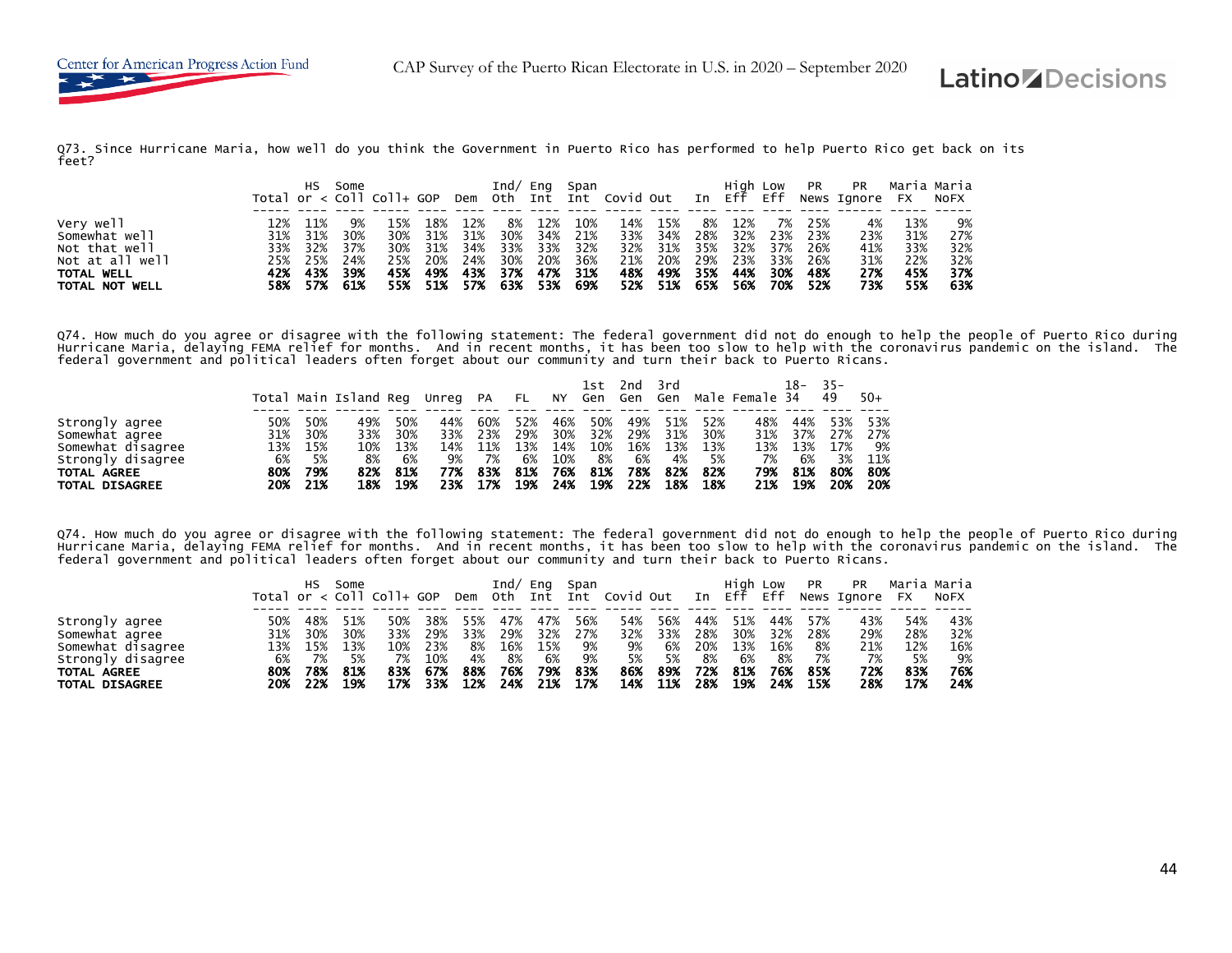

Q75. How much do you agree or disagree with the following statement: Political parties like to campaign for Puerto Rican votes, but they don't really deliver on their campaign promises in our community. We hear from parties right around election time, and then they disappear. I don't feel that politicians<br>truly care about the issues that matter most to Puerto Ricans on the is

|                       |     |     |                       |     |          |     |      |     | 1st     | 2nd | 3rd |     |                | $18 -$ | $35 -$ |       |
|-----------------------|-----|-----|-----------------------|-----|----------|-----|------|-----|---------|-----|-----|-----|----------------|--------|--------|-------|
|                       |     |     | Total Main Island Reg |     | Unreg PA |     | - FL | NY  | Gen Gen |     | Gen |     | Male Female 34 |        | 49     | $50+$ |
|                       |     |     |                       |     |          |     |      |     |         |     |     |     |                |        |        |       |
| Strongly agree        | 50% | 49% |                       |     | 42%      | 59% | 55%  | 44% | 52%     | 48% | 50% | 51% | 49%            | 46%    | 51%    | 55%   |
| Somewhat agree        | 35% | 35% | 35%                   | 35% | 38%      | 25% | 35%  | 36% | 35%     | 34% | 38% | 35% | 35%            | 38%    | 35%    | 30%   |
| Somewhat disagree     | 11% | 13% | 9%                    | 11% | 12%      | 11% | 8%   | 14% | 9%      | 15% | 9%  | 10% | 12%            | 13%    | 11%    | 10%   |
| Strongly disagree     | 4%  | 3%  | 5%                    | 3%  | 9%       | 5%  | 2%   | 6%  | 5%      | 3%  | 3%  | 4%  | 4%             | 3%     | 2%     | 6%    |
| TOTAL AGREE           | 85% | 84% | 87%                   | 85% | 80%      | 84% | 90%  | 80% | 86%     | 81% | 88% | 86% | 84%            | 84%    | 87%    | 84%   |
| <b>TOTAL DISAGREE</b> | 15% | 16% | 13%                   | 15% | 20%      | 16% | 10%  | 20% | 14%     | 19% | 12% | 14% | 16%            | 16%    | 13%    | 16%   |

Q75. How much do you agree or disagree with the following statement: Political parties like to campaign for Puerto Rican votes, but they don't really deliver<br>on their campaign promises in our community. We hear from parti truly care about the issues that matter most to Puerto Ricans on the island or the mainland.

|                       |     | нs  | Some | Total or $\langle$ Coll Coll+ GOP |     | Dem | Ind/<br>oth | Eng<br>Int Int | Span | Covid Out |     | In  | High Low<br>Eff | Eff | <b>PR</b> | <b>PR</b><br>News Ignore | <b>FX</b> | Maria Maria<br>NOFX |
|-----------------------|-----|-----|------|-----------------------------------|-----|-----|-------------|----------------|------|-----------|-----|-----|-----------------|-----|-----------|--------------------------|-----------|---------------------|
|                       |     |     |      |                                   |     |     |             |                |      |           |     |     |                 |     |           |                          |           |                     |
| Strongly agree        | 50% | 48% | 52%  | 50%                               | 40% | 51% | 54%         | 46%            | 60%  | 52%       | 53% | 47% | 50%             | 48% | 60%       | 45%                      | 54%       | 45%                 |
| Somewhat agree        | 35% | 32% | 37%  | 37%                               | 36% | 38% | 28%         | 39%            | 24%  | 38%       | 38% | 32% | 35%             | 33% | 28%       | 34%                      | 34%       | 36%                 |
| Somewhat disagree     | 11% | 15% | 9%   | 9%                                | 19% | 8%  | 13%         | 12%            | 10%  | 7%        | 7%  | 16% | 11%             | 14% | 8%        | 15%                      | 9%        | 14%                 |
| Strongly disagree     | 4%  | 5%  | 3%   | 4%                                | 6%  | 3%  | 5%          | 3%             | 6%   | 3%        | 3%  | 5%  | 4%              | 6%  | 4%        | 5%                       | 3%        | 6%                  |
| TOTAL AGREE           | 85% | 80% | 88%  | 87%                               | 75% | 89% | 82%         | 85%            | 84%  | 90%       | 91% | 79% | 86%             | 81% | 88%       | 80%                      | 87%       | 80%                 |
| <b>TOTAL DISAGREE</b> | 15% | 20% | 12%  | 13%                               | 25% | 11% | 18%         | 15%            | 16%  | 10%       | 9%  | 21% | 14%             | 19% | 12%       | 20%                      | 13%       | 20%                 |

Q76. What is your position on the political status of Puerto Rico?

|                       |     |     | Total Main Island Req |     | Unreg PA |     | <b>FL</b> | NY  | 1st<br>Gen Gen | 2nd | 3rd<br>Gen |     | Male Female 34 | 18- | $35 -$<br>49 | $50+$ |
|-----------------------|-----|-----|-----------------------|-----|----------|-----|-----------|-----|----------------|-----|------------|-----|----------------|-----|--------------|-------|
| Statehood             | 30% | 26% | 34%                   | 30% | 26%      | 34% | 33%       | 27% | 35%            | 26% | 26%        | 32% | 27%            | 21% | 33%          | 38%   |
| Independence          | 19% | 22% | 15%                   | 19% | 17%      | 16% | 14%       | 23% | 15%            | 21% | 25%        | 19% | 19%            | 25% | 20%          | 11%   |
| Keep current status   | 20% | 17% | 24%                   | 20% | 17%      | 27% | 23%       | 18% | 23%            | 17% | 17%        | 21% | 18%            | 17% | 21%          | 22%   |
| Modified commonwealth | 12% | 12% | 11%                   | 13% | 6%       | 9%  | 13%       | 12% | 11%            | 13% | 12%        | 13% | 11%            | 11% | 13%          | 12%   |
| Free association      | 9%  | 10% | 8%                    | 9%  | 12%      | 4%  | 8%        | 10% | 8%             | 10% | 10%        | 9%  | 10%            | 14% | 7%           | 6%    |
| Something else        | 10% | 12% | 8%                    | 9%  | 21%      | 10% | 10%       | 11% | 8%             | 13% | 10%        | 6%  | 15%            | 12% | 7%           | 11%   |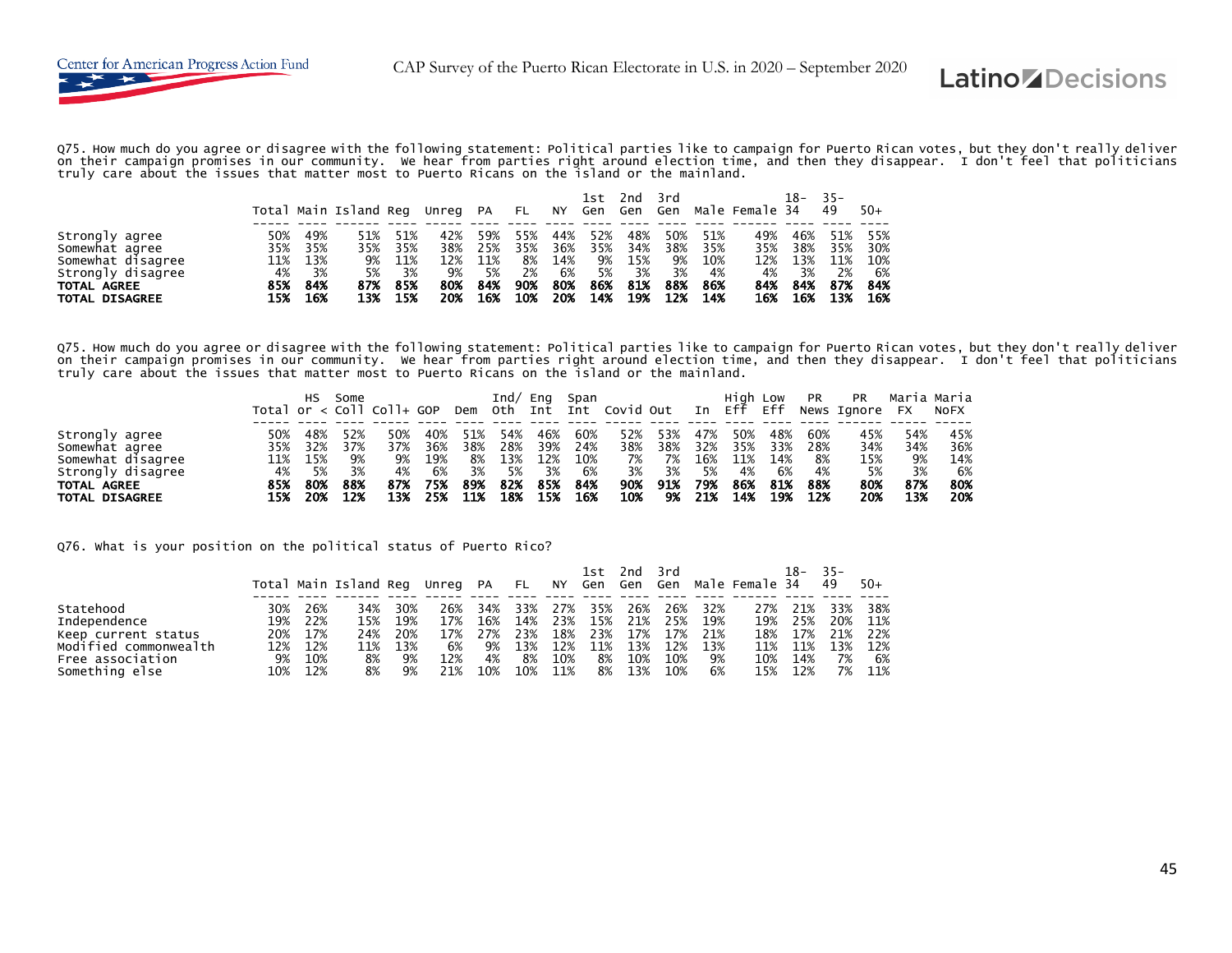

#### Q76. What is your position on the political status of Puerto Rico?

|                       |     | нs  | Some | Total or $<$ Coll Coll+ GOP |     |     | Ind/ | Ena | Span | Dem Oth Int Int Covid Out |     |     | High Low<br>In Eff | Eff | PR  | <b>PR</b><br>News Ignore | <b>FX</b> | Maria Maria<br><b>NOFX</b> |
|-----------------------|-----|-----|------|-----------------------------|-----|-----|------|-----|------|---------------------------|-----|-----|--------------------|-----|-----|--------------------------|-----------|----------------------------|
| Statehood             | 30% | 28% | 31%  | 32%                         | 25% | 35% | 24%  | 26% | 38%  | 28%                       | 26% | 33% | 31%                | 23% | 29% | 30%                      | 32%       | 27%                        |
| Independence          | 19% | 22% | 19%  | 15%                         | 17% | 16% | 25%  | 21% | 14%  | 19%                       | 25% | 13% | 19%                | 20% | 19% | 17%                      | 18%       | 21%                        |
| Keep current status   | 20% | 19% | 21%  | 18%                         | 27% | 21% | 14%  | 19% | 22%  | 21%                       | 16% | 23% | 19%                | 20% | 20% | 22%                      | 18%       | 23%                        |
| Modified commonwealth | 12% | 10% | 11%  | 16%                         | 14% | 11% | 12%  | 14% | 7%   | 14%                       | 15% | 9%  | 12%                | 9%  | 11% | 7%                       | 14%       | 6%                         |
| Free association      | 9%  | 10% | 8%   | 10%                         | 9%  | 9%  | 10%  | 9%  | 10%  | 10%                       | 11% | 8%  | 10%                | 8%  | 13% | 6%                       | 10%       | 6%                         |
| Something else        | 10% | 11% | 11%  | 9%                          | 9%  | 8%  | 15%  | 11% | 8%   | 8%                        | 8%  | 13% | 9%                 | 20% | 8%  | 18%                      | 8%        | 17%                        |

Q77. And what if the options were:

|                                                                  |     |     | Total Main Island Reg |         | Unreg PA |         | <b>FL</b> |     |         | 1st 2nd 3rd |     |         | NY Gen Gen Gen Male-Female-34 | 18– | $-35-$<br>49 | $50+$ |
|------------------------------------------------------------------|-----|-----|-----------------------|---------|----------|---------|-----------|-----|---------|-------------|-----|---------|-------------------------------|-----|--------------|-------|
| Puerto Rico should                                               | 48% | 49% | 46%                   | 48%     | 44%      | 47%     | 50%       | 46% | 46%     | 47%         | 53% | 48%     | 48%                           | 44% | 48%          | 54%   |
| become a state<br>Puerto Rico should<br>remain in its current    | 33% | 31% |                       | 36% 32% | 39%      | 36%     | 34%       |     |         | 33% 35% 33% |     | 28% 33% | 33%                           | 30% | 33%          | 36%   |
| status<br>Puerto Rico should<br>become an independent<br>country | 19% | 19% | 18%                   | 19%     |          | 17% 17% | 16%       |     | 21% 19% | 20%         | 18% | 19%     | 19%                           | 26% | 19%          | 10%   |

Q77. And what if the options were:

|                                                        |     | HS .    | Some | Total or $\lt$ Coll Coll+ GOP |     |     |     | Ind/ Eng Span |     | Dem Oth Int Int Covid-Out In Eff Eff |     |     | High Low |     | <b>PR</b> | PR<br>News Ignore FX |     | Maria Maria<br>NOFX |
|--------------------------------------------------------|-----|---------|------|-------------------------------|-----|-----|-----|---------------|-----|--------------------------------------|-----|-----|----------|-----|-----------|----------------------|-----|---------------------|
| Puerto Rico should<br>become a state                   | 48% | 43%     | 53%  | 49%                           | 43% | 51% | 45% | 48%           | 47% | 46%                                  | 46% | 50% | 49%      | 45% | 46%       | 52%                  | 50% | 47%                 |
| Puerto Rico should<br>remain in its current<br>status  |     | 33% 33% | 32%  | 34%                           | 36% | 31% | 34% | 33%           | 34% | 32%                                  | 31% | 35% | 32%      | 38% | 33%       | 30%                  | 31% | 37%                 |
| Puerto Rico should<br>become an independent<br>country | 19% | 24%     | 15%  | 17%                           | 20% | 18% | 21% | 19%           | 19% | 22%                                  | 23% | 15% | 20%      | 17% | 21%       | 18%                  | 19% | 17%                 |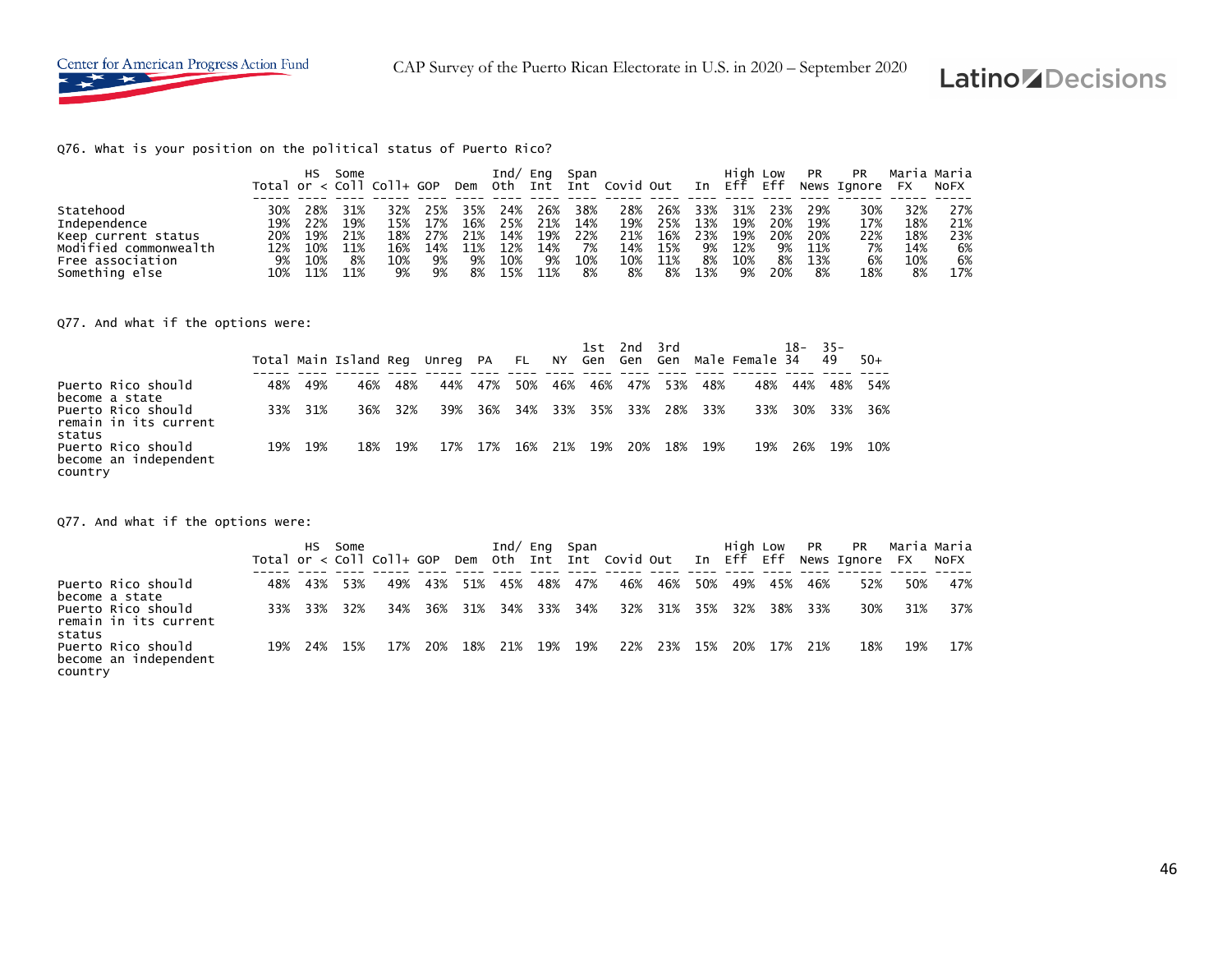Q78. If a candidate for office were to endorse statehood for Puerto Rico would that make you more or less likely to support them?

|                                                                                                                                 |                          |                                               | Total Main Island Reg Unreg PA FL NY Gen Gen Gen Male Female 34 49 |                                                    |            |                                                        |                                        |              |                                                  |           | 1st 2nd 3rd |                                                                                       |                   | 18-                                        | $-35-$                   | $50+$                                              |
|---------------------------------------------------------------------------------------------------------------------------------|--------------------------|-----------------------------------------------|--------------------------------------------------------------------|----------------------------------------------------|------------|--------------------------------------------------------|----------------------------------------|--------------|--------------------------------------------------|-----------|-------------|---------------------------------------------------------------------------------------|-------------------|--------------------------------------------|--------------------------|----------------------------------------------------|
| Much more likely<br>Somewhat more likely<br>Somewhat less likely<br>Much less likely<br><b>TOTAL LIKELY</b><br>TOTAL NOT LIKELY | 31%<br>13%<br>74%<br>26% | 30%<br>43% 51%<br>13% 12%<br>7%<br>80%<br>20% | 32%<br>31%<br>23%                                                  | 33%<br>44%<br>14% 12%<br>11%<br>63% 77%<br>37% 23% | 14%<br>32% | 31%<br>31%<br>22% 20%<br>32% 17%<br>46% 63%<br>54% 37% | 35%<br>$\sim$ 35% $\sim$<br>17%<br>70% | 26%<br>- 75% | 32%<br>49% 32% 52%<br>13% 15% 14% 13%<br>10% 21% | 26%<br>9% |             | 40% 37%<br>47% 37%<br>10% 12%<br>3% 14%<br>64% 78% 87% 74%<br>30% 25% 36% 22% 13% 26% | 25%<br>11%<br>26% | 32%<br>49% 50%<br>14% 13%<br>5%<br>74% 82% | 33%<br>38%<br>16%<br>71% | 27%<br>40%<br>13% 13%<br>21%<br>66%<br>18% 29% 34% |

Q78. If a candidate for office were to endorse statehood for Puerto Rico would that make you more or less likely to support them?

|                      |     |     | Some |                               |     |     | Ind/ $Enq$ |     | Span |                                      |     |     | High Low |     |      | PR PR          |     | Maria Maria |
|----------------------|-----|-----|------|-------------------------------|-----|-----|------------|-----|------|--------------------------------------|-----|-----|----------|-----|------|----------------|-----|-------------|
|                      |     |     |      | Total or $\lt$ Coll Coll+ GOP |     |     |            |     |      | Dem Oth Int Int Covid Out In Eff Eff |     |     |          |     |      | News Ignore FX |     | NOFX        |
|                      |     |     |      |                               |     |     |            |     |      |                                      |     |     |          |     |      |                |     |             |
| Much more likely     | 31% | 34% | 27%  | 33%                           | 42% | 31% | 24%        | 32% | 29%  | 34%                                  | 35% | 27% | 33%      | 19% | 43%  | 25%            | 33% | 28%         |
| Somewhat more likely | 43% | 41% | 48%  | 39%                           | 35% | 46% | 45%        | 50% | 27%  | 41%                                  | 45% | 42% | 44%      | 40% | 28%  | 51%            | 41% | 47%         |
| Somewhat less likely | 13% | 16% | 14%  | 8%                            | 10% | 13% | 15%        | 10% | 20%  | 13%                                  | 11% | 15% | 11%      | 21% | 12%  | 14%            | 13% | 14%         |
| Much less likely     | 13% | 9%  | 11%  | 20%                           | 13% | 11% | 16%        | 8%  | 24%  | 12%                                  | 9%  | 17% | 11%      | 20% | 17%  | 9%             | 13% | 11%         |
| <b>TOTAL LIKELY</b>  | 74% | 75% | 75%  | 72%                           | 77% | 77% | 69%        | 82% | 56%  | 75%                                  | 80% | 69% | 77%      | 58% | 71%  | 76%            | 75% | 76%         |
| TOTAL NOT LIKELY     | 26% | 25% | 25%  | 28%                           | 23% | 23% | 31%        | 18% | 44%  | 25%                                  | 20% |     | 31% 23%  | 42% | -29% | 24%            | 25% | 24%         |

Q79. If a candidate for office were to endorse statehood for Puerto Rico, so that the people of Puerto Rico would have the same<br>rights as every other American, and have 5 members of Congress and 2 U.S. Senators representin to support that candidate, or less likely?

|                                                                  |                  |                    | Total Main Island Reg Unreg PA FL NY Gen Gen Gen Male Female 34 |                  |                   |                   |                  |                   | 1st 2nd              |                  | 3rd              |                        |                  | 18-              | $35 -$<br>49     | $50+$                 |
|------------------------------------------------------------------|------------------|--------------------|-----------------------------------------------------------------|------------------|-------------------|-------------------|------------------|-------------------|----------------------|------------------|------------------|------------------------|------------------|------------------|------------------|-----------------------|
| Much more likely<br>Somewhat more likely<br>Somewhat less likely | 42%<br>44%<br>8% | 43%<br>43%<br>8%   | 40%<br>44%<br>9%                                                | 44%<br>41%<br>8% | 16%<br>63%<br>10% | 35%<br>46%<br>9%  | 38%<br>46%<br>7% | 41%<br>37%<br>14% | 39%<br>44%<br>9%     | 42%<br>44%<br>8% | 46%<br>6%        | 44%<br>42% 44%<br>- 8% | 39%<br>43%<br>9% | 41%<br>48%<br>6% | 45%<br>43%<br>8% | 39%<br>- 39%<br>12%   |
| Much less likely<br>TOTAL LIKELY<br>TOTAL NOT LIKELY             | 7%<br>85%<br>15% | 6%<br>87%<br>- 13% | 7%<br>84%<br>16%                                                | 6%<br>86%<br>14% | 12%<br>78%<br>22% | 10%<br>81%<br>19% | 8%<br>84%<br>16% | -8%<br>78%        | 8%<br>83%<br>22% 17% | 6%<br>86%<br>14% | 6%<br>89%<br>11% | 4%<br>88%<br>12%       | 9%<br>83%<br>17% | 5%<br>89%<br>11% | 4%<br>88%<br>12% | 10%<br>- 78%<br>- 22% |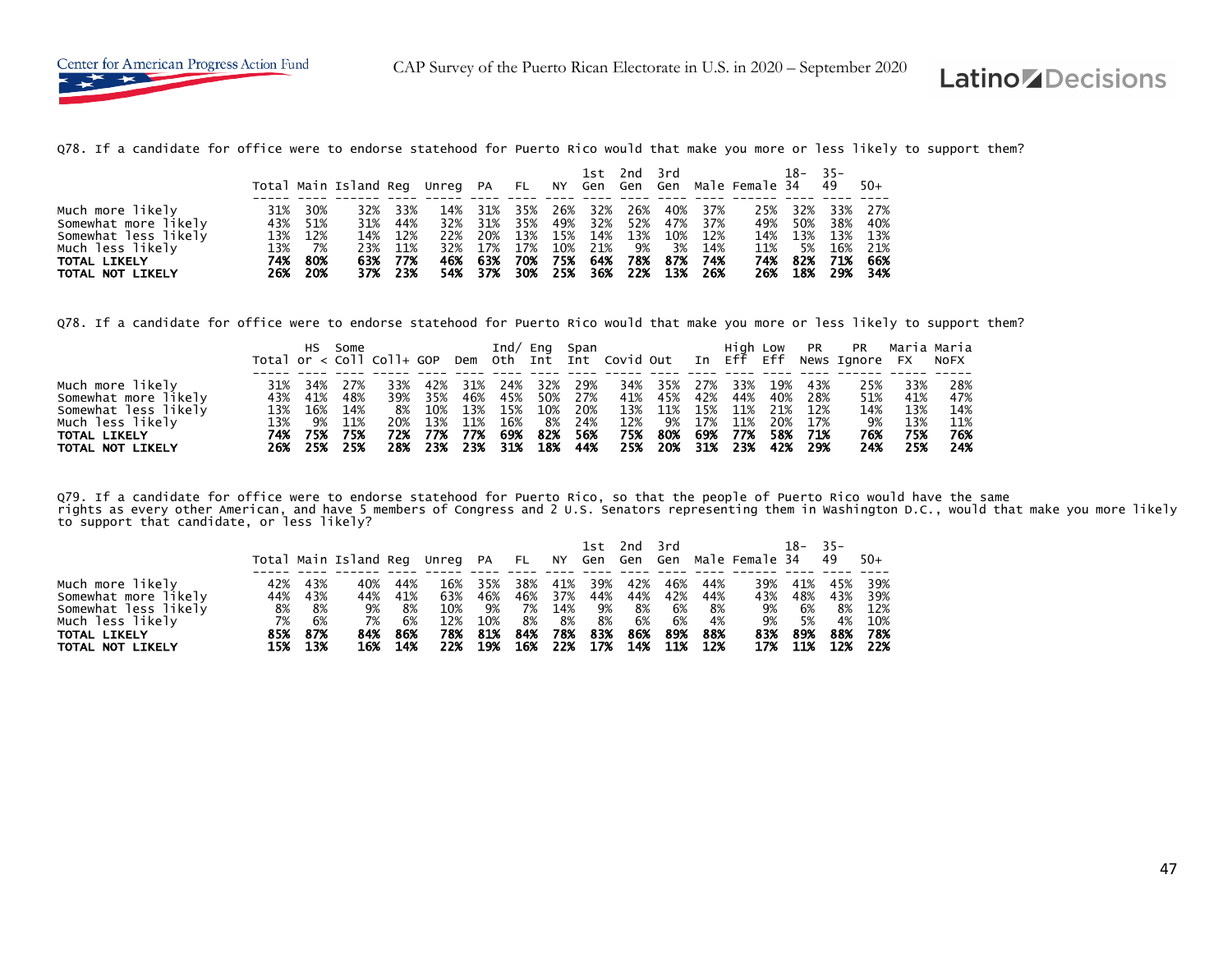

Q79. If a candidate for office were to endorse statehood for Puerto Rico, so that the people of Puerto Rico would have the same<br>rights as every other American, and have 5 members of Congress and 2 U.S. Senators representin

|                      |     | HS.    | Some |     |     |     | Ind/ | Eng | Span |                                                                |     |     | Hiah Low |     | PR  | PR             |     | Maria Maria |
|----------------------|-----|--------|------|-----|-----|-----|------|-----|------|----------------------------------------------------------------|-----|-----|----------|-----|-----|----------------|-----|-------------|
|                      |     |        |      |     |     |     |      |     |      | Total or < Coll Coll+ GOP Dem Oth Int Int Covid Out In Eff Eff |     |     |          |     |     | News Ignore FX |     | NOFX        |
|                      |     |        |      |     |     |     |      |     |      |                                                                |     |     |          |     |     |                |     |             |
| Much more likely     | 42% | 40%    | 46%  | 39% | 40% | 44% | 38%  | 43% | 38%  | 44%                                                            | 46% | 37% | 43%      | 31% | 61% | 34%            | 46% | 34%         |
| Somewhat more likely | 44% | 41%    | 43%  | 47% | 43% | 45% | 42%  | 46% | 37%  | 44%                                                            | 41% | 46% | 44%      | 39% | 25% | 47%            | 41% | 47%         |
| Somewhat less likely |     | 8% 11% | 6%   | 7%  | 9%  | 8%  | 8%   | 7%  | 12%  | 7%                                                             | 7%  | 10% | 7%       | 15% | 5%  | 10%            | 7%  | 10%         |
| Much less likely     | 7%  | 8%     | 5%   | 7%  | 8%  | 3%  | 11%  | 4%  | 13%  | 5%                                                             | 7%  | 6%  | 5%       | 15% | 9%  | 10%            | 6%  | 9%          |
| <b>TOTAL LIKELY</b>  | 85% | 81%    | 89%  | 85% | 83% | 88% | 80%  | 89% | 75%  | 87%                                                            | 86% | 84% | 88%      | 70% | 86% | 80%            | 87% | 82%         |
| TOTAL NOT LIKELY     | 15% | 19%    | 11%  | 15% | 17% | 12% | 20%  | 11% | 25%  | 13%                                                            | 14% | 16% | 12%      | 30% | 14% | 20%            | 13% | 18%         |

Q80. Some people say politics on the island of Puerto Rico is corrupt, while other people say that is politics as usual, no<br>different than the mainland. How big of a problem would you say corruption is on the island of Pue

|                                                                       |                   |                   |                                |                   |                  |                       |                  |                    | 1st 2nd           |                   | 3rd              |                    |                   | $18 -$            | $35-$             |                    |
|-----------------------------------------------------------------------|-------------------|-------------------|--------------------------------|-------------------|------------------|-----------------------|------------------|--------------------|-------------------|-------------------|------------------|--------------------|-------------------|-------------------|-------------------|--------------------|
|                                                                       |                   |                   | Total Main Island Reg Unreg PA |                   |                  |                       | FL.              | NY                 | Gen Gen           |                   | Gen              |                    | Male Female 34    |                   | 49                | $50+$              |
| Very big problem<br>Somewhat of a problem<br>Not that much of a       | 51%<br>35%<br>11% | 44%<br>41%<br>12% | 61%<br>27%<br>10%              | 52%<br>35%<br>10% | 43%<br>34%       | 52%<br>35%<br>15% 11% | 57%<br>32%<br>9% | 51%<br>39%<br>- 7% | 62%<br>26%<br>10% | 46%<br>39%<br>13% | 38%<br>47%<br>9% | 53%<br>35%<br>9%   | 50%<br>35%<br>12% | 40%<br>43%<br>14% | 54%<br>32%<br>11% | 64%<br>28%<br>- 7% |
| problem<br>Not a problem at all<br>TOTAL PROBLEM<br>TOTAL NOT PROBLEM | 3%<br>86%<br>14%  | 3%<br>85%<br>15%  | 1%<br>88%<br>12%               | 2%<br>87%<br>13%  | 7%<br>77%<br>23% | 3%<br>87%<br>13%      | 1%<br>89%<br>11% | 4%<br>90%<br>10%   | 2%<br>88%<br>12%  | 2%<br>85%<br>15%  | 6%<br>85%<br>15% | -2%<br>88%<br>-12% | 3%<br>85%<br>15%  | 3%<br>83%<br>17%  | 3%<br>86%<br>14%  | 2%<br>91%<br>-9%   |

Q80. Some people say politics on the island of Puerto Rico is corrupt, while other people say that is politics as usual, no different than the mainland. How big of a problem would you say corruption is on the island of Puerto Rico?

|                                                                       |                   | HS.               | Some             | Total or $\lt$ Coll Coll+ GOP |                   |                  |                   |                   | Ind/ Eng Span    | Dem Oth Int Int Covid Out In Eff Eff |                  |                   | Hiah Low          |                   | <b>PR</b>         | <b>PR</b><br>News Ignore FX | Maria Maria       | NOFX              |
|-----------------------------------------------------------------------|-------------------|-------------------|------------------|-------------------------------|-------------------|------------------|-------------------|-------------------|------------------|--------------------------------------|------------------|-------------------|-------------------|-------------------|-------------------|-----------------------------|-------------------|-------------------|
| Very big problem<br>Somewhat of a problem<br>Not that much of a       | 51%<br>35%<br>11% | 50%<br>35%<br>12% | 53%<br>36%<br>9% | 51%<br>34%<br>12%             | 54%<br>31%<br>12% | 51%<br>38%<br>9% | 51%<br>32%<br>13% | 43%<br>42%<br>13% | 72%<br>19%<br>6% | 50%<br>37%<br>11%                    | 50%<br>39%<br>8% | 53%<br>31%<br>13% | 52%<br>36%<br>10% | 49%<br>30%<br>14% | 62%<br>27%<br>-8% | 51%<br>31%<br>14%           | 57%<br>31%<br>10% | 42%<br>39%<br>14% |
| problem<br>Not a problem at all<br>TOTAL PROBLEM<br>TOTAL NOT PROBLEM | 3%<br>86%<br>14%  | 3%<br>85%<br>15%  | 2%<br>89%<br>11% | 3%<br>85%<br>15%              | 3%<br>85%<br>15%  | 2%<br>89%<br>11% | 3%<br>84%<br>16%  | 2%<br>85%<br>15%  | 3%<br>91%<br>9%  | 2%<br>87%<br>13%                     | 3%<br>89%<br>11% | 3%<br>84%<br>16%  | 2%<br>88%<br>12%  | 7%<br>79%<br>21%  | 3%<br>89%<br>11%  | 4%<br>82%<br>18%            | 2%<br>89%<br>11%  | 5%<br>82%<br>18%  |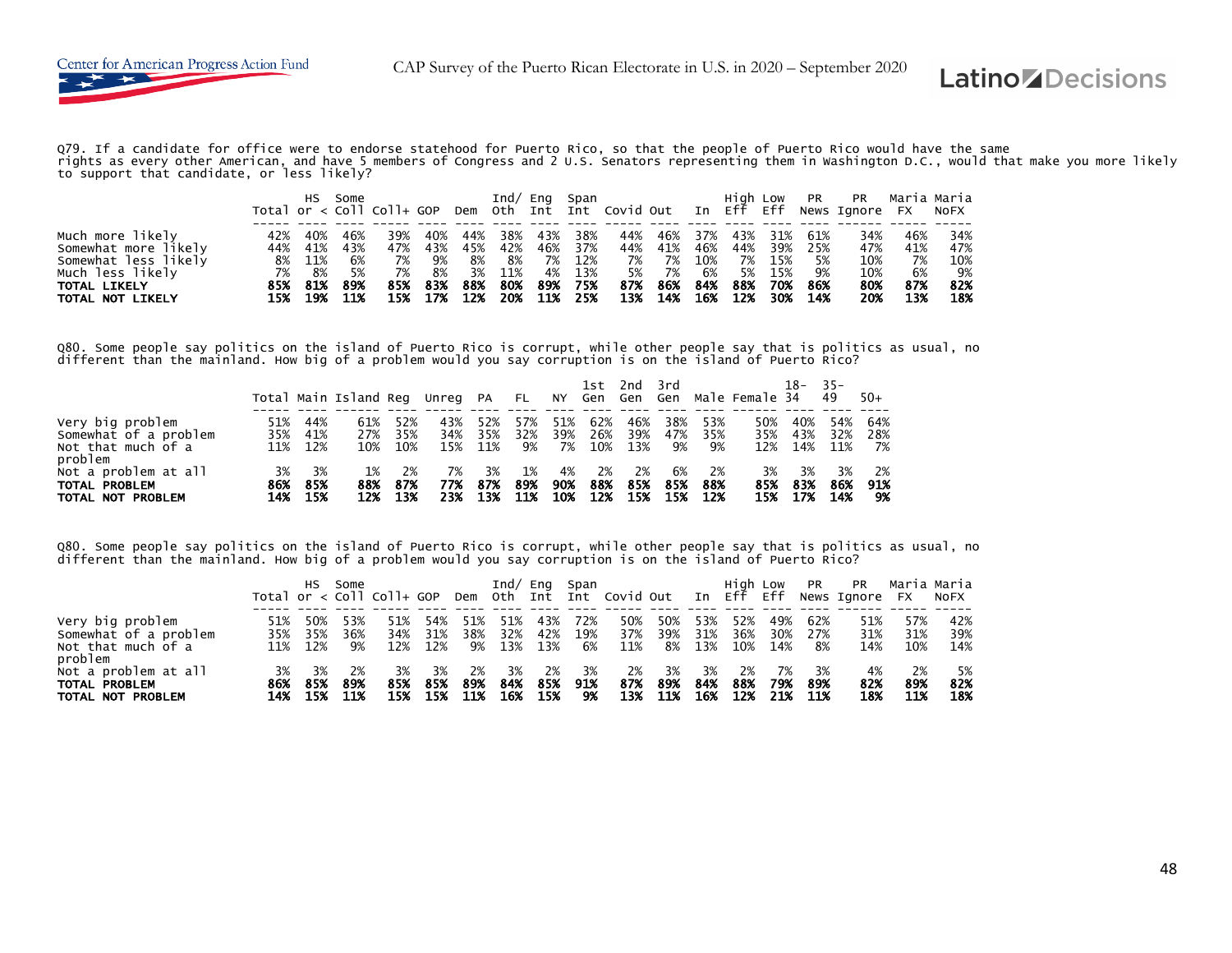Q81. Would you be more likely to vote for a candidate who supports immigration reform with a path to citizenship for undocumented immigrants?

|                                                                                                                                                                          |                                         | Total Main Island Reg Unreg PA FL NY Gen Gen Gen Male Female 34 |                                             |                                       |                                     |                                       |                         |                                                  | 1st 2nd 3rd        |                  |                                                              |                         | 18-                                    | $-35-$<br>49                              | $50+$                                       |
|--------------------------------------------------------------------------------------------------------------------------------------------------------------------------|-----------------------------------------|-----------------------------------------------------------------|---------------------------------------------|---------------------------------------|-------------------------------------|---------------------------------------|-------------------------|--------------------------------------------------|--------------------|------------------|--------------------------------------------------------------|-------------------------|----------------------------------------|-------------------------------------------|---------------------------------------------|
| Much more likely<br>45%<br>Somewhat more likely<br>39%<br>Somewhat less likely<br>11%<br>5%<br>Much less likely<br>84%<br><b>TOTAL LIKELY</b><br>16%<br>TOTAL NOT LIKELY | 42%<br>42%<br>11%<br>6%<br>84%<br>- 16% | 48%<br>35%<br>12%<br>5%<br>84%                                  | 47%<br>38%<br>10%<br>- 5%<br>85%<br>16% 15% | 27%<br>46%<br>18%<br>9%<br>73%<br>27% | 63%<br>28%<br>6%<br>3%<br>91%<br>9% | 48%<br>38%<br>10%<br>3%<br>86%<br>14% | 47%<br>6%<br>83%<br>17% | 50%<br>36% 34% 43%<br>11% 11% 11%<br>- 5%<br>84% | 42%<br>- 5%<br>84% | 42%<br>10%<br>8% | 49%<br>41% 37%<br>- 9%<br>- 4%<br>83% 87%<br>16% 16% 17% 13% | 41%<br>6%<br>81%<br>19% | 41%<br>40% 43%<br>13% 11%<br>5%<br>84% | 49%<br>35%<br>11%<br>4%<br>85%<br>16% 15% | 46%<br>- 36%<br>11%<br>- 7%<br>82%<br>- 18% |

Q81. Would you be more likely to vote for a candidate who supports immigration reform with a path to citizenship for undocumented immigrants?

|                      |     |     | Some |                             |     |     | Ind/ | Ena | Span |                                      |     |     | High Low |     | PR  | PR                  |     | Maria Maria |
|----------------------|-----|-----|------|-----------------------------|-----|-----|------|-----|------|--------------------------------------|-----|-----|----------|-----|-----|---------------------|-----|-------------|
|                      |     |     |      | Total or $<$ Coll Coll+ GOP |     |     |      |     |      | Dem Oth Int Int Covid Out In Eff Eff |     |     |          |     |     | News Ignore FX NoFX |     |             |
|                      |     |     |      |                             |     |     |      |     |      |                                      |     |     |          |     |     |                     |     |             |
| Much more likely     | 45% | 48% | 44%  | 41%                         | 32% | 50% | 45%  | 38% | 62%  | 49%                                  | 47% | 43% | 47%      | 36% | 59% | 45%                 | 47% | 43%         |
| Somewhat more likely | 39% | 37% | 39%  | 41%                         | 40% | 41% | 35%  | 43% | 29%  | 37%                                  | 43% | 35% | 39%      | 40% | 29% | 35%                 | 39% | 39%         |
| Somewhat less likely | 11% | 8%  | 13%  | 12%                         | 16% | 7%  | 14%  | 13% | 6%   | 10%                                  | 8%  | 14% | 10%      | 14% | 8%  | 11%                 | 10% | 11%         |
| Much less likely     | 5%  | 6%  | 4%   | 5%                          | 12% | 2%  | 6%   | 6%  | 3%   | 3%                                   | 2%  | 8%  | 4%       | 9%  | 4%  | 9%                  | 4%  | 7%          |
| <b>TOTAL LIKELY</b>  | 84% | 86% | 83%  | 82%                         | 72% | 91% | 80%  | 81% | 91%  | 86%                                  | 90% | 78% | 85%      | 76% | 88% | 81%                 | 86% | 83%         |
| TOTAL NOT LIKELY     | 16% | 14% | 17%  | 18%                         | 28% | 9%  | 20%  | 19% | 9%   | 14%                                  | 10% | 22% | 15%      | 24% | 12% | 19%                 | 14% | 17%         |

Q82. Thinking about access to health care, do you think the affordable care act, sometimes called Obamacare, should be repealed and Congress should come<br>up with a new plan, or do you think the Affordable Care Act should re

|                                               |         |     |         |                                 |  |  | 1st 2nd 3rd |                                 | Total Main Island Reg Unreg PA FL NY Gen Gen Gen Male Female 34 49 | $18 - 35 -$     | - 50+ |
|-----------------------------------------------|---------|-----|---------|---------------------------------|--|--|-------------|---------------------------------|--------------------------------------------------------------------|-----------------|-------|
| Repeal and replace the<br>Affordable Care Act | 31% 38% |     | 23% 32% | 22% 18% 33% 28% 22% 35% 46% 34% |  |  |             |                                 | 28%                                                                | 40% 27% 23%     |       |
| Keep and improve the<br>Affordable Care Act   | 69% 62% | 77% | 68%     |                                 |  |  |             | 78% 82% 67% 72% 78% 65% 54% 66% |                                                                    | 72% 60% 73% 77% |       |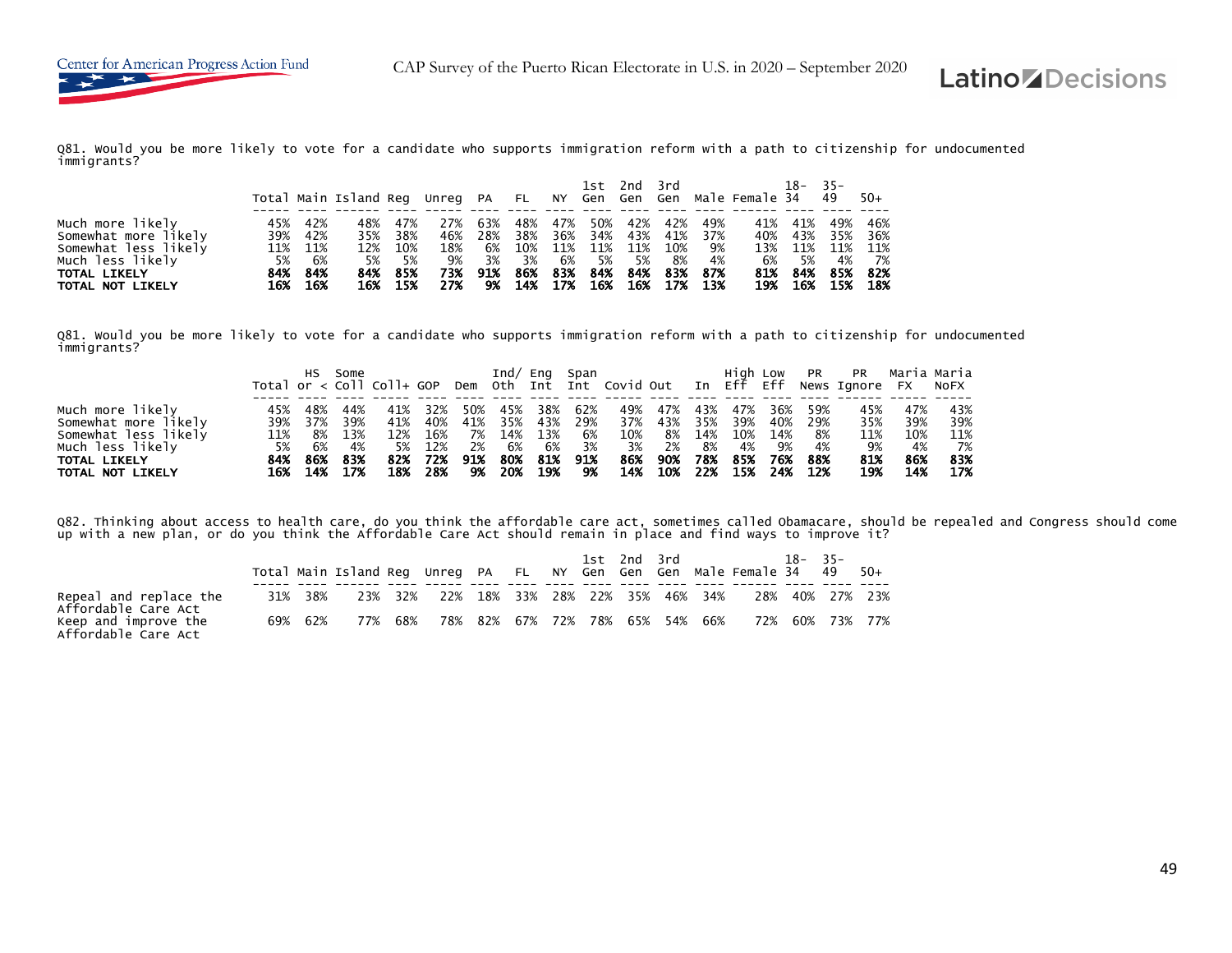

Q82. Thinking about access to health care, do you think the affordable care act, sometimes called Obamacare, should be repealed and Congress should come up with a new plan, or do you think the Affordable Care Act should remain in place and find ways to improve it?

| Repeal and replace the<br>Affordable Care Act |  | 31% 31% 28% |  |  |  | 36% 59% 20% 34% 35% 22% 33% 33% 29% 31% 32% 34% |  |  | 26% 35% 26% |         |     |
|-----------------------------------------------|--|-------------|--|--|--|-------------------------------------------------|--|--|-------------|---------|-----|
| Keep and improve the<br>Affordable Care Act   |  | 69% 69% 72% |  |  |  | 64% 41% 80% 66% 65% 78% 67% 67% 71% 69% 68% 66% |  |  |             | 74% 65% | 74% |

Q83. What about on the issue of minimum wage? Do you think we should raise the national minimum wage to \$15 per hour in the United States?

|                                                   |         | Total Main Island Req Unreq PA FL NY Gen Gen Gen Male Female 34 49 50+ |         |                   |                                 |  |  | 1st 2nd 3rd |                   | $18 - 35 -$ |                 |
|---------------------------------------------------|---------|------------------------------------------------------------------------|---------|-------------------|---------------------------------|--|--|-------------|-------------------|-------------|-----------------|
| Yes, raise to \$15 per<br>hour                    | 87% 85% |                                                                        | 91% 87% |                   | 88% 93% 84% 91% 91% 84% 86% 88% |  |  |             |                   |             | 87% 86% 88% 89% |
| No, keep minimum wage as    13%  15%<br>it is now |         |                                                                        |         | 9% 13% 12% 7% 16% |                                 |  |  |             | 9% 9% 16% 14% 12% |             | 13% 14% 12% 11% |

Q83. What about on the issue of minimum wage? Do you think we should raise the national minimum wage to \$15 per hour in the United States?

| Yes, raise to \$15 per<br>hour        |                                                              |  | 87% 91% 87% 83% 78% 93% 83% 85% 94% 88% 91% 84% 88% 84% 91% |  |  |  |  |  | 85%     | . 89% | 84% |
|---------------------------------------|--------------------------------------------------------------|--|-------------------------------------------------------------|--|--|--|--|--|---------|-------|-----|
| No, keep minimum wage as<br>it is now | $13\%$ 9% $13\%$ 17% 22% 7% 17% 15% 6% 12% 9% 16% 12% 16% 9% |  |                                                             |  |  |  |  |  | 15% 11% |       | 16% |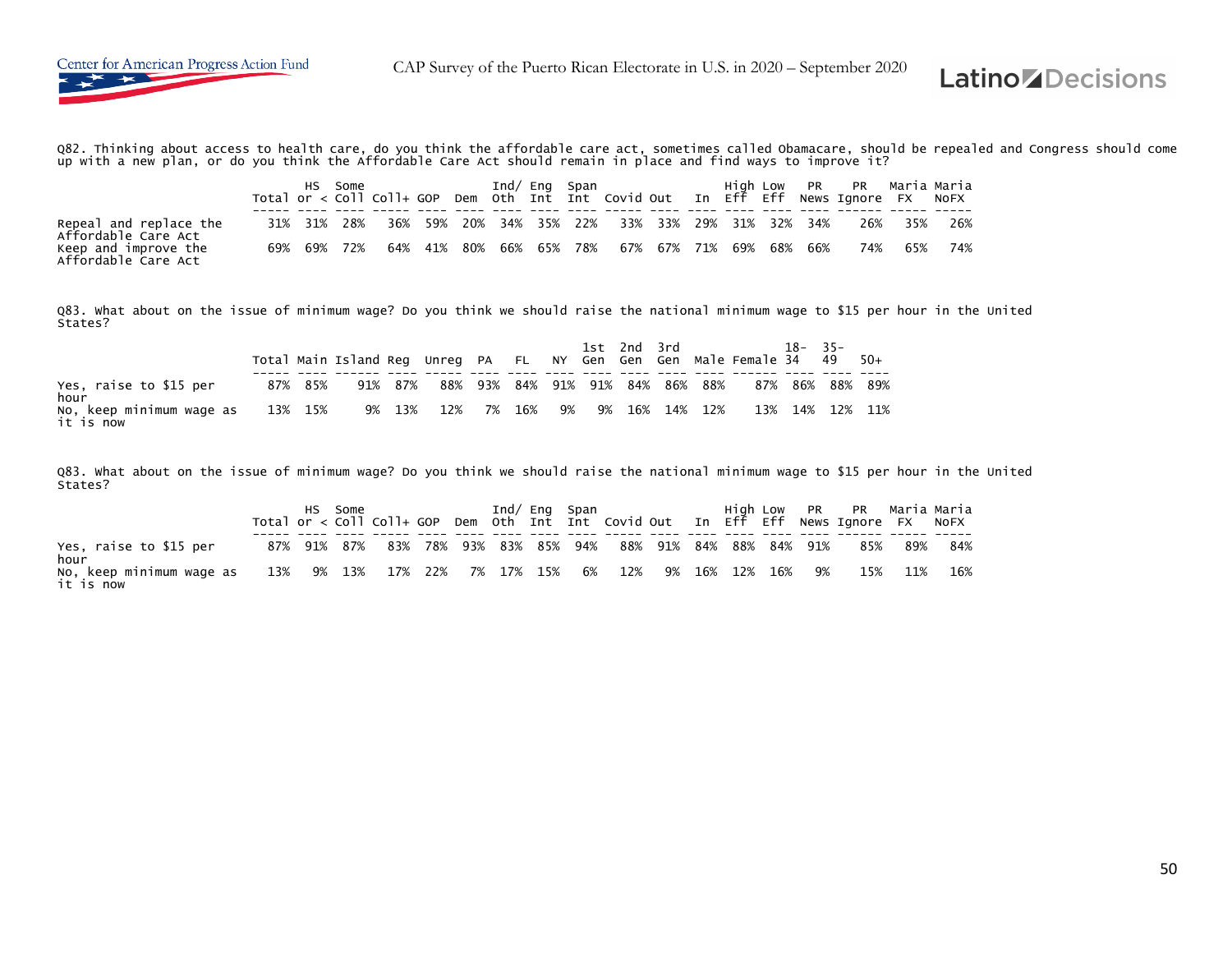

Q84. Even if you agree with more than one, which of the following steps by political leaders and parties would make you the most likely to participate and vote in elections?

|                                                                                                                                                                              |     |     | Total Main Island Reg Unreg PA |     |     |     | FL. | NY. | 1st<br>Gen | 2nd<br>Gen | 3rd<br>Gen |     | Male Female 34 | $18-$ | $35 -$<br>49 | $50+$ |
|------------------------------------------------------------------------------------------------------------------------------------------------------------------------------|-----|-----|--------------------------------|-----|-----|-----|-----|-----|------------|------------|------------|-----|----------------|-------|--------------|-------|
| Having concrete plans to<br>improve your life and<br>the lives of those in<br>the Puerto Rican<br>community on jobs,<br>health care, education,                              | 29% | 27% | 35%                            | 29% | 32% | 25% | 31% | 27% | 33%        | 29%        | 21%        | 28% | 30%            | 26%   | 36%          | 28%   |
| housing, and safety<br>Reaching out directly to<br>you and those in the<br>Puerto Rican community<br>on a more regular basis<br>to hear your ideas and<br>include you in the | 15% | 16% | 14%                            | 15% | 12% | 13% | 15% | 15% | 14%        | 15%        | 19%        | 15% | 15%            | 19%   | 12%          | 12%   |
| democratic process<br>Doing more to recruit<br>people who come from the<br>Puerto Rican community<br>and giving them strong<br>roles in campaigns and<br>parties             | 11% | 12% | 9%                             | 11% | 15% | 9%  | 15% | 8%  | 9%         | 12%        | 11%        | 12% | 10%            | 16%   | 8%           | 8%    |
| Having concrete plans to<br>clean up corruption in<br>politics and listen more<br>to regular voters rather<br>than wealthy special<br>interests                              | 30% | 31% | 27%                            | 31% | 23% | 23% | 30% | 34% | 28%        | 29%        | 37%        | 30% | 30%            | 27%   | 28%          | 36%   |
| None of these steps<br>would have much of an<br>effect                                                                                                                       | 15% | 14% | 15%                            | 14% | 19% | 30% | 9%  | 16% | 15%        | 15%        | 12%        | 15% | 14%            | 12%   | 16%          | 17%   |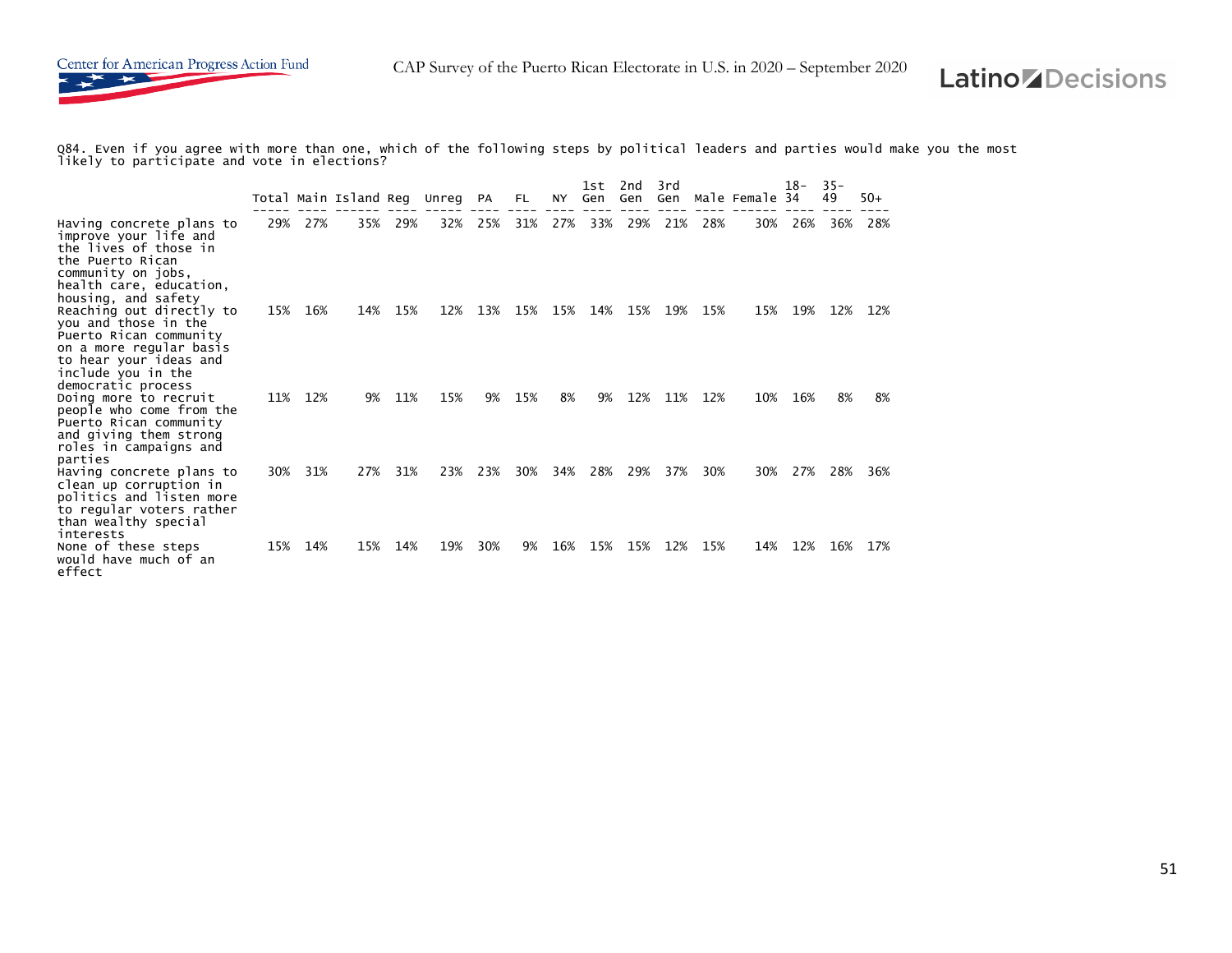

Q84. Even if you agree with more than one, which of the following steps by political leaders and parties would make you the most likely to participate and vote in elections?

|                                                                                                                                                                             |     | НS  | Some | Total or $\langle$ Coll Coll+ GOP |     | Dem | Ind $\sqrt$<br>Oth Int | Eng | Span | Int Covid Out |     | In  | High Low<br>Eff Eff |     | <b>PR</b> | <b>PR</b><br>News Ignore | Maria Maria<br>FX | <b>NOFX</b> |
|-----------------------------------------------------------------------------------------------------------------------------------------------------------------------------|-----|-----|------|-----------------------------------|-----|-----|------------------------|-----|------|---------------|-----|-----|---------------------|-----|-----------|--------------------------|-------------------|-------------|
| Having concrete plans to<br>improve your life and<br>the lives of those in<br>the Puerto Rican<br>community on jobs,<br>health care, education,<br>housing, and safety      | 29% | 27% | 32%  | 30%                               | 33% | 29% | 27%                    | 27% | 35%  | 30%           | 30% | 28% | 30%                 | 26% | 30%       | 18%                      | 31%               | 25%         |
| Reaching out directly to<br>you and those in the<br>Puerto Rican community<br>on a more regular basis<br>to hear your ideas and<br>include you in the<br>democratic process | 15% | 19% | 11%  | 16%                               | 12% | 16% | 16%                    | 17% | 11%  | 15%           | 17% | 13% | 16%                 | 10% | 18%       | 12%                      | 16%               | 15%         |
| Doing more to recruit<br>people who come from the<br>Puerto Rican community<br>and giving them strong<br>roles in campaigns and<br>parties                                  | 11% | 12% | 7%   | 15%                               | 13% | 11% | 10%                    | 11% | 12%  | 13%           | 13% | 9%  | 11%                 | 12% | 16%       | 5%                       | 13%               | 9%          |
| Having concrete plans to<br>clean up corruption in<br>politics and listen more<br>to regular voters rather<br>than wealthy special<br>interests                             | 30% | 24% | 37%  | 29%                               | 29% | 29% | 32%                    | 33% | 22%  | 29%           | 30% | 30% | 30%                 | 28% | 32%       | 34%                      | 30%               | 30%         |
| None of these steps<br>would have much of an<br>effect                                                                                                                      | 15% | 19% | 14%  | 9%                                | 13% | 15% | 15%                    | 12% | 20%  | 12%           | 10% | 19% | 13%                 | 24% | 4%        | 30%                      | 10%               | 21%         |

Q85. Do you identify as Afro-Latino, or having African and Latin American ancestry?

|                       |     |                | Total Main Island Reg Unreg PA FL NY Gen Gen Gen Male Female 34 49 50+ |     |                                         |  |  | 1st 2nd 3rd |                                 | 18–35–                             |  |
|-----------------------|-----|----------------|------------------------------------------------------------------------|-----|-----------------------------------------|--|--|-------------|---------------------------------|------------------------------------|--|
| Yes<br>N <sub>O</sub> | 50% | 48%<br>50% 52% | 50%                                                                    | 49% | 50% 51% 41% 43% 42% 47% 52% 51% 40% 53% |  |  |             | 59% 57% 58% 53% 48% 49% 60% 47% | 47% 54% 50% 43%<br>53% 46% 50% 57% |  |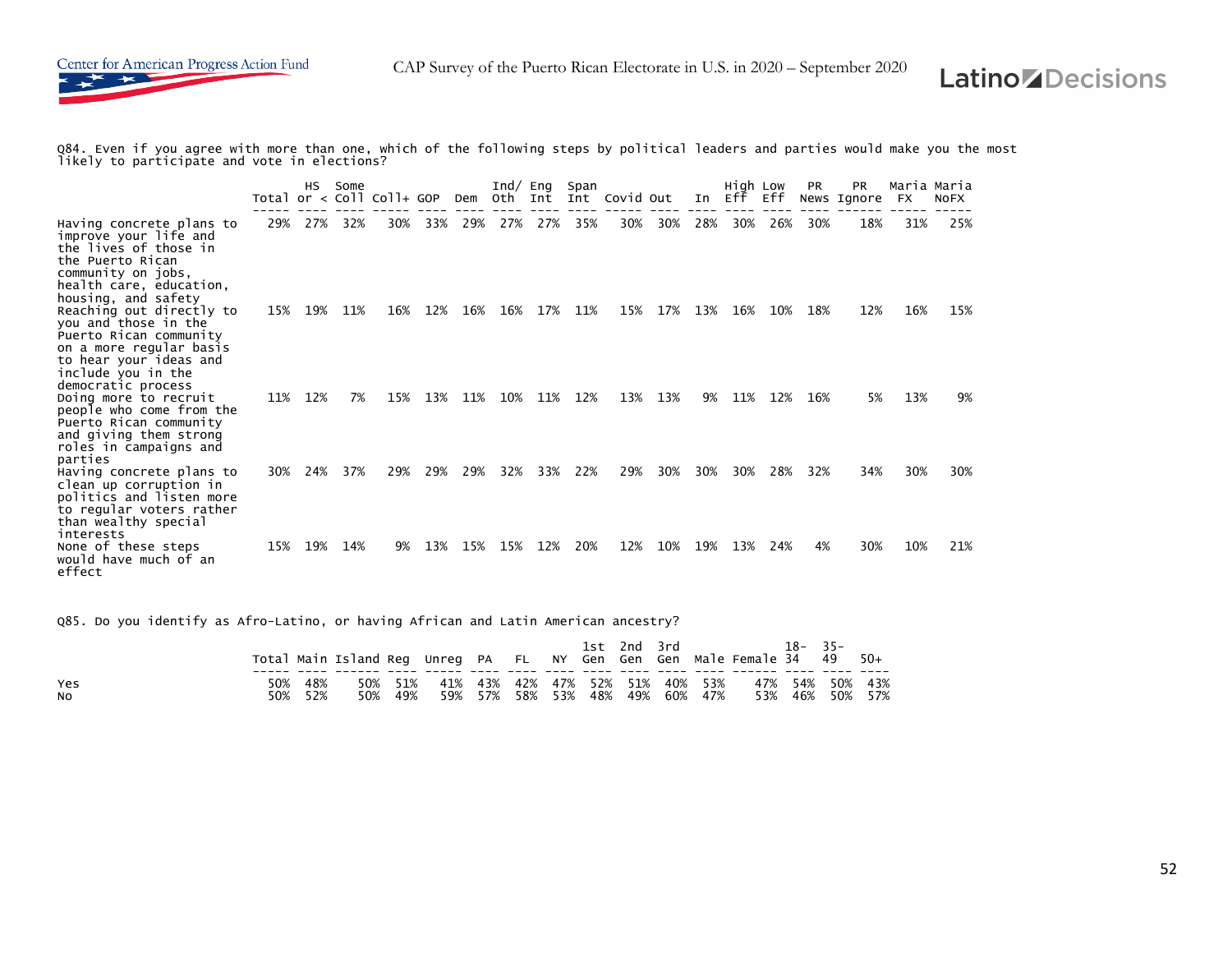Center for American Progress Action Fund

CAP Survey of the Puerto Rican Electorate in U.S. in 2020 – September 2020

# **Latino Decisions**

Q85. Do you identify as Afro-Latino, or having African and Latin American ancestry?

|           |         | Some |       |     |  | Ind/ Eng Span   |                                             |  |  |             | High Low PR PR Maria-Maria<br>Total or < Coll Coll+ GOP Dem Oth Int Int Covid Out In Eff Eff News Ignore FX NoFX |     |     |
|-----------|---------|------|-------|-----|--|-----------------|---------------------------------------------|--|--|-------------|------------------------------------------------------------------------------------------------------------------|-----|-----|
|           |         |      |       |     |  |                 |                                             |  |  |             |                                                                                                                  |     |     |
| Yes       | 55% 43% |      | - 50% |     |  |                 | 43% 54% 45% 49% 53% 55% 52% 47% 51% 43% 67% |  |  |             | 44%                                                                                                              | 54% | 45% |
| <b>NO</b> | 45%     | 57%  | 50%   | 57% |  | 46% 55% 51% 47% | 45% 48% 53%                                 |  |  | 49% 57% 33% | 56%                                                                                                              | 46% | 55% |

Q86. Do you identify as Afro-Latino, or being Black with Latin American Ancestry?

|            |            | Total Main Island Req Unreq PA FL NY Gen Gen Gen Male Female 34 49 50+ |                |     |  |  | 1st 2nd 3rd             |     |                                    |            | $18 - 35 -$ |                |            |
|------------|------------|------------------------------------------------------------------------|----------------|-----|--|--|-------------------------|-----|------------------------------------|------------|-------------|----------------|------------|
| Yes<br>NO. | 38%<br>62% | 64%                                                                    | 36% 37%<br>63% | 32% |  |  | 68% 63% 64% 56% 65% 64% | 59% | 37% 36% 44% 35% 36% 41% 34%<br>66% | 39%<br>61% | 60%         | 40% 40%<br>60% | 30%<br>70% |

Q86. Do you identify as Afro-Latino, or being Black with Latin American Ancestry?

|     |  | HS Some     |  | Ind/ Eng Span |  |                                                 |  |  | High Low PR PR Maria-Maria<br>Total or < Coll Coll+ GOP Dem Oth Int Int Covid Out In Eff Eff News Ignore FX NoFX |         |     |
|-----|--|-------------|--|---------------|--|-------------------------------------------------|--|--|------------------------------------------------------------------------------------------------------------------|---------|-----|
|     |  |             |  |               |  |                                                 |  |  |                                                                                                                  |         |     |
| Yes |  |             |  |               |  |                                                 |  |  | 37% 38% 36% 36% 33% 39% 35% 35% 41% 45% 48% 26% 37% 34% 54% 30% 43% 30%                                          |         |     |
| No  |  | 63% 62% 64% |  |               |  | 64% 67% 61% 65% 65% 59% 55% 52% 74% 63% 66% 46% |  |  |                                                                                                                  | 70% 57% | 70% |

Q87. Do you think what happens generally to Black people in this country will have something to do with what happens in your life?

|                       |     |         | Total Main Island Reg Unreg PA FL NY Gen Gen Gen Male Female 34 49 50+ |         |                                 |  | 1st 2nd 3rd |  |  | $18 - 35 -$ |                 |
|-----------------------|-----|---------|------------------------------------------------------------------------|---------|---------------------------------|--|-------------|--|--|-------------|-----------------|
|                       |     |         |                                                                        |         |                                 |  |             |  |  |             |                 |
| Yes, a lot            | 26% | 30%     |                                                                        | 22% 28% | 14% 25% 22% 29% 21% 26% 37% 29% |  |             |  |  |             | 23% 30% 21% 26% |
| Yes, some             |     | 31% 31% |                                                                        | 33% 32% | 31% 33% 29% 22% 32% 31% 30% 31% |  |             |  |  |             | 32% 36% 31% 25% |
| Yes, but not too much |     | 14% 15% |                                                                        | 12% 13% | 17% 14% 14% 14% 12% 17% 11% 12% |  |             |  |  |             | 15% 15% 14% 11% |
| NO.                   |     | 29% 25% |                                                                        | 33% 28% | 39% 28% 36% 35% 34% 26% 22% 27% |  |             |  |  |             | 30% 18% 34% 37% |

Q87. Do you think what happens generally to Black people in this country will have something to do with what happens in your life?

|                                    |  | HS Some                                   |     |                |  | Ind/ Eng Span                              |                                                                               |  |  | High Low PR PR Maria Maria<br>Total or < Coll Coll+ GOP Dem Oth Int Int Covid Out In Eff Eff News Ignore FX NoFX |                   |                     |
|------------------------------------|--|-------------------------------------------|-----|----------------|--|--------------------------------------------|-------------------------------------------------------------------------------|--|--|------------------------------------------------------------------------------------------------------------------|-------------------|---------------------|
| Yes, a lot<br>Yes, some            |  | 26% 25% 27%<br>31% 31% 30%<br>14% 14% 12% |     | 33% 26%<br>12% |  | 28% 25% 27% 26% 28% 22%<br>34% 31% 32% 30% | 32% 34% 19% 27% 22% 42%<br>35% 40% 23% 33% 24% 29%<br>14% 12% 16% 13% 18% 11% |  |  | 18%<br>26%<br>11%                                                                                                | 29%<br>32%<br>14% | - 23%<br>29%<br>12% |
| Yes, but not too much<br><b>NO</b> |  | 29% 30% 31%                               | 15% |                |  | 14% 14% 15% 12%                            | 24% 37% 25% 29% 26% 36% 19% 15% 42% 27% 36% 18%                               |  |  | 45%                                                                                                              | 24%               | - 36%               |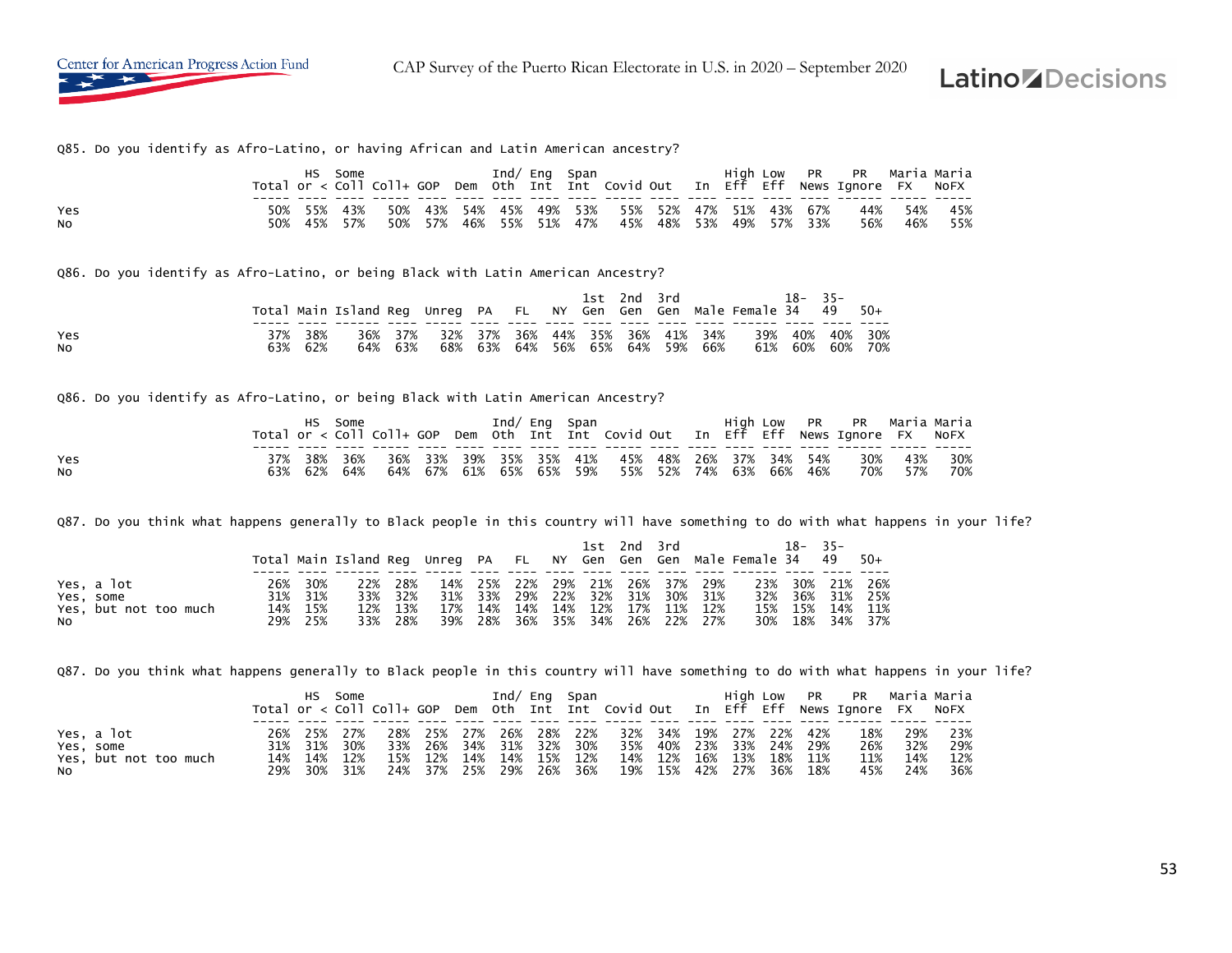Q88. How much is being Puerto Rican an important part of how you see yourself?

|                                                                                    |                        |                        | Total Main Island Reg Unreg PA FL NY Gen Gen Gen Male Female 34 |                        |                        |                        |                          |                        | 1st 2nd                |                        | 3rd             |                              |                        | 18-                    | - 35 –<br>49           | $50+$                    |
|------------------------------------------------------------------------------------|------------------------|------------------------|-----------------------------------------------------------------|------------------------|------------------------|------------------------|--------------------------|------------------------|------------------------|------------------------|-----------------|------------------------------|------------------------|------------------------|------------------------|--------------------------|
| Very important<br>Somewhat important<br>Not very important<br>Not at all important | 63%<br>26%<br>7%<br>4% | 57%<br>29%<br>8%<br>5% | 73%<br>19%<br>6%<br>2%                                          | 63%<br>26%<br>8%<br>4% | 65%<br>25%<br>7%<br>4% | 67%<br>20%<br>8%<br>4% | 68%<br>20%<br>- 7%<br>4% | 65%<br>23%<br>5%<br>7% | 71%<br>20%<br>6%<br>2% | 58%<br>28%<br>8%<br>6% | 54%<br>9%<br>4% | 63%<br>32% 25%<br>7%<br>- 5% | 63%<br>26%<br>8%<br>3% | 57%<br>31%<br>9%<br>3% | 61%<br>28%<br>6%<br>5% | 72%<br>16%<br>- 7%<br>5% |
| TOTAL IMPORTANT<br>TOTAL NOT IMPORTANT                                             | 89%<br>11%             | 87%<br>13%             | 92%<br>8%                                                       | 88%<br>12%             | 90%<br>10%             | 87%<br>13%             | 89%<br>11%               | 88%<br>12%             | 91%<br>9%              | 87%<br>13%             | 86%<br>14%      | 88%<br>- 12%                 | 89%<br>11%             | 88%<br>12%             | 89%<br>11%             | 89%<br>- 11%             |

Q88. How much is being Puerto Rican an important part of how you see yourself?

|                      |     | HS.   | Some |     |         |     |        |       | Ind/ Eng Span |      |     |     |     |        |     | High Low PR PR Maria Maria                                                         |     |     |
|----------------------|-----|-------|------|-----|---------|-----|--------|-------|---------------|------|-----|-----|-----|--------|-----|------------------------------------------------------------------------------------|-----|-----|
|                      |     |       |      |     |         |     |        |       |               |      |     |     |     |        |     | Total or < Coll Coll+ GOP Dem Oth Int Int Covid Out In Eff Eff News Ignore FX NoFX |     |     |
|                      |     |       |      |     |         |     |        |       |               |      |     |     |     |        |     |                                                                                    |     |     |
| Very important       | 63% | 60%   | 63%  | 66% | 53%     | 67% | 61%    | 61%   | 69%           | 66%  | 69% | 57% | 65% | 53%    | 79% | 50%                                                                                | 69% | 51% |
| Somewhat important   | 26% | 27%   | 27%  | 22% | 30%     | 24% | 26%    | 28%   | 20%           | 25%  | 24% | 27% | 26% | 23%    | 17% | 24%                                                                                | 24% | 30% |
| Not very important   | 7%  | 8%    | 7%   | 7%  | 10%     | 6%  | - 8%   | - 8%  | 7%            | - 7% | 6%  | 9%  | 6%  | 16%    | 3%  | 14%                                                                                | 6%  | 10% |
| Not at all important | 4%  | - 5%  | 3%   | 5%  | 7%      | 3%  | 4%     | 4%    | 4%            | 2%   | 1%  | 7%  | 3%  | 7%     | 1%  | 12%                                                                                | 2%  | 9%  |
| TOTAL IMPORTANT      | 89% | - 87% | 91%  | 88% | 83%     | 91% | 88%    | 89%   | 88%           | 91%  | 94% | 84% | 91% | 77%    | 96% | 74%                                                                                | 92% | 81% |
| TOTAL NOT IMPORTANT  | 11% | 13%   | -9%  |     | 12% 17% |     | 9% 12% | - 11% | 12%           | 9%   | 6%  | 16% |     | 9% 23% | 4%  | 26%                                                                                | 8%  | 19% |

Q89. [Latinos/Hispanics] from diverse backgrounds are a distinct racial group in the U.S.

|                                         |           |           | Total Main Island Reg |           | Unreg                    | PA        | FL        | NY        | lst<br>Gen | 2nd<br>Gen | 3rd<br>Gen |           | Male Female 34 | 18-       | $35 -$<br>49 | $50+$     |
|-----------------------------------------|-----------|-----------|-----------------------|-----------|--------------------------|-----------|-----------|-----------|------------|------------|------------|-----------|----------------|-----------|--------------|-----------|
|                                         |           |           |                       |           |                          |           |           |           |            |            |            |           |                |           |              |           |
| Strongly agree                          | 36%       | 34%       | 38%                   | 37%       | 29%                      | 30%       | 41%       | 34%       | 39%        | 32%        | 38%        | 37%       | 36%            | 35%       | 37%          | 37%       |
| Agree                                   | 30%       | 32%       | 28%                   | 30%       | 29%                      | 35%       | 30%       | 26%       | 27%        | 33%        | 31%        | 32%       | 29%            | 34%       | 30%          | 25%       |
| Somewhat agree                          | 12%       | 14%       | 10%                   | 12%       | 19%                      | 10%       | 9%        | 18%       | 10%        | 13%        | 17%        | 13%       | 11%            | 15%       | 14%          | 8%        |
| Neither agree nor<br>disagree           | 15%       | 15%       | 14%                   | 14%       | 16%                      | 13%       | 13%       | 15%       | 14%        | 17%        | 12%        | 11%       | 18%            | 13%       | 12%          | 20%       |
| Somewhat disagree                       | 1%        | *%        | 2%                    | 1%        | *%                       | 2%        | 1%        | 1%        | 2%         | *%         | 1%         | 1%        | 1%             | 1%        | 1%           | 2%        |
| Disagree                                | 3%        | 1%        | 4%                    | 3%        | $\overline{\phantom{a}}$ | 7%        | 2%        | 2%        | 5%         | 2%         | 1%         | 3%        | 2%             | 1%        | 4%           | 3%        |
| Strongly disagree<br><b>TOTAL AGREE</b> | 3%<br>79% | 3%<br>80% | 3%<br>77%             | 2%<br>79% | 6%<br>77%                | 3%<br>76% | 3%<br>80% | 4%<br>79% | 3%<br>77%  | 4%<br>78%  | 1%<br>86%  | 3%<br>82% | 2%<br>76%      | 1%<br>84% | 2%<br>81%    | 5%<br>70% |
| <b>TOTAL DISAGREE</b>                   | 6%        | 4%        | 9%                    | 6%        | 7%                       | 12%       | 7%        | 6%        | 9%         | 5%         | 3%         | 8%        | 5%             | 3%        | 7%           | 10%       |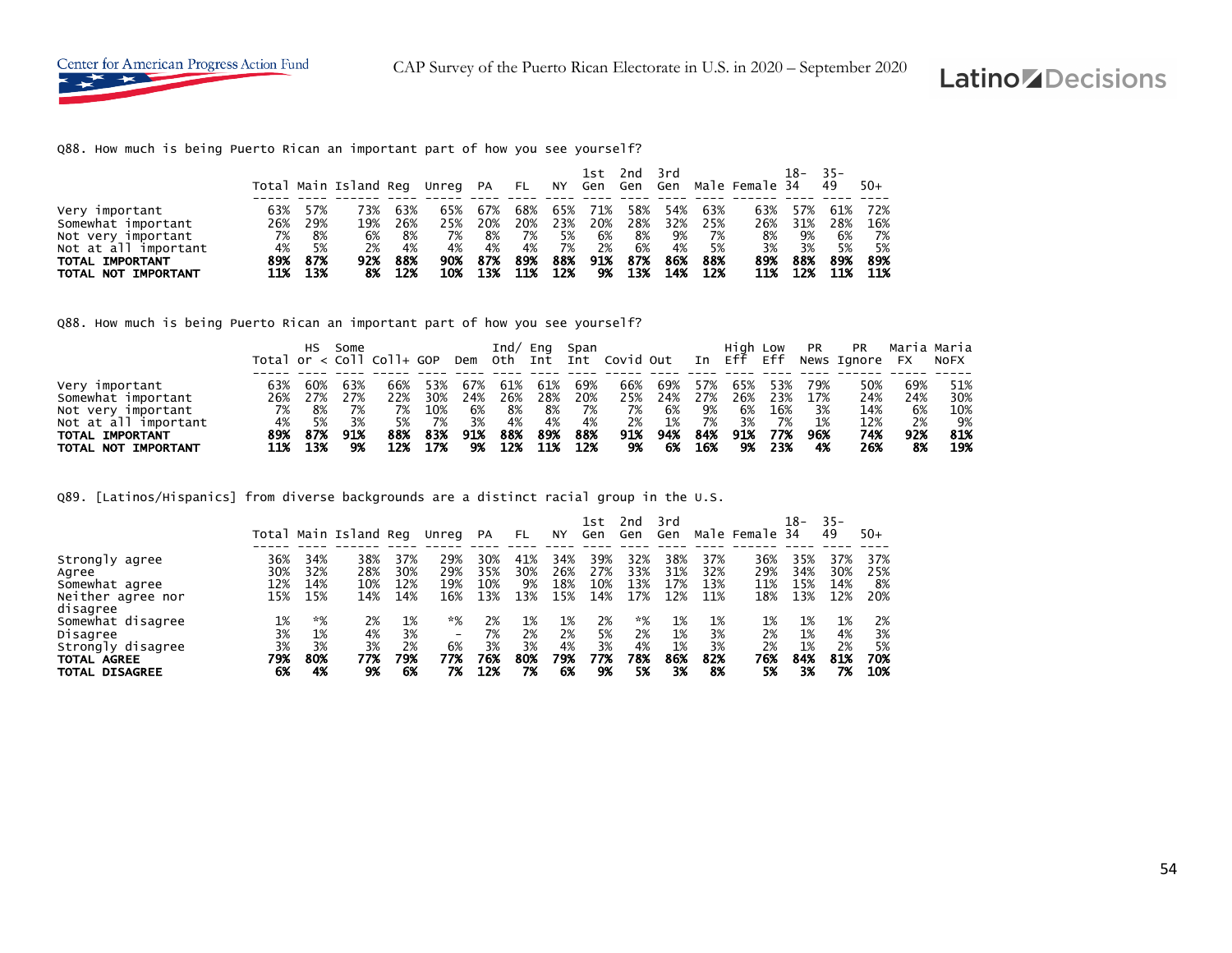

Q89. [Latinos/Hispanics] from diverse backgrounds are a distinct racial group in the U.S.

|                                                                                                        | Total or $\langle$ Coll     | HS                          | Some                          | Coll+ GOP                   |                              | Dem                         | Ind/<br>oth                 | Eng<br>Int                  | Span<br>Int                  | Covid Out                   |                             | In                          | High Low<br>Eff             | Eff                      | <b>PR</b>                   | <b>PR</b><br>News Ignore    | Maria Maria<br><b>FX</b>    | <b>NOFX</b>                 |
|--------------------------------------------------------------------------------------------------------|-----------------------------|-----------------------------|-------------------------------|-----------------------------|------------------------------|-----------------------------|-----------------------------|-----------------------------|------------------------------|-----------------------------|-----------------------------|-----------------------------|-----------------------------|--------------------------|-----------------------------|-----------------------------|-----------------------------|-----------------------------|
| Strongly agree<br>Agree<br>Somewhat agree<br>Neither agree nor                                         | 36%<br>30%<br>12%<br>15%    | 36%<br>29%<br>⊥3%<br>14%    | 33%<br>29%<br>15%<br>18%      | 41%<br>32%<br>9%<br>11%     | 34%<br>29%<br>11%<br>15%     | 38%<br>32%<br>12%<br>13%    | 34%<br>28%<br>14%<br>17%    | 34%<br>30%<br>15%<br>17%    | 41%<br>30%<br>7%<br>10%      | 37%<br>32%<br>13%<br>12%    | 39%<br>36%<br>11%<br>10%    | 34%<br>25%<br>14%<br>19%    | 37%<br>32%<br>12%<br>13%    | 34%<br>19%<br>17%<br>22% | 43%<br>30%<br>9%<br>10%     | 33%<br>27%<br>14%<br>20%    | 41%<br>28%<br>12%<br>14%    | 32%<br>32%<br>12%<br>16%    |
| disagree<br>Somewhat disagree<br>Disagree<br>Strongly disagree<br>TOTAL AGREE<br><b>TOTAL DISAGREE</b> | 1%<br>3%<br>3%<br>79%<br>6% | 1%<br>4%<br>3%<br>78%<br>8% | $*%$<br>3%<br>2%<br>77%<br>5% | 2%<br>2%<br>3%<br>82%<br>6% | 2%<br>2%<br>6%<br>75%<br>10% | 1%<br>3%<br>2%<br>82%<br>5% | 1%<br>3%<br>3%<br>76%<br>7% | 1%<br>2%<br>2%<br>79%<br>4% | 2%<br>5%<br>5%<br>78%<br>12% | 1%<br>2%<br>3%<br>82%<br>6% | 1%<br>2%<br>2%<br>86%<br>4% | 1%<br>4%<br>4%<br>72%<br>9% | 1%<br>3%<br>2%<br>80%<br>6% | 3%<br>5%<br>70%<br>8%    | *%<br>2%<br>6%<br>82%<br>9% | 1%<br>3%<br>2%<br>74%<br>6% | 1%<br>3%<br>2%<br>80%<br>6% | 1%<br>3%<br>5%<br>76%<br>9% |

Q90. I feel closer to other [Latinos/Hispanics] than to other racial/ ethnic groups.

|                       |     |     |                       |     |       |     |     |     | 1st | 2nd | 3rd |     |                | $18-$ | $35 -$ |       |
|-----------------------|-----|-----|-----------------------|-----|-------|-----|-----|-----|-----|-----|-----|-----|----------------|-------|--------|-------|
|                       |     |     | Total Main Island Reg |     | Unreg | PA  | FL  | NΥ  | Gen | Gen | Gen |     | Male Female 34 |       | 49     | $50+$ |
|                       |     |     |                       |     |       |     |     |     |     |     |     |     |                |       |        |       |
| Strongly agree        | 31% | 28% | 34%                   | 31% | 30%   | 31% | 33% | 29% | 35% | 28% | 29% | 31% | 31%            | 30%   | 30%    | 32%   |
| Agree                 | 25% | 24% | 25%                   | 25% | 20%   | 28% | 24% | 20% | 25% | 22% | 28% | 29% | 20%            | 29%   | 23%    | 20%   |
| Somewhat agree        | 14% | 15% | 12%                   | 14% | 9%    | 17% | 10% | 13% | 12% | 17% | 13% | 14% | 13%            | 15%   | 16%    | 9%    |
| Neither agree nor     | 20% | 20% | 20%                   | 19% | 25%   | 17% | 24% | 22% | 19% | 21% | 19% | 17% | 23%            | 16%   | 20%    | 25%   |
| disagree              |     |     |                       |     |       |     |     |     |     |     |     |     |                |       |        |       |
| Somewhat disagree     | 4%  | 5%  | 2%                    | 4%  | 7%    | 2%  | 2%  | 6%  | 2%  | 5%  | 5%  | 2%  | 6%             | 5%    | 3%     | 3%    |
| Disagree              | 4%  | 4%  | 4%                    | 4%  | 4%    | 3%  | 4%  | 6%  | 4%  | 4%  | 4%  | 4%  | 3%             | 3%    | 4%     | 5%    |
| Strongly disagree     | 3%  | 3%  | 3%                    | 3%  | 5%    | 2%  | 3%  | 5%  | 3%  | 3%  | 3%  | 4%  | 3%             | 1%    | 3%     | 6%    |
| <b>TOTAL AGREE</b>    | 69% | 68% | 71%                   | 70% | 59%   | 76% | 67% | 62% | 71% | 67% | 70% | 74% | 65%            | 74%   | 70%    | 62%   |
| <b>TOTAL DISAGREE</b> | 11% | 12% | 9%                    | 10% | 16%   | 7%  | 9%  | 16% | 9%  | 12% | 11% | 9%  | 12%            | 10%   | 10%    | 13%   |

Q90. I feel closer to other [Latinos/Hispanics] than to other racial/ ethnic groups.

|                       |     | нs  | Some | Total or $\langle$ Coll Coll+ GOP |     | Dem | Ind/<br>Oth | Eng<br>Int | Span<br>Int | Covid Out |     | In  | High Low<br>Eff | Eff | <b>PR</b> | <b>PR</b><br>News Ignore | FX  | Maria Maria<br>NOFX |
|-----------------------|-----|-----|------|-----------------------------------|-----|-----|-------------|------------|-------------|-----------|-----|-----|-----------------|-----|-----------|--------------------------|-----|---------------------|
|                       |     |     |      |                                   |     |     |             |            |             |           |     |     |                 |     |           |                          |     |                     |
| Strongly agree        | 31% | 34% | 26%  | 33%                               | 28% | 32% | 30%         | 26%        | 43%         | 31%       | 36% | 26% | 32%             | 26% | 46%       | 23%                      | 32% | 32%                 |
| Agree                 | 25% | 25% | 23%  | 27%                               | 27% | 26% | 20%         | 24%        | 26%         | 24%       | 29% | 21% | 25%             | 21% | 25%       | 20%                      | 24% | 26%                 |
| Somewhat agree        | 14% | 14% | 15%  | 12%                               | 14% | 14% | 13%         | 15%        | 10%         | 17%       | 15% | 12% | 14%             | 11% | 12%       | 11%                      | 13% | 11%                 |
| Neither agree nor     | 20% | 18% | 23%  | 18%                               | 17% | 19% | 24%         | 22%        | 14%         | 19%       | 14% | 25% | 18%             | 28% | 10%       | 33%                      | 19% | 21%                 |
| disagree              |     |     |      |                                   |     |     |             |            |             |           |     |     |                 |     |           |                          |     |                     |
| Somewhat disagree     | 4%  | 3%  | 5%   | 4%                                | 3%  | 3%  | 6%          | 5%         | 1%          | 4%        | 2%  | 6%  | 4%              | 5%  | 2%        | 3%                       | 4%  | 3%                  |
| Disagree              | 4%  | 3%  | 4%   | 4%                                | 5%  | 2%  | 5%          | 4%         | 4%          | 3%        | 2%  | 6%  | 4%              | 2%  | 3%        | 7%                       | 3%  | 5%                  |
| Strongly disagree     | 3%  | 3%  | 5%   | 2%                                | 6%  | 3%  | 2%          | 4%         | 1%          | 3%        | 2%  | 4%  | 3%              | 7%  | 3%        | 4%                       | 3%  | 3%                  |
| TOTAL AGREE           | 69% | 73% | 63%  | 73%                               | 70% | 73% | 63%         | 65%        | 80%         | 71%       | 80% | 59% | 71%             | 58% | 83%       | 54%                      | 69% | 68%                 |
| <b>TOTAL DISAGREE</b> | 11% | 9%  | 14%  | 9%                                | 14% | 9%  | 13%         | 13%        | 6%          | 10%       | 6%  | 15% | 10%             | 14% | 8%        | 13%                      | 11% | 11%                 |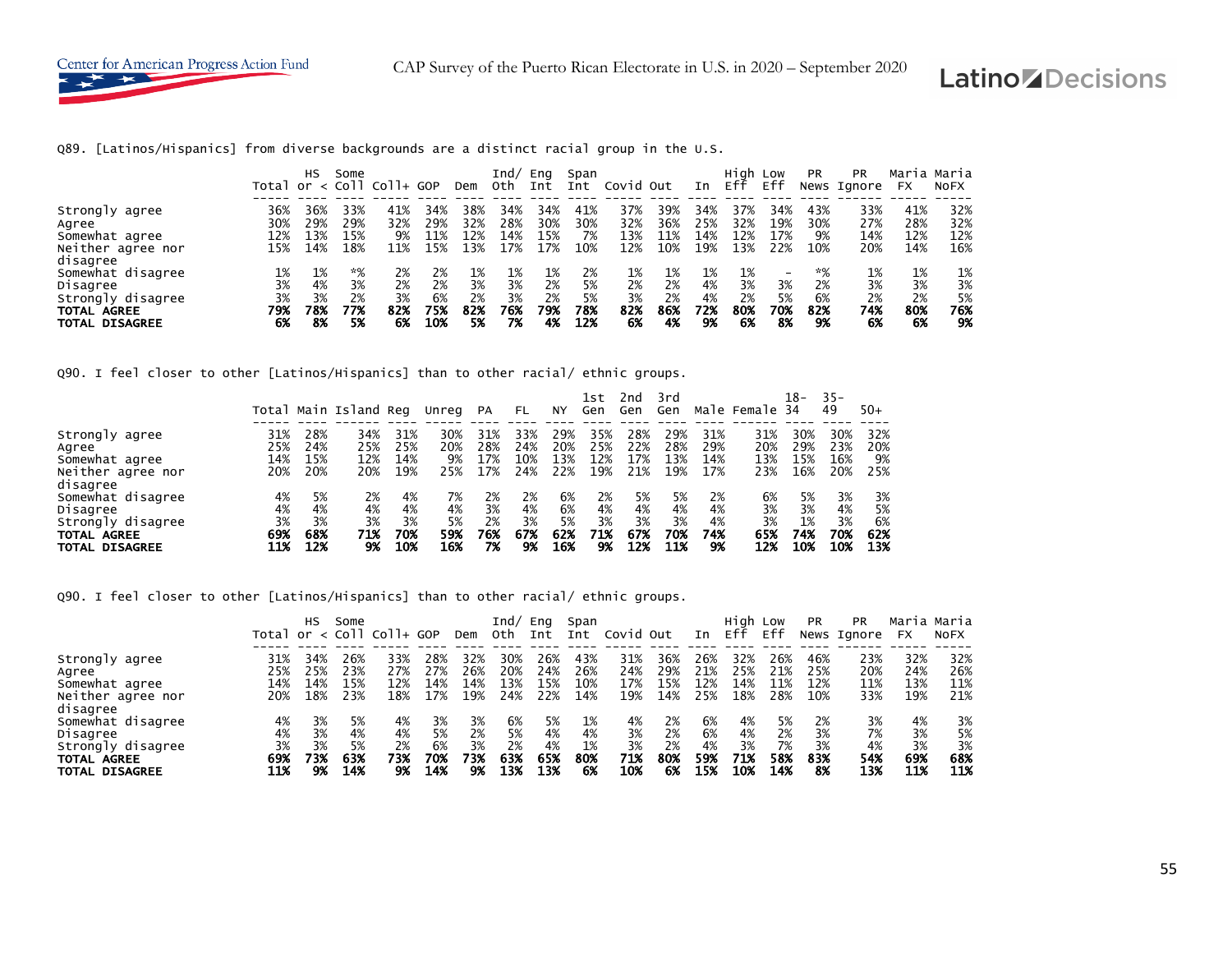

Q91. [Latinos/Hispanics] are unjustly disadvantaged in the U.S. and it is important that [Latinos/Hispanics] work to increase the political and social standing of the group?

|                                                                                                   |                             |                             | Total Main Island Reg       |                             | Unreg                       | PA                          | FL                          | NY                          | lst<br>Gen                  | 2nd<br>Gen                  | 3rd<br>Gen                  |                             | Male Female 34              | 18-                         | $35 -$<br>49                | $50+$                       |
|---------------------------------------------------------------------------------------------------|-----------------------------|-----------------------------|-----------------------------|-----------------------------|-----------------------------|-----------------------------|-----------------------------|-----------------------------|-----------------------------|-----------------------------|-----------------------------|-----------------------------|-----------------------------|-----------------------------|-----------------------------|-----------------------------|
| Strongly agree<br>Agree<br>Somewhat agree<br>Neither agree nor<br>disagree                        | 35%<br>28%<br>16%<br>13%    | 33%<br>31%<br>16%<br>14%    | 37%<br>25%<br>17%<br>12%    | 36%<br>29%<br>16%<br>12%    | 30%<br>24%<br>18%<br>22%    | 39%<br>33%<br>13%<br>9%     | 36%<br>29%<br>14%<br>12%    | 37%<br>26%<br>19%<br>11%    | 38%<br>25%<br>17%<br>12%    | 33%<br>30%<br>16%<br>15%    | 33%<br>34%<br>16%<br>13%    | 34%<br>34%<br>15%<br>9%     | 36%<br>24%<br>17%<br>17%    | 29%<br>33%<br>19%<br>12%    | 37%<br>28%<br>16%<br>12%    | 42%<br>23%<br>13%<br>15%    |
| Somewhat disagree<br>Disagree<br>Strongly disagree<br><b>TOTAL AGREE</b><br><b>TOTAL DISAGREE</b> | 3%<br>2%<br>2%<br>80%<br>7% | 2%<br>2%<br>1%<br>80%<br>6% | 3%<br>3%<br>3%<br>79%<br>9% | 3%<br>2%<br>2%<br>81%<br>7% | 2%<br>2%<br>2%<br>72%<br>6% | 3%<br>2%<br>1%<br>85%<br>5% | 4%<br>3%<br>2%<br>79%<br>9% | 2%<br>3%<br>2%<br>82%<br>7% | 3%<br>3%<br>3%<br>80%<br>9% | 3%<br>2%<br>1%<br>78%<br>7% | 1%<br>2%<br>2%<br>83%<br>4% | 3%<br>3%<br>2%<br>83%<br>8% | 3%<br>2%<br>2%<br>77%<br>6% | 4%<br>1%<br>2%<br>81%<br>7% | 3%<br>3%<br>2%<br>81%<br>7% | 2%<br>3%<br>2%<br>78%<br>7% |

Q91. [Latinos/Hispanics] are unjustly disadvantaged in the U.S. and it is important that [Latinos/Hispanics] work to increase the political and social standing of the group?

|                       |     | нs  | Some |                                   |     |     | Ind/ | Eng | Span |           |     |     | High Low |     | <b>PR</b> | PR.         | Maria Maria |             |
|-----------------------|-----|-----|------|-----------------------------------|-----|-----|------|-----|------|-----------|-----|-----|----------|-----|-----------|-------------|-------------|-------------|
|                       |     |     |      | Total or $\langle$ Coll Coll+ GOP |     | Dem | Oth  | Int | Int  | Covid Out |     | In  | Eff      | Eff |           | News Ignore | FX          | <b>NOFX</b> |
|                       |     |     |      |                                   |     |     |      |     |      |           |     |     |          |     |           |             |             |             |
| Strongly agree        | 35% | 37% | 31%  | 38%                               | 27% | 38% | 35%  | 30% | 48%  | 38%       | 41% | 30% | 36%      | 28% | 49%       | 22%         | 39%         | 31%         |
| Agree                 | 28% | 31% | 30%  | 23%                               | 25% | 30% | 28%  | 29% | 26%  | 29%       | 30% | 27% | 29%      | 23% | 26%       | 29%         | 27%         | 29%         |
| Somewhat agree        | 16% | 12% | 19%  | 19%                               | 18% | 17% | 13%  | 19% | 10%  | 18%       | 16% | 16% | 16%      | 18% | 16%       | 16%         | 17%         | 15%         |
| Neither agree nor     | 13% | 14% | 13%  | 12%                               | 14% | 11% | 17%  | 15% | 9%   | 10%       | 9%  | 17% | 11%      | 23% | 4%        | 24%         | 12%         | 16%         |
| disagree              |     |     |      |                                   |     |     |      |     |      |           |     |     |          |     |           |             |             |             |
| Somewhat disagree     | 3%  | 2%  | 4%   | 3%                                | 4%  | 2%  | 4%   | 3%  | 1%   | 3%        | 2%  | 4%  | 3%       | 2%  | 1%        | 3%          | 2%          | 4%          |
| Disagree              | 2%  | 2%  | 3%   | 2%                                | 6%  | 1%  | 2%   | 2%  | 2%   | 1%        | 1%  | 4%  | 2%       | 2%  | 2%        | 2%          | 1%          | 2%          |
| Strongly disagree     | 2%  | 2%  | 1%   | 3%                                | 5%  | 1%  | 2%   | 2%  | 3%   | 1%        | 1%  | 3%  | 2%       | 4%  | 2%        | 5%          | 1%          | 3%          |
| TOTAL AGREE           | 80% | 80% | 79%  | 80%                               | 71% | 86% | 76%  | 78% | 85%  | 84%       | 87% | 72% | 82%      | 69% | 91%       | 67%         | 83%         | 75%         |
| <b>TOTAL DISAGREE</b> | 7%  | 6%  | 7%   | 8%                                | 15% | 4%  | 8%   | 8%  | 6%   | 5%        | 3%  | 10% | 7%       | 8%  | 5%        | 10%         | 5%          | 9%          |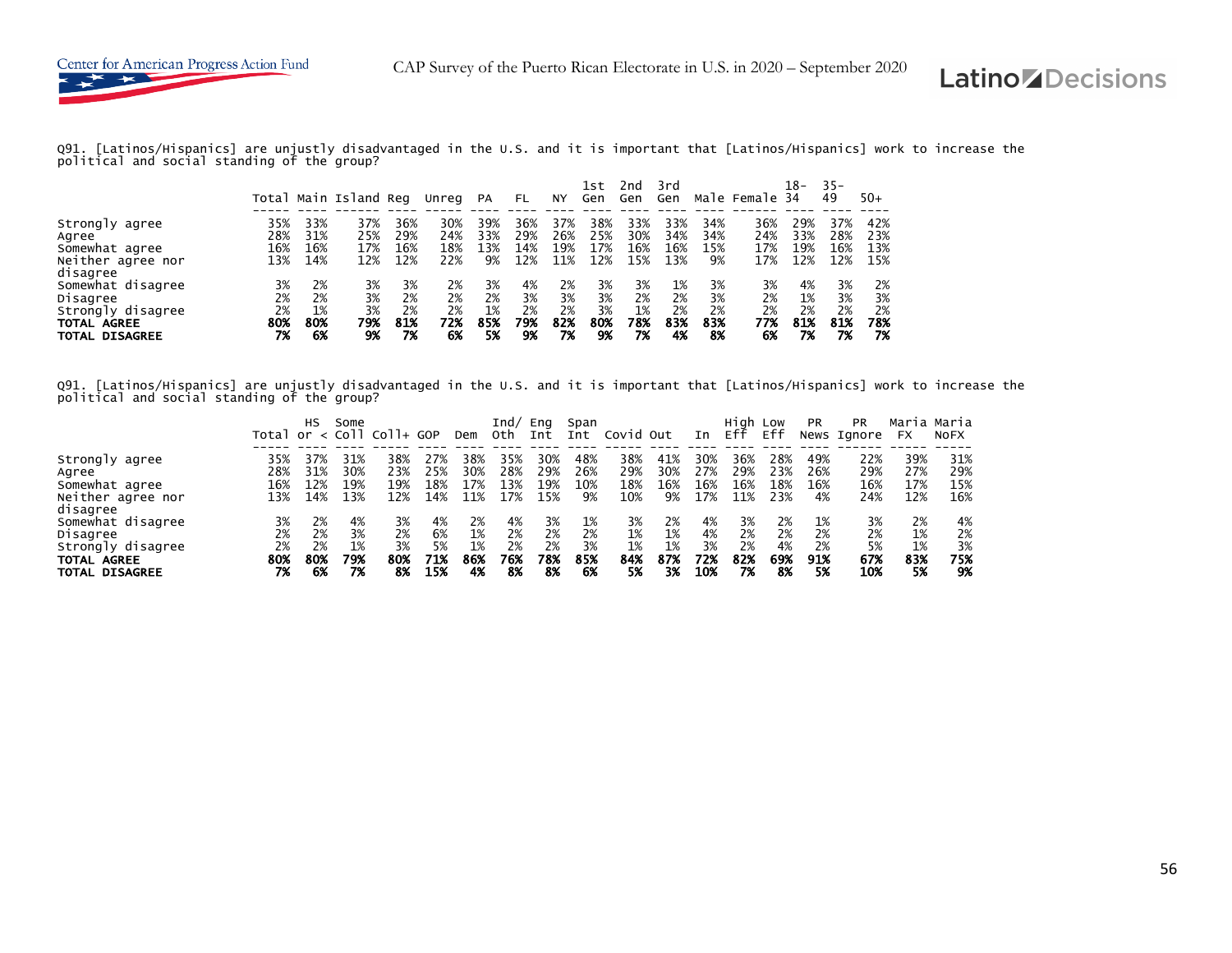

Q92. In order to get a representative sample of all people, what state do you currently live in?

|                      |       |                          | Total Main Island Reg    |       |                          |      | FL                       | NY                       | 1st                      | 2nd<br>Gen                     | 3rd<br>Gen               |                          | Male Female              | $18-$<br>-34             | $35 -$<br>49             | 50+                      |
|----------------------|-------|--------------------------|--------------------------|-------|--------------------------|------|--------------------------|--------------------------|--------------------------|--------------------------------|--------------------------|--------------------------|--------------------------|--------------------------|--------------------------|--------------------------|
|                      |       |                          |                          |       | Unreg                    | PA   |                          |                          | Gen                      |                                |                          |                          |                          |                          |                          |                          |
| Alaska               | $*$ % | $*$ %                    | *%                       | $*%$  |                          |      |                          |                          | $*%$                     | $*%$                           | $\overline{\phantom{0}}$ | 1%                       | $\overline{\phantom{0}}$ | 1%                       |                          |                          |
| Alabama              | 1%    | *%                       | 1%                       | 1%    |                          |      |                          |                          | 1%                       | 1%                             | $\overline{\phantom{0}}$ | 1%                       | *%                       | 1%                       | 1%                       | $*%$                     |
| Arkansas             | $*$ % | $*%$                     | 1%                       | $*$ % |                          |      |                          |                          | 1%                       | $\overline{\phantom{0}}$       | 1%                       | 1%                       | $\qquad \qquad -$        | 1%                       | *%                       |                          |
| Arizona              | 2%    | 3%                       | 1%                       | 2%    | 3%                       |      |                          |                          | 1%                       | 3%                             | 2%                       | 2%                       | 3%                       | 3%                       | 2%                       | 2%                       |
| California           | 3%    | 4%                       | 2%                       | 4%    | 2%                       |      |                          |                          | 2%                       | 4%                             | 4%                       | 5%                       | 2%                       | 7%                       | 1%                       | 1%                       |
| Colorado             | 1%    | 2%                       | 1%                       | 1%    | 1%                       |      |                          |                          | 1%                       | 1%                             | 3%                       | 2%                       | 1%                       | 2%                       | 1%                       | 1%                       |
| Connecticut          | 5%    | 3%                       | 7%                       | 5%    | 2%                       |      |                          |                          | 7%                       | 4%                             | $\overline{\phantom{0}}$ | 5%                       | 4%                       | 3%                       | 7%                       | 5%                       |
| District of Columbia | $*%$  | $*%$                     | *%                       | *%    | $\overline{\phantom{0}}$ |      |                          |                          | $*%$                     | *%                             |                          | *%                       | $*$ %                    | 1%                       | $\overline{\phantom{0}}$ |                          |
| Delaware             | $*%$  | $\overline{a}$           | 1%                       | $*$ % |                          |      |                          |                          | 1%                       | $\overline{\phantom{a}}$       |                          | $\overline{a}$           | $*$ %                    | $*%$                     | $*$ %                    |                          |
| Florida              | 19%   | 15%                      | 24%                      | 19%   | 19%                      |      | 100%                     |                          | 24%                      | 16%                            | 13%                      | 18%                      | 20%                      | 15%                      | 16%                      | 26%                      |
| Georgia              | 2%    | 1%                       | 2%                       | 2%    |                          |      |                          | $\overline{\phantom{0}}$ | 2%                       | 2%                             | $*%$                     | 1%                       | 2%                       | 2%                       | *%                       | 2%                       |
| Hawaii               | $*%$  | $\overline{a}$           | *%                       | *%    |                          |      |                          |                          | *%                       |                                |                          |                          | $*$ %                    | $*%$                     | $\overline{\phantom{a}}$ |                          |
|                      | *%    | $\overline{\phantom{0}}$ | $*$ %                    | $*$ % |                          |      |                          |                          | $*%$                     |                                |                          | $\overline{\phantom{a}}$ | $*$ %                    | $*%$                     |                          |                          |
| Iowa                 | $*$ % | $*%$                     | $*$ %                    | $*%$  |                          |      |                          |                          |                          |                                |                          | $*$ %                    |                          |                          | $\overline{\phantom{0}}$ |                          |
| Idaho                |       | 3%                       |                          |       |                          |      |                          |                          | *%                       | $\overline{\phantom{0}}$<br>3% | *%                       | 4%                       | $*%$                     | 1%                       | $\overline{\phantom{0}}$ |                          |
| Illinois             | 4%    |                          | 5%                       | 4%    | 4%                       |      |                          |                          | 5%                       |                                | 4%                       |                          | 4%                       | 4%                       | 4%                       | 4%                       |
| Indiana              | 1%    | 1%                       | 1%                       | 1%    | 2%                       |      |                          |                          | 1%                       | 1%                             | 2%                       | 1%                       | 1%                       | 1%                       | 2%                       | $\overline{\phantom{0}}$ |
| Kansas               | $*%$  | 1%                       | $\overline{\phantom{0}}$ | *%    | $\overline{\phantom{0}}$ |      |                          |                          | $\overline{\phantom{a}}$ | $*$ %                          | 1%                       | 1%                       | $*%$                     | $*%$                     | 1%                       |                          |
| Kentucky             | $*%$  | *%                       | $\overline{\phantom{a}}$ | *%    | 1%                       |      |                          |                          | $\overline{\phantom{a}}$ | $*%$                           | $*$ %                    | $\overline{\phantom{a}}$ | $*$ %                    | $*%$                     | $\overline{\phantom{a}}$ | $*$ %                    |
| Louisiana            | $*%$  | $*%$                     | 1%                       | 1%    | $\overline{\phantom{a}}$ |      |                          |                          | 1%                       | $*%$                           | $\overline{\phantom{0}}$ | $\overline{\phantom{0}}$ | 1%                       | 1%                       | 1%                       | $\overline{\phantom{a}}$ |
| Massachusetts        | 4%    | 3%                       | 6%                       | 4%    | 4%                       |      |                          | $\overline{\phantom{0}}$ | 6%                       | 4%                             | 1%                       | 5%                       | 3%                       | 3%                       | 5%                       | 6%                       |
| Maryland             | 1%    | 1%                       | 1%                       | 1%    | 1%                       |      |                          |                          | 1%                       | 1%                             | 1%                       | 1%                       | 1%                       | 2%                       | 1%                       | $\overline{\phantom{0}}$ |
| Maine                | $*%$  | $*%$                     | $\overline{\phantom{0}}$ | $*$ % | $\overline{\phantom{a}}$ |      |                          |                          | $\overline{\phantom{a}}$ | $\overline{\phantom{0}}$       | $*$ %                    | $\overline{\phantom{a}}$ | $*$ %                    | $\overline{\phantom{a}}$ | $\overline{\phantom{a}}$ | $*$ %                    |
| Michigan             | 1%    | 1%                       | 1%                       | 1%    | 3%                       |      |                          |                          | 1%                       | 1%                             | 2%                       | $*$ %                    | 2%                       | 1%                       | 2%                       | $*$ %                    |
| Minnesota            | $*%$  | $*%$                     | $*$ %                    | $*%$  |                          |      |                          |                          | $*%$                     | $*%$                           | 1%                       | $\overline{\phantom{a}}$ | 1%                       | $*%$                     | $\overline{\phantom{a}}$ | 1%                       |
| Missouri             | $*$ % | 1%                       | $\overline{\phantom{a}}$ | 1%    |                          |      |                          |                          | $\overline{\phantom{a}}$ | 1%                             | 1%                       | 1%                       | $*%$                     | 1%                       | $\overline{\phantom{a}}$ | 1%                       |
| Mississippi          | $*$ % | $*%$                     |                          | $*$ % |                          |      |                          |                          |                          |                                | 1%                       | $\overline{\phantom{0}}$ | $*%$                     | $*%$                     | $\overline{\phantom{0}}$ |                          |
| Montana              | *%    | $*%$                     | *%                       | $*%$  |                          |      |                          |                          | $*%$                     | $*%$                           | $\overline{\phantom{a}}$ | $\overline{\phantom{a}}$ | 1%                       | 1%                       | $\overline{\phantom{a}}$ |                          |
| North Carolina       | 2%    | 1%                       | 3%                       | 1%    | 6%                       |      |                          |                          | 2%                       | 1%                             | 2%                       | 1%                       | 3%                       | 2%                       | 2%                       | 2%                       |
| North Dakota         | $*$ % | $\overline{a}$           | $*$ %                    | $*$ % |                          |      |                          |                          | *%                       |                                |                          | *%                       | $\overline{\phantom{a}}$ | $*%$                     | $\overline{\phantom{a}}$ |                          |
| Nebraska             | $*%$  | $*%$                     | *%                       | $*%$  | 1%                       |      |                          |                          | *%                       | $\qquad \qquad -$              | 1%                       | $\qquad \qquad -$        | 1%                       | *%                       | 1%                       |                          |
| New Hampshire        | $*%$  | $*%$                     | $\overline{\phantom{a}}$ | *%    |                          |      |                          |                          | $\overline{\phantom{a}}$ | $*%$                           |                          | $\overline{\phantom{0}}$ | $*$ %                    | $*%$                     | $\overline{\phantom{0}}$ |                          |
| New Jersey           | 8%    | 8%                       | 7%                       | 8%    | 11%                      |      |                          |                          | 8%                       | 8%                             | 9%                       | 9%                       | 7%                       | 8%                       | 9%                       | 7%                       |
| New Mexico           | $*%$  | 1%                       |                          | $*$ % |                          |      |                          |                          |                          | 1%                             |                          |                          | 1%                       | 1%                       | *%                       |                          |
| Nevada               | 1%    | 1%                       | $*%$                     | 1%    |                          |      |                          |                          | *%                       | 1%                             | 3%                       | 1%                       | 1%                       | 2%                       | $*%$                     | $*$ %                    |
| New York             | 17%   | 22%                      | 10%                      | 17%   | 18%                      |      |                          | 100%                     | 10%                      | 21%                            | 26%                      | 18%                      | 17%                      | 16%                      | 20%                      | 18%                      |
| Ohio                 | 1%    | 1%                       | 1%                       | 1%    | 1%                       |      |                          |                          | 1%                       | 1%                             | 2%                       | *%                       | 2%                       | 2%                       | 1%                       | *%                       |
| Oklahoma             | $*$ % | 1%                       | $\overline{\phantom{0}}$ | 1%    |                          |      |                          |                          | $*%$                     | 1%                             | 1%                       | $\overline{a}$           | 1%                       | $*%$                     | 1%                       |                          |
| Oregon               | 1%    | 1%                       | *%                       | 1%    |                          |      |                          |                          | $*%$                     | 1%                             | 1%                       | 1%                       | $*%$                     | 1%                       | $*$ %                    |                          |
| Pennsylvania         | 10%   | 9%                       | 11%                      | 10%   | 7%                       | 100% |                          | $\overline{\phantom{a}}$ | 10%                      | 10%                            | 5%                       | 11%                      | 8%                       | 7%                       | 10%                      | 12%                      |
| Rhode Island         | 1%    | 1%                       | 2%                       | 2%    | $\overline{\phantom{0}}$ |      |                          |                          | 2%                       | 1%                             | 1%                       | 2%                       | 1%                       | 1%                       | 2%                       | 2%                       |
| South Carolina       | 1%    | 1%                       | 1%                       | 1%    | 2%                       |      |                          |                          | 1%                       | 1%                             | *%                       | 1%                       | 1%                       | $*%$                     | 1%                       | 1%                       |
| Tennessee            | $*$ % | 1%                       | $\overline{\phantom{0}}$ | 1%    | $\overline{\phantom{0}}$ |      |                          |                          | $\overline{\phantom{a}}$ | 1%                             | 1%                       | 1%                       | *%                       | 1%                       | *%                       | *%                       |
| Texas                | 4%    | 4%                       | 4%                       | 4%    | 3%                       |      |                          |                          | 4%                       | 3%                             | 6%                       | 4%                       | 4%                       | 5%                       | 4%                       | 3%                       |
| Utah                 | $*%$  | $*%$                     | $\overline{\phantom{0}}$ | $*%$  | $\overline{\phantom{a}}$ |      |                          |                          | $\overline{\phantom{a}}$ | $*%$                           |                          | $\overline{a}$           | $*%$                     | $*%$                     | $\overline{\phantom{a}}$ |                          |
| Virginia             | 2%    | 2%                       | *%                       | 2%    | 2%                       |      |                          |                          | *%                       | 2%                             | 4%                       | 1%                       | 2%                       | 2%                       | 2%                       | 1%                       |
| Vermont              | $*%$  | $*$ %                    | $\overline{\phantom{0}}$ | $*$ % | $\overline{\phantom{0}}$ |      |                          |                          | $\overline{\phantom{a}}$ | $*$ %                          | $\overline{\phantom{0}}$ | $\overline{\phantom{0}}$ | $*%$                     | $*%$                     | $\overline{\phantom{a}}$ | $\overline{\phantom{0}}$ |
| Washington           | 2%    | 2%                       | 2%                       | 2%    | 3%                       |      |                          |                          | 2%                       | 2%                             | 1%                       | 2%                       | 2%                       | 3%                       | 1%                       | 1%                       |
| Wisconsin            | 1%    | 1%                       | 1%                       | $*%$  | 4%                       |      | $\overline{\phantom{0}}$ | $\overline{\phantom{0}}$ | 1%                       | 1%                             | $*$ %                    | 1%                       | 1%                       | $*%$                     | 1%                       | 1%                       |
| West Virginia        | $*%$  | $*%$                     | *%                       | *%    |                          |      |                          |                          | *%                       | $*%$                           | $\overline{a}$           |                          | $*%$                     | $*%$                     | *%                       |                          |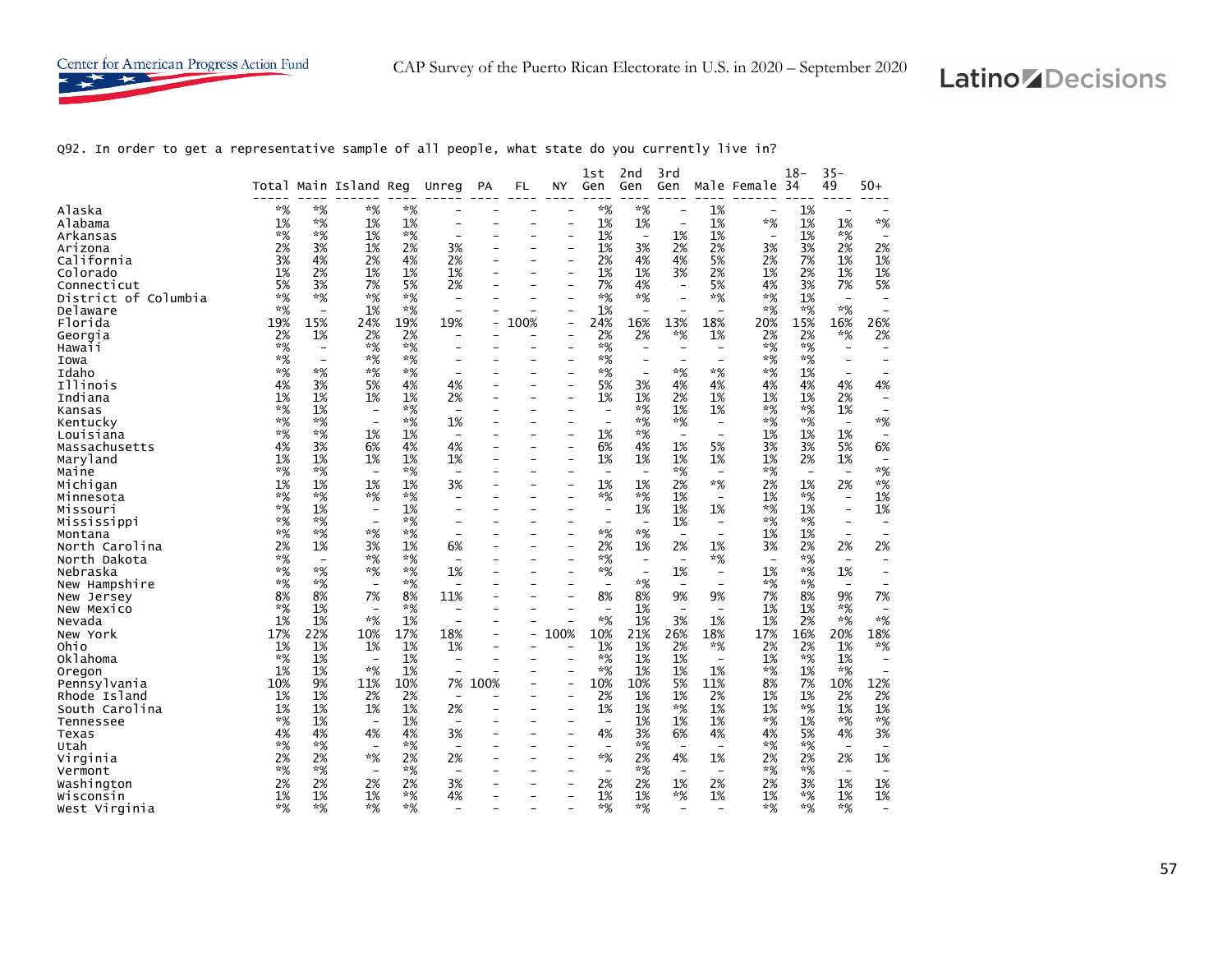

Q92. In order to get a representative sample of all people, what state do you currently live in?

|                        | Total or $\lt$ | нs                       | Some<br>Co <sub>11</sub> | $CO1+ GOP$                        |                                | Dem                      | Ind/<br>0th.             | Eng<br>Int               | Span<br>Int              | Covid Out                |                          | In                       | High Low<br>Eff | Eff                            | <b>PR</b><br>News              | <b>PR</b><br>Ignore            | <b>FX</b>                | Maria Maria<br><b>NOFX</b>     |
|------------------------|----------------|--------------------------|--------------------------|-----------------------------------|--------------------------------|--------------------------|--------------------------|--------------------------|--------------------------|--------------------------|--------------------------|--------------------------|-----------------|--------------------------------|--------------------------------|--------------------------------|--------------------------|--------------------------------|
|                        | *%             |                          |                          |                                   |                                |                          |                          |                          |                          |                          |                          |                          |                 |                                |                                |                                | $*%$                     |                                |
| Alaska<br>Alabama      | 1%             | 1%                       | *%<br>1%                 | *%<br>*%                          | 1%                             | *%<br>1%                 | 1%                       | *%<br>1%                 | 1%                       | 1%<br>1%                 | *%<br>1%                 | *%<br>1%                 | *%<br>1%        | 1%                             | 1%<br>1%                       | 1%                             | 1%                       | *%<br>$\overline{\phantom{0}}$ |
| Arkansas               | *%             | 1%                       | $\overline{\phantom{a}}$ | $*%$                              | 1%                             | $*$ %                    | $\overline{\phantom{a}}$ | $*%$                     | $\overline{\phantom{a}}$ | $*%$                     | $*%$                     | $*$ %                    | $*$ %           | $\overline{\phantom{a}}$       | 1%                             | $\overline{\phantom{a}}$       | $*%$                     | $*%$                           |
| Arizona                | 2%             | 3%                       | 2%                       | 1%                                | 3%                             | 2%                       | 2%                       | 3%                       | 1%                       | 3%                       | 4%                       | 1%                       | 2%              | 2%                             | 2%                             | 1%                             | 3%                       | 1%                             |
| California             | 3%             | 3%                       | 3%                       | 6%                                | 4%                             | 4%                       | 3%                       | 4%                       | 1%                       | 5%                       | 4%                       | 3%                       | 3%              | 3%                             | 4%                             | $\overline{\phantom{a}}$       | 4%                       | 2%                             |
| Colorado               | 1%             | 1%                       | 2%                       | 2%                                | 1%                             | 1%                       | 2%                       | 2%                       | $*$ %                    | 1%                       | 2%                       | 1%                       | 1%              | 3%                             | 1%                             | 1%                             | 2%                       | 2%                             |
| Connecticut            | 5%             | 5%                       | 6%                       | 3%                                | 4%                             | 5%                       | 4%                       | 4%                       | 6%                       | 3%                       | 3%                       | 6%                       | 5%              | 4%                             | 3%                             | 8%                             | 5%                       | 4%                             |
| District of Columbia   | $*%$           | $\overline{\phantom{a}}$ | $*$ %                    | $*$ %                             | $\qquad \qquad -$              | $*$ %                    | $\overline{\phantom{a}}$ | $*%$                     | $\overline{\phantom{a}}$ | $*%$                     | $*%$                     | $*%$                     | $*%$            | $\overline{\phantom{a}}$       | 1%                             | $\overline{\phantom{a}}$       | *%                       | *%                             |
| Delaware               | $*%$           | $*$ %                    | $*%$                     | $\overline{\phantom{0}}$          |                                | $*$ %                    | $*%$                     | $*%$                     | $*%$                     | $*$ %                    | $*%$                     | $*%$                     | $*$ %           | 1%                             | $\overline{\phantom{a}}$       | 1%                             | $*%$                     |                                |
| Florida                | 19%            | 14%                      | 12%                      | 34%                               | 21%                            | 17%                      | 20%                      | 16%                      | 26%                      | 16%                      | 20%                      | 17%                      | 20%             | 13%                            | 21%                            | 19%                            | 21%                      | 15%                            |
| Georgia                | 2%             | 1%                       | 3%                       | 1%                                | 1%                             | 2%                       | 2%                       | 2%                       | 1%                       | 2%                       | 1%                       | 3%                       | 2%              | 2%                             | 2%                             | 1%                             | 2%                       | 1%                             |
| Hawaii                 | $*%$           | $\overline{\phantom{a}}$ | $\overline{\phantom{a}}$ | $*$ %                             | $\overline{\phantom{a}}$       | $\overline{\phantom{a}}$ | $*%$                     | $*%$                     | $\overline{\phantom{a}}$ | $\overline{\phantom{0}}$ | $*%$                     | $\overline{\phantom{a}}$ | $*$ %           | $\overline{\phantom{a}}$       | $*%$                           | $\overline{\phantom{a}}$       | $*%$                     |                                |
| Iowa                   | $*%$           |                          | $*%$                     | $\overline{\phantom{a}}$          |                                | $*$ %                    |                          | $*%$                     |                          | $*%$                     | $\overline{\phantom{a}}$ | $*$ %                    | $*$ %           |                                | $\overline{\phantom{a}}$       |                                | $*%$                     |                                |
| Idaho                  | *%             | $\overline{\phantom{0}}$ | $*$ %                    | $*$ %                             | $\overline{\phantom{a}}$       | $*$ %                    | $*%$                     | *%                       | $\overline{\phantom{0}}$ | $*%$                     | $*%$                     | $*$ %                    | $*$ %           | 1%                             | $\overline{\phantom{a}}$       | $\overline{\phantom{0}}$       | $*%$                     | 1%                             |
| Illinois               | 4%             | 2%                       | 6%                       | 3%                                | 4%                             | 4%                       | 4%                       | 5%                       | 1%                       | 3%                       | 5%                       | 2%                       | 4%              | 2%                             | 4%                             | 1%                             | 4%                       | 4%                             |
| Indiana                | 1%             | $*%$                     | 2%                       | 1%                                | 1%                             | 1%                       | 2%                       | 1%                       | $*%$                     | 1%                       | 1%                       | 1%                       | 1%              | 2%                             | 1%                             | 1%                             | 1%                       | 2%                             |
| Kansas                 | $*%$           | $*$ %                    | $*%$                     | $*$ %                             | $\overline{\phantom{a}}$       | 1%                       | $*%$                     | $*%$                     | $\overline{\phantom{a}}$ | $*%$                     | 1%                       | $*$ %                    | $*$ %           | 1%                             | $\overline{\phantom{a}}$       | $\overline{\phantom{a}}$       | $*$ %                    |                                |
| Kentucky               | *%             | $*$ %                    | $*$ %                    | $\overline{\phantom{a}}$          | 1%                             | $\overline{\phantom{a}}$ | $\overline{\phantom{0}}$ | *%                       | $\overline{\phantom{a}}$ | $*%$                     | $\overline{\phantom{a}}$ | $*%$                     | *%              | $\overline{\phantom{0}}$       | $\overline{\phantom{0}}$       | $*%$                           | $\overline{\phantom{0}}$ |                                |
| Louisiana              | $*%$           | $*$ %                    | $*%$                     | 1%                                | 1%                             | $*$ %                    | 1%                       | *%                       | 1%                       | *%                       | 1%                       | $*%$                     | *%              | 1%                             | 1%                             | $\qquad \qquad -$              | $*%$                     |                                |
| Massachusetts          | 4%             | 7%                       | 4%                       | 2%                                | 2%                             | 5%                       | 5%                       | 4%                       | 4%                       | 6%                       | 3%                       | 5%                       | 4%              | 6%                             | 6%                             | 5%                             | 5%                       | 5%                             |
| Maryland               | 1%<br>1%       | 1%<br>$*$ %              | *%<br>2%                 | 2%<br>1%                          | $*$ %<br>1%                    | 1%<br>1%                 | 1%<br>1%                 | 1%<br>1%                 | 1%<br>$*$ %              | 1%<br>1%                 | 2%<br>1%                 | $*%$<br>1%               | 1%<br>1%        | $\overline{\phantom{a}}$<br>4% | 1%<br>*%                       | $\overline{\phantom{a}}$<br>2% | 1%<br>1%                 | 1%<br>2%                       |
| Michigan<br>Minnesota  | $*%$           | $*%$                     | $*%$                     | $*$ %                             | 1%                             | $\overline{\phantom{a}}$ | 1%                       | $*%$                     | $*$ %                    | $*%$                     | $*%$                     | $*$ %                    | $*$ %           | $\overline{\phantom{0}}$       | $\overline{\phantom{0}}$       | $\overline{\phantom{0}}$       | $*$ %                    | $\overline{\phantom{0}}$       |
| Missouri               | $*%$           | $\overline{\phantom{0}}$ | $*%$                     | 1%                                | $*%$                           | $\overline{\phantom{a}}$ | 1%                       | 1%                       | *%                       | 1%                       | 1%                       | $*%$                     | $*$ %           | 1%                             | $\overline{\phantom{a}}$       | $\overline{\phantom{0}}$       | 1%                       | 1%                             |
| Mississippi            | *%             | $*$ %                    | $\overline{\phantom{a}}$ | $*$ %                             | $*%$                           | $\overline{\phantom{a}}$ | $*%$                     | $*%$                     | $\overline{\phantom{a}}$ | $\overline{\phantom{a}}$ | $\overline{\phantom{a}}$ | $*%$                     | $*$ %           | $\overline{\phantom{a}}$       | $\overline{\phantom{a}}$       | $*%$                           | $*$ %                    | $*%$                           |
| Montana                | $*%$           | $*$ %                    |                          | 1%                                |                                | $*%$                     | 1%                       | *%                       |                          | 1%                       | $\overline{\phantom{a}}$ | 1%                       | $*$ %           |                                | 1%                             | $\overline{\phantom{a}}$       | 1%                       |                                |
| North Carolina         | 2%             | 1%                       | 2%                       | 2%                                | $\overline{\phantom{a}}$       | 2%                       | 2%                       | 2%                       | 1%                       | 2%                       | 2%                       | 2%                       | 2%              | 4%                             | 1%                             | 3%                             | 2%                       | 3%                             |
| North Dakota           | $*%$           | $*$ %                    | $\overline{\phantom{a}}$ | $\overline{\phantom{a}}$          | 1%                             | $\overline{\phantom{a}}$ |                          | *%                       |                          | $*%$                     | $*%$                     | $\overline{\phantom{0}}$ | $*%$            |                                | $\overline{\phantom{0}}$       | $\overline{\phantom{a}}$       | $*%$                     | $\overline{\phantom{a}}$       |
| Nebraska               | $*%$           | $\overline{\phantom{0}}$ | 1%                       | $*$ %                             | 1%                             | $\overline{\phantom{a}}$ | 1%                       | $*%$                     | $*$ %                    | $*%$                     | $\overline{\phantom{a}}$ | 1%                       | $*$ %           | 2%                             | $\qquad \qquad -$              | 1%                             | $*$ %                    | $*%$                           |
| New Hampshire          | *%             |                          | $*$ %                    | $\overline{\phantom{a}}$          | $\overline{\phantom{a}}$       | $*%$                     | $\overline{\phantom{a}}$ | *%                       | $\overline{\phantom{0}}$ | $\overline{\phantom{0}}$ | $*%$                     | $\overline{\phantom{a}}$ | $*$ %           | $\overline{\phantom{0}}$       |                                | $\overline{\phantom{a}}$       | $*$ %                    |                                |
| New Jersey             | 8%             | 10%                      | 8%                       | 5%                                | 9%                             | 7%                       | 9%                       | 7%                       | 10%                      | 9%                       | 8%                       | 8%                       | 8%              | 6%                             | 7%                             | 9%                             | 6%                       | 9%                             |
| New Mexico             | $*%$           | *%                       | $*%$                     | 1%                                | $*%$                           | $*$ %                    | $*%$                     | 1%                       |                          | $*%$                     | $*%$                     | 1%                       | *%              | 1%                             | $\overline{\phantom{a}}$       | $\overline{\phantom{a}}$       | 1%                       | $*%$                           |
| Nevada                 | 1%             | 1%                       | 1%                       | 1%                                | 1%                             | 1%                       | 1%                       | 1%                       | $\overline{\phantom{0}}$ | 1%                       | 1%                       | 1%                       | 1%              | 1%                             | $*%$                           | 2%                             | $*%$                     | 2%                             |
| New York               | 17%            | 19%                      | 16%                      | 17%                               | 15%                            | 20%                      | 14%                      | 19%                      | 12%                      | 17%                      | 18%                      | 17%                      | 17%             | 20%                            | 17%                            | 19%                            | 17%                      | 18%                            |
| Ohio                   | 1%<br>$*%$     | 1%<br>$*$ %              | 1%                       | 1%                                | 1%                             | $*%$                     | 2%<br>$*%$               | 1%<br>$*%$               | 2%<br>$*%$               | 1%                       | 1%<br>$*%$               | 1%<br>$*%$               | 1%<br>$*%$      | 2%                             | 1%                             | 2%<br>$*%$                     | 1%<br>$*%$               | 1%                             |
| <b>Oklahoma</b>        | 1%             | 1%                       | 1%<br>$*%$               | $\overline{\phantom{a}}$<br>$*$ % | $\overline{\phantom{a}}$<br>1% | 1%<br>$*$ %              | 1%                       | 1%                       | $\overline{\phantom{0}}$ | 1%<br>1%                 | 1%                       | $*$ %                    | 1%              | 1%<br>$\overline{\phantom{a}}$ | $\overline{\phantom{a}}$<br>1% | 1%                             | 1%                       | 1%<br>1%                       |
| Oregon<br>Pennsylvania | 10%            | 17%                      | 8%                       | 2%                                | 6%                             | 11%                      | 9%                       | 5%                       | 20%                      | 9%                       | 7%                       | 12%                      | 10%             | 7%                             | 10%                            | 12%                            | 7%                       | 14%                            |
| Rhode Island           | 1%             | 3%                       | $*%$                     | 1%                                | 3%                             | 1%                       | $*%$                     | 1%                       | 3%                       | 1%                       | 2%                       | 1%                       | 1%              | 2%                             | $*%$                           | 2%                             | 1%                       | 1%                             |
| South Carolina         | 1%             | $*$ %                    | 1%                       | 1%                                | 2%                             | $*$ %                    | 1%                       | 1%                       | *%                       | 1%                       | $*%$                     | 1%                       | 1%              | 2%                             | 1%                             | $*%$                           | 1%                       | $*%$                           |
| Tennessee              | $*%$           | $\overline{\phantom{a}}$ | 1%                       | $*%$                              | 2%                             | $*$ %                    | $\overline{\phantom{a}}$ | 1%                       | $\overline{\phantom{a}}$ | 1%                       | $*%$                     | 1%                       | $*$ %           | 1%                             | $*%$                           | $\overline{\phantom{m}}$       | 1%                       | $*%$                           |
| Texas                  | 4%             | 2%                       | 6%                       | 4%                                | 7%                             | 4%                       | 3%                       | 4%                       | 4%                       | 4%                       | 3%                       | 5%                       | 4%              | 3%                             | 5%                             | 2%                             | 3%                       | 6%                             |
| Utah                   | *%             | $\overline{\phantom{0}}$ | $\overline{\phantom{0}}$ | $*$ %                             | $*%$                           | $\overline{\phantom{a}}$ | $\overline{\phantom{0}}$ | $*%$                     |                          |                          |                          | $*%$                     | $*$ %           |                                | $\overline{\phantom{0}}$       | $\overline{\phantom{0}}$       | $\overline{\phantom{0}}$ | $*%$                           |
| Virginia               | 2%             | 1%                       | 2%                       | 2%                                | 2%                             | 1%                       | 1%                       | 2%                       | $\overline{\phantom{a}}$ | 1%                       | 1%                       | 2%                       | 2%              | 2%                             | 1%                             | 2%                             | 2%                       | 1%                             |
| Vermont                | $*%$           | $\overline{\phantom{a}}$ | $\overline{\phantom{0}}$ | $*%$                              | $*%$                           | $\overline{\phantom{a}}$ | $\overline{\phantom{0}}$ | $\overline{\phantom{a}}$ | $*$ %                    | $\overline{\phantom{0}}$ | $*%$                     | $\overline{\phantom{a}}$ | $*$ %           | $\overline{\phantom{a}}$       | $*%$                           | $\overline{\phantom{0}}$       | $*%$                     |                                |
| Washington             | 2%             | 1%                       | 3%                       | 1%                                | 2%                             | 1%                       | 3%                       | 2%                       | 2%                       | 3%                       | 3%                       | 1%                       | 2%              | 3%                             | 3%                             | $\overline{\phantom{a}}$       | 3%                       |                                |
| Wisconsin              | 1%             | 1%                       | $\overline{\phantom{a}}$ | 1%                                | $\overline{\phantom{a}}$       | 1%                       | 1%                       | 1%                       | *%                       | *%                       | $*%$                     | 1%                       | 1%              | 1%                             | 1%                             | 2%                             | $*%$                     | 1%                             |
| West Virginia          | $*%$           |                          | $*%$                     | $*$ %                             | $*%$                           | $*%$                     | $\overline{a}$           | $*%$                     | $\overline{a}$           | *%                       | $*%$                     | $*$ %                    | $*%$            | $\overline{\phantom{0}}$       | $\overline{\phantom{0}}$       | $*%$                           | $*%$                     | $*%$                           |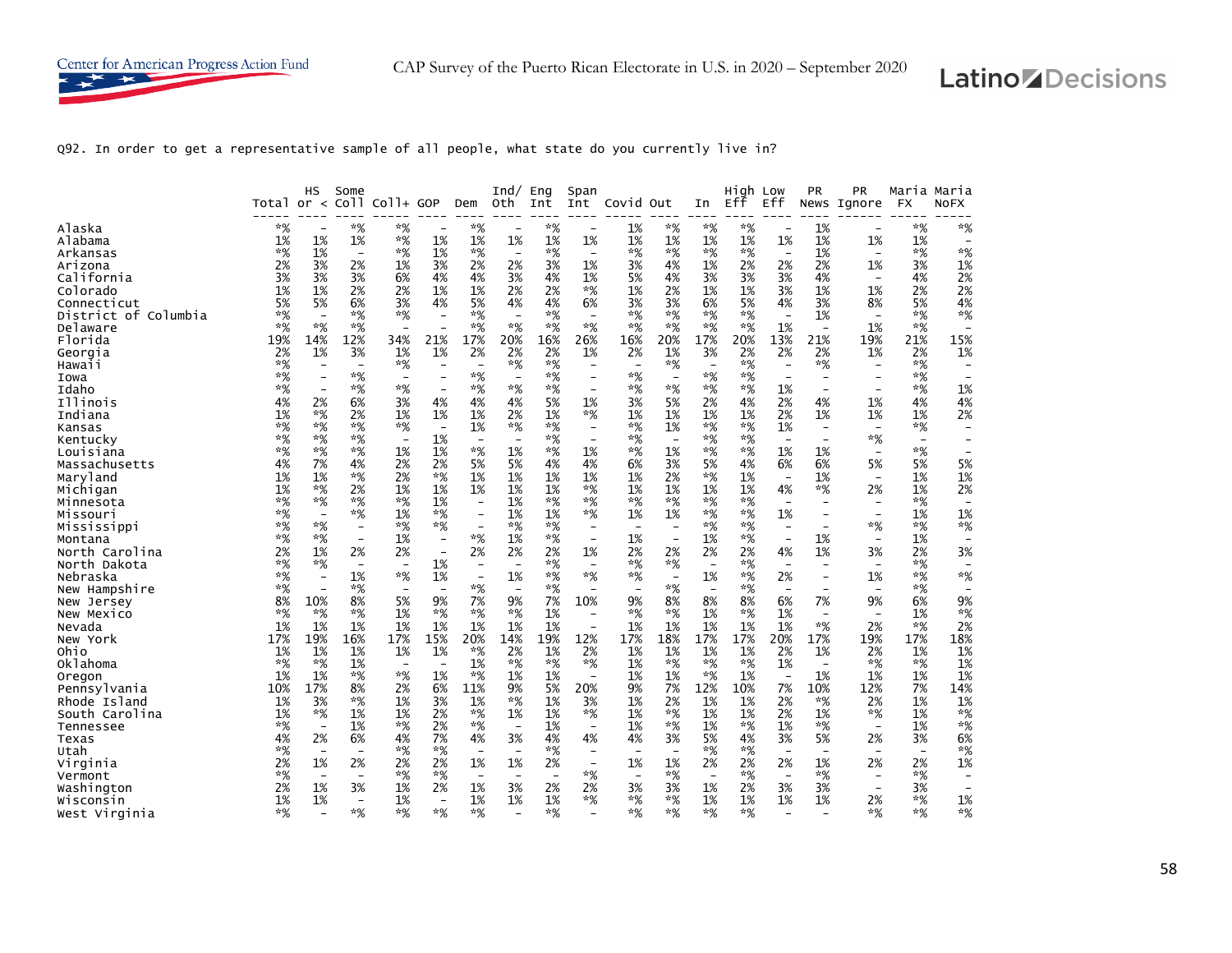CAP Survey of the Puerto Rican Electorate in U.S. in 2020 – September 2020

# **Latino** *Z* Decisions

Q93. Were you born in the mainland United States, on the island of Puerto Rico, or in another country?

|                                                 |           |                                      |                           |                     |                  |    |                   |    |    | 1st 2nd 3rd |             |                                             | Total Main Island Reg Unreg PA FL NY Gen Gen Gen Male Female 34 49 50+ | 18– | $-35-$                             |       |
|-------------------------------------------------|-----------|--------------------------------------|---------------------------|---------------------|------------------|----|-------------------|----|----|-------------|-------------|---------------------------------------------|------------------------------------------------------------------------|-----|------------------------------------|-------|
| United States<br>Another country<br>Puerto Rico | 2%<br>40% | 58% 100%<br>$\overline{\phantom{a}}$ | $-$<br>$\sim$ $-$<br>100% | 59%<br>$2\%$<br>39% | 51%<br>3%<br>46% | *% | 56% 46% 75%<br>3% | 2% | 5% |             | - 100% 100% | 58%<br>$- - 2\%$<br>44% 51% 24% 95% - - 40% | 2%                                                                     | 1%  | 59% 72% 59% 40%<br>39% 27% 38% 57% | 3% 2% |

Q93. Were you born in the mainland United States, on the island of Puerto Rico, or in another country?

|                 |     | нs  | Some  |     |     |         |         |         | Ind/ Eng Span |     |             |    |     |       |         | High Low PR PR Maria Maria                                                         |     |     |
|-----------------|-----|-----|-------|-----|-----|---------|---------|---------|---------------|-----|-------------|----|-----|-------|---------|------------------------------------------------------------------------------------|-----|-----|
|                 |     |     |       |     |     |         |         |         |               |     |             |    |     |       |         | Total or < Coll Coll+ GOP Dem Oth Int Int Covid Out In Eff Eff News Ignore FX NoFX |     |     |
|                 |     |     |       |     |     |         |         |         |               |     |             |    |     |       |         |                                                                                    |     |     |
| United States   | 58% | 54% | 61%   | 61% |     | 55% 57% |         | 62% 70% | - 29%         | 64% | 62% 55% 57% |    |     |       | 65% 50% | 59%                                                                                | 54% | 66% |
| Another country | 2%  | 3%  | *%    | 3%  | -2% | -2%     | - 2%    | *%      | 6%            | 2%  | 2%          | 2% | 2%  | 1%    | 1%      | 5%                                                                                 | 2%  | 2%  |
| Puerto Rico     | 40% | 43% | - 38% | 37% | 43% | 40%     | 36% 29% |         | 65%           | 34% | 36% 43%     |    | 41% | - 34% | 49%     | 36%                                                                                | 43% | 32% |

Q94. Are you currently registered to vote in [STATE]?

|           |     |      | Total Main Island Reg Unreg PA FL NY Gen Gen Gen Male Female 34 49 50+ |                                        |  |  | 1st 2nd 3rd |  |                 | 18-     | $35 -$ |        |
|-----------|-----|------|------------------------------------------------------------------------|----------------------------------------|--|--|-------------|--|-----------------|---------|--------|--------|
|           |     |      |                                                                        |                                        |  |  |             |  |                 |         |        |        |
| Yes       | 90% | -92% |                                                                        | 89% 100% - 92% 90% 90% 89% 91% 94% 93% |  |  |             |  | 88% 90% 91% 90% |         |        |        |
| <b>NO</b> | 10% | 8%   | 11%                                                                    | 100% 8% 10% 10% 11% 9% 6% 7%           |  |  |             |  |                 | 12% 10% |        | 9% 10% |

Q94. Are you currently registered to vote in [STATE]?

|            |  | Some |                                                    |  |  |  |  |  | Total or < Coll Coll+ GOP Dem Oth Int Int Covid Out In Eff Eff News Ignore FX NoFX |        |
|------------|--|------|----------------------------------------------------|--|--|--|--|--|------------------------------------------------------------------------------------|--------|
| Yes<br>NO. |  |      | 10% 15% 8% 5% 5% 7% 17% 9% 10% 8% 9% 10% 7% 25% 5% |  |  |  |  |  | 90% 85% 92% 95% 95% 93% 83% 91% 90% 92% 91% 90% 93% 75% 95% 88% 91% 87%<br>12%     | 9% 13% |

Q95. What is the highest level of education you completed?

|                                                                              |                   |                   | Total Main Island Req |                   | Unreg             | PA                | FL.              | NY                                    | 1st<br>Gen        | 2nd<br>Gen        | 3rd<br>Gen                            |                   | Male Female 34    | 18-                                   | - 35 –<br>49      | $50+$             |
|------------------------------------------------------------------------------|-------------------|-------------------|-----------------------|-------------------|-------------------|-------------------|------------------|---------------------------------------|-------------------|-------------------|---------------------------------------|-------------------|-------------------|---------------------------------------|-------------------|-------------------|
| Some High School<br>High School graduate<br>Some College/Technical<br>School | 11%<br>26%<br>35% | 27%<br>37%        | 15%<br>25%<br>34%     | 10%<br>25%<br>36% | 18%<br>41%<br>27% | 30%<br>36%<br>28% | 5%<br>22%<br>22% | 13%<br>27%<br>33%                     | 15%<br>25%<br>33% | 7%<br>26%<br>37%  | 7%<br>28%<br>35%                      | 12%<br>27%<br>33% | 9%<br>26%<br>37%  | 6%<br>30%<br>37%                      | 11%<br>26%<br>35% | 16%<br>21%<br>32% |
| College graduate<br>Post-graduate education<br>Refused                       | 21%<br>6%<br>*%   | 23%<br>6%<br>$*%$ | 19%<br>7%<br>*%       | 23%<br>7%<br>$*%$ | 10%<br>4%         | 4%<br>2%          | 43%<br>8%        | 22%<br>5%<br>$\overline{\phantom{0}}$ | 19%<br>7%<br>$*%$ | 23%<br>5%<br>$*%$ | 22%<br>8%<br>$\overline{\phantom{0}}$ | 21%<br>6%<br>$*%$ | 21%<br>7%<br>$*%$ | 22%<br>4%<br>$\overline{\phantom{0}}$ | 21%<br>6%<br>*%   | 21%<br>9%<br>$*%$ |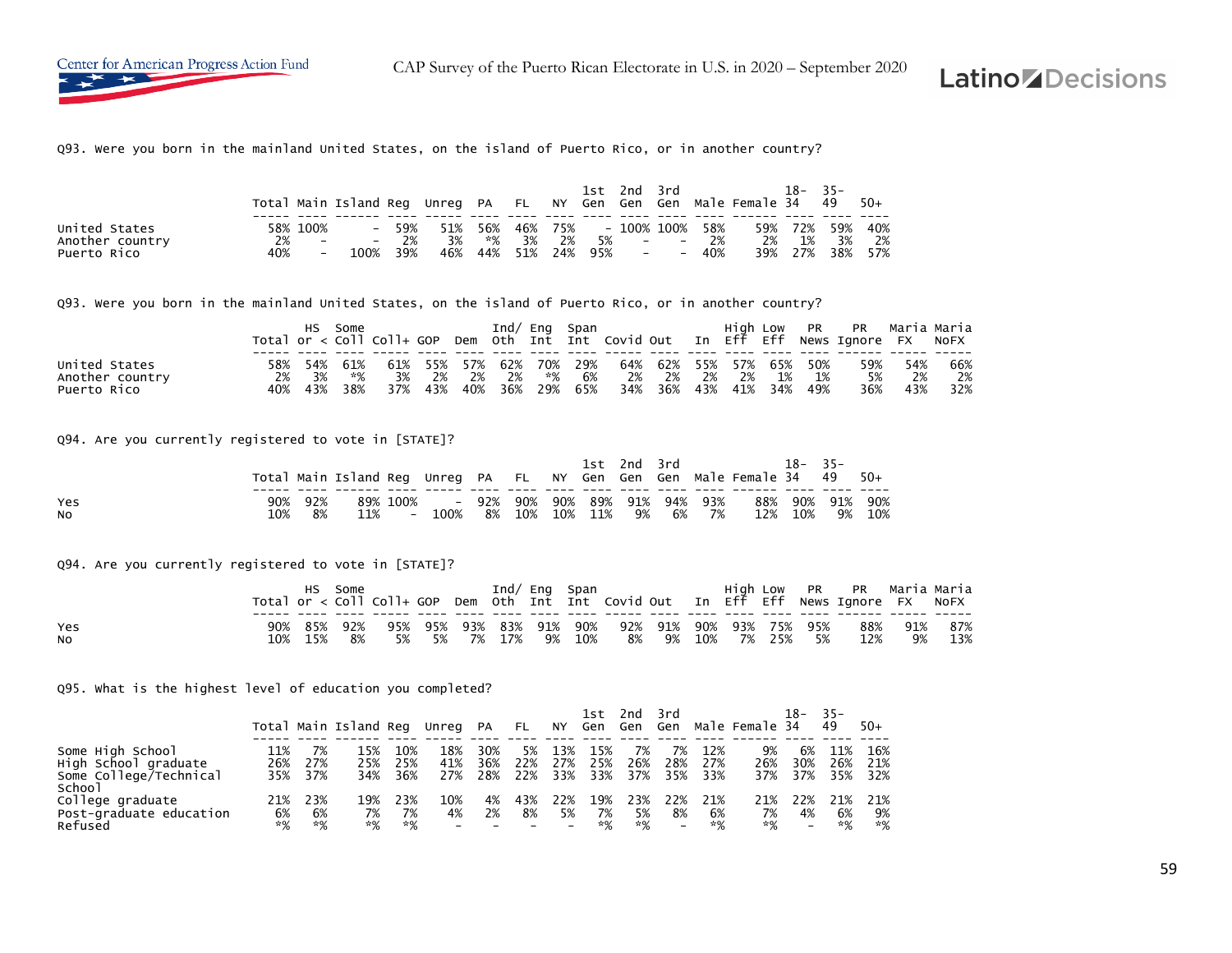

CAP Survey of the Puerto Rican Electorate in U.S. in 2020 – September 2020

# **Latino** *ADecisions*

Q95. What is the highest level of education you completed?

|                                                                              |                     | HS.               | Some<br>Total or $\langle$ Coll Coll+ GOP |                          |                   |                   | Dem Oth Int       | $Ind/$ Eng                            | Span              | Int Covid Out                          |                   | In                                   | High Low<br>Eff   | Eff                    | PR                       | PR<br>News Ignore        | FX                       | Maria Maria<br>NOFX |
|------------------------------------------------------------------------------|---------------------|-------------------|-------------------------------------------|--------------------------|-------------------|-------------------|-------------------|---------------------------------------|-------------------|----------------------------------------|-------------------|--------------------------------------|-------------------|------------------------|--------------------------|--------------------------|--------------------------|---------------------|
| Some High School<br>High School graduate<br>Some College/Technical<br>School | 11%<br>26%<br>35%   | 29%<br>71%<br>$-$ | 100%                                      | $\overline{\phantom{a}}$ | 11%<br>23%<br>36% | 12%<br>25%<br>33% | 9%<br>30%<br>38%  | 5%<br>26%<br>39%                      | 26%<br>28%<br>25% | 8%<br>26%<br>38%                       | 9%<br>26%<br>34%  | 12%<br>27%<br>36%                    | 11%<br>26%<br>34% | 10%<br>28%<br>40%      | 14%<br>20%<br>32%        | 13%<br>35%<br>33%        | 9%<br>24%<br>38%         | 15%<br>30%<br>29%   |
| College graduate<br>Post-graduate education<br>Refused                       | 21%<br>6%<br>*%     |                   |                                           | 77%<br>23%               | 24%<br>5%         | 24%<br>7%         | 16%<br>7%<br>1%   | 23%<br>8%<br>$\overline{\phantom{0}}$ | 18%<br>3%<br>1%   | 22%<br>6%<br>$*%$                      | 23%<br>8%<br>$*%$ | 20%<br>5%<br>*%                      | 22%<br>7%<br>*%   | 16%<br>5%<br>1%        | 25%<br>8%<br>1%          | 15%<br>3%<br>1%          | 22%<br>6%<br>*%          | 18%<br>8%           |
| Q96. Age                                                                     |                     |                   |                                           |                          |                   |                   |                   |                                       |                   |                                        |                   |                                      |                   |                        |                          |                          |                          |                     |
|                                                                              |                     |                   | Total Main Island Req                     |                          | Unreg             | PA                |                   | FL<br>ΝY                              | 1st<br>Gen        | 2 <sub>nd</sub><br>Gen                 | 3rd<br>Gen        |                                      |                   | Male Female 34         | $18-$<br>49              | $35 -$<br>$50+$          |                          |                     |
| $18 - 34$<br>$35 - 49$<br>$50+$                                              | 41%<br>28%<br>31%   | 50%<br>28%<br>22% | 28%<br>27%<br>45%                         | 40%<br>28%<br>31%        |                   | 43%<br>26%<br>31% | 31%<br>30%<br>39% | 32%<br>24%<br>44%                     | 37%<br>32%<br>32% | 28%<br>49%<br>28%<br>28%<br>45%<br>23% | 53%<br>29%<br>18% | 39%<br>32%<br>28%                    |                   | 42% 100%<br>24%<br>34% | $\overline{\phantom{0}}$ | 100%<br>100%             | $\overline{\phantom{a}}$ |                     |
| Q96. Age                                                                     |                     |                   |                                           |                          |                   |                   |                   |                                       |                   |                                        |                   |                                      |                   |                        |                          |                          |                          |                     |
|                                                                              | Total or $\lt$ Coll | нs                | Some                                      | $CO1$ + $GOP$            |                   | Dem               | Oth               | $Ind/$ Eng<br>Int                     | Span              | Int Covid Out                          |                   | In                                   | High Low<br>Eff   | Eff                    | <b>PR</b>                | PR<br>News Ignore        | FX.                      | Maria Maria<br>NOFX |
|                                                                              |                     |                   |                                           |                          |                   |                   |                   |                                       |                   |                                        |                   |                                      |                   |                        |                          |                          |                          |                     |
| $18 - 34$<br>$35 - 49$<br>$50+$                                              | 41%<br>28%<br>31%   | 40%<br>28%<br>32% | 43%<br>28%<br>29%                         | 38%<br>28%<br>34%        | 36%<br>36%<br>28% | 37%<br>28%<br>34% | 49%<br>23%<br>28% | 46%<br>27%<br>27%                     | 26%<br>32%<br>42% | 50%<br>28%<br>23%                      | 48%<br>28%<br>24% | 34%<br>28%<br>38%                    | 40%<br>28%<br>32% | 43%<br>28%<br>30%      | 37%<br>25%<br>38%        | 31%<br>33%<br>36%        | 43%<br>26%<br>30%        | 40%<br>27%<br>34%   |
| Q97. Do you identify as:                                                     |                     |                   |                                           |                          |                   |                   |                   |                                       |                   |                                        |                   |                                      |                   |                        |                          |                          |                          |                     |
|                                                                              |                     |                   | Total Main Island Reg                     |                          | Unreg             | PA                |                   | FL                                    | 1st<br>NΥ<br>Gen  | 2nd<br>Gen                             | 3rd<br>Gen        |                                      |                   | Male Female 34         | 18-<br>49                | $35 -$<br>$50+$          |                          |                     |
| Male<br>Female                                                               | 48%<br>52%          | 48%<br>52%        | 49%<br>51%                                | 50%<br>50%               |                   | 37%<br>63%        | 58%<br>42%        | 46%<br>54%                            | 49%<br>51%        | 49%<br>48%<br>51%<br>52%               | 52%               | 48% 100%<br>$\overline{\phantom{0}}$ |                   | 100%                   | 47%<br>53%               | 44%<br>56%<br>56%<br>44% |                          |                     |
| Q97. Do you identify as:                                                     |                     |                   |                                           |                          |                   |                   |                   |                                       |                   |                                        |                   |                                      |                   |                        |                          |                          |                          |                     |
|                                                                              | Total or $\lt$ Coll | HS.               | Some                                      | $CO1 + GOP$              |                   | Dem               | Oth               | $Ind/$ Eng<br>Int                     | Span<br>Int       | Covid Out                              |                   | In                                   | High Low<br>Eff   | Eff                    | PR                       | PR<br>News Ignore        | FX.                      | Maria Maria<br>NOFX |

60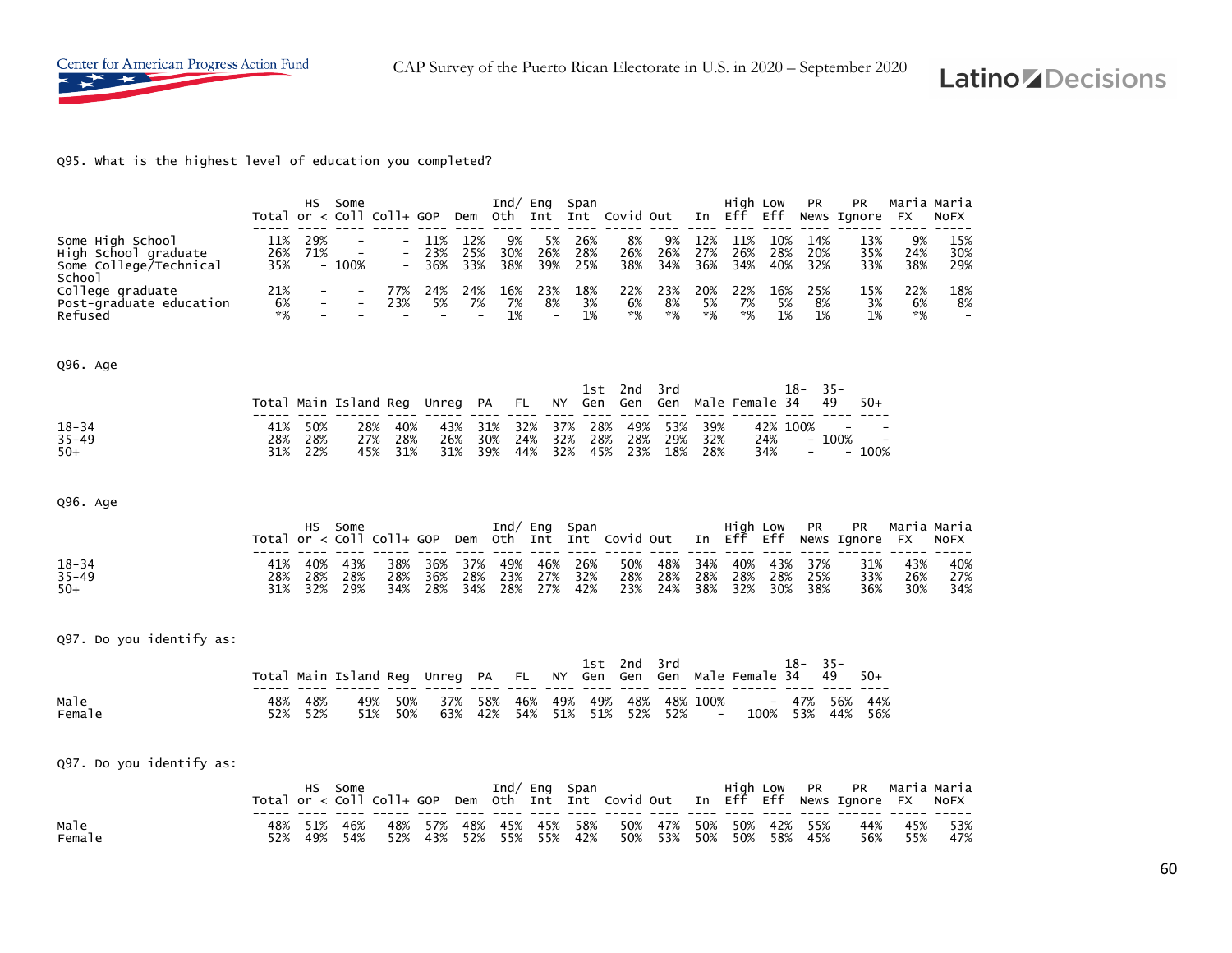

Q98. What would you say is the main reason you left Puerto Rico and moved to the mainland?

|                                         |     |                          | Total Main Island Reg |     | Unreg PA |     | FL . | NY                | 1st<br>Gen | 2nd<br>Gen               | 3rd<br>Gen               |        | Male Female 34 | 18-                      | $35 -$<br>49 | $50+$ |
|-----------------------------------------|-----|--------------------------|-----------------------|-----|----------|-----|------|-------------------|------------|--------------------------|--------------------------|--------|----------------|--------------------------|--------------|-------|
| For economic or job<br>opportunities    | 35% | -                        | 35%                   | 36% | 31%      | 37% | 39%  | 32%               | 35%        | $-$                      | $\overline{\phantom{0}}$ | 42%    | 29%            | 38%                      | 41%          | 29%   |
| For educational<br>opportunities        | 11% | -                        | 11%                   | 12% | 6%       | 7%  | 13%  | 11%               | 11%        | $\overline{\phantom{a}}$ |                          | 9%     | 13%            | 18%                      | 9%           | 8%    |
| To be with my family                    | 23% | $\overline{\phantom{0}}$ | 23%                   | 23% | 22%      | 23% | 28%  | 29%               | 23%        |                          | $\sim$ $-$               | $-23%$ | 22%            | 26%                      | 20%          | 22%   |
| Because of natural<br>disasters         | 5%  | -                        | 5%                    | 4%  | 8%       | 5%  | 4%   | $\qquad \qquad -$ | 5%         | $\overline{\phantom{a}}$ |                          | 5%     | 5%             | 3%                       | 10%          | 2%    |
| For more opportunities<br>for my family | 18% | -                        | 18%                   | 18% | 15%      | 25% | 7%   | 15%               | 18%        | $\overline{\phantom{0}}$ | $\overline{\phantom{0}}$ | 16%    | 19%            | 15%                      | 15%          | 21%   |
| Something else (SPECIFY)                | 9%  | -                        | 9%                    | 8%  | 17%      | 3%  | 10%  | 13%               | 9%         | $\overline{\phantom{0}}$ |                          | 6%     | 12%            | $\overline{\phantom{a}}$ | 4%           | 17%   |

Q98. What would you say is the main reason you left Puerto Rico and moved to the mainland?

|                                                      |           | HS.       | Some      | Total or $\lt$ Coll Coll+ GOP |           | Dem       | Ind/ $Eng$ | Oth Int   | Span      | Int Covid Out |           |           | High Low<br>In Eff | Eff       | <b>PR</b> | <b>PR</b><br>News Ignore | <b>FX</b> | Maria Maria<br><b>NOFX</b> |
|------------------------------------------------------|-----------|-----------|-----------|-------------------------------|-----------|-----------|------------|-----------|-----------|---------------|-----------|-----------|--------------------|-----------|-----------|--------------------------|-----------|----------------------------|
| For economic or job<br>opportunities                 | 35%       |           | 25%       | 38%                           | 32%       | 37%       | 33%        | 27%       | 45%       | 37%           | 39%       | 32%       | 37%                | 26%       | 42%       | 24%                      | 40%       | 22%                        |
| For educational<br>opportunities                     | 11%       | 9%        | 8%        | 18%                           | 7%        | 14%       | 8%         | 13%       | 9%        | 9%            | 12%       | 10%       | 11%                | 14%       | 8%        | 9%                       | 12%       | 10%                        |
| To be with my family<br>Because of natural           | 23%<br>5% | 19%<br>4% | 25%<br>5% | 25%<br>4%                     | 29%<br>4% | 22%<br>3% | 19%<br>8%  | 23%<br>3% | 22%<br>6% | 25%<br>4%     | 24%<br>4% | 21%<br>5% | 22%<br>5%          | 24%<br>3% | 26%<br>8% | 16%<br>2%                | 19%<br>6% | 28%<br>2%                  |
| disasters<br>For more opportunities<br>for my family | 18%       | 17%       | 23%       | 11%                           | 19%       | 17%       | 19%        | 20%       | 16%       | 18%           | 16%       | 19%       | 17%                | 25%       | 12%       | 31%                      | 16%       | 24%                        |
| Something else (SPECIFY)                             | 9%        | 8%        | 15%       | 3%                            | 7%        | 8%        | 13%        | 15%       | 3%        | 7%            | 5%        | 12%       | 9%                 | 7%        | 4%        | 19%                      | 7%        | 14%                        |

Q99. How about your parents, were they born in the mainland United States, in Puerto Rico, or in another country?

|                                                        |      |     | Total Main Island Reg |      | Unreg PA                 |     | <b>FL</b> | NY                       | 1st.<br>Gen | 2nd 3rd<br>Gen           | Gen     |        | Male Female 34 | 18- | -35-<br>49 | $50+$ |
|--------------------------------------------------------|------|-----|-----------------------|------|--------------------------|-----|-----------|--------------------------|-------------|--------------------------|---------|--------|----------------|-----|------------|-------|
| Both parents born in<br>United States                  | 21%  | 32% | 5%                    | 22%  | 12%                      | 12% | 16%       | 29%                      | 5%          |                          | $-100%$ | 21%    | 20%            | 27% | 21%        | 12%   |
| Both parents born<br>another country                   | 11%  | 12% | 8%                    | 12%  | 10%                      | 13% | 7%        | 11%                      | 10%         | 18%                      |         | $-15%$ | 8%             | 15% | 11%        | 8%    |
| Both parents born in<br>Puerto Rico                    | 46%  | 29% | 72%                   | 44%  | 60%                      | 43% | 57%       | 42%                      | 69%         | 42%                      | $ -$    | 44%    | 47%            | 30% | 42%        | 68%   |
| 1 parent $U.S.$ born/1<br>born Puerto Rico or<br>other | 22%  | 27% | 14%                   | 22%  | 17%                      | 30% | 18%       | 17%                      | 14%         | 40%                      |         | $-19%$ | 25%            | 27% | 26%        | 11%   |
| Refused                                                | $*%$ | *%  | $*%$                  | $*%$ | $\overline{\phantom{0}}$ | 2%  | 1%        | $\overline{\phantom{0}}$ | 1%          | $\overline{\phantom{a}}$ |         | 1%     | *%             | *%  | *%         | 1%    |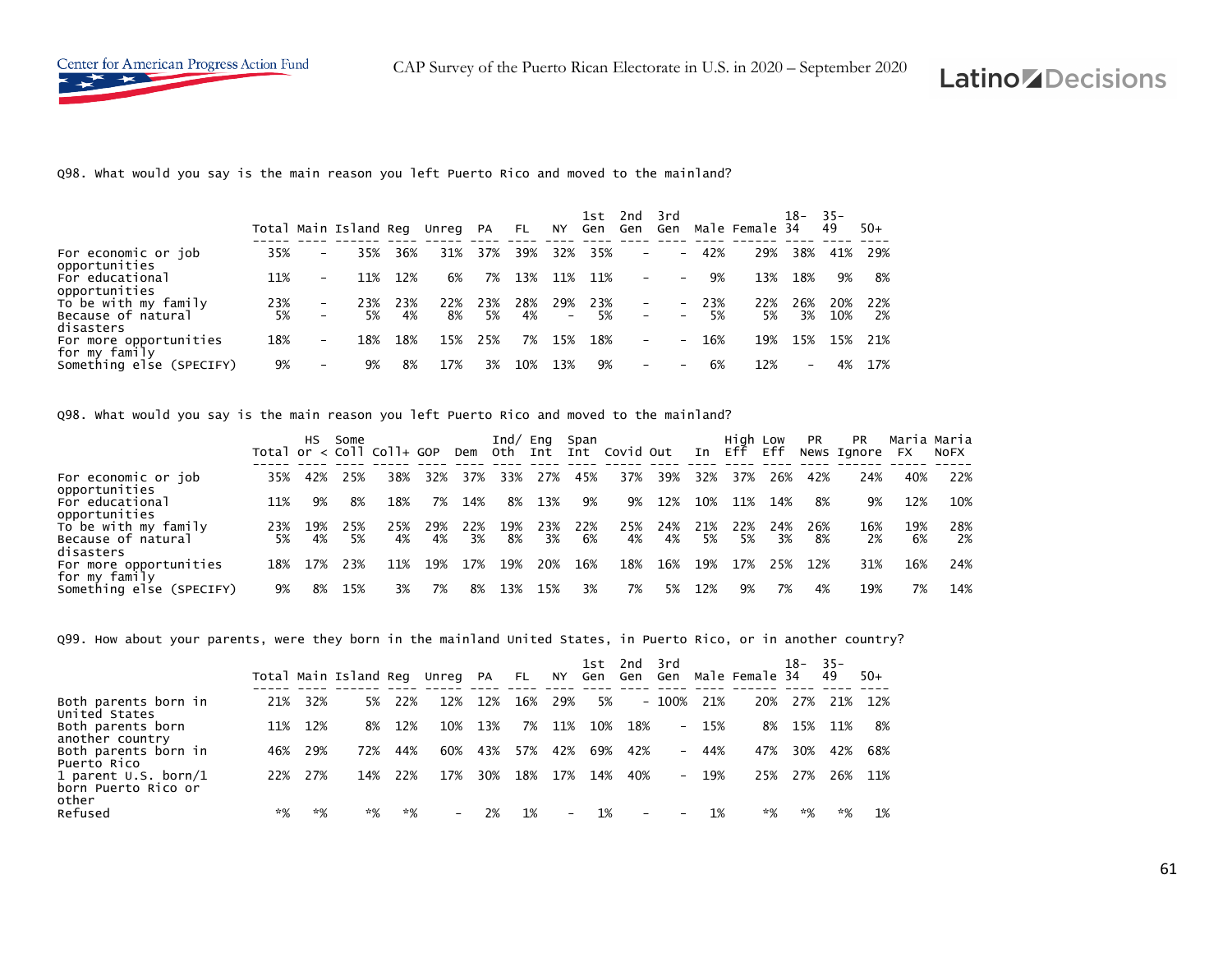

CAP Survey of the Puerto Rican Electorate in U.S. in 2020 – September 2020

## **Latino** *ADecisions*

Q99. How about your parents, were they born in the mainland United States, in Puerto Rico, or in another country?

|                                               |      | HS. | Some | Total or $\lt$ Coll Coll+ GOP |     |     | Ind/<br>Dem Oth Int | Eng  | Span | Int Covid Out |     | In  | Hiah Low<br>Eff | Eff | <b>PR</b> | <b>PR</b><br>News Ignore | Maria Maria<br><b>FX</b> | <b>NOFX</b> |
|-----------------------------------------------|------|-----|------|-------------------------------|-----|-----|---------------------|------|------|---------------|-----|-----|-----------------|-----|-----------|--------------------------|--------------------------|-------------|
| Both parents born in<br>United States         | 21%  | 19% | 21%  | 24%                           | 28% | 19% | 20%                 | 26%  | 8%   | 20%           | 23% | 19% | 21%             | 22% | 19%       | 21%                      | 16%                      | 30%         |
| Both parents born<br>another country          | 11%  | 15% | 9%   | 10%                           | 12% | 11% | 12%                 | 10%  | 15%  | 14%           | 12% | 11% | 11%             | 12% | 11%       | 13%                      | 10%                      | 15%         |
| Both parents born in<br>Puerto Rico           | 46%  | 46% | 45%  | 46%                           | 43% | 48% | 44%                 | 41%  | 58%  | 39%           | 44% | 47% | 45%             | 49% | 54%       | 44%                      | 51%                      | 38%         |
| 1 parent $U.S.$ born/1<br>born Puerto Rico or | 22%  | 19% | 26%  | 21%                           | 17% | 22% | 24%                 | 23%  | 18%  | 27%           | 21% | 23% | 23%             | 16% | 15%       | 21%                      | 23%                      | 17%         |
| other<br>Refused                              | $*%$ | 1%  | $*%$ | $\overline{\phantom{0}}$      | 1%  | *%  | $*%$                | $*%$ | 1%   | 1%            | *%  | 1%  | *%              | 1%  | *%        | 1%                       | *%                       | 1%          |

Q100. How long have you lived in the mainland United States?

|                    |     |                          | Total Main Island Reg Unreg PA FL |     |                   |     |     |     | 1st | 2nd                      | 3rd                      |     | NY Gen Gen Gen Male Female 34 | 18- | $-35-$<br>49 | $50+$ |
|--------------------|-----|--------------------------|-----------------------------------|-----|-------------------|-----|-----|-----|-----|--------------------------|--------------------------|-----|-------------------------------|-----|--------------|-------|
| Less than 1 year   | 3%  |                          | 3%                                | 2%  | 6%                | 3%  | 2%  | 3%  | 3%  | $\overline{\phantom{m}}$ | $\qquad \qquad -$        | 1%  | 4%                            | 4%  | 1%           | 2%    |
| 1 to 5 years       | 11% | $\qquad \qquad -$        | 12%                               | 11% | 15%               | 9%  | 15% | 3%  | 11% | $\overline{\phantom{a}}$ | $\overline{\phantom{a}}$ | 9%  | 14%                           | 22% | 11%          | 5%    |
| 6 to 10 years      | 12% | -                        | 12%                               | 11% | 19%               | 4%  | 14% | 8%  | 12% | $\overline{\phantom{a}}$ | $\overline{\phantom{0}}$ | 17% | 7%                            | 22% | 15%          | 4%    |
| 11 to 15 years     | 11% | $\overline{\phantom{0}}$ | 10%                               | 11% | 8%                | 7%  | 10% | 12% | 11% | $\overline{\phantom{a}}$ | $-$                      | 13% | 8%                            | 17% | 14%          | 5%    |
| More than 15 years | 61% | $\overline{\phantom{0}}$ | 61%                               | 63% | 52%               | 71% | 58% | 69% | 61% | $\overline{\phantom{a}}$ | $\overline{\phantom{0}}$ | 57% | 66%                           | 31% | 58%          | 82%   |
| Refused            | 2%  | $\overline{\phantom{0}}$ | 2%                                | 2%  | $\qquad \qquad -$ | 5%  | 1%  | 6%  | 2%  | $\overline{\phantom{a}}$ | $\overline{\phantom{a}}$ | 4%  | 1%                            | 3%  | $1\%$        | 2%    |

Q100. How long have you lived in the mainland United States?

|                    |     |     | Some |     |     |     |     | Ind/ Eng Span |     |       |     |     | Hiah Low |                          | <b>PR</b> | PR<br>Total or < Coll Coll+ GOP Dem Oth Int Int Covid Out In Eff Eff News Ignore FX NoFX | Maria Maria |     |
|--------------------|-----|-----|------|-----|-----|-----|-----|---------------|-----|-------|-----|-----|----------|--------------------------|-----------|------------------------------------------------------------------------------------------|-------------|-----|
|                    |     |     |      |     |     |     |     |               |     |       |     |     |          |                          |           |                                                                                          |             |     |
| Less than 1 year   | 3%  | 4%  | 2%   | 2%  | 3%  | 2%  | 3%  | 2%            | 3%  | $ \,$ | 3%  | 2%  | 2%       | 5%                       | 3%        |                                                                                          | 4%          | *%  |
| 1 to 5 years       | 11% | 7%  | 13%  | 18% | 9%  | 10% | 15% | 9%            | 14% | 15%   | 12% | 11% | 12%      | 10%                      | 14%       | 7%                                                                                       | 15%         | 3%  |
| 6 to 10 years      | 12% | 13% | 8%   | 15% | 22% | 8%  | 13% | 11%           | 13% | 17%   | 19% | 6%  | 12%      | 14%                      | 12%       | 7%                                                                                       | 13%         | 10% |
| 11 to 15 years     | 11% | 12% | 9%   | 11% | 14% | 9%  | 10% | 10%           | 11% | 9%    | 14% | 7%  | 12%      | 3%                       | 12%       | 9%                                                                                       | 11%         | 5%  |
| More than 15 years | 61% | 62% | 65%  | 54% | 50% | 67% | 58% | 67%           | 55% | 58%   | 49% | 71% | 60%      | 69%                      | 56%       | 77%                                                                                      | 56%         | 79% |
| Refused            | 2%  | 3%  | 3%   | $-$ | 2%  | 3%  | 2%  | 1%            | 4%  | 2%    | 2%  | 2%  | 2%       | $\overline{\phantom{a}}$ | 3%        | $\overline{\phantom{a}}$                                                                 | 1%          | 3%  |